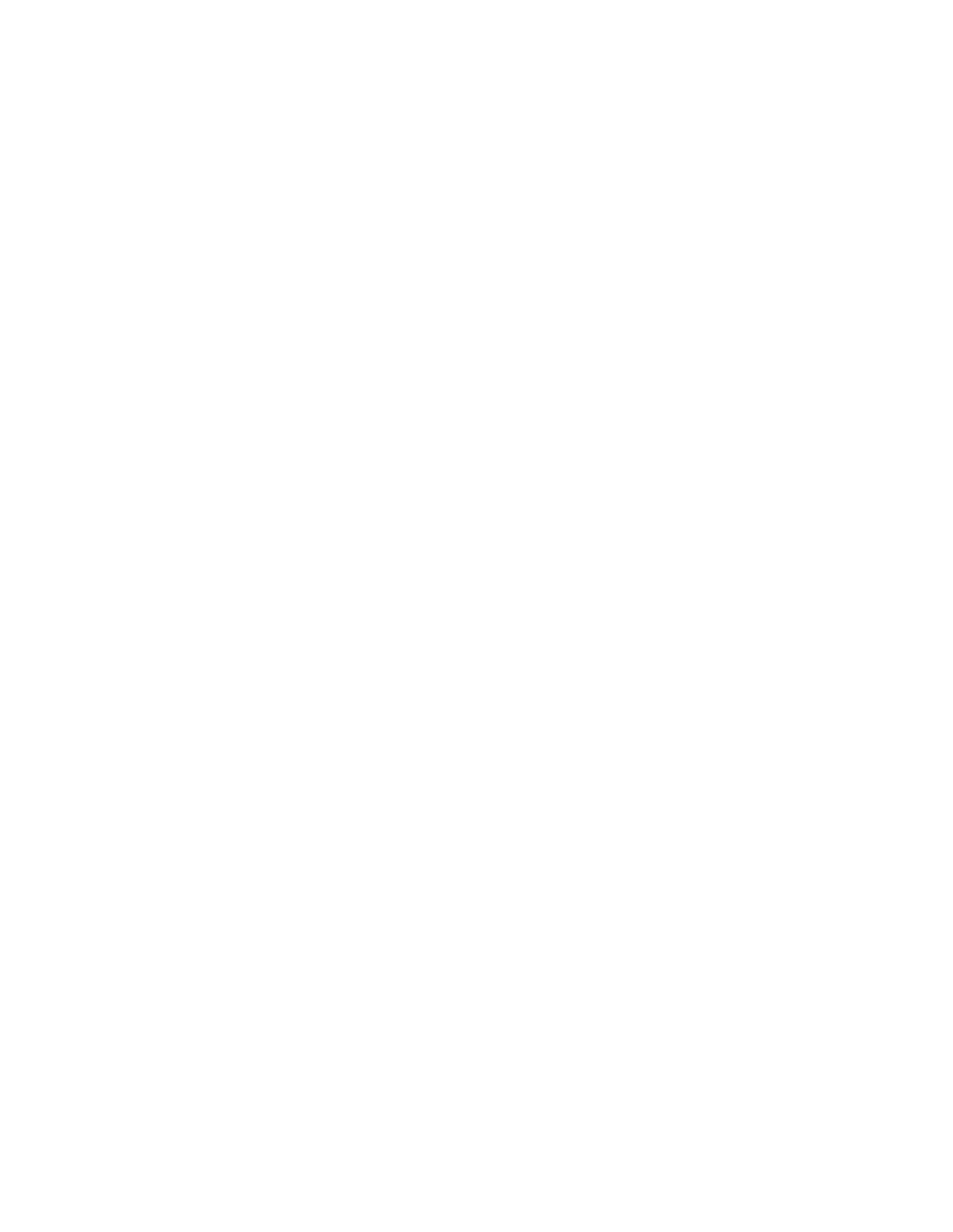### CONFIDENCE, THE IMAGE OF THE WRITER, AND DIGITAL LITERACIES: EXPLORING WRITING SELF-EFFICACY IN THE COLLEGE CLASSROOM

A Thesis Presented to The Faculty of the Department of English Western Kentucky University Bowling Green Kentucky

In Partial Fulfillment Of the Requirement for the Degree Master of Arts

> By Maggie Bracey

> > May 2012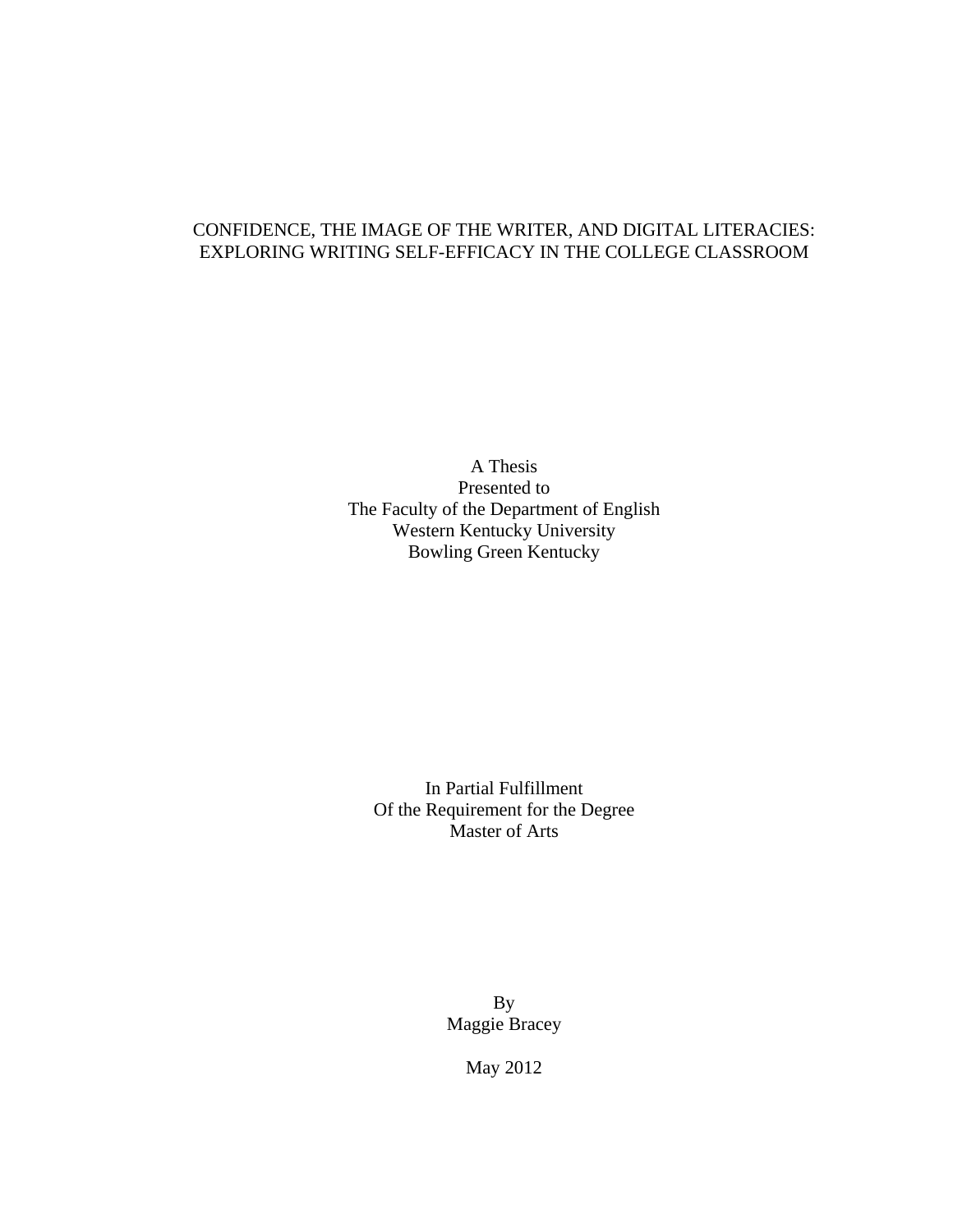# CONFIDENCE, THE IMAGE OF THE WRITER, AND DIGITAL LITERACIES:<br>EXPLORING WRITING SELF-EFFICACY IN THE COLLEGE CLASSROOM

 $\bar{\epsilon}$ 

 $\ddot{\phantom{a}}$ 

Date Recommended April 5, 2012  $\overline{\rho}$ Dr. Jane Fife, Director of Thesis  $\sqrt{2}$ Á  $\overrightarrow{Dr}$ . Lloyd Davies

Dr. Peggy Otto

 $\lambda_{\rm T}$ 

Kinchel Choerner 21-May. 2012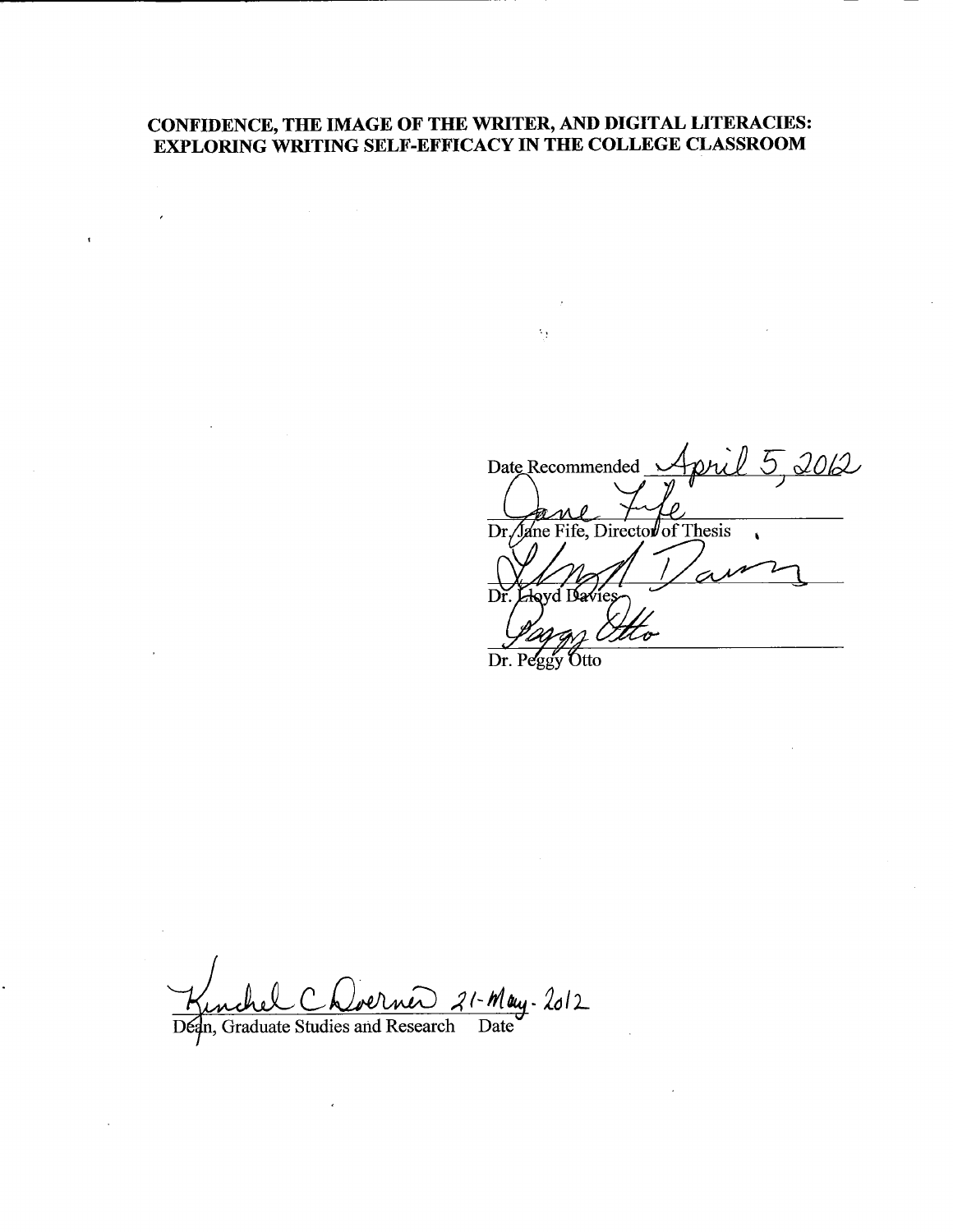#### ACKNOWLEDGMENTS

I would like to first thank Dr. Fife for the tireless enthusiasm and support she displayed from this project's genesis to completion. I also want to extend my gratitude to Dr. Davies and Dr. Otto for their instruction and expertise—both in the classroom and as committee members. Emily Bullock, my dear friend, deserves a special thank you for the friendship and immeasurable writing advice she's blessed me with from my first day at WKU. I must also recognize my family for the love, pride, and encouragement they have shown to me from the beginning of my life until now. Finally, I want to thank Chase Sneed, for always believing in the importance of my passions and interests and pushing me to attempt pursuits I may have never tried without his partnership.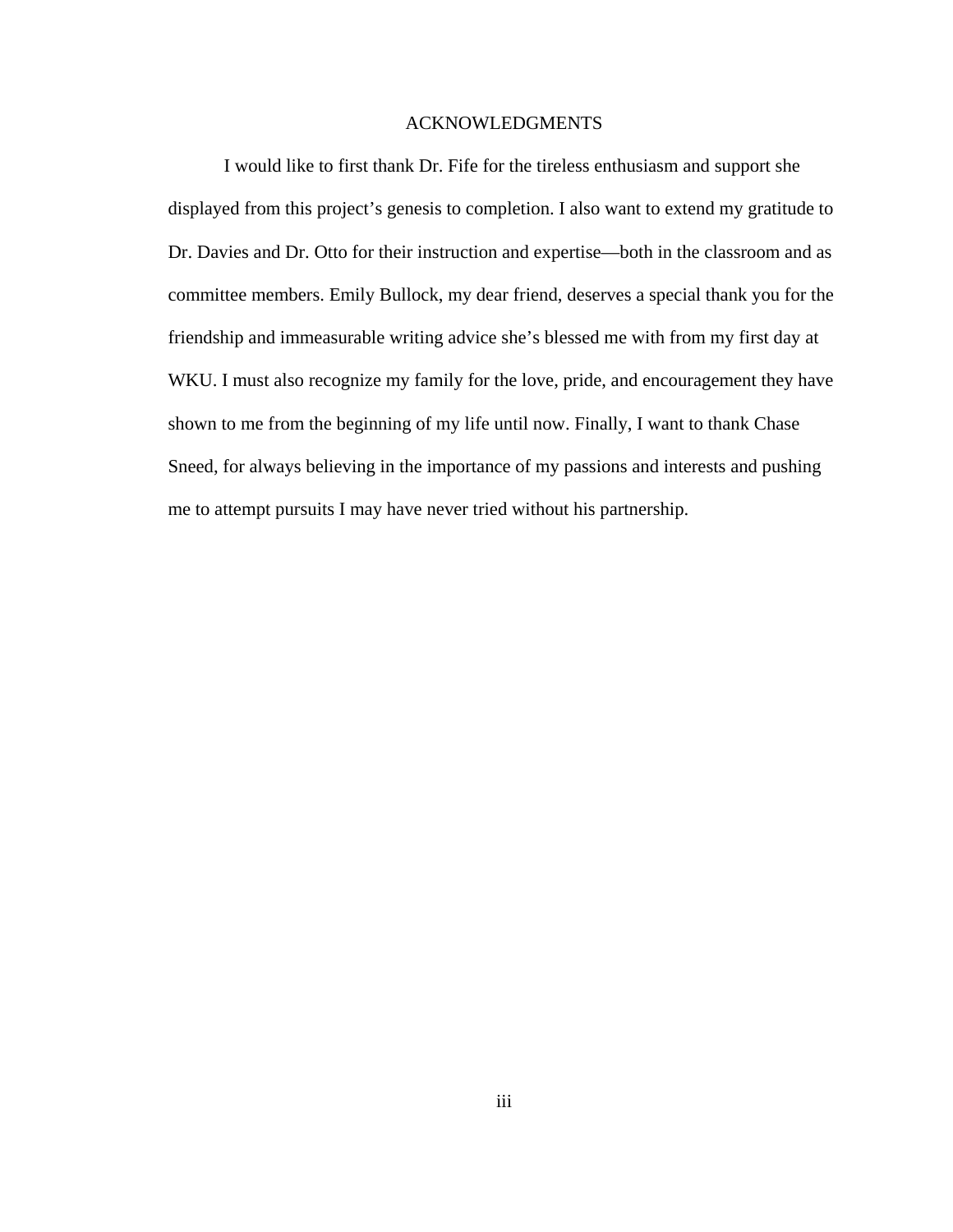| <b>CONTENTS</b> |
|-----------------|
|-----------------|

| Chapter Three: "The Modernist Image of the Writer and 21 <sup>st</sup> Century |
|--------------------------------------------------------------------------------|
|                                                                                |
|                                                                                |
|                                                                                |
|                                                                                |
|                                                                                |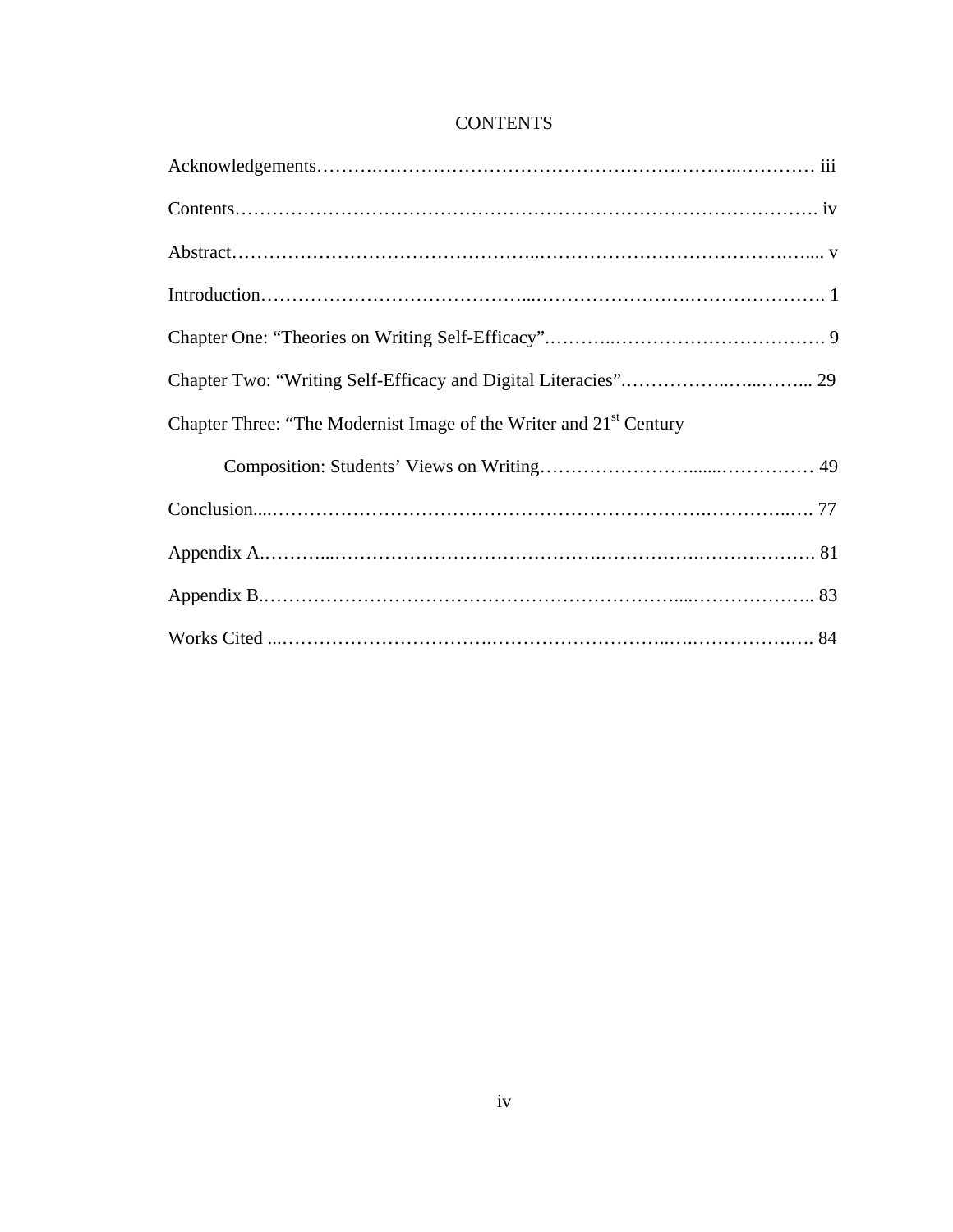#### CONFIDENCE, THE IMAGE OF THE WRITER, AND DIGITAL LITERACIES: EXPLORING WRITING SELF-EFFICACY IN THE COLLEGE CLASSROOM

| Maggie Bracey | May 2012                                                         | 88 pages |
|---------------|------------------------------------------------------------------|----------|
|               | Directed by: Dr. Jane Fife, Dr. Lloyd Davies, and Dr. Peggy Otto |          |

#### Department of English Western Kentucky University

Self-efficacy plays a major role in the way we perceive our abilities to complete challenging tasks and goals. With Albert Bandura's theories of self-efficacy as its theoretical foundation, this thesis explores the ways Bandura's theories apply to writing instruction and how specific cultural forces help shape the way students view their identities as writers. This study gives a focused and detailed explanation of the role writing self-efficacy occupies in education and composition theory, as well as the factors affecting a person's perceived writing efficacy. Additionally, the relationship between self-efficacy and new literacy (Lankshear and Knobel), a term used for twenty-first century forms of digital composition that differ from traditional print literacy, is established and theoretical suggestions made regarding how teachers can incorporate new literacies into writing instruction to promote positive writing self-efficacy. The final chapter defines the image of the writer and the scene of writing (Brodkey), and the ways these beliefs and stereotypes affect the confidence and self-efficacy of student writers. With the image of the writer as inspiration, the study concludes by conducting a survey administered to 109 first-year composition students regarding their personal views on what attributes make a good writer and good writing. This study does not set out to establish concrete, overarching conclusions regarding self-efficacy, digital literacies, and the image of the writer; instead, it creates new points for further inquiry and encourages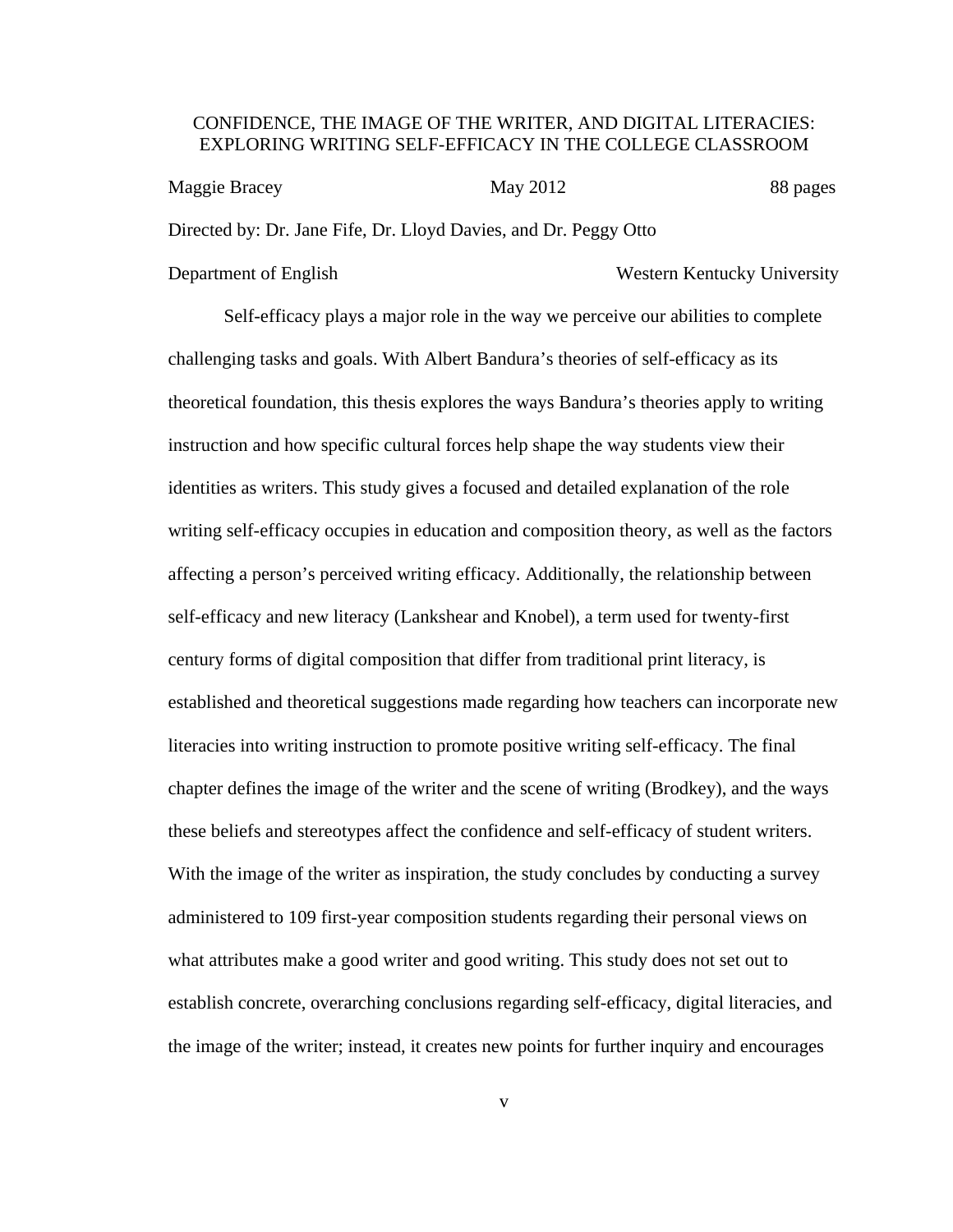teachers to seek out different ways of fostering positive self-efficacy within writing instruction.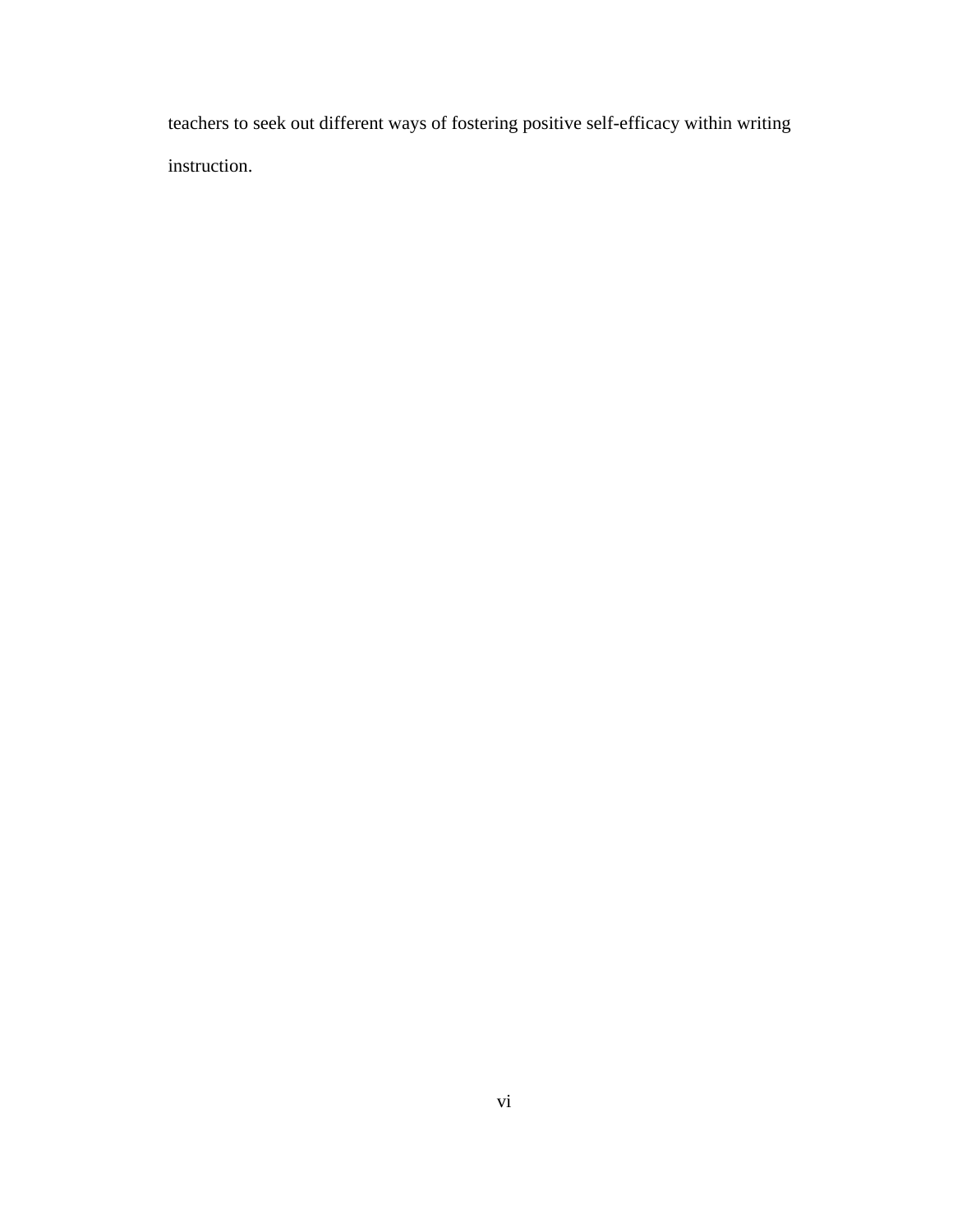#### **Introduction**

The chapter outlines The Trail of Tears, Martin Luther King, Jr. and his famous "I Have a Dream" speech. The Civil Rights Movement and Jim Crow laws. A slow progression through the textbook, he reads to me—each word pecked out like Morse code—the rhythm forced, formulaic, and foreign. As the minutes drag on, his frustration ebbs with each enunciation, and the book's account of the events seeps into his memory. He begins to pick up the rhythm. I remind him of how he creates beats on desks and counters, like a mock-drum line. "It's the same thing, with different outcomes. We're painting a picture with words," I say. We pass the baton: I read, he reads, I ask questions, he answers aloud—correctly. We repeat the exchange. I see moments of comprehension, when the words—first read on page, then in our discussion—cognitively blend in his mind, and he learns. "He understands it," I think, and I mentally script the chastising my mother will later get; I'll reiterate with condescension the reasons why I need not waste my time on senseless practices like helping my brother with homework. It's a coldhearted way to begin what I'd reflect back on as my first role as a writing instructor. I could not know, in this moment, that I would devote my graduate years to exploring the reason why a history essay can hurtle my brother into fits of nervousness—why his perception of his abilities outweigh the talents and effort he so clearly possesses.

In the moment, however, my indifference is fleeting. I ask him, "Write down what you've read on this worksheet. Answer the questions in your own words," and his eyes squint, wrinkling around the edges. He desperately inhales, fills his diaphragm, lungs, and finally his cheeks, and presses his breath out through puckered lips. His telling idiosyncrasy: the indicator of apprehension, the action that clues me into what's going on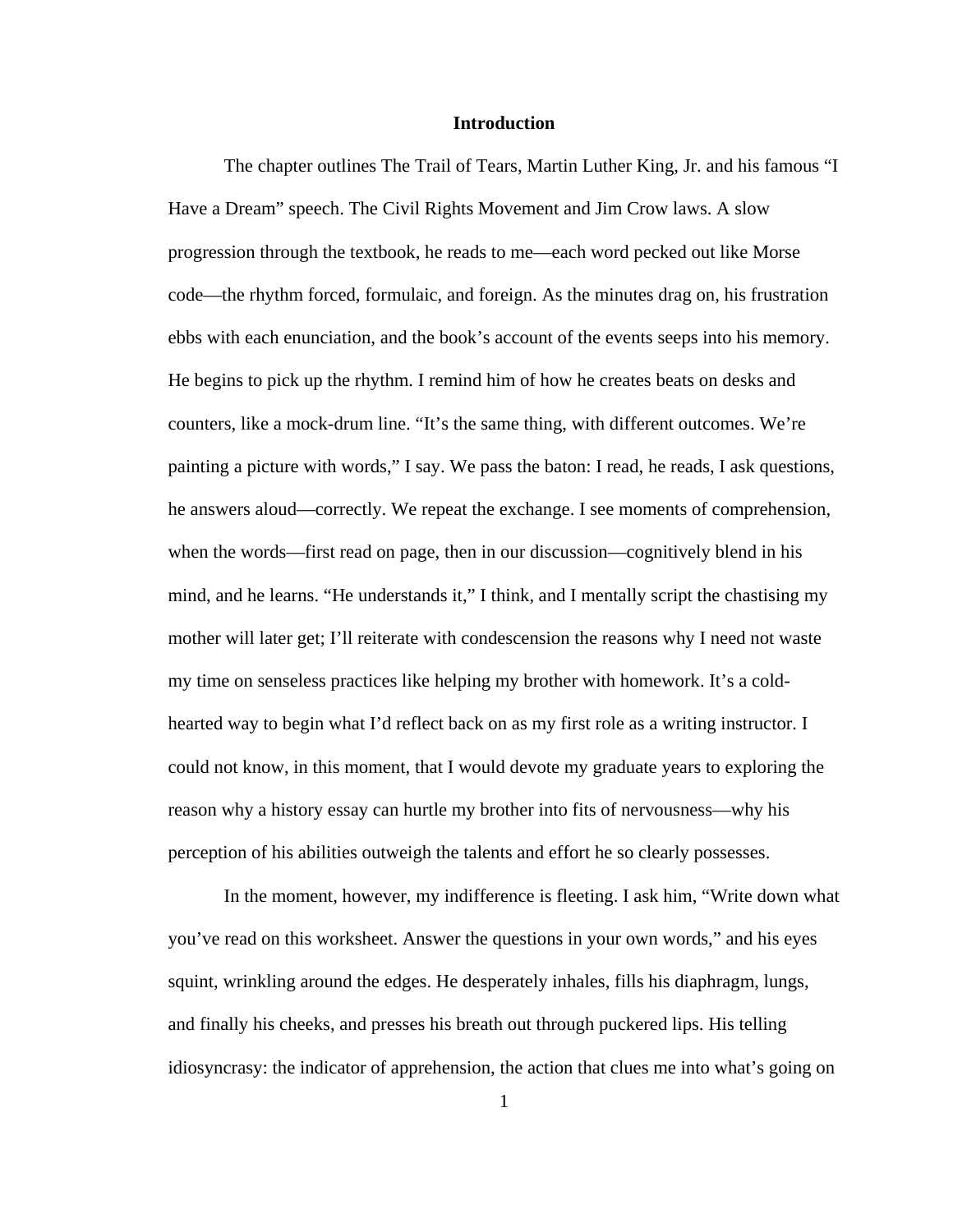inside his crusted exterior. It's the same thing he does when he steps onto the pitcher's mound, insecurities laid bare for spectators—friends, teachers, coaches, family—to see; he rotates the ball in his sweating hand, searching for a hidden pocket of assurance he knows he won't find, but he's trying. A look of uncertainty telling me the disconnection between understanding and performance—from his arm to the plate—seems insurmountable to him. Regardless of the knowledge he possesses and the tools for success I am certain he holds, the creeping insecurities and questions of ability permeating his mind win out. In the battle between efficacy and ability, efficacy—or a lack thereof—manages to hinder my brother's ability to compose like I'm certain he can. Like I'm certain he wants to write, if he believed he could.

This memory, a glimpse into my first attempt at teaching writing over a decade ago, propels me into the murky waters of self-efficacy and students' perception of themselves as writers. Even on the small scale of my childhood remembrance, I recognize the challenges students experience when studying writing, and how they often face two outcomes: writing instruction can either instill within them the drive to persevere through difficult learning practices and assignments, or it can destroy their positive perception of their ability to write. The process of finding the right balance and pedagogy is complicated, and that, paired with the vast array of students that instructors meet in the classroom, can make the writing class a delicate environment. Unlike some other disciplines, where learning can exist on a unilateral plane of instruction, practice, and mastery, learning to write well and feeling confident in that ability blossoms from organic, student-specific factors more fluid than memory-as-mastery subjects in formal education. Learning to write, most importantly, is a social experience that hinges on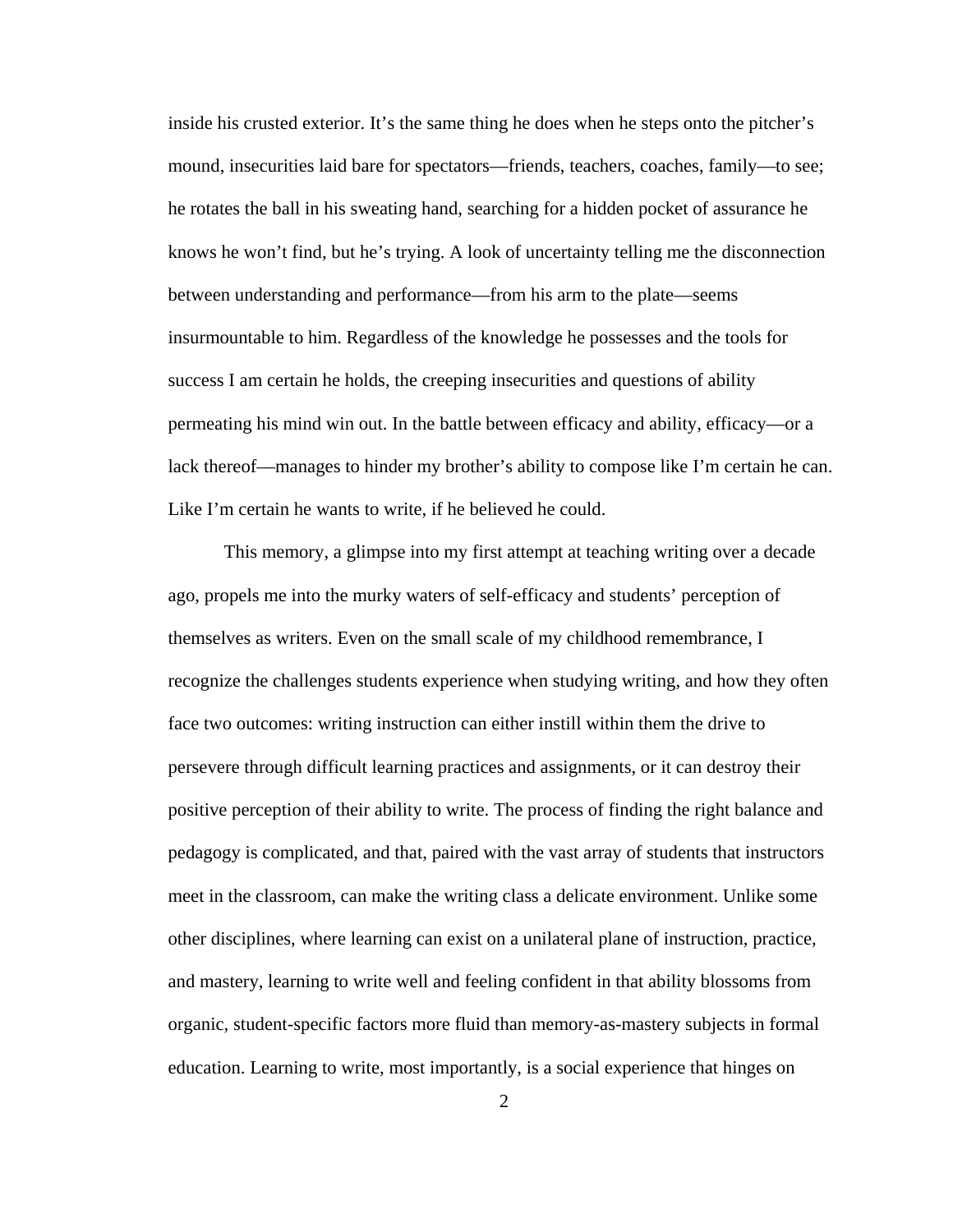interaction and positive reinforcement: the responsibility rests heavily on both students and teachers to keep an open dialog about composition. Merely showing up and occupying a desk for fifteen weeks does not fulfill the requirements of a course as involved as the first-year composition class, a unique place in student development and writing scholarship. First-year composition students *must* step beyond the boundaries of what they know about composition and assess their identities as students, individuals, and ultimately, as writers.

Figuring out where students are in their writing is one of the major challenges composition teachers face; therefore, the overarching goal of this study is to learn more about how students see themselves as writers and feel about their writing. With this knowledge, teachers can better know how to combat low self-efficacy and lack of confidence by implementing curricular changes and altering teaching methods. Accomplishing this goal, however, requires that teachers gain access to intangible data, to facts and information that are rarely quantifiable: how students think about their own writing. Understanding what factors, both within the academy and in students' personal lives, mold writing students' self-perception in the classroom becomes the nucleus of his study. All avenues for discussion and exploration radiate from this central focus: writing self-efficacy and how students feel about themselves as writers.

#### **Self-Efficacy**

Self-efficacy is a complicated term signifying a basic idea: how people perceive their ability to meet a goal or complete a challenges matters just as much—if not more than their actual ability (Bandura; Bandura and Zimmerman; Martinez, Teranishi, Kock, and Cass; McCarthy, Meier, and Rinderer; Pajares). Originally an idea confined to social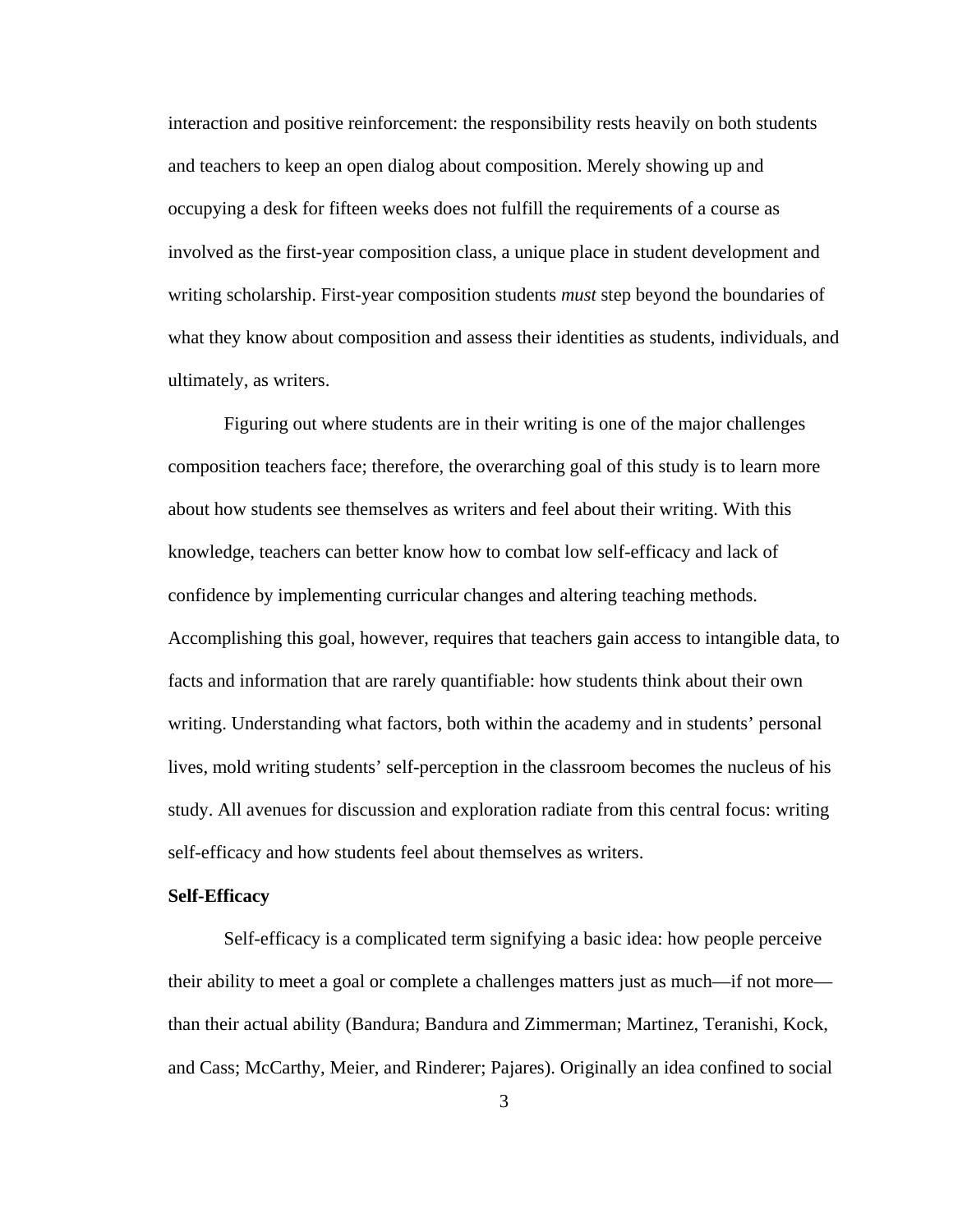learning theory and the scholarship of Albert Bandura, self-efficacy theory analyzes the ways individuals see themselves in relation to tasks they face. Bandura describes selfefficacy as "people's beliefs about their capabilities to exercise control over their own level of functioning and over events that affect their lives" ("Perceived Self-Efficacy" 118). Essentially, people's sense of self-efficacy governs how able and confident they feel in attempting and completing challenges or goals. The applications of self-efficacy scholarship are myriad: the ways people view their own ability to meet challenges matter in work environments, on college campuses, and in elementary and secondary schools. Some discussion of self-efficacy and individual mindsets has shifted away from professional and school environments into personal development and psychology (Dweck), indicating the breadth of the subject's relevance to our cultural and social climates.

One problem with studying self-efficacy, however, *is* its wide range of relevance: it is exhausting, and ultimately impossible, to understand a person's overall sense of efficacy in a global sense (Bandura), but it is feasible to pinpoint a specific practice or skill affected by an individual's perceptions of ability. Since self-efficacy in writing is the nucleus of this study, how students develop their sense of efficacy leads me to three topics worthy of further exploration, research, and discussion. The following three chapters hinge on two basic foci stemming from the ways students identify themselves as writers and the characteristics these students ascribe to different kinds of composition, whether print, digital, oral, or multimodal. Students' views on writing tasks and the expectations of the composition classroom are key to this study; without input from individuals writing both in and outside of class writing activities, this study would fall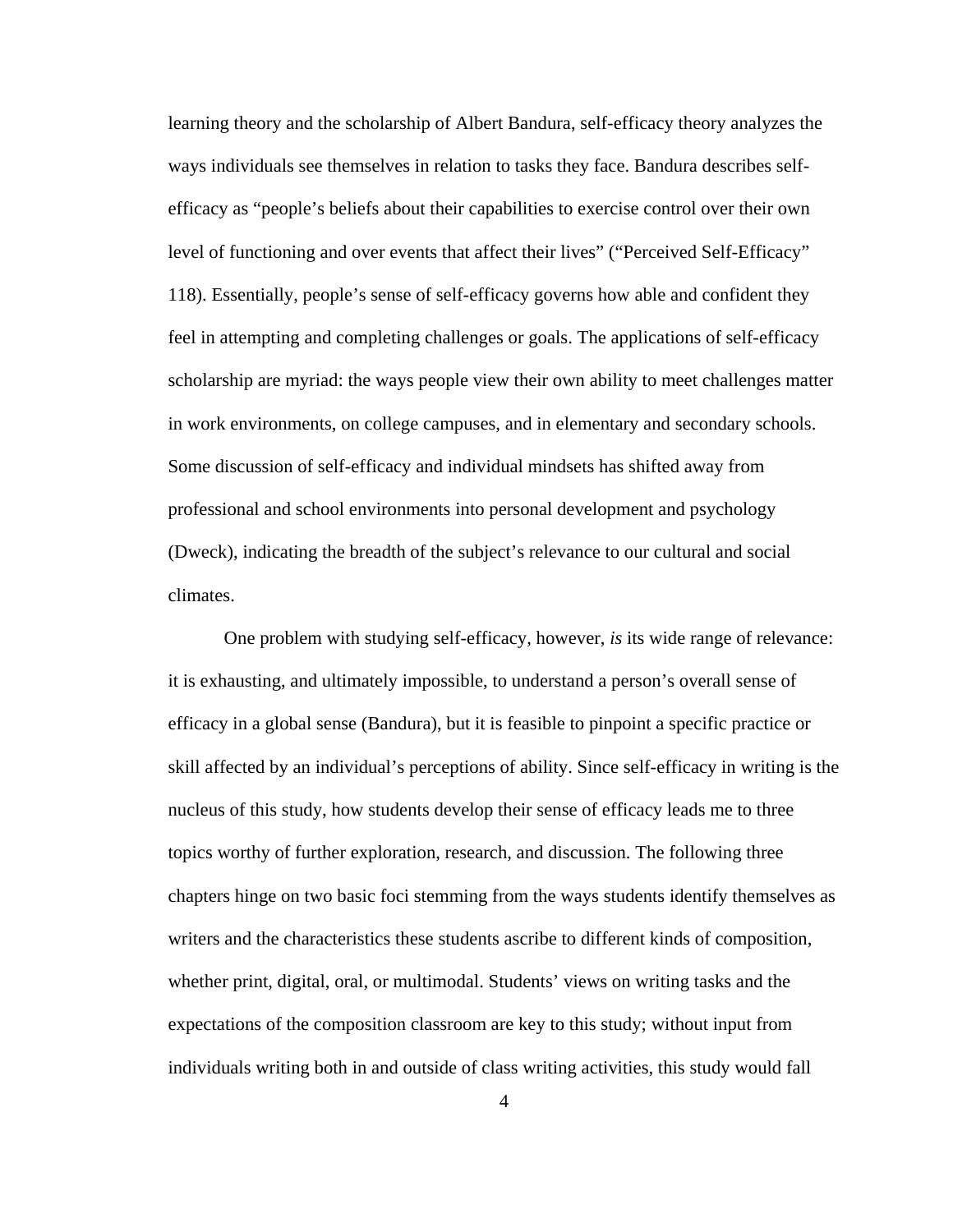flat and matter little to teachers and scholars. Therefore, all inquiries about self-efficacy discussed here are rooted in learning experiences, either from longitudinal studies from established research journals and books or original research conducted for this thesis in first-year writing classes. Donald Murray says, "the principal discoveries about how people write effectively and how people learn to write effectively should come from within the classroom" (233), and this study echoes Murray's message that composition research should pull from real students' experiences and feelings about the climate of the college writing classroom. With this sketch of the "scene of writing" (Brodkey 397), teachers can focus on supporting the writing student—a person who bares her soul and the fruits of her pen to peers she barely knows and a teacher who is often heavy handed with suggestions and close-mouthed with realistic encouragement and one-on-one support. Only by understanding where students are with their writing—how they feel, the environments they inhabit, what forums and genres they write in—can teachers work toward boosting writing self-efficacy in the college classroom.

 The study's first chapter, titled "Theories in Writing Self-Efficacy," gives a detailed exploration of Bandura's social learning theory of perceived self-efficacy and explores the facets of efficacy theory most applicable to improving the confidence and capability of writing students. Self-efficacy occupies the heart of discussion, and from that core radiates a web of secondary discussions regarding writing instruction, composition theory, the affective domain (McLeod), and research supporting positive self-efficacy in the classroom. Three factors largely contribute to the chapter's dialog on writing self-efficacy: locus of control (McCarthy, Meir, and Rinderer 467; McLeod 429), help seeking (Williams and Takaku 2), and motivational mindset, a term I created to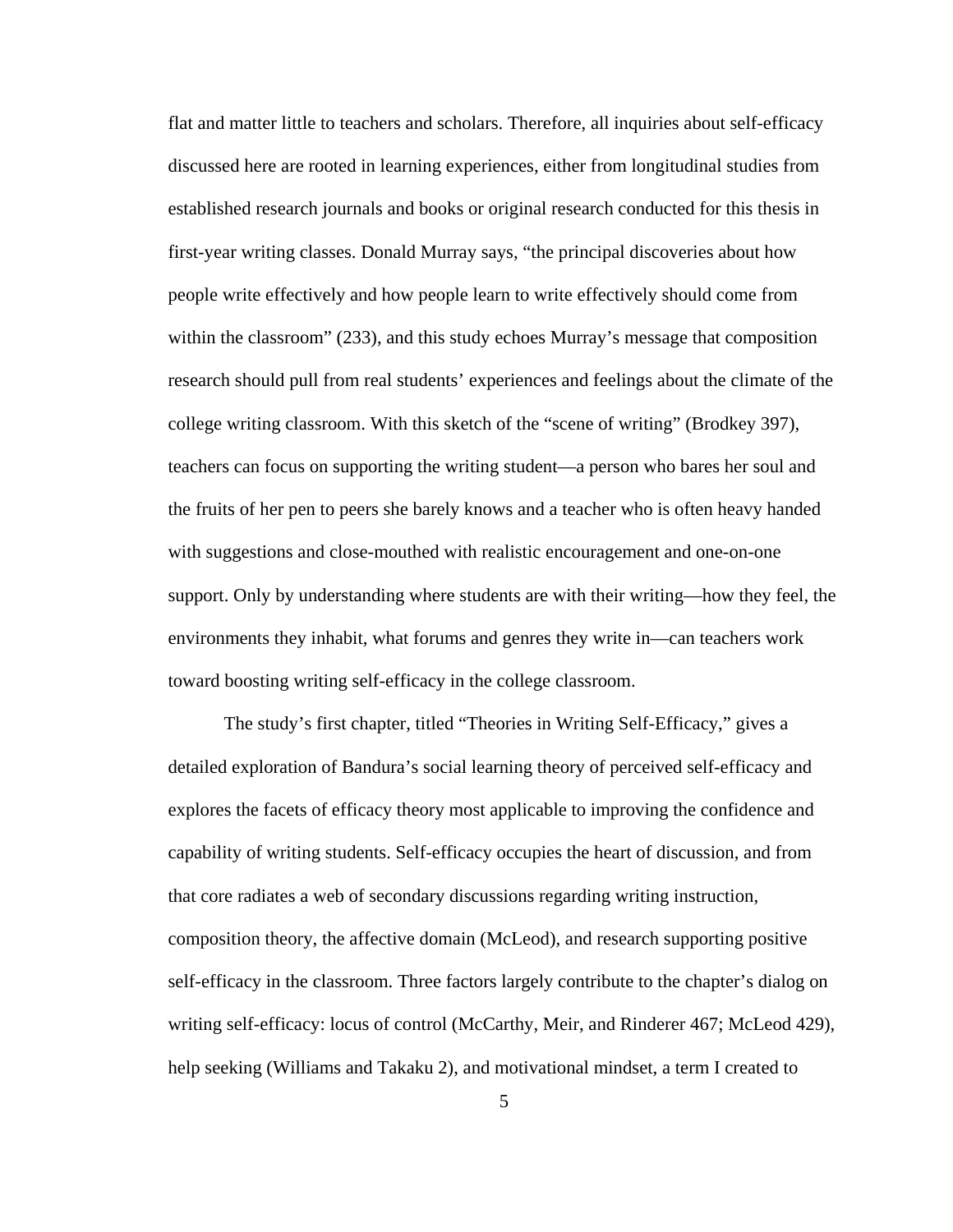encompass the importance of motivation and perseverance in developing self-efficacy. The goal of chapter one is to familiarize readers with the theories and research behind general perceived self-efficacy, while also introducing terms and concepts specific to writing self-efficacy that are important in the subsequent chapters.

 Chapter two, "Writing Self-Efficacy and Digital Literacies," builds on the theoretical foundation of chapter one and highlights the possibility of using new literacies (Lankshear and Knobel) as a mechanism for fostering positive in-class writing efficacy. New, or digital, literacies are a dynamic topic within composition because of their contemporary, ever-changing place within our twenty-first century society. Through extensive interviews and personal accounts, Deborah Brandt, Cynthia L. Selfe, and Gail E. Hawisher explore the changing definition of literacy and the ways culture, economy, gender, and race help shape what being literate means in a digital world. Using these reallife stories of literacy development, as well as other theoretical approaches and quantifiable studies, this chapter pinpoints the reasons why using new literacies in composition instruction in correlation with traditional print literacies has the potential to increase the writing self-efficacy of twenty-first century writing students. The three specific attributes, or characteristics, of new literacies that could boost writing selfefficacy are the expectations students have about digital composition (Bandura; Pajares; Troia, Shankland, and Wolbers), the prior knowledge and experience of new literacies they bring to the classroom (Lenhart, Arafeh, Smith, and MacGill; Selber), and the social collaboration intrinsic to composing in digital forums (Knobel and Lankshear; Smith). Keeping these three aspects of new literacies in mind, the chapter makes theoretical suggestions of ways to purposefully design curricula that use new literacies to teach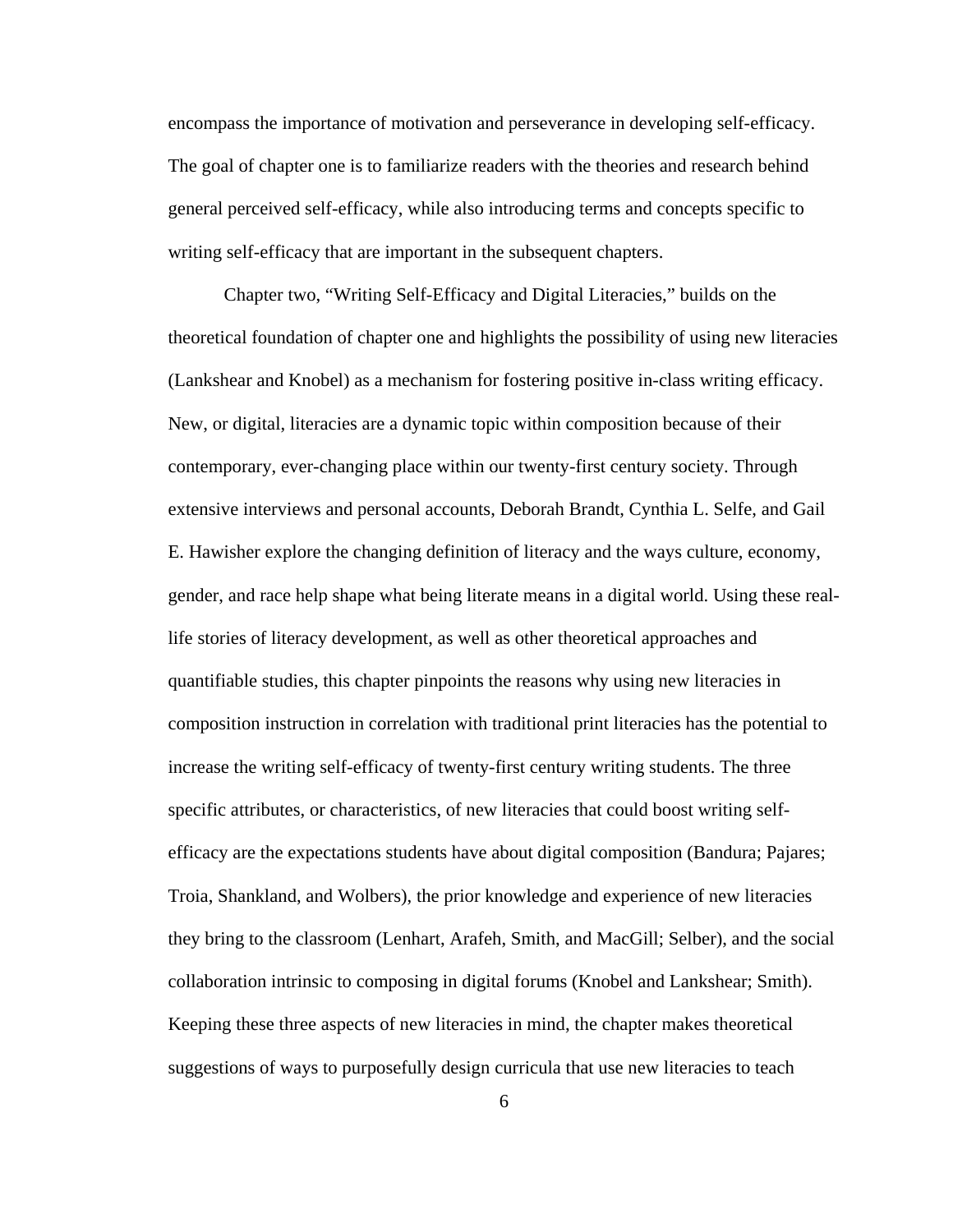rhetorical theory and composition, while also increasing students' confidence to write in both digital and print forums.

The final chapter, entitled "The Modernist Image of the Writer and Twenty-First Century Composition: Students' Views on Writing," delves into not only students' personal experiences and views on writing, but also how they view the image of the writer, their individual scenes of writing (Brodkey; Cooper), and how out-of-class composition affects students' in-class writing. Cultural and societal forces are important to this discussion: the influence of romantic and modern literary figures on the way students see the ideal writer and writing practices becomes quite evident as the chapter explores what attributes of the writer most affect students' self-efficacy. The attributes most often prescribed to the image of the writer include isolation (Brodkey; Cooper), divine inspiration (Brodkey), and inherent talent (McLeod); these perceived characteristics have a lasting effect on how students and teachers idealize the writing process. The second part of chapter three uses these images of the writer as a gateway into learning about students' beliefs regarding their own identity as writers in the classroom. The final chapter discusses current perceptions of the attributes that make an effective writer and describes the results of a research questionnaire administered to 109 freshman composition students that aims to find out how students feel about their own writing. Through short answer questions and ranking scales that allow students to selfreport their own views, the study collects information on students' beliefs about what makes good writing. Armed with this research, the final chapter suggests avenues of inquiry that could lead teachers and composition scholars toward concrete models for improving writing self-efficacy with digital literacies.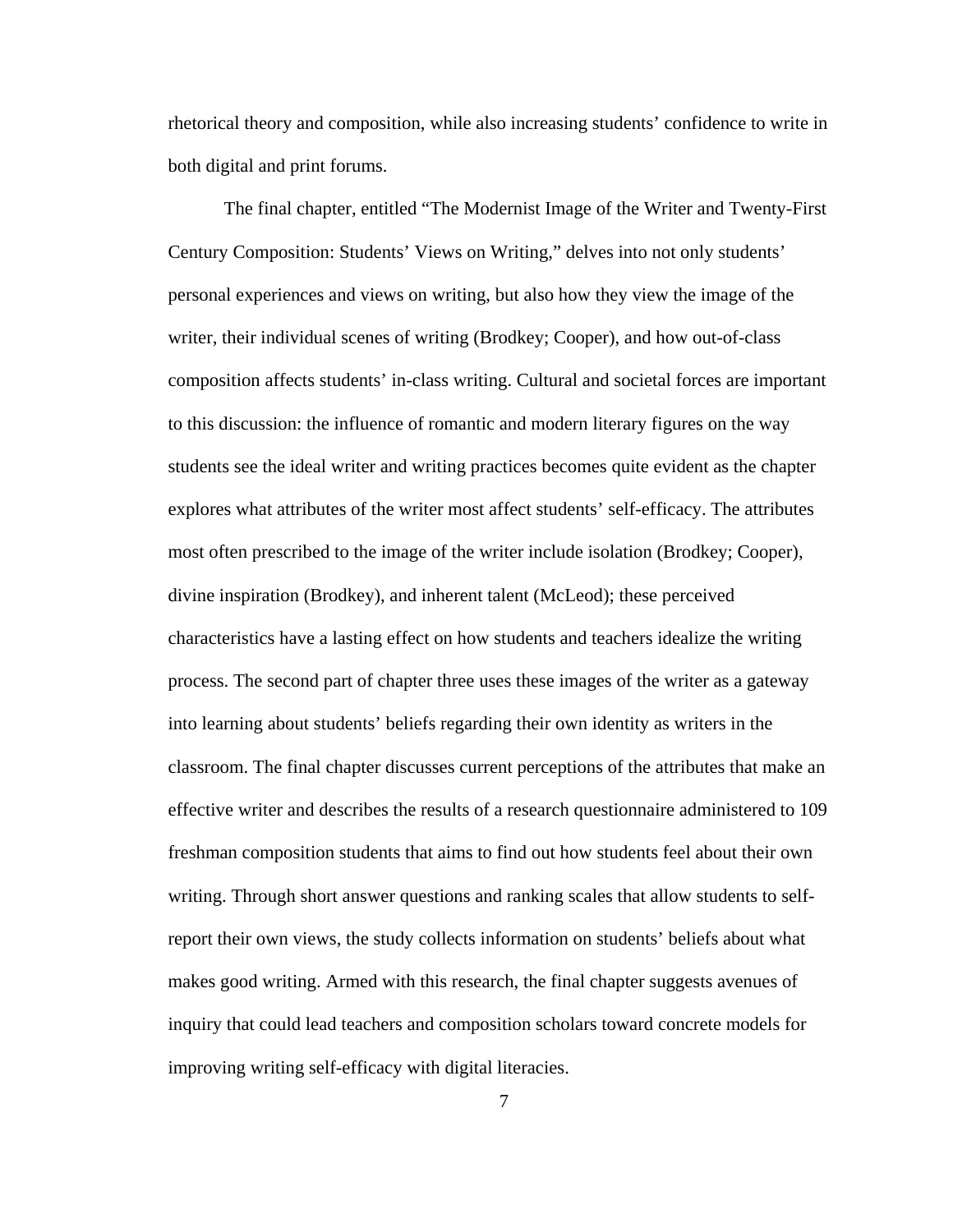The relationship between self-efficacy and digital literacies is open-ended,

contemporary, and ripe for study. Future researchers and scholars have an opportunity to dramatically improve the experiences of students who feel incapable of writing at the peak of their ability. While this project does not set out to form definite conclusions on the exact impact of self-efficacy and digital literacy on present writing students, it does strongly suggest that the need for further inquiry is a pertinent and exciting prospect for those devoted to teaching writing at the college level.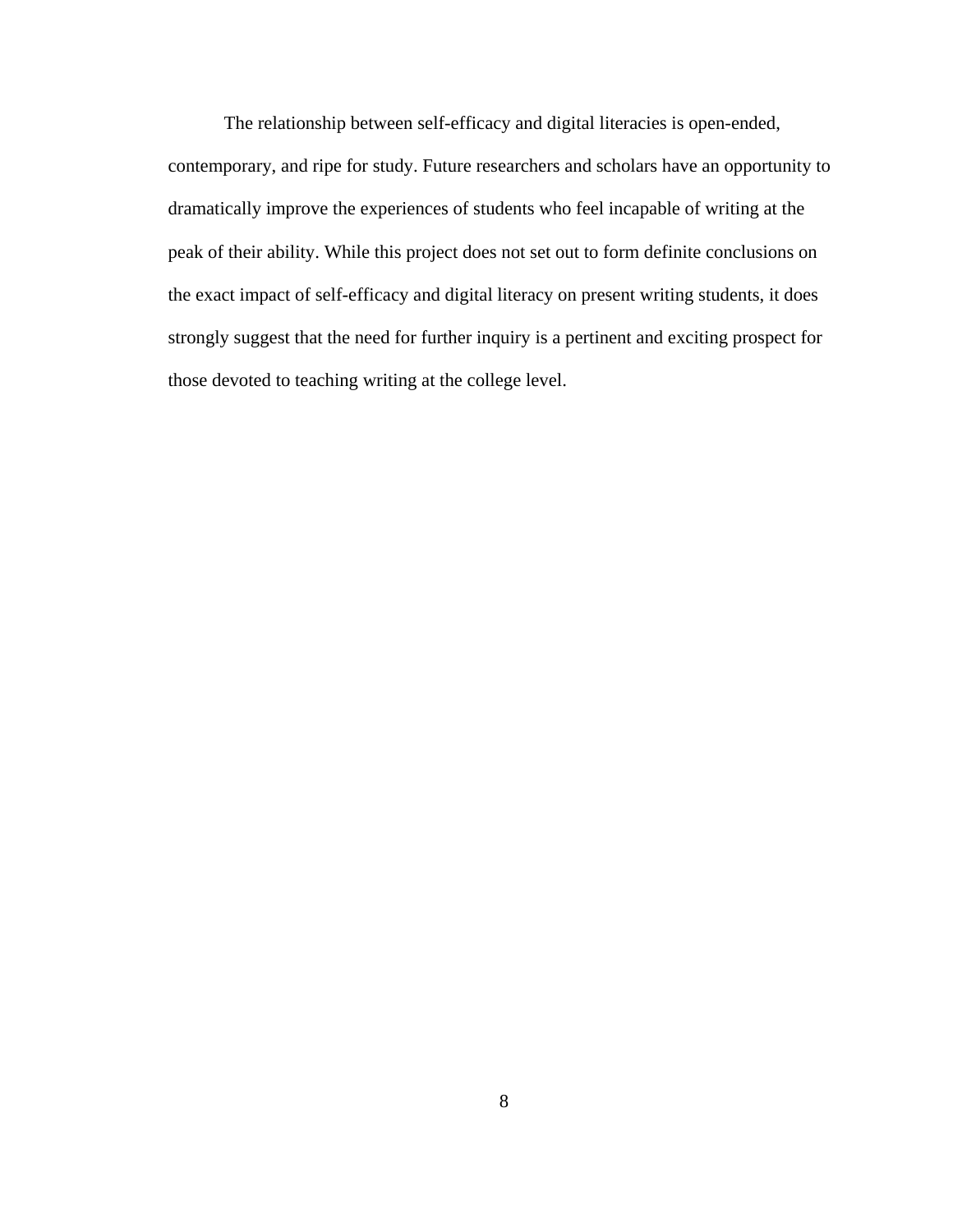#### **Chapter One: Theories on Writing Self-Efficacy**

College students must possess mental strength, emotional fortitude, and healthy doses of cultural and social curiosity to blossom in the writing class: they cannot merely master specific skill sets by learning rhetorical strategies and constructing skeletal essays from these theoretical pieces of writing instruction. No, students must *also* believe in their ability to see their writing to completion and stick with it through the rather exhausting composing process. Belief in ability, it seems, can make all the difference to a writing student. Students' perception of their capability is the factor that most influences perceived self-efficacy, a concept first explored by social learning theorist Albert Bandura. Bandura describes self-efficacy as a "mechanism of agency" that controls "people's beliefs about their capabilities to exercise control over their own level of functioning and over events that affect their lives" ("Perceived Self Efficacy" 118). Essentially, self-efficacy studies conclude that regardless of the pragmatic, impressive talents and skills a person possesses, if she cannot access those abilities, apply them to a goal, and *believe* the challenge achievable because of her skills set, then no amount of task mastery can traverse the gap between ability and efficacy. Bandura says no topic "is more central or pervasive than beliefs of personal efficacy. Unless people believe they can produce desired effects by their actions, they have little incentive to act. Efficacy belief, therefore, is a major basis of action. People guide their lives by their beliefs of personal efficacy" (*Self Efficacy: The Exercise of Control* 2-3). Interesting here is the notion of pervasiveness; when examining an individual's self-efficacy, one delves into an intensely personal corner of an individual's perception of herself, which is both a fascinating and fragile pursuit. The topic is not only applicable to task mastery and active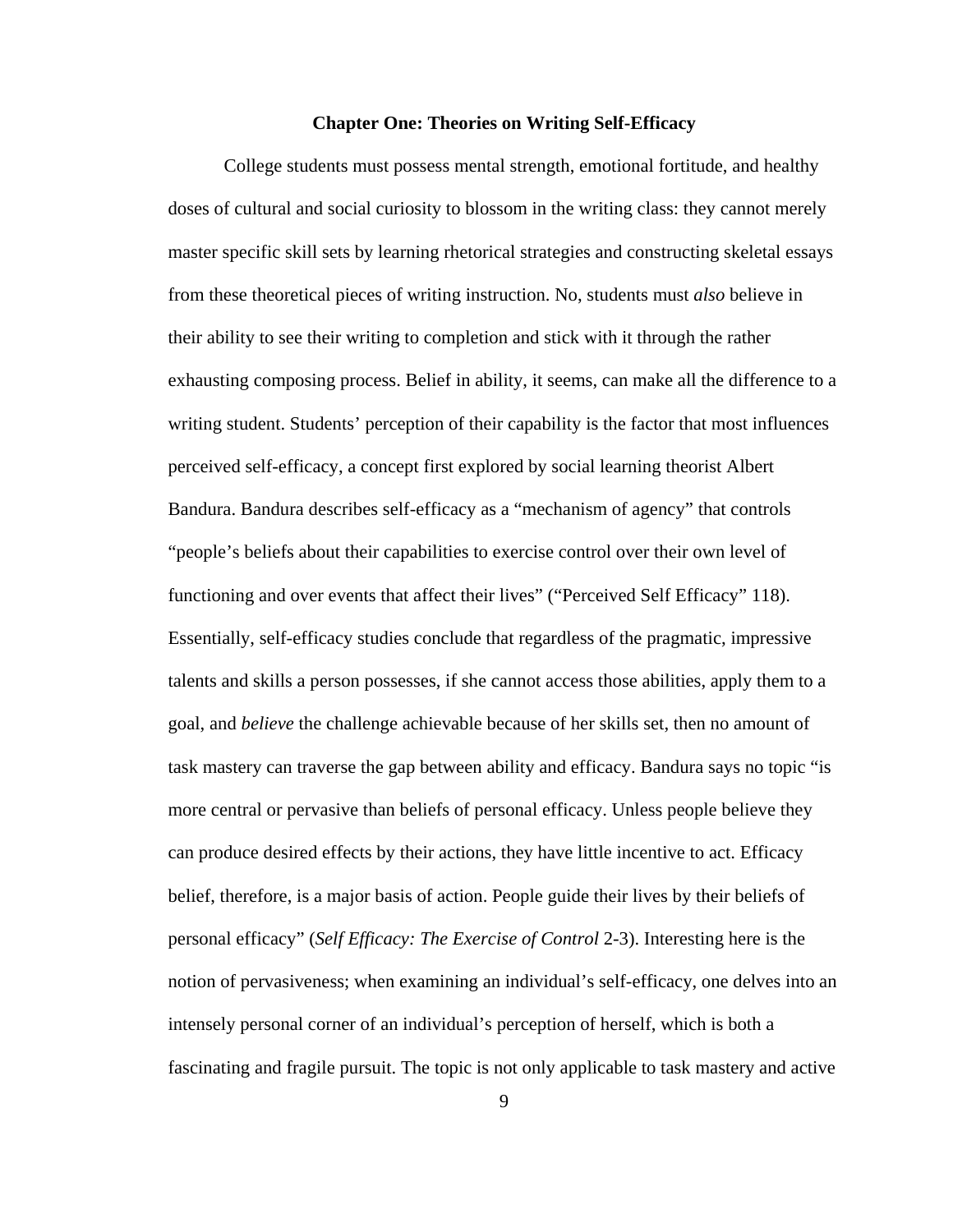capability; self-efficacy, at its essence, is an element of humanity—a way of seeing ourselves that we share, however loosely, with those around us.

This realization leads us to an important crossroads all scholars must meet when studying efficacy. The overarching nature of the topic appears daunting, particularly because human behavioral psychology sprouts off into myriad veins of exploration. Trying to examine all facets of the idea can overwhelm even the most proactive of scholars, so instead of taking on the challenge of exploring general perceived selfefficacy, the most beneficial way to discuss the topic is through the lens of a specific discipline. For this study, writing will serve as the palette for inquiry and conclusion, and my hopes are to establish clear connections between Bandura's notion of self-efficacy and writing efficacy in particular, as well as connecting some of self-efficacy's contributing factors to specific, commonly discussed topics involving the way students see their writing ability. These connections will reveal the importance of cultivating a positive sense of self-efficacy for both teachers and students, particularly in a fluctuating environment like the freshman composition class.

 Looking specifically at writing efficacy does not require that we divorce selfefficacy theory from composition and analyze the different subjects individually, because the two overlap often in scholarship. In fact, Bandura explicitly discusses writing efficacy and its powerful relevance to larger learning communities outside of specific writing instruction. He argues that "[c]ognitive development and functioning depends heavily on writing literacy" ("Perceived Self-Efficacy in Cognitive Development and Functioning" 137), which places writing at the foundation of learning. For teachers, students, and parents alike, focusing on students' perception of their individual composing ability is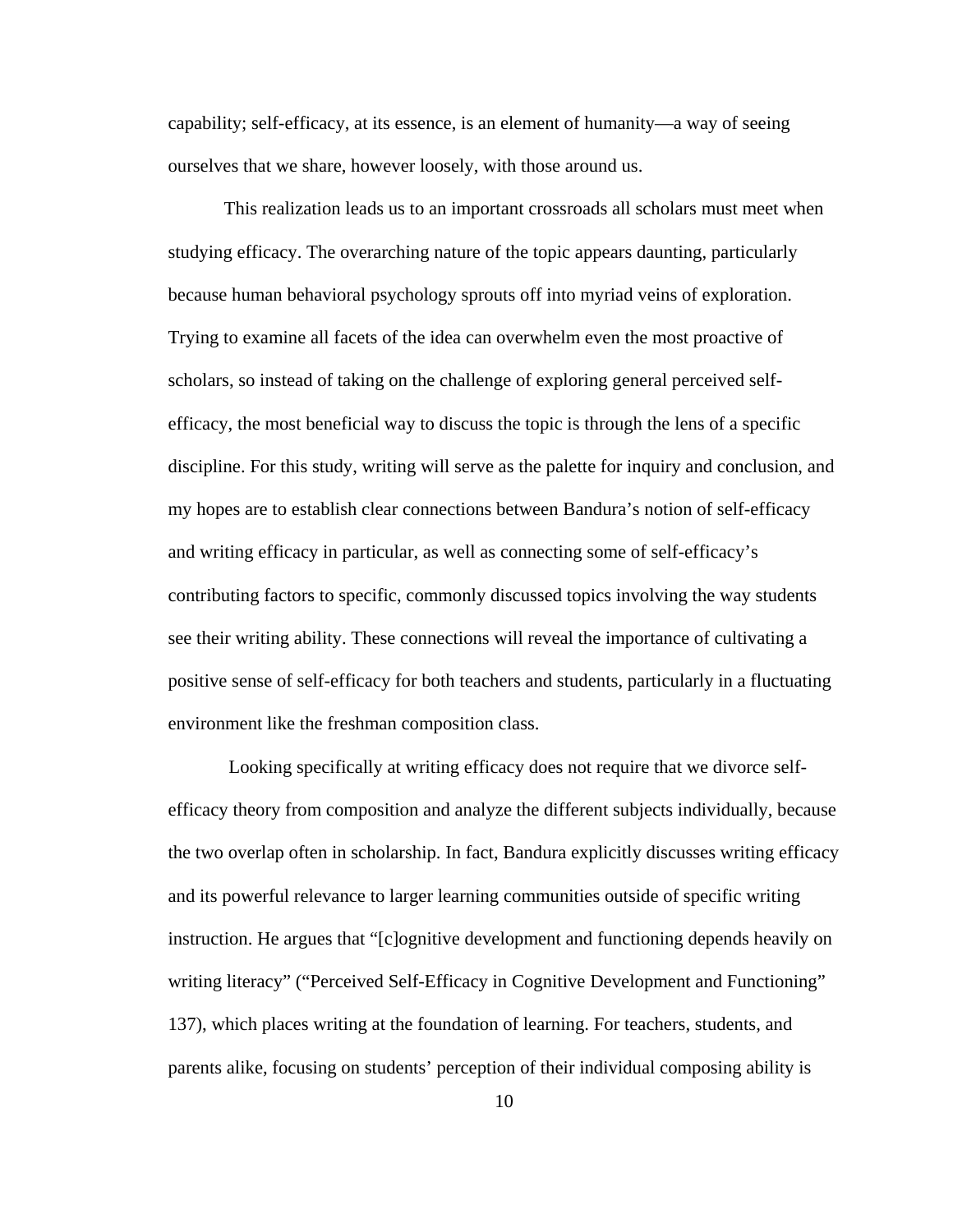pivotal: literacy mastery can inspire positive perceived efficacy, and that is an inspiring thought for both composition teachers specifically and all other teachers who value writing and literacy in their curriculum (which most do). In support of writing literacy, Bandura writes:

> All too often promising ideas are mangled, if not massacred, by a deadening impenetrable prose. Research on the development of writing proficiency clarifies how perceived self-efficacy operates in concert with other self-regulatory factors in the mastery of this important skill […] Enhancement of perceived writing efficacy by instruction raises, through different paths of influence, perceived self-efficacy for academic activities, personal standards for the quality of writing considered selfsatisfying, and academic goals and attainments. ("Perceived Self-Efficacy" 137)

This commanding reminder reiterates for teachers the ways literacy competency can change the course of students' education, but even more pertinent is the idea that "enhancement of perceived writing efficacy by instruction raises […] perceived selfefficacy for academic activities." This interrelation between writing and all other academic pursuits creates a startling image for educators and students: Self-efficacy in writing is like a network of delicate sinews swaying with the flux of a student's confidence; one gust of insecurity, and like spider webs, efficacy collapses, breaking connections between writing and all other disciplines and hindering the student's ability to succeed in all pursuits, not just writing.

Other empirical evidence supports the importance of writing efficacy on various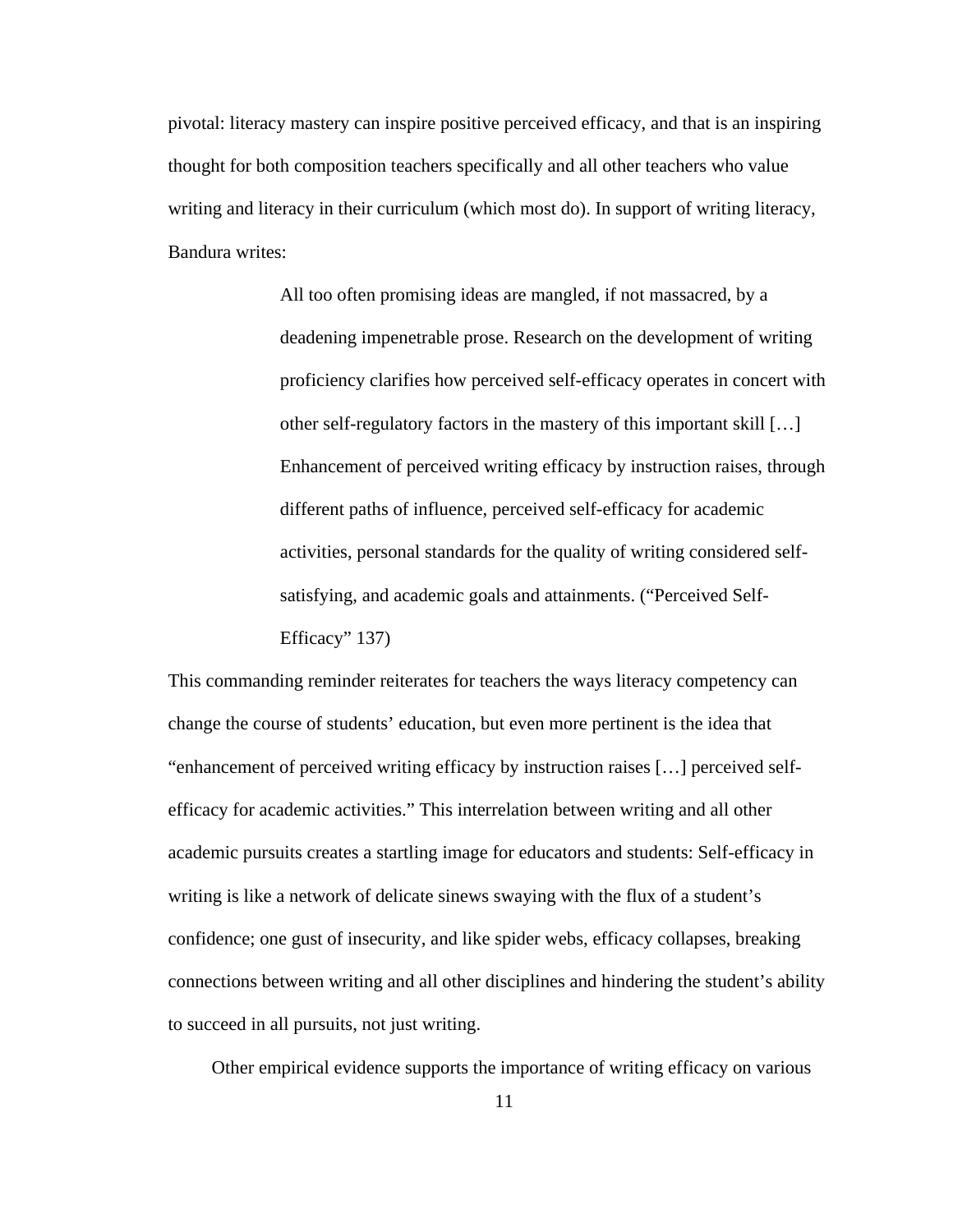intellectual endeavors. Barry J. Zimmerman and Bandura collaborated on a study of writing efficacy in college composition classrooms in which they asked 95 students to complete a 25-question survey regarding their perceived ability in the writing class (849- 50). Zimmerman and Bandura concluded: "students' perceived self-efficacy to manage their writing activities predicted their self-efficacy for academic achievement. The more assured students are in their capabilities to structure and communicate ideas and to overrule competing impediments, the more reason they have to believe in their capability for academic achievement" (857). The ability to control the writing process, manage the multitude of tasks involved in composing, and see a piece of writing to fruition factors into a student's overall success in meeting challenges, even if the goal is not explicitly writing-related. For students to flourish in education, they need to *know* they can complete the difficult learning goals established for them, and instructors need to help them along the way. With this same driving force in mind, composition and education scholar Richard L. Allington calls teachers to action, encouraging them to design assignments and positively reinforce positive perceptions of writing efficacy, so students will identify themselves "as readers, writers, learners; as resource persons for classmates, as engaged learners who can enter and sustain literate and civil conversation" (286). Otherwise, students will enter the university with a major impediment: a belief that they cannot conquer difficult challenges stretching over an extended period of time.

Writing efficacy is not only important to overall academic efficacy; its lack can also eclipse a student's ability to compose masterful prose. Christi Teranishi Martinez, Ned Kock, and Jeffrey Cass collaborated on an article exploring writing self-efficacy in detail, and, in keeping with Bandura's premise, describe this specific facet of efficacy as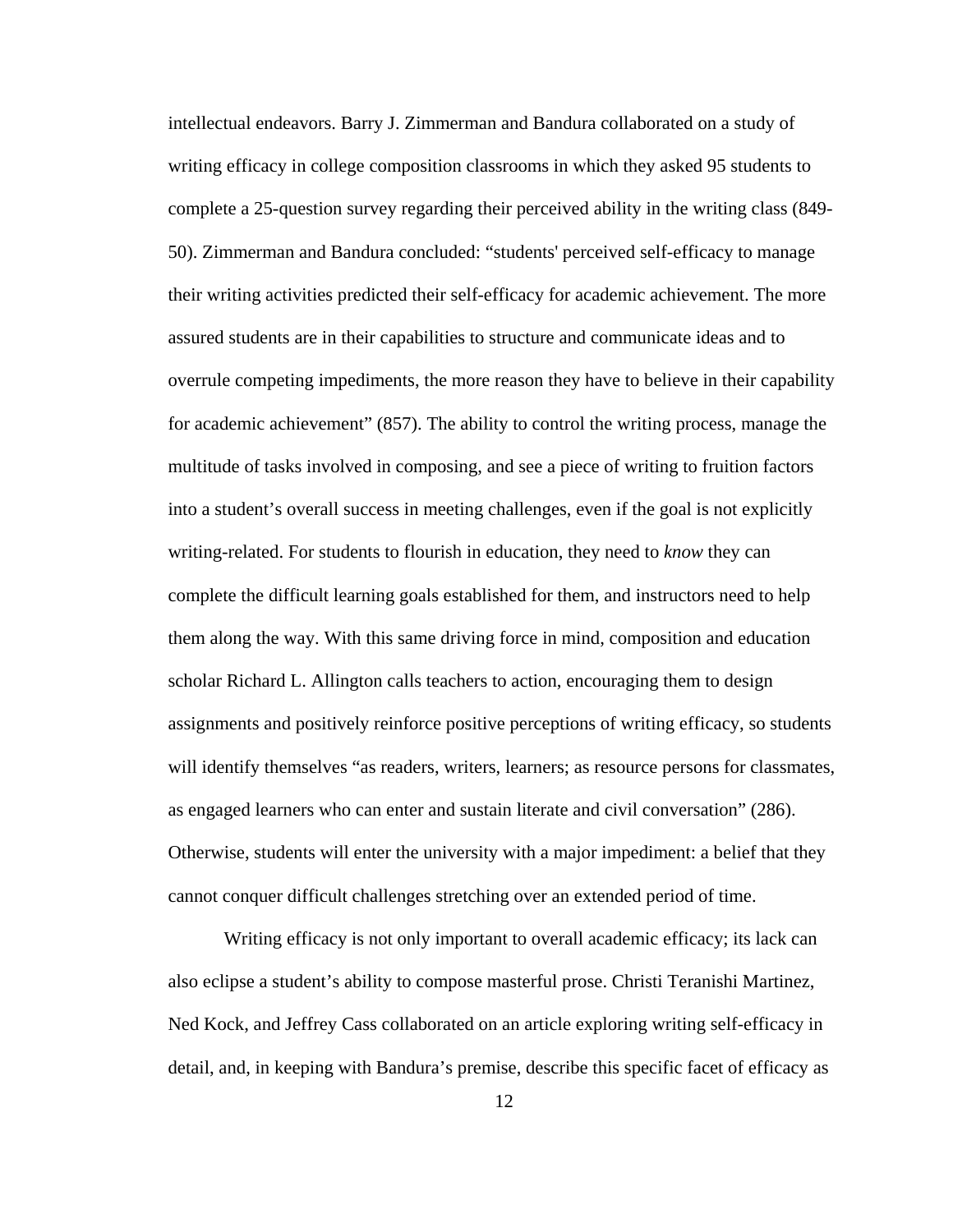simply "the belief in one's own ability to write" (352), a belief that can define "students' level of motivation, aspiration and academic achievement" (352) just as much as their actual ability. However, of specific interest to the composition field is their second assertion that students' actual writing ability is of little consequence if they have a negative sense of writing self-efficacy. Ultimately, "higher writing efficacy [will] contribute to better writing performance" (352), which makes the study of efficacy of paramount value to all teachers and students: writing literacy is the nucleus of formal education, and displaying proficiency when composing most certainly affects all other intellectual pursuits. Students must learn to write through drafting, collaboration, and revision, but, and perhaps more importantly, they need to identify those practiced abilities within their own toolbox of skills, and believe in their capacity to successfully use them to meet demanding writing goals.

Fostering positive self-efficacy for teachers, students, and citizens of literate communities is the first summit to reach. Next, the individuals engaged in teaching writing, studying writing, or merely writing for personal fulfillment need to familiarize themselves with the aspects of self-efficacy that affect struggling writing students. As a study focusing on the first-year composition classroom, the subsequent discussion will tailor its suggestions to those in the realm of the college writing class. However, the practical applications stemming from this discussion may benefit students studying at varying levels and in multiple disciplines, instructors incorporating composition pedagogy into their curriculum, and individuals interested in writing self-efficacy. Therefore, the subsequent goal in this study is to examine Bandura's theories alongside composition scholars who write on and research the specifics of writing efficacy, and use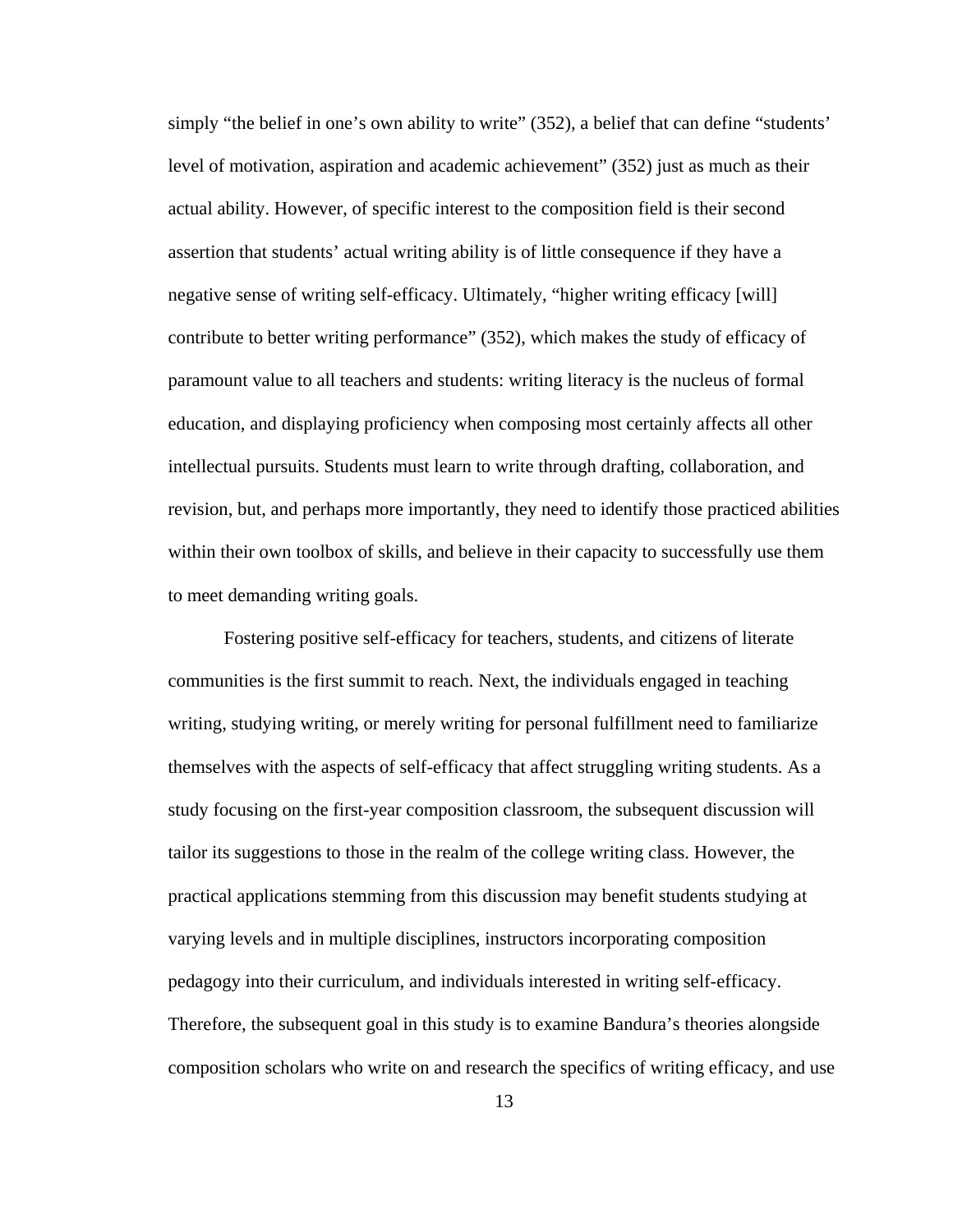that knowledge to pinpoint the handful of factors that most often contribute to students' sense of perceived efficacy. Writing instructors can then know what characteristics and factors indicate slipping efficacy in students, and by recognizing the signs, they can help affirm students in their strengths and prevent further disintegration of their efficacious belief.

The cognitive and affective dimensions associated with composition and the writing student complicate writing self-efficacy studies. Susan McLeod so wisely encourages scholars to look at writing as both a cognitive and affective process, meaning students think *and* feel their way through writing; this distinction is critical when examining writing efficacy, because efficacy depends on emotional responses to perceived challenges. Feelings are powerful, and they very easily alter the outlooks of even the most steadfast individuals. McLeod encourages instructors to "think about [students' writing] processes holistically, since that is how they operate" (427). While Bandura says it is not beneficial to look at a person's global sense of self-efficacy, it is equally problematic to see writing as merely a cognitive process; emotion plays a pivotal role in the three factors to be discussed, and should not be overlooked as a lesser factor in efficacy.

 This brings us to the three factors that contribute to a person's individual writing efficacy: locus of control (McCarthy, Meir, and Rinderer 467; McLeod 429), help seeking (Williams and Takaku 2), and motivational mindset, a term unique to this study. Though motivational mindset is not a previously-established term, its name and relevance to writing efficacy sprout from the prevalence of two terms in efficacy and composition scholarship: motivation (McLeod 428) and perseverance (Bandura *Self-Efficacy: the*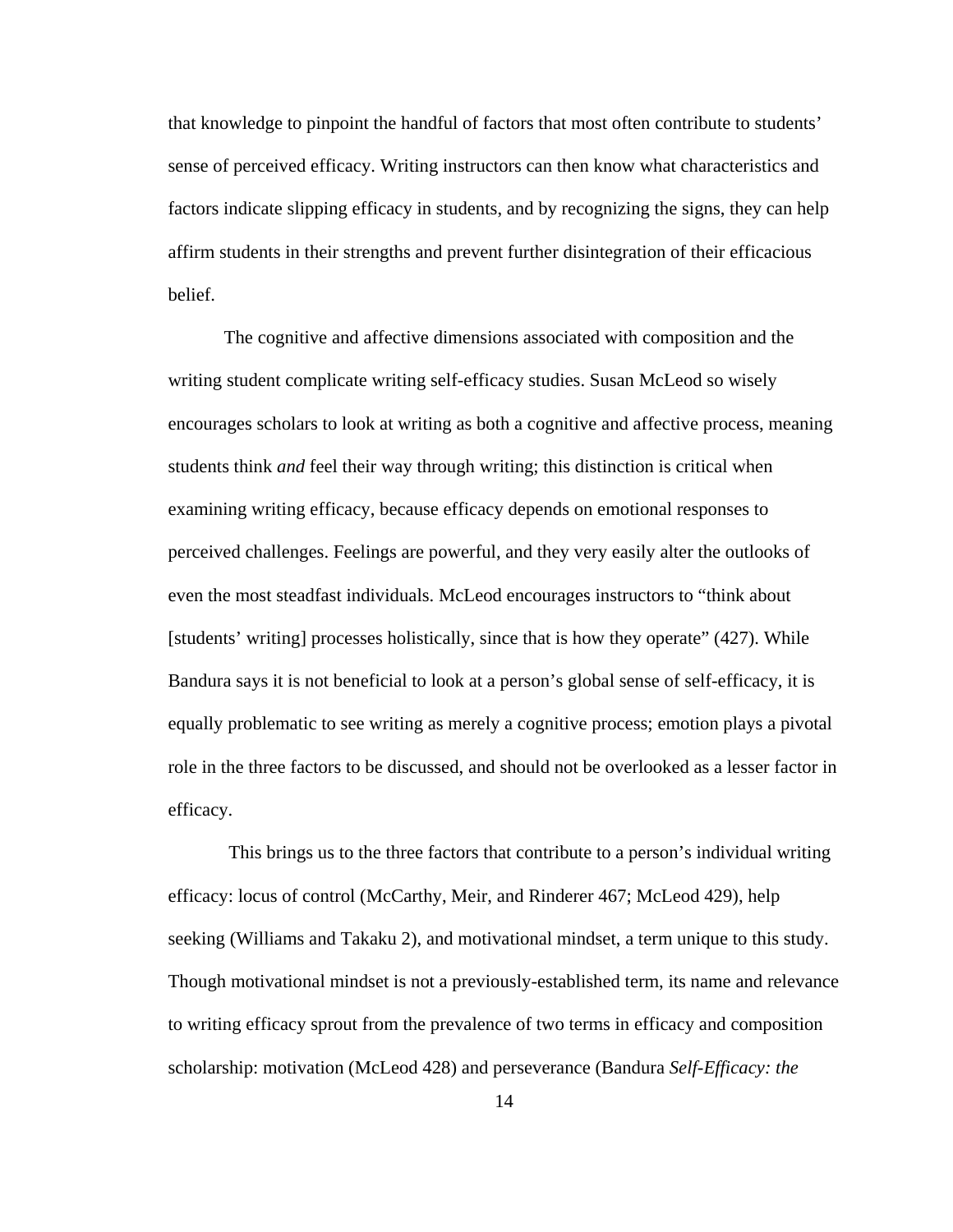*Exercise of Control* 80; Pajares and Johnson 314). By blending the two concepts, motivational mindset exemplifies the way motivation and perseverance, together, affect writing efficacy.

While these three topics appear under differing names and in various contexts within both education and composition scholarship, they contribute substantially to the overall picture of perceived writing efficacy, and blur the line between cognition and emotion—a theoretical blending that forms the foundation of efficacy. An exhaustive exploration of each listed component is not the goal here; instead, these vignettes will help familiarize readers with the essence of each topic, the ways each contribute to perceived efficacy, and how each specifically relate to teaching and studying writing. The following three factors are not the only ones that affect writing efficacy, but they are the components most explicitly relevant to this discussion of writing efficacy and college composition students.

#### **Locus of Control**

Like self-efficacy, the term "locus of control" extends well beyond composition studies and occupies a sizeable place in social psychology. The distance between the two disciplines is not as vast as one might think; locus of control is a dynamic factor affecting the way people write and see themselves within a community of writers—especially if that community is twenty-two college freshmen. Their locus of control embodies "general beliefs about whether rewards and punishments in their lives are controlled by themselves or are controlled by external agents such as fate, luck, or other people" (McCarthy, Meir, and Rinderer 467) and can have a crucial effect on the endeavors individuals pursue and the way they view the experiences they have with others. People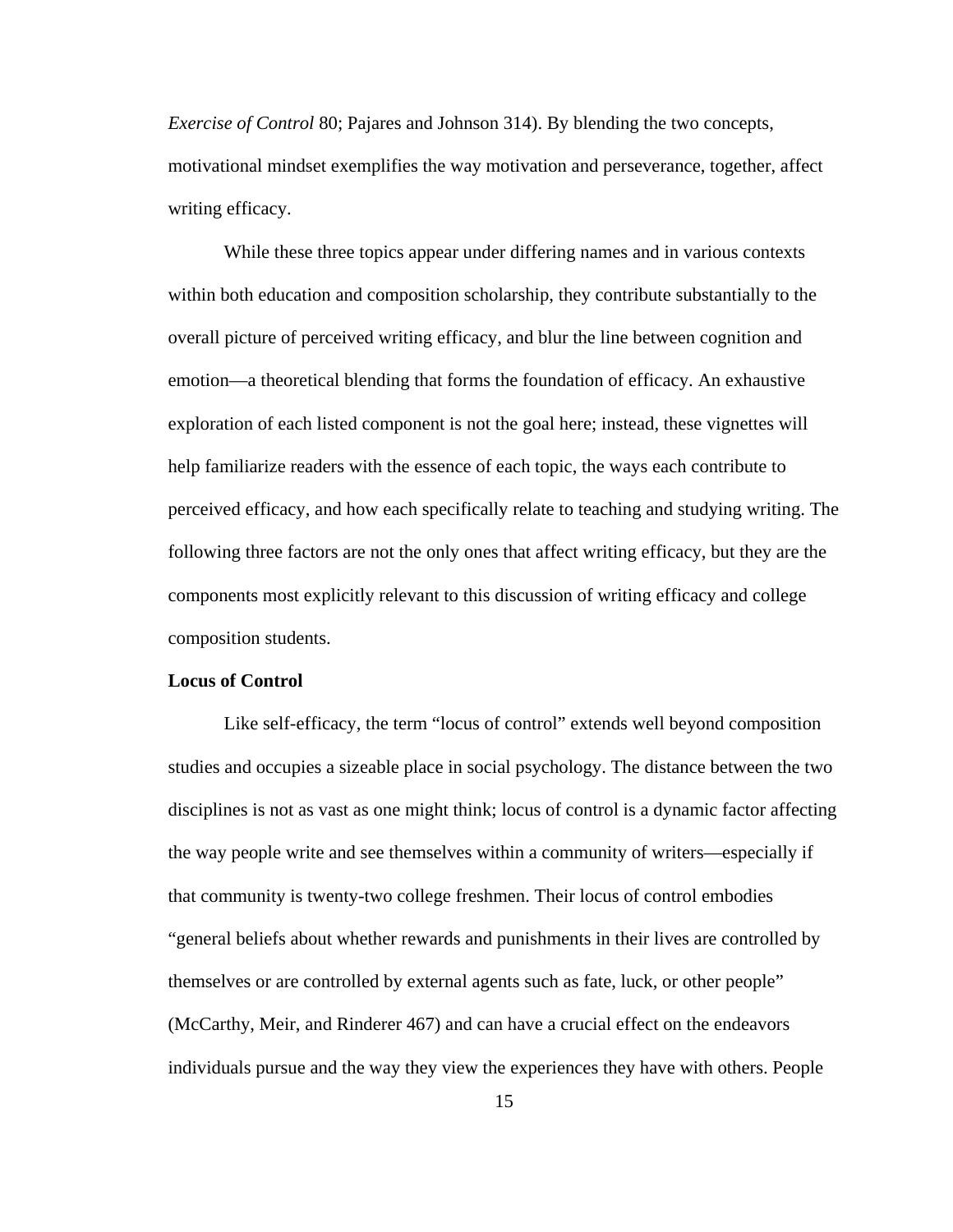with an internal locus of control are more apt to accept responsibility for their actions without hesitation, pursue impressive goals, and see life's encounters as effects of their own choices. On the other hand, individuals with an external locus of control transpose agency away from themselves, and onto other causal factors; they see themselves as incapable of changing the trajectory of their lives and circumstances, and therefore imagine little purpose in seeking goals or assistance.

The college writing student, particularly one feeling bogged down, underprepared, and feeble in her ability to meet the expectations of university-level composition, often allows outside influences to determine the merit of her writing. This type of student is easily swayed by external agents, tends to have an unsteady sense of personal efficacy, and sees herself as a bystander in her own life, a slave to the whims of professors and peers: an all too common image of the writing student. In *Strategies for Struggling Writers*, James L. Collins pinpoints the root of this problem as an absence of an internal locus of control by describing a case study involving a student named "Greg." Here, Collins gives readers a clear picture of the pivotal role efficacy and control can play for students by chronicling a rather telling question Greg asks his writing teacher. Greg says, "Why do I have to do this writing? You know, and I know, I'm going to get a job working with my hands" (26). Greg's view of his writing ability was not formulated from his feelings about writing, but by outside forces: as Collins says, Greg "had a low belief in his identity as a writer because he did not believe in his own agency, his ability to [. . .] control his writing and his life. Greg saw the work he did, both in school and out, as in the control of others" (26) and therefore beyond his locus of control; he saw little evidence that he could change his writing or his circumstance. Greg's experience mirrors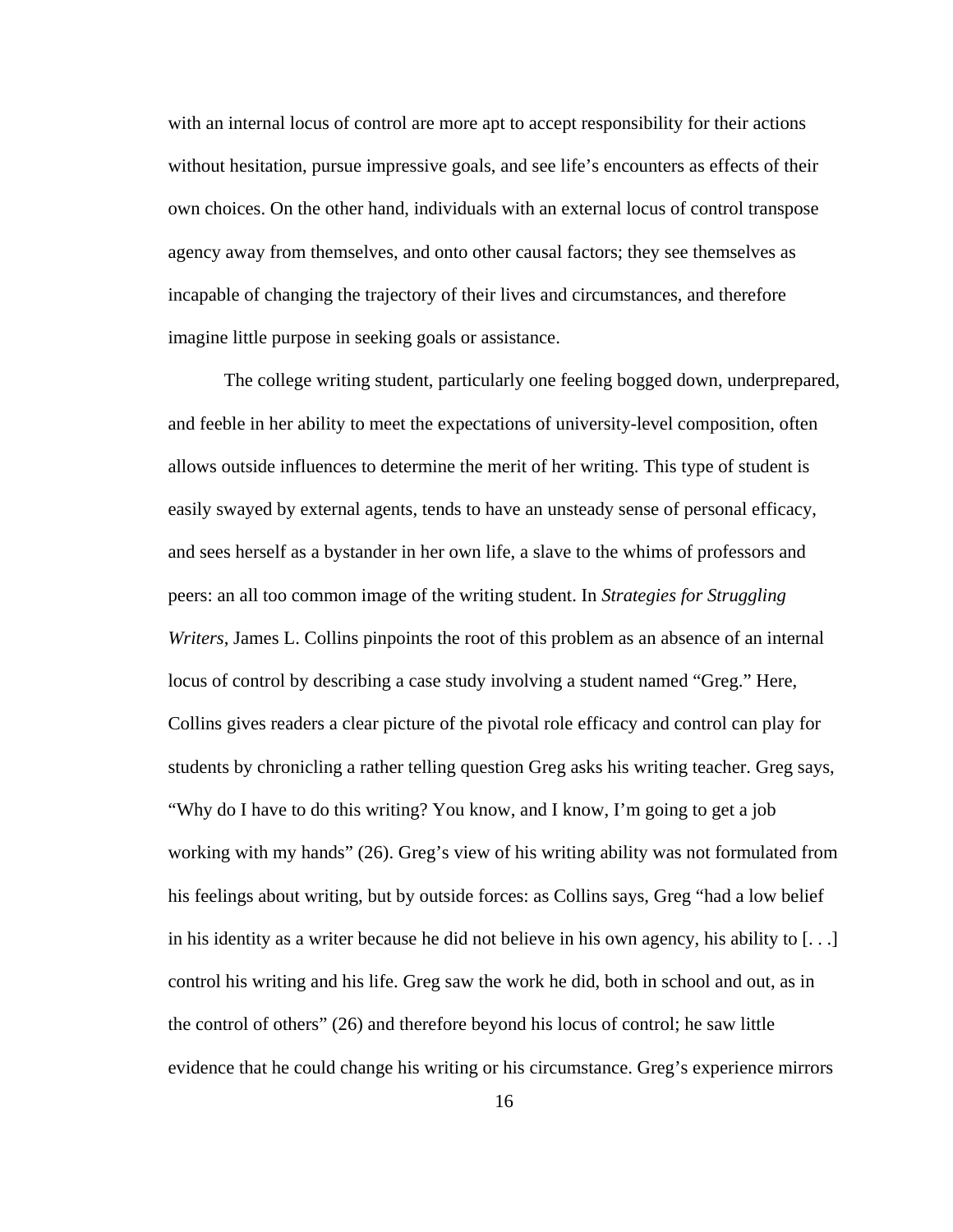countless other students in writing classes who withhold their frustrations and feelings of futility: students who know what is expected of them, who have the ability to reach established goals, but do not believe in their ability to persevere through the trying, toiling task of writing valuable essays. Writing, it seems, taunts them, beckoning them to a place just beyond the perimeter of their locus of control.

 Thus students' low self-efficacy often stems from the lack of control they feel composing and *completing* writing tasks. Writing differs from other learning outcomes and assessments in formal education: with a test, you study, sit for the exam, and await the results. The cycle ends with the presentation of a grade. The writing process never ceases, it seems. Instead, students may need to repeat the process multiple times; discerning when to rewrite, revise, and rethink a writing piece can exhaust even the most ambitious students. For the past several decades, writing instructors have framed and continue to frame their curriculum around a process-based model, like the one outlined in Linda Flower and John R. Hayes' 1981 article "A Cognitive Process Theory of Writing." Flower and Hayes, as well as many other composition scholars who support processbased writing instruction, tend to place emphasis on a cyclical way of composing that depends heavily on peer and teacher input and revision. Flower and Hayes compare writing skills developed in this process to "a writer's tool kit [. . .] A process that is hierarchical and admits many embedded sub-processes is powerful because it is flexible: it lets a writer do a great deal with only a few relatively simple processes—the basic ones being plan, translate, and review" (376). The "simplicity" of the writing process seems too subjective for many students, who might see the "embedded sub-processes" and possibilities of multiple revisions as a gunfire from outside forces—teachers,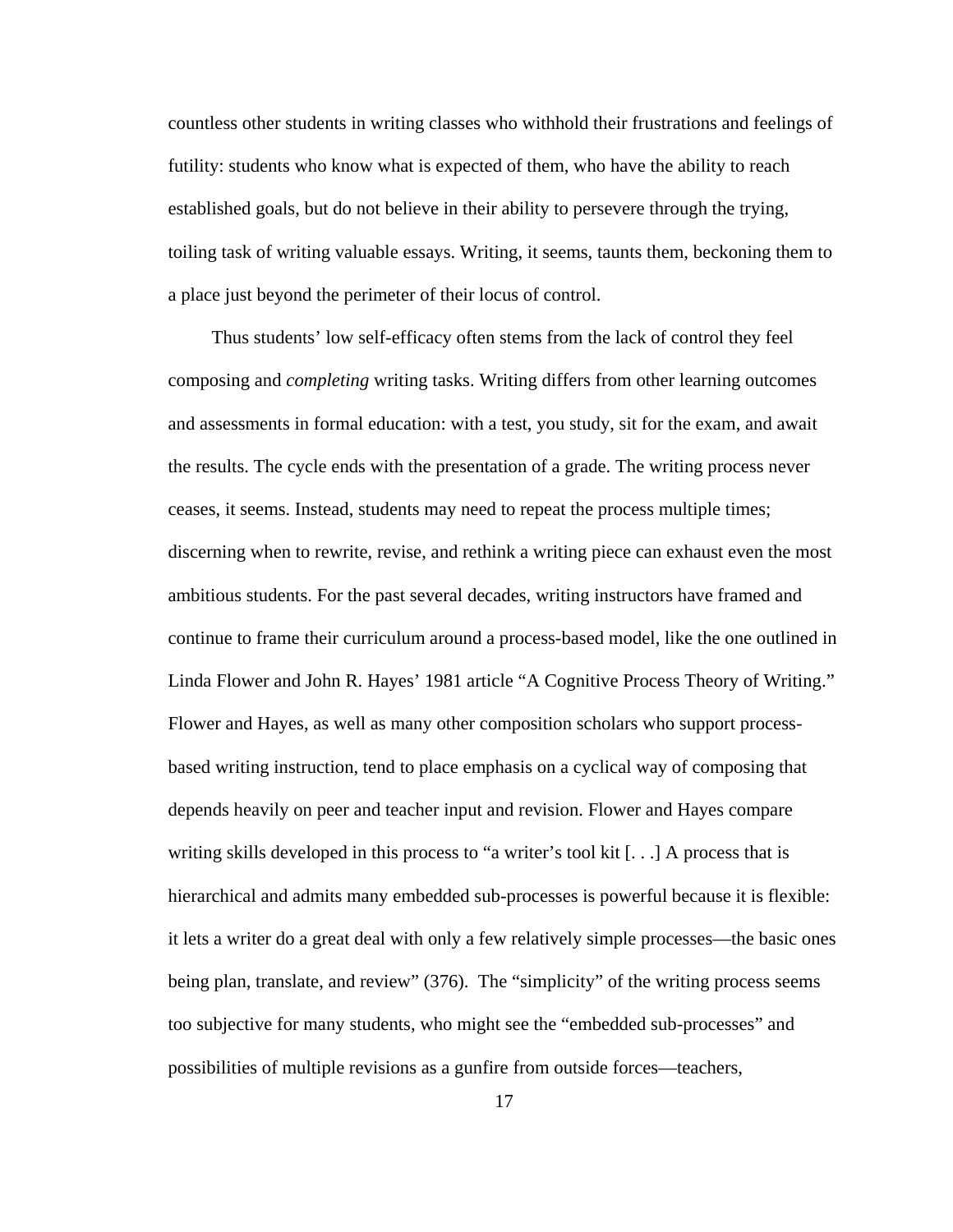expectations, comparisons to others' work—that siphon away students' ability to maintain an internal locus of control. These processes may seem basic due to the few short steps involved—plan, translate, and review—but those who write, regardless of skill level, know the process is far from simple.

 Process-based writing—a recursive progression through different stages of collecting, drafting, and revising (Murray)—should give students that locus of control and agency when composing an original piece, but with an established cycle comes a paradigm for good and poor writing. These parameters, regardless of their benevolent intentions and usefulness in teaching *how* to compose, can also de-center students' final products away from their realm of control, and allow their work's value to be dictated by others. This idea correlates with Susan McLeod's discussion of writing and locus of control, in which she says, "the notion of locus of control helps us see that their reluctance to revise might be related to something more fundamental—their belief that they have little control over the results of their efforts" (McLeod 439). McLeod's idea, building off the scholarship of Flower and Hayes as well as Bandura's theories of selfefficacy, does help teachers *and* students see why feeling in control of writing especially their ability and finished product—matters immensely to the freshman composition class.

 Of course, it is unreasonable to eradicate instructor and peer evaluation from the writing class; that, itself, would be more counterproductive than a weak locus of control. Outside influence can benefit student self-efficacy, and it certainly plays a major role in developing a sense of control. Frank Pajares and Margaret T. Johnson conducted a study of self-efficacy that focuses on confidence and control development by measuring "self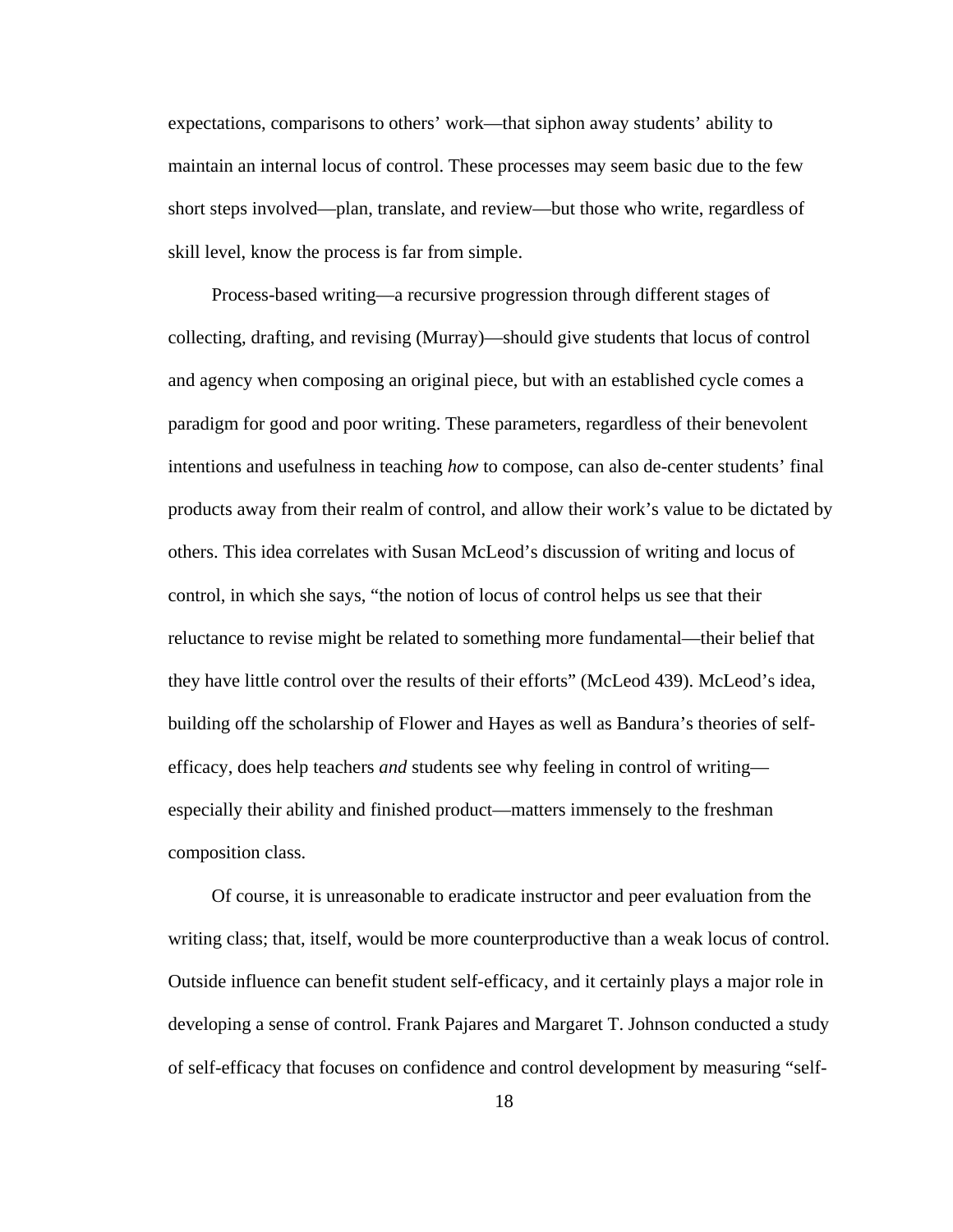efficacy, apprehension, and performance measures" (317) in the writing of thirty undergraduate teaching candidates over the course of a semester. Pajares and Johnson reason that "the development of self-confidence in academic areas is partly a result of teacher feedback and social comparisons, consisting of students' peer feedback about each other's work" (317), which can help cultivate positive feelings of control *if* feedback is constructive. Pajares and Johnson's findings on outside influence and its relationship to efficacy and confidence reveal a "disjoint between confidence and competence" (324), which they argue could indicate that student's perception of their ability to control "their growing skills are slow to change in the absence of direct feedback and peer comparisons … even when the skills themselves may be improving" (324). Through purposeful, constructive feedback, teachers and peers can actually give control back to the low efficacy writer.

 Ultimately, students need to maintain a locus of control, and thus a higher sense of writing efficacy, by establishing themselves as the "director" of their writing: the ultimate decision maker, who invests himself in the process of writing, from the first tickle of inspiration to the final revision. As Patricia McCarthy, Scott Meir, and Regina Rinderer say in their essay "Self-Efficacy and Writing: A Different View of Self-Evaluation," "better writers appear to be more self-directed or more internally controlled. They examine 'what it is they want to write,' rather than attempting to please external authorities. They take active control of their writing" (467). Too much outside influence, regardless of its good intentions, may prove detrimental to self-efficacy. Students like Greg are more common than the self-identified "writer," so instructors must encourage students to take full responsibility for their writing, and to see it through, not because it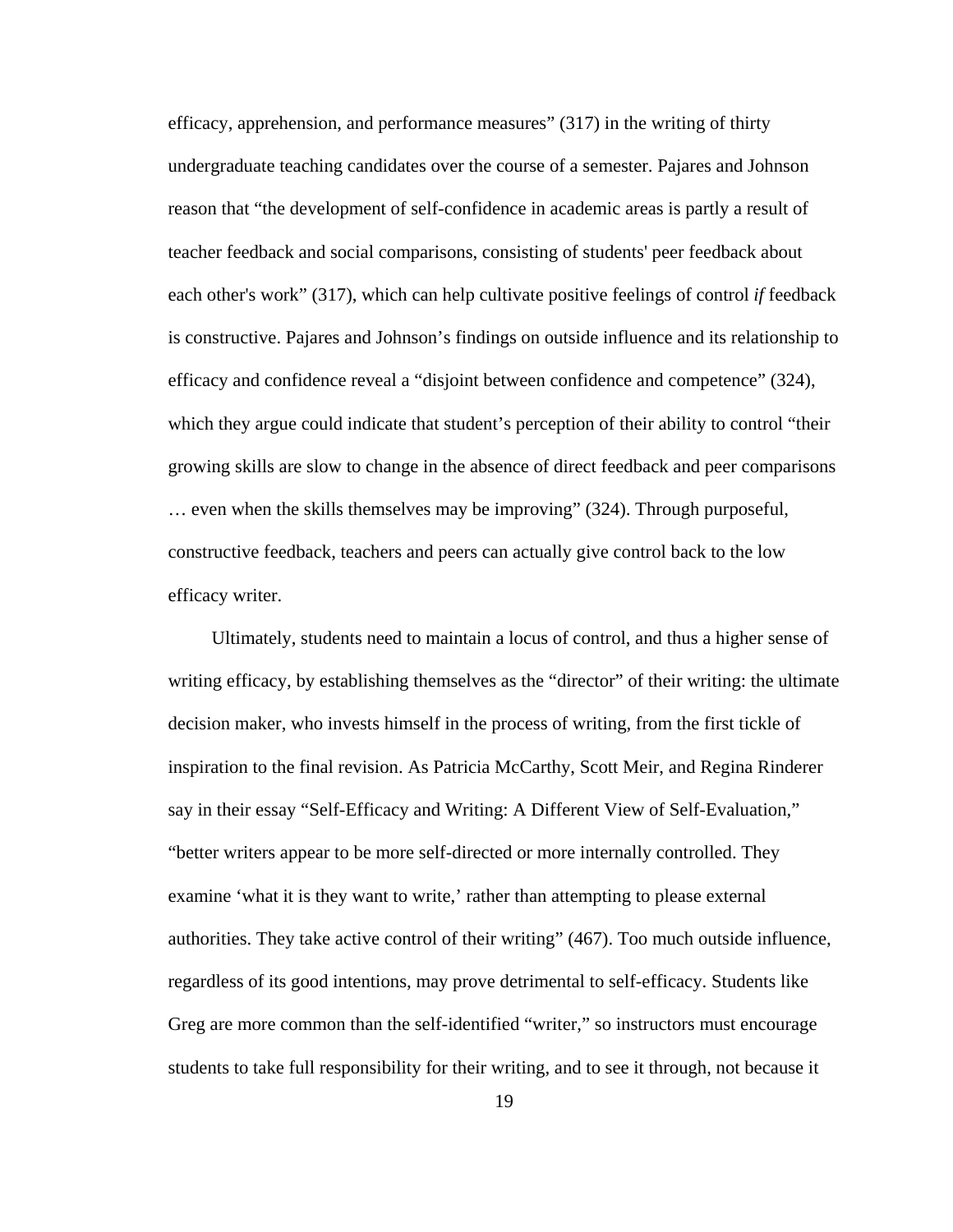will get them a better job or make them wealthy, but because it is within their control to produce their own brand of "good writing."

#### **Help Seeking**

A factor of self-efficacy that builds off the idea of locus of control is students' help seeking behavior when writing, as well as their mindset when asking for assistance. Regardless of the task, for many people admitting the need for help shows weakness—a fissure in their ability to master a particular skill—and thus can serve as a major indicator of a person's perceived efficacy. Help seeking, like all other efficacious factors, depends on students' individual "belief about their capabilities" (Pajares and Johnson 317), not necessarily their actual capability; students' *reasons* for seeking help can tell us more about their efficacy than what they ask. Therefore, if students ask for help because they believe in their ability to grow as a writer, then help will probably strengthen their writing skills. On the other hand, if a student asks for help out of resignation—he no longer wants to put forth the effort, or believes himself incapable of completing the assignment without outside direction—then help seeking can actually debilitate positive writing processes.

Perhaps the most beneficial recent composition scholarship on this subject is James D. Williams and Seiji Takaku's study published in 2011, titled "Help Seeking, Self-Efficacy, and Writing Performance among College Students," which examines the help-seeking characteristics of over 100 students in a writing-across-the-curriculum program at a private university in California (7). Important to note, specifically in light of the findings, is that the university did not have an ESL program; no distinction was made between first- and second-language learners, therefore ESL students were "mainstreamed" (7-8) into composition classes. Williams and Takaku observed the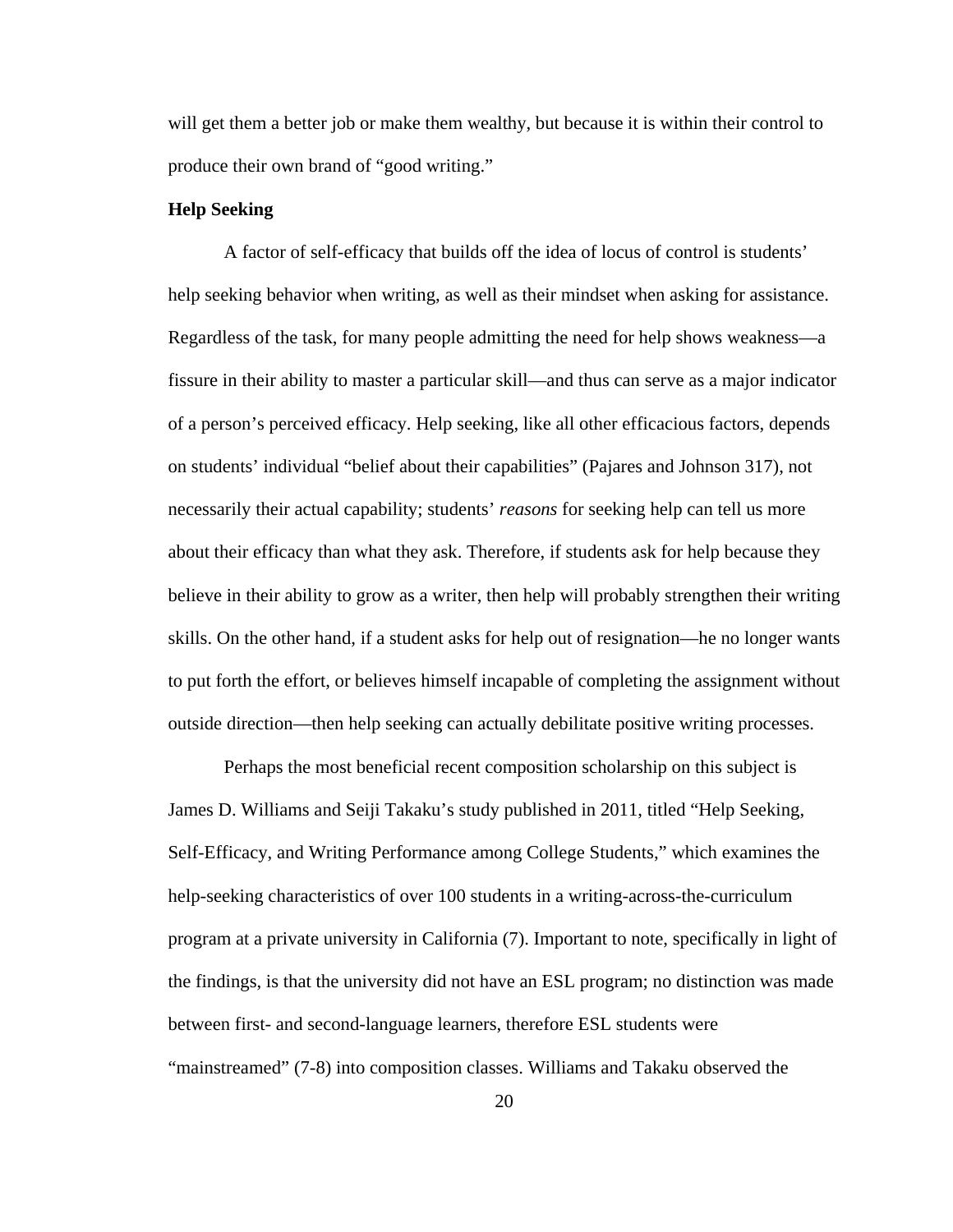culturally-diverse pool of students over eight years and plotted their help seeking activities through the university writing center to see if "adaptive" help seekers outperform "nonadaptive" help seekers, as well as what effect help seeking has on writing efficacy (6). For this study, students designated as "adaptive" recognize their need for assistance and consequently ask an expert for specific feedback because they "know what kind of help to seek, and whom to ask" (2). "Nonadaptive" help seekers either ask for assistance when it is not needed or avoid seeking help altogether. They do this for two reasons: either they see themselves as capable of achieving goals on their own or they feel unmotivated to pursue outside support (2). The key distinction, then, is not the act of seeking help, which can occur in both adaptive and nonadaptive students, but their *reasons* for doing so. Motivations, paired with final assessments, can shed light on whether or not help seeking and efficacy are related.

Generally, an instructor's goal is to facilitate self-motivated learning, in which students take responsibility for their education. Williams and Takuku's adaptive help seekers assume responsibility by visiting the writing center with a specific, productive goal: to boost their writing ability. Of course, receiving a passing grade on the assignment is important, but not the only desired outcome. Adaptive help seekers visit writing centers "based on perceived need" (6), and therefore see assistance as a mechanism for growth, not an immediate patch-job of quick fixes that only distances students further from assuming agency over their writing. In this way, adaptive help seeking does not perpetuate dependency, but instead fosters lasting practices of inquiry and fulfillment, which allows students to figure things out on their own (2).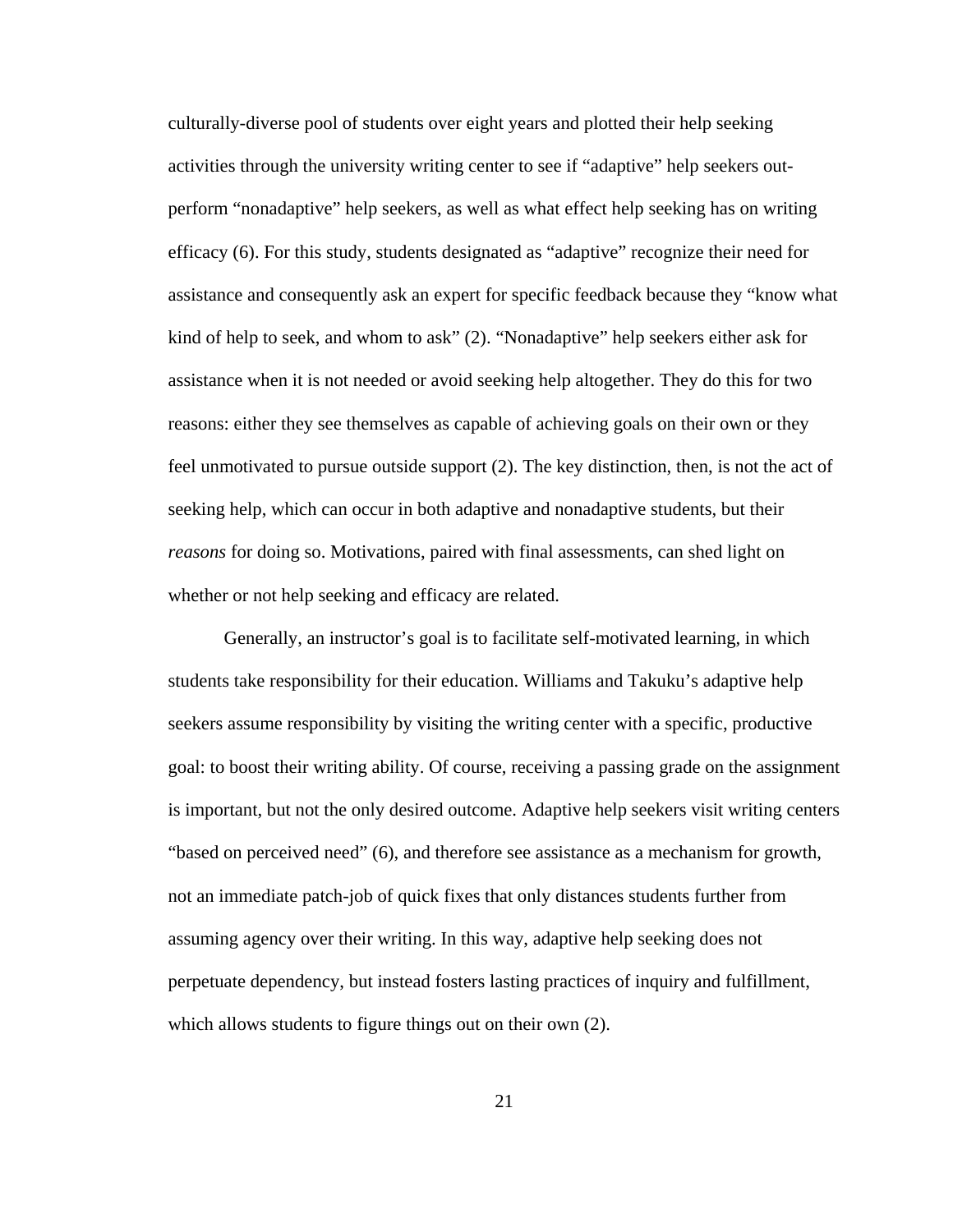The findings were simultaneously encouraging and perplexing—Williams and Takaku can marginally support their hypothesis regarding the importance of help seeking as an efficacious factor. Students with native languages other than English had a lower sense of self-efficacy when compared to domestic students, yet these students were far more adaptive in their help seeking and therefore saw drastic improvements in their composition courses when compared to domestic students (12-13). What this means for writing instructors is this: when "appropriate help" (13) is made available, and students make a calculated, purposeful effort to seek assistance to better their ability, they can make sizeable improvements in skill. By seeing this improvement, in grades and feedback, adaptive help seekers can, theoretically, raise their efficacy. Of course, this only works if students possess the drive to seek help with the goal of growing as writers; seeking help does not equate actual improvement. The motivation and frequency of visits played a bigger role in efficacy than the help seeking itself (12-13).

There is another factor affecting help seeking: students' overestimation of their own efficacy (2-3). Williams and Takuku, as well as McCarthy, Meir, and Rinderer, note some students' misconception of their efficacy; they believe themselves more proficient in writing than their ability allows. These students will "avoid seeking help even in the face of need" (2) because they see their ability as sufficient enough to bypass assistance. This is a problem for writing teachers: how to model positive help seeking practices. This study should inspire further research; Williams and Takuku's article is recent, and their study related specifically to writing centers—the scholarship on cultivating help seeking in the classroom is strikingly meager.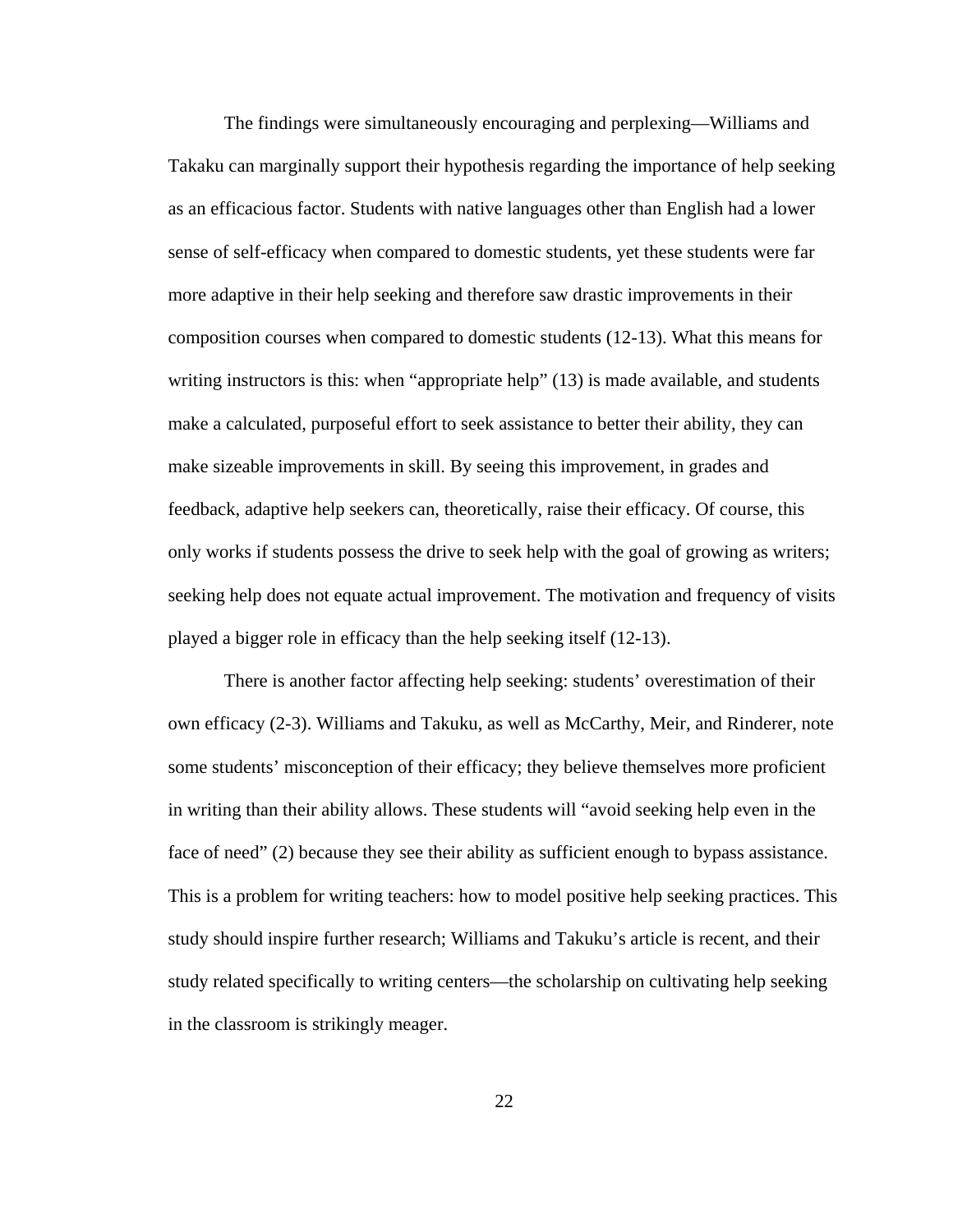#### **Motivational Mindset**

 So far, each efficacy factor has built upon another; having internal locus of control helps students feel responsible for the outcome of their writing practices, which can help foster adaptive help-seeking behavior. When seeking help for productive, proactive reasons, students feel more capable to work through the taxing writing process—a cyclical chain of writing, revising, and rewriting. Therefore, having a motivational mindset is essential to writing efficacy; if students believe their essay complete after the first draft, an instructor's suggestion to revise can destroy their sense of efficacy, especially if they had little motivation from the beginning to compose their very best writing. Motivational mindset combines characteristics of motivation and perseverance, two terms that are often discussed together, though they are not synonymous. A motivational mindset embodies an individual's cognitive, purposeful decision to use her intrinsic drive to press through challenges and pursue goals to fruition. Motivational mindset requires both motivation and perseverance: one must keep a high level of motivation to persevere through trying tasks. Without a motivational mindset possessing both of these qualities, students will have a difficult time fostering a positive writing efficacy.

 Like locus of control and help-seeking behavior, motivational mindset is defined by a student's "inner impulses or drive towards some goal" (McLeod 428). The key word that crops up often in efficacy scholarship is this notion of "inner." It is nearly impossible for a teacher to see into the personal efficacy of a student; we have assessments to help define students' capability, but we know little about their motivation. However, Frank Pajares, along with multiple other self-efficacy scholars, encourages teachers to keep in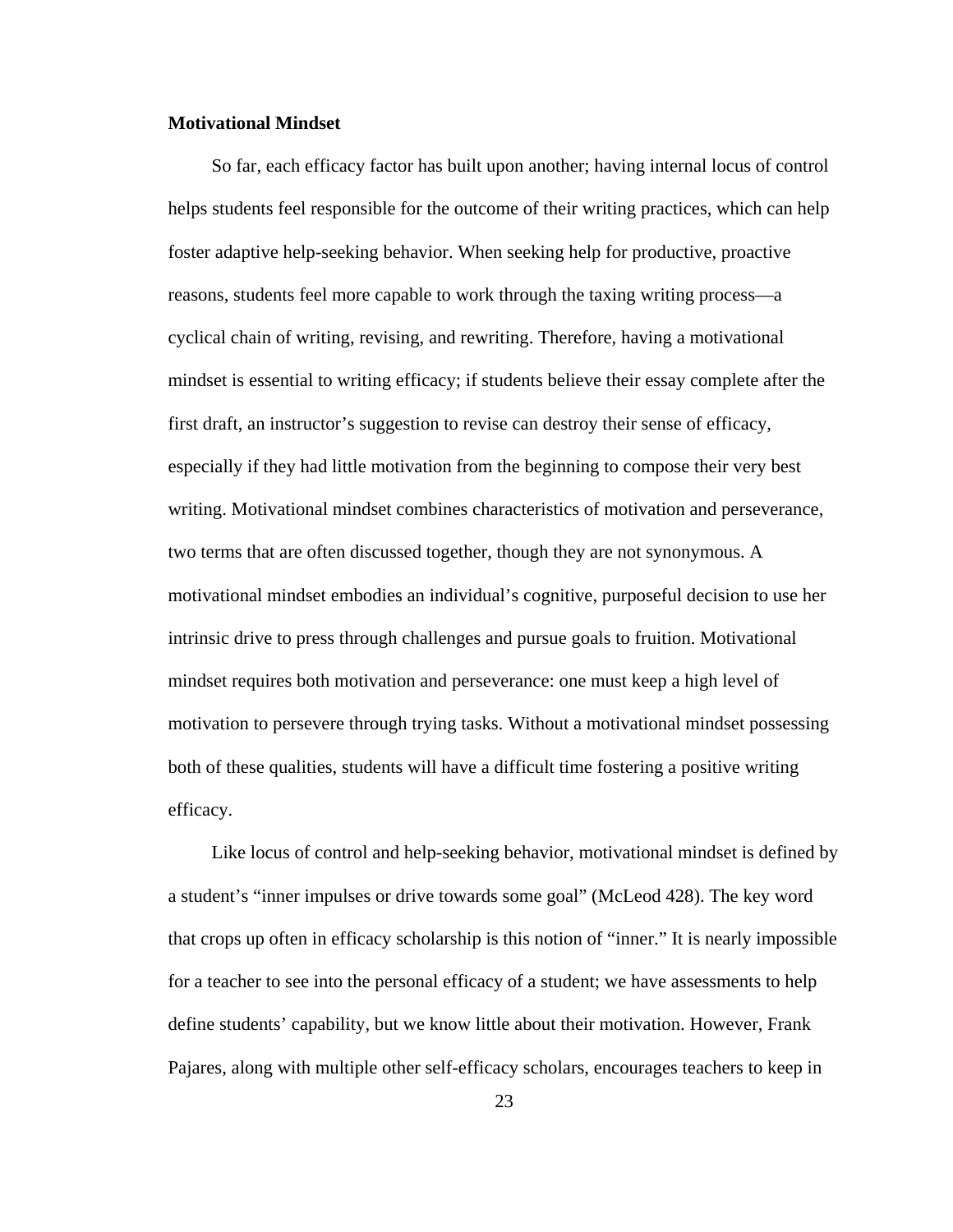tune with their students' self-efficacy, because through close observation teachers can learn more about how to spur their students toward excellence. Pajares says that teachers will "be well served by paying as much attention to students' perceptions of competence as to actual competence, for it is the perceptions that may more accurately predict students' motivation and future academic choices" (568-69). The concept of paying attention to perceptions of competence is at the heart of self-efficacy studies and is particularly applicable to writing students, who often define their sense of competence from what they see in their peers and instructor.

 Even when instructors are aware of their students' perceptions of competence, cultivating a motivational mindset and positive self-efficacy remain two of the most difficult challenges a writing teacher faces. Students often start with a high level of motivation, but balk when they realize the hard work it takes to grow as a writing student. Again, scholars encourage teachers to acknowledge the stipulations of formal writing instruction, but to focus purposefully on "internal features of motivation, not those external forces like grades, teacher pressure, peer comparison, or career goals" (McLeod 429). Similarly, Zimmerman and Bandura address the uphill climb teachers have when facing low motivation and dwindling perseverance, particularly in a process-based instruction classroom. The two authors mention several possible causes: "writing activities are usually self-scheduled, performed alone, require creative effort sustained over long periods with all too frequent stretches of barren results, and what is eventually produced must be repeatedly revised to fulfill personal standards of quality" (Zimmerman and Bandura 846). Interesting here is the idea that writing practices are performed alone, driven totally by the self, and conducted over long periods of time. Zimmerman and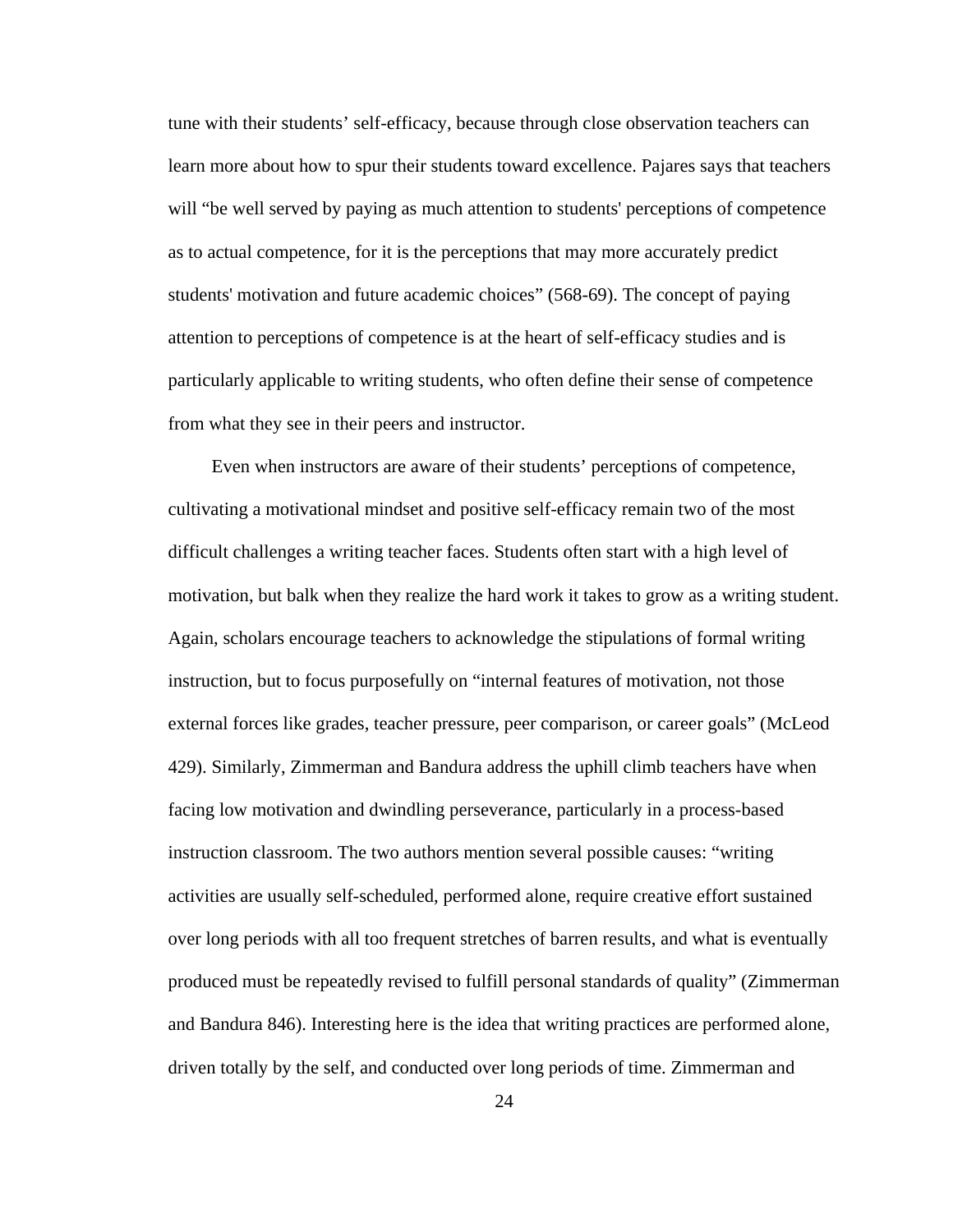Bandura's observation seems to reinforce students' inclination to keep their efficacy and motivational mindset completely internal. This outlook on the writing process chips away at writing students' belief that they can succeed in composition. Of course, certain aspects of writing flourish when kept internal; an inner locus of control can help students maintain a sense of responsibility over their writing. However, the common image of the writing process as a series of activities conducted in isolation can prove detrimental to novice college writers.

 Does the paradigm of the writing class help foster this tension between expectations and students' motivation to meet those goals? Students see writing as an act done in isolation, but the composition process can occur in collaboration—writing can be structured as a conversation. I wonder: if goals, motivation, and hard work were explicitly discussed as necessary components of writing, would students feel more apt to put forth the effort? If teachers were more emphatic with how much work writing should be to produce valuable prose, but also how rewarding the skills and competence can prove in all facets of life, would students be willing to change their motivational mindset, and subsequently see their efficacy differently?

There are writers and theorists trying to remedy this perennial issue, and an interesting take on motivational mindset actually comes from outside of composition studies, yet directly applicable to the writing student, and college students in general. Efficacy studies encourage us to not look at efficacy as an overarching characteristic, but to see the interconnectedness of different efficacies in a holistic manner. We look at students' motivational mindset for clues as to how much they are willing to give, and how flexible and persistent they will be in meeting that goal. This notion of mindsets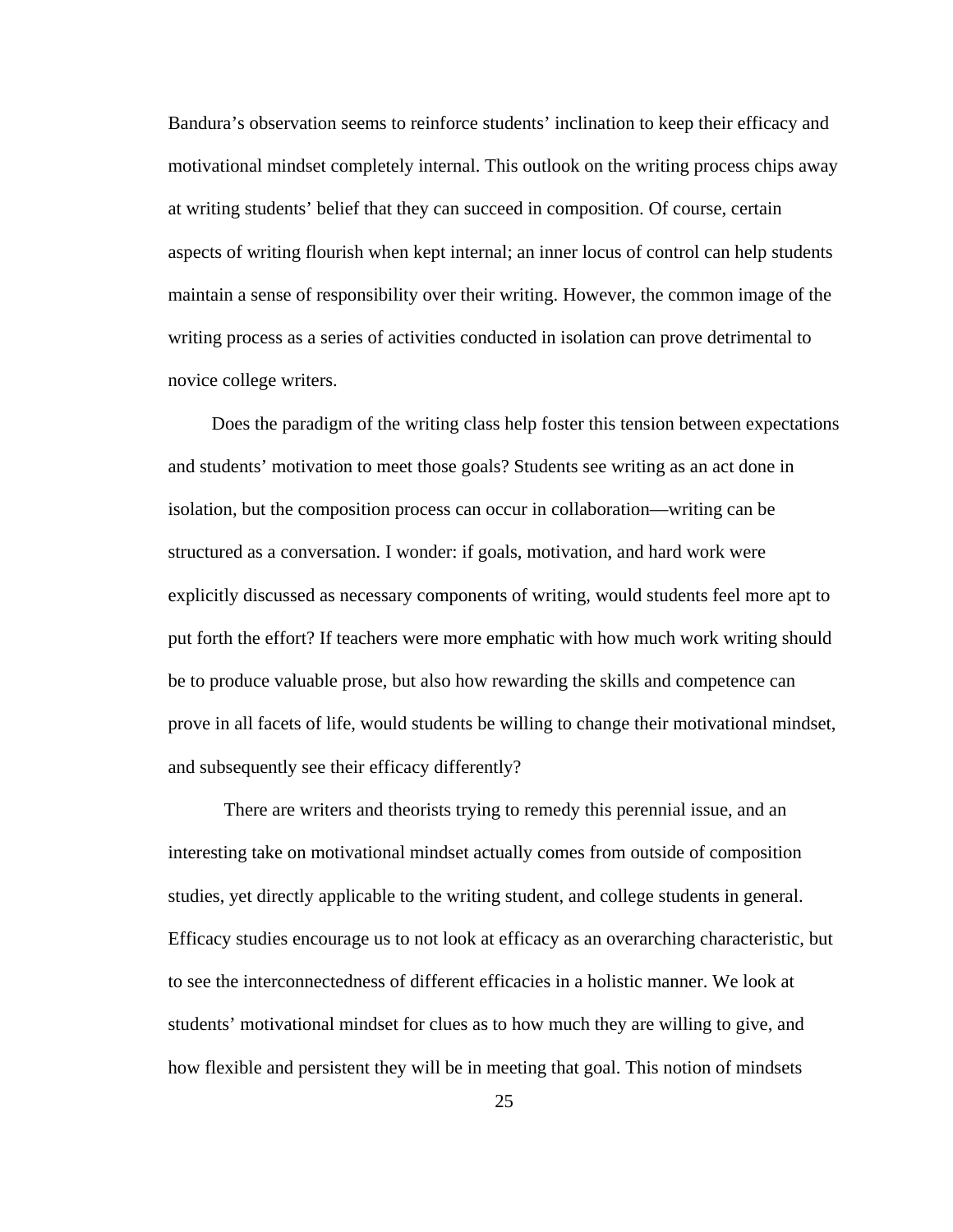comes directly from Carol S. Dweck's book *Mindsets: The New Psychology of Success*, in which Dweck plots the differences between a fixed mindset and growth mindset, and what those designations can mean for the human mind's ability to see goals to fruition (6- 7). Fixed and growth mindsets hinge on several important differences, but essentially, a person with a fixed mindset believes her "qualities are carved in stone" (6), whereas a growth-minded person bases her view "on the belief that your basic qualities are things you can cultivate through your efforts" (7). Growth mindsets allow for flexibility and expansion; growth-minded individuals believe that "although people may differ in every which way—in their initial talents and aptitudes, interests, or temperaments—everyone can change and grow through application and experience" (7). Dweck, like Bandura, writes for the general psychology and behavioral science field and does not explicitly address composition. However, her ideas do relate to the issue of motivational mindset, which factors heavily into perceived self-efficacy. Dweck particularly addresses intrinsic ability throughout her book, and she gives a charge to individuals battling self-doubt in "inspired" fields, like art and writing. She says: "*just because some people can do something with little or no training, it doesn't mean that others can't do it (and sometimes do it even better) with training* [Dweck's emphasis]" (70). Dweck speaks particularly to those fixed mindset individuals, who display characteristics of low selfefficacy. These individuals are more likely to believe "someone's early performance tells you all you need to know about their talent and their future" (70)—a way of viewing ability that discourages seeking help and persevering through trying tasks like the multiple revisions required for standout writing. Similarly, encouragement seems the best place to start—by presenting writing as a rewarding process and skill, not just for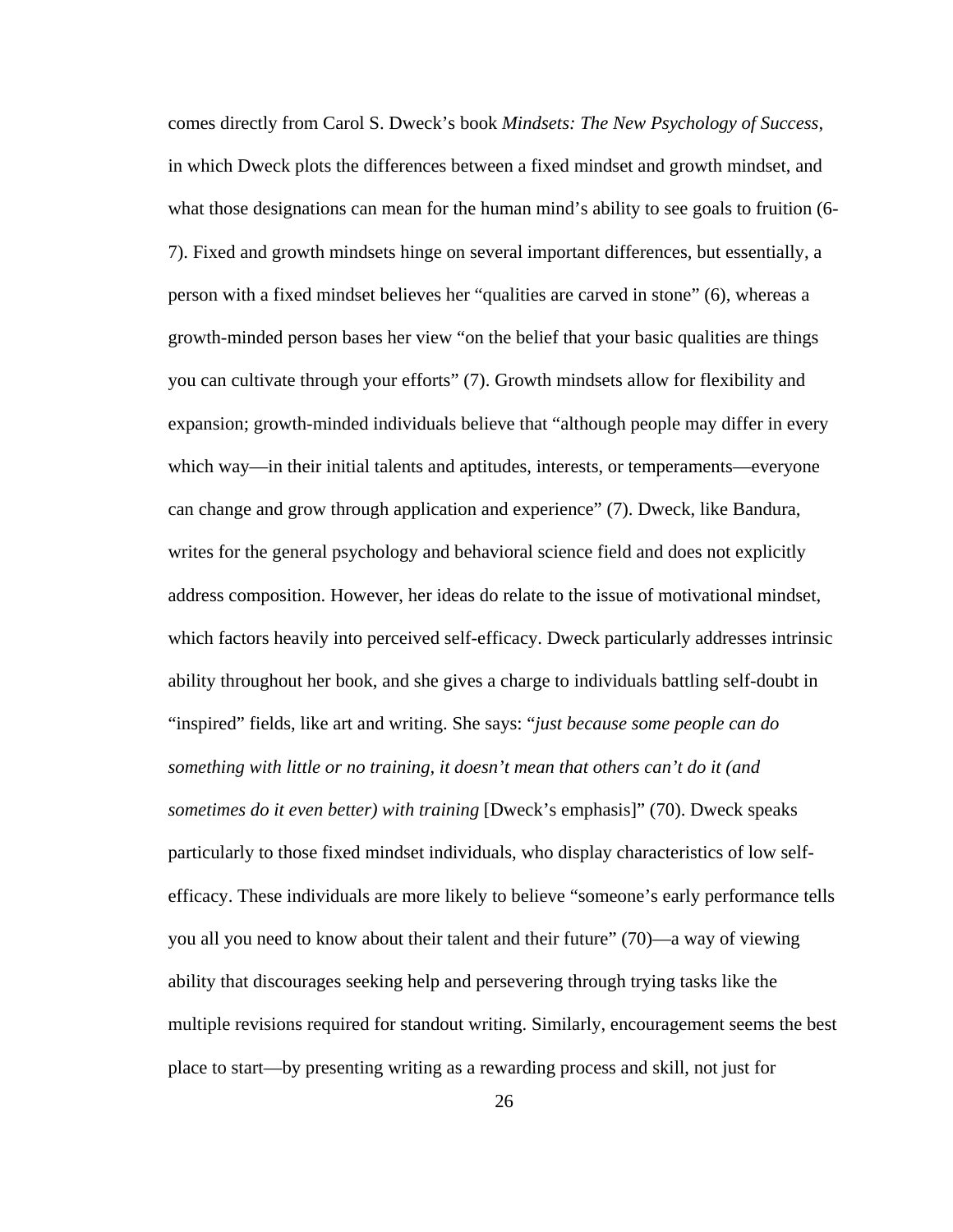academic pursuits but as a tool for success beyond the halls of the university, teachers can help students absorb a different motivational mindset: one that sees the process as worthwhile. It is certainly an idyllic thought, but one worth entertaining, particularly in a twenty-first century global economy, in which all students can benefit from cultivating self-promoting, versatile skills.

Self-efficacy helps define people's willingness to challenge their ability, set lofty goals, and pursue those goals until they conquer them. For the sake of all writing students, the topic cannot and should not be ignored by writing teachers: all students possess some perception of their efficacy, and cultivating a positive view of that efficacy should be a goal of all instructors. Bandura says even people with proficient skills "can be easily overruled by self-doubts, so that even highly talented individuals make poor use of their capabilities under circumstances that undermine their beliefs in themselves" (*Self-Efficacy: The Exercise of Control* 37). Writing students, at some point or another, will face a challenge they believe too sizeable to conquer; teachers should take personal responsibility to promote positive efficacious behavior by encouraging students to strive for "a resilient sense of efficacy" that "enables [them] to do extraordinary things by productive use of their skills in the face of overwhelming obstacles" (37). However, writing teachers cannot create perfect efficacy practices for all of their students, and regardless of how devoted instructors are to propagating efficacy among students, this is one of the largest challenges a teacher can face. Instructors must first *choose* to value their students' efficacy, and work tirelessly to create a composition curriculum and environment that highlights the benefits of writing, and writing well, both in the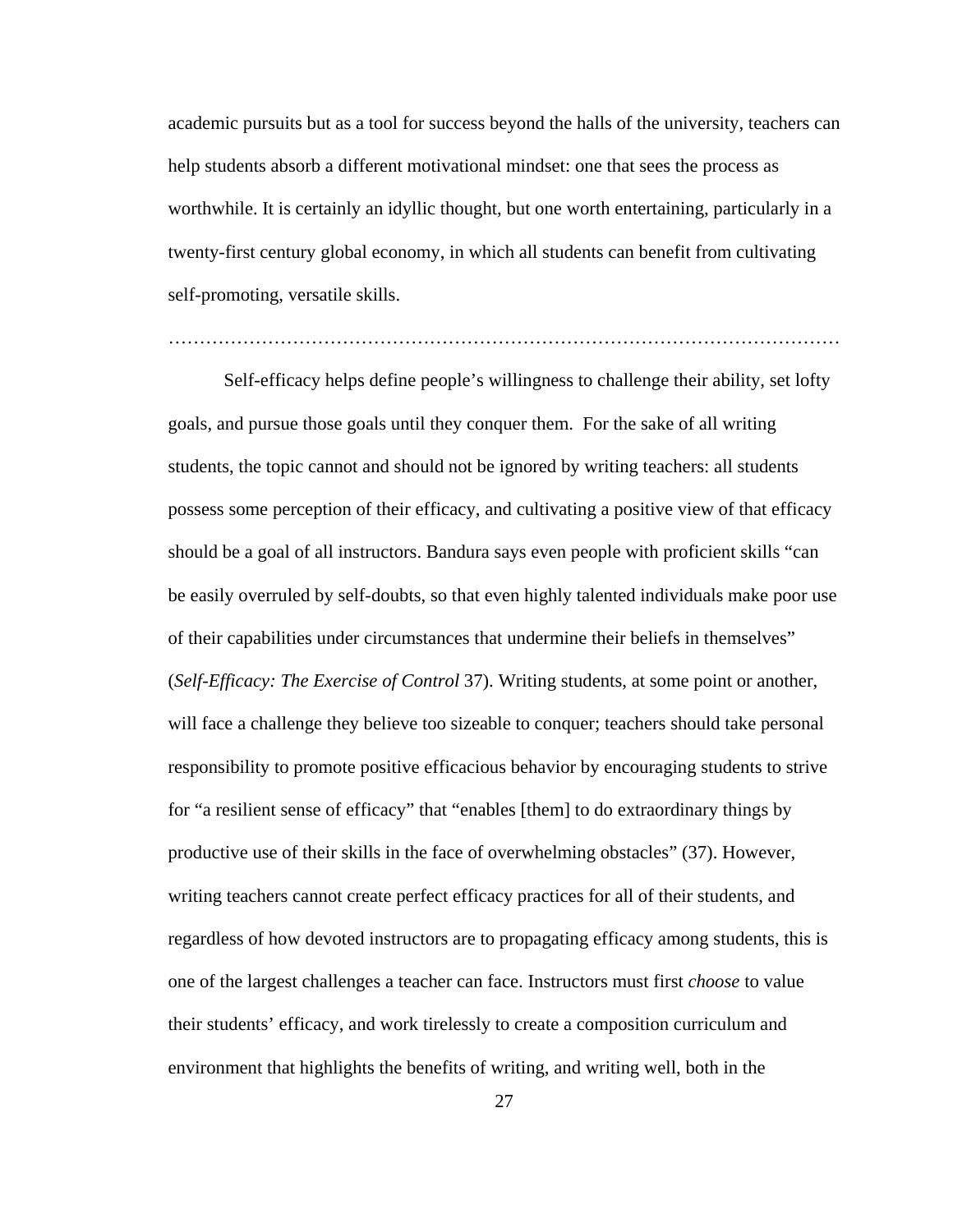classroom and beyond. The role of the student, then, is not ignored: personal responsibility and motivation are at the heart of positive efficacy. Thus, the characteristics and contributing factors that mold incoming composition students are the best places to start when examining writing efficacy and the college classroom.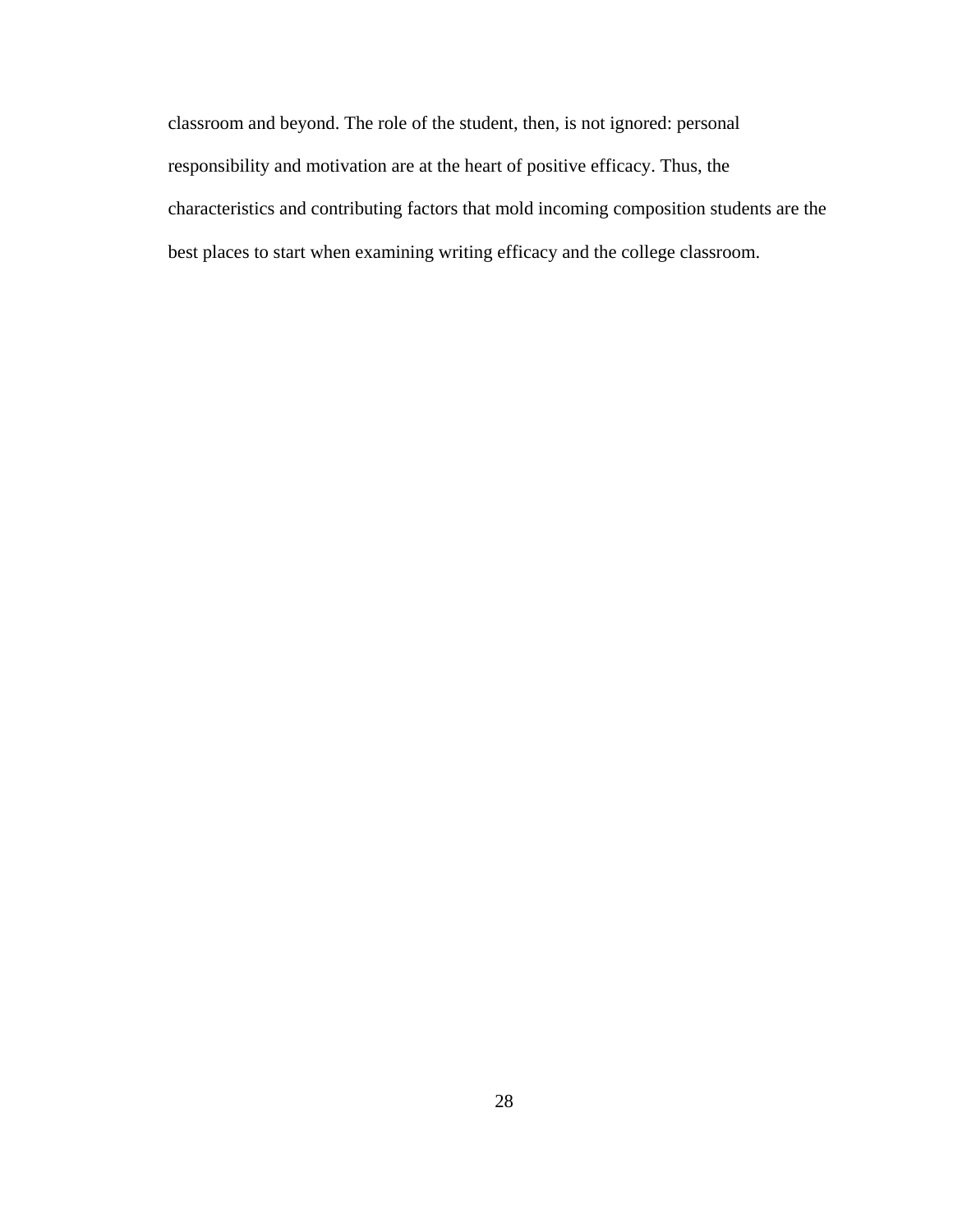#### **Chapter Two: Writing Self-Efficacy and Digital Literacies**

 Keeping with the previous discussion on self-efficacy, the purpose of this chapter is to examine how students' writing efficacy affects how they compose and see themselves as writers in the world of twenty-first century composition. It would be misguided, and ultimately impossible, to ignore the influence of technology on the writing student. Therefore, the following chapter will explore what characteristics comprise the term "digital literacies" and the ways these literacies intersect with writing efficacy. The ultimate goal is to encourage composition instructors to incorporate new, digital writing opportunities into their classes. By doing so, teachers can create comfortable, collaborative environments to combat low writing efficacy, while simultaneously preparing their students to participate in digital composition.

In 1993, Seymour Papert predicted, with striking accuracy and foresight, the future trajectory of adolescents' relationship with digital literacies in the coming decades. Papert said that the upcoming generation had embarked upon "an enduring and passionate love affair with the computer" (Lankshear and Kobel 114), and in order for educators to keep up with the whirlwind of change that would accompany this ardent marriage of youth and technology, they would need to incorporate contemporary modes of composition into their pedagogy (114). Papert could not have predicted how true his words would prove. Saying the past twenty years ushered in an age of technology and digitalization seems understated; as Cheryl C. Smith states, students at every level of academic study "are likely to have had their minds and writing styles influenced by technology" (36), and this trend amplifies with each passing moment. We live in the digital age—a historic moment in which nearly two-thirds of American teenagers access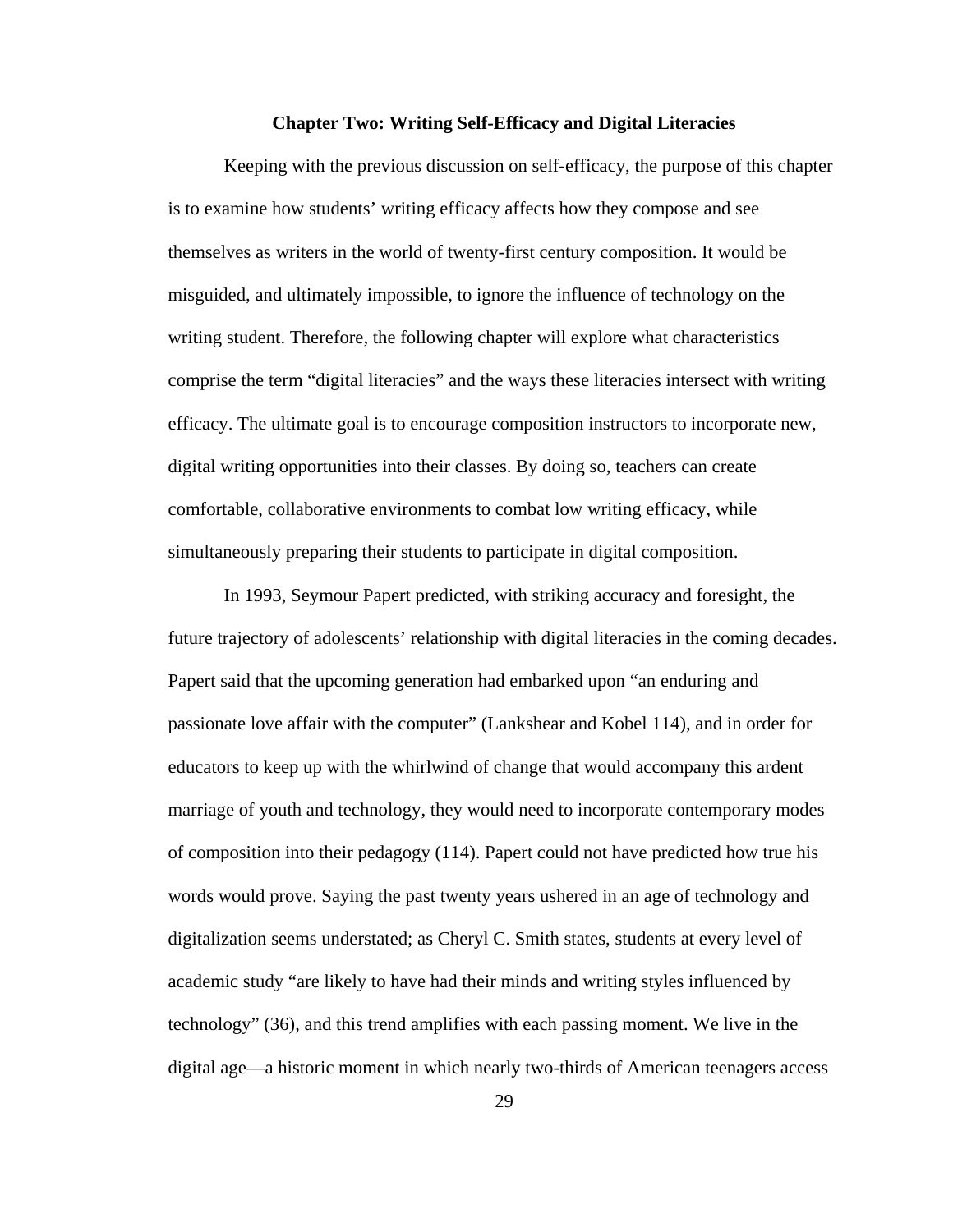the Internet daily, and over one-third go online multiple times per day (Lenhart, Arafeh, Smith, and MacGill 7). Digital composition is not merely a mode of communication: it is *the* way people communicate. Why, then, are some English departments and composition instructors slow to incorporate digital literacies into their curriculum, especially if students tirelessly use these writing skills outside of the classroom? There are countless possibilities, ranging from not seeing a need for change to not recognizing the benefits of using digital literacies in traditional composition courses. Though the trend within English departments does seem to privilege print over digital literacies, it is important to note that some universities, like the University of Illinois, Urbana-Champaign and the University of Kentucky, an institution that has a separate program to house composition called "Writing, Rhetoric, and Digital Media," are reevaluating the way they teach composition and address digital literacy—and other institutions are following suit.

 The implications of this question affect teachers, scholars, and students alike. Teaching and learning academic writing in an era with infinite communication possibilities can overwhelm both instructor and student. Academic writing as a universal "set of basic, fundamental skills" meant to teach students how to master writing for "other college courses and in business and public spheres after college" (Downs and Wardle 553) can distance students from writing to the best of their ability; though these skills theoretically have real-world applications, students see little practical use for these "academic writing" skills beyond assigned projects and papers, because in their life beyond the classroom, digital literacy *is* the way people are writing. Merely mastering academic discourse is not enough to be considered "literate" anymore. Douglas Downs and Elizabeth Wardle capture the essence of this struggle among academic literacies,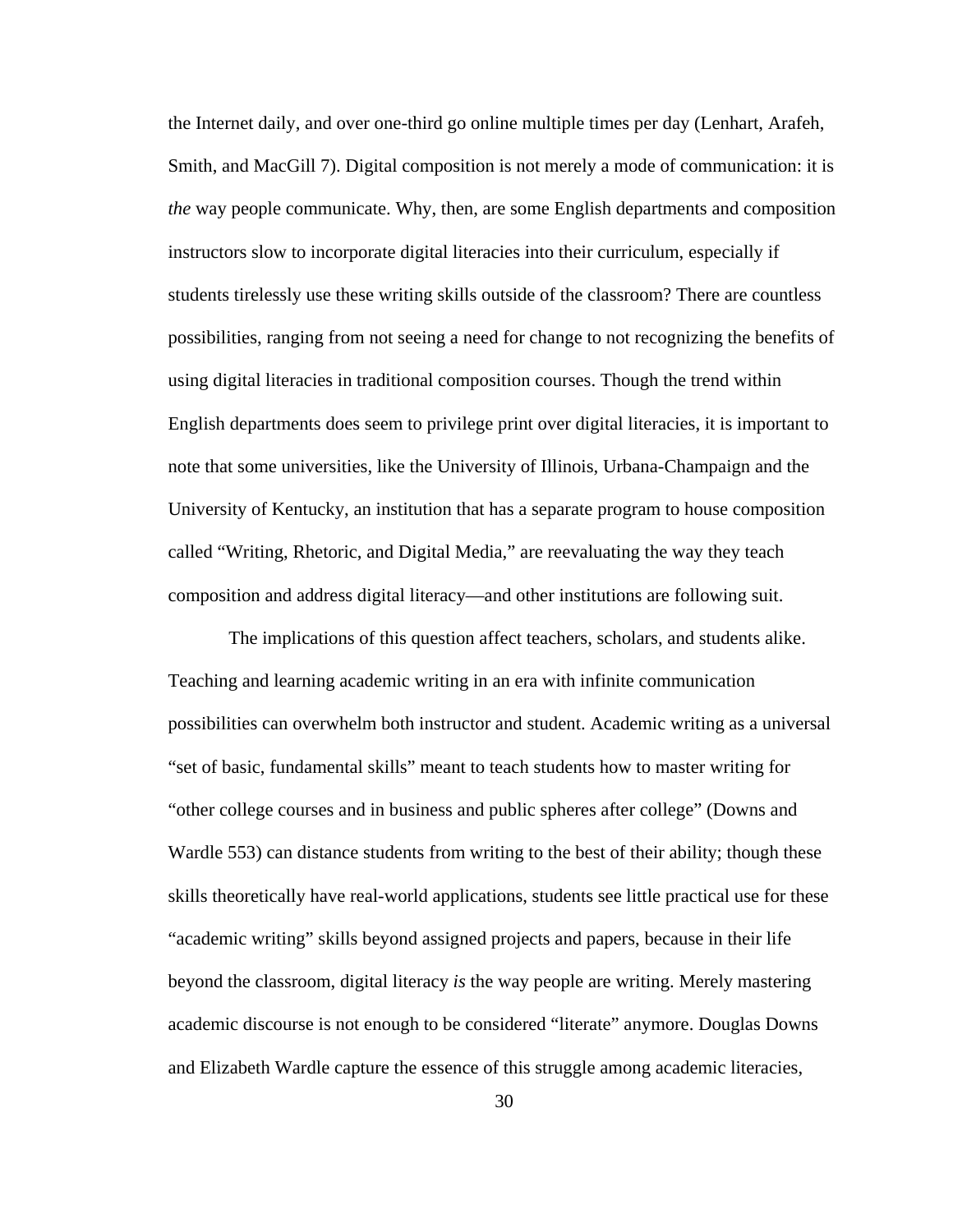functional literacies, and critical/ cultural literacies (Selber 41; Lankshear, Gee, Kobel, and Searle 139) when they wonder "*which* academic writing—what content, what genre, for what activity, context, and audience" (556) are English departments asking instructors to teach in a twenty-first century classroom? The question is valid for those teaching, but for students, it is paramount: how can students feel comfortable in their ability to communicate in these "multiliteracies" (Murphy 286), and thus have a high sense of writing efficacy when encountering these writing situations, when English instruction privileges academic, print literacies over digital ones? The difficulty here is defining these new, digital literacies and the ways technology has altered the definition of what it means to be literate. The best place to start, then, is with the term "new literacy": how it differs from traditional notions of print literacy, as well as what roles new literacies play in the lives of college writing students, particularly regarding writing efficacy.

Scholarship cites three reasons why utilizing new literacies in teaching writing can benefit composition students: the evolving expectations students have for what comprises writing (Bandura; Pajares; Troia, Shankland, and Wolbers), their prior experience communicating digitally (Lenhart, Arafeh, Smith, and MacGill; Selber), and new literacy's focus on social interaction and collaboration when composing (Knobel and Lankshear; Smith). These three factors make incorporating new literacy important for students because research, like Amanda Lenhart, Susan Arafeh, Aaron Smith, and Alexandra Macgill's PEW Internet Report titled "Writing, Technology, and Teens," shows that students see the need for writing in their future, but they do not know exactly what abilities they need in order to master the writing challenges they will most certainly encounter beyond college (42, 44). Thus, new literacies are a dynamic topic for academic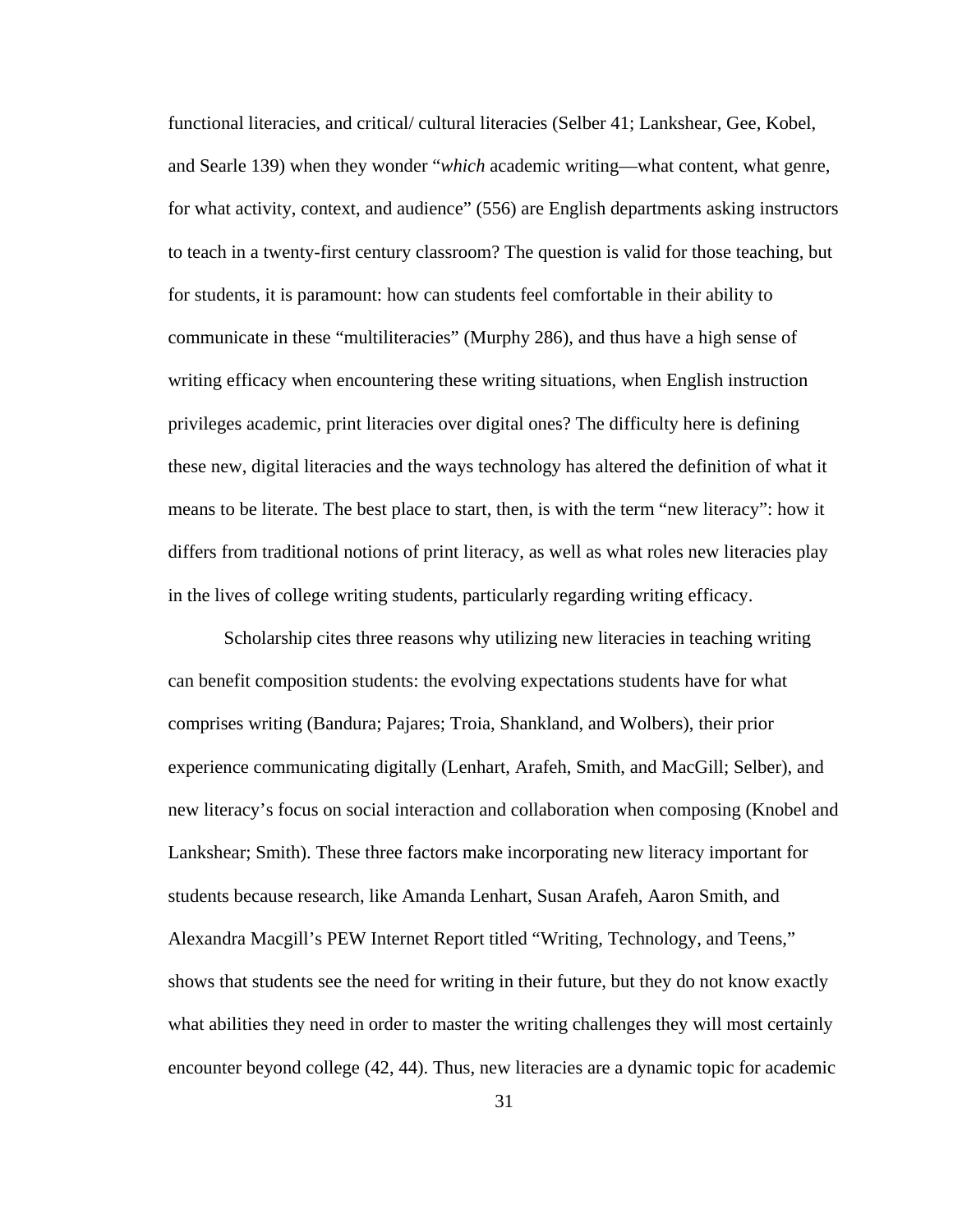conversation that teachers and scholars need to incorporate into the broader discussion of self-efficacy and composition. Establishing a place in academic scholarship for digital literacy should encourage instructors to interweave digital writing skills with traditional first-year composition practices like reading nonfiction essays, writing research papers, self-evaluating one's own writing and the writing of classmates, and working in group settings. Pulling from multiple literacies and technology builds on past knowledge and experience—because students write often in digital forums—and encourages social interaction and collaboration, which has already been established as a touchstone of positive self-efficacy.

We reach the culminating question here: how can the benefits of using new literacies also improve the writing efficacy of our students? It is clear that the reasons for incorporating new literacies into college composition classes—the social aspect of digital composing, the collaborative nature of new literacy practices, and students' familiarity and comfort with technology—complement some of the suggestions social learning theorists make for improving self-efficacy. Introducing new literacies alongside print literacies would also help strengthen the following "weak spots" in writing efficacy: students' understanding of their "outcome expectations" and "efficacy expectations," using prior experiences to master new tasks, and allowing productive, confidencebuilding social interaction among students (Troia, Shankland, and Heintz 72). By utilizing digital settings students are familiar with, teachers can build off the level of competency students have in new literate environments. Digital composition spaces encourage social interaction and feedback that can make students feel less isolated in their writing process, and therefore more efficacious when composing within their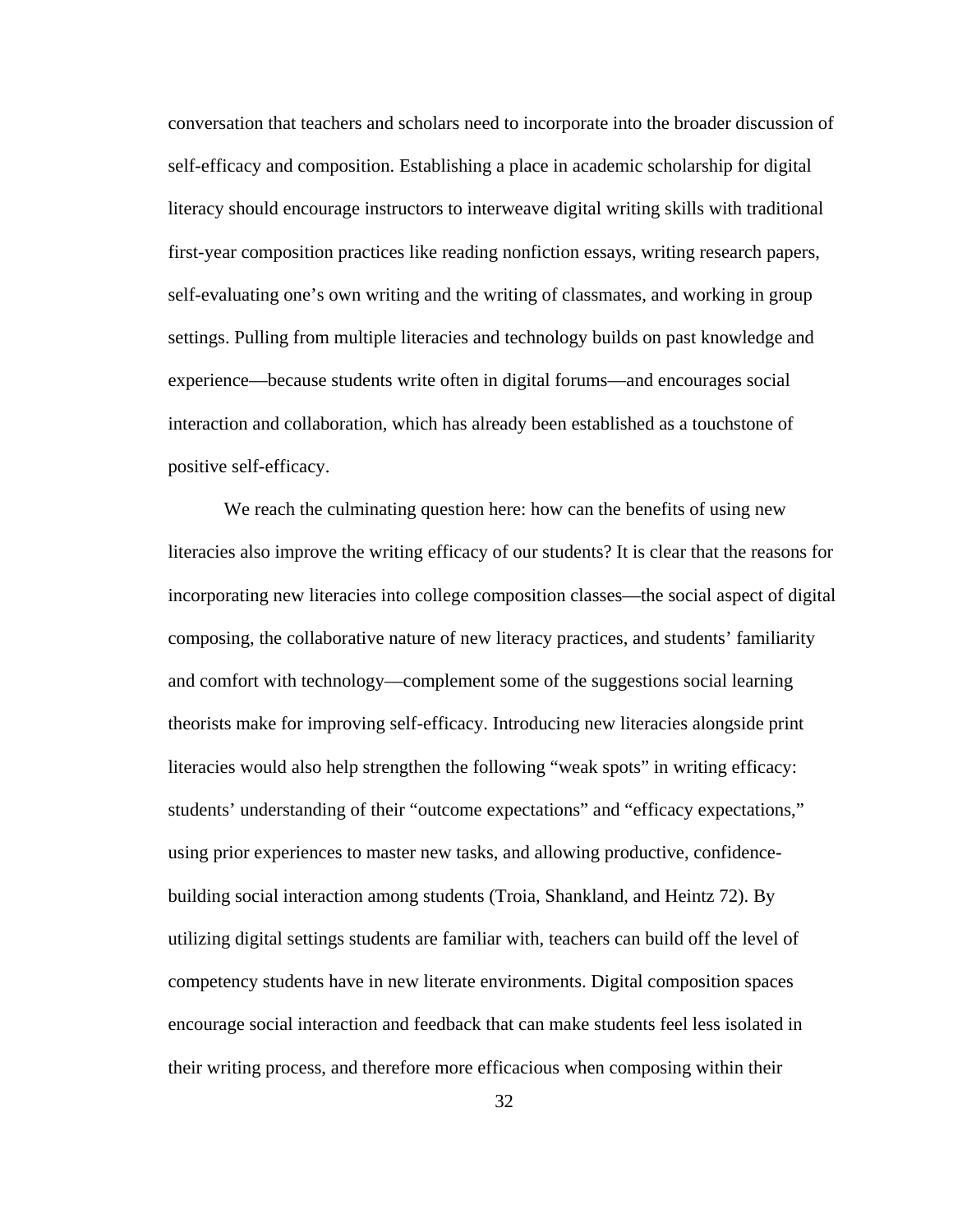culture; they also help students master skill sets that will most certainly matter in their future, which research proves is a major concern and a desired learning outcome for students in writing classes (Lenhart, Arafeh, Smith, and Macgill 42).

A working definition of new literacy alongside the meaning of self-efficacy established in the previous chapter is the next step in discussing the two disciplines together. "New literacy" emerged as an important term when digital communication and technology began testing the boundaries of what it means to be literate in the twenty-first century. There are several terms comparable to new literacy: digital literacies, twentyfirst century literacies, technological literacies, silicon literacies, and computer literacies, among others (Eyman 184); these differences are in name, but not necessarily in meaning. Essentially, these new literacies grow from the "traditional" notions of literacy, but they change with the difference in medium; because digital composition is "enacted in new media spaces," new literacies are "multimodal" (187), always changing, and capable of being personalized to the individual communicating through them. A common misconception of new literacies is that technology, namely word processing and researching information with the Internet, is what changed the definition of literacy (Knobel and Lankshear 7); where before writers read books and wrote with pencil and paper, now they are scrolling though the World Wide Web for research, while simultaneously typing and editing an essay. While these practices differ from traditional notions of composing, they are still rooted in print literacy. Advancements in processing and publishing contribute to the present era of digital composition, but according to new literacy scholars Michele Knobel and Colin Lankshear, these factors do not create new literacies. What does comprise a new literacy is whether or not the practice or medium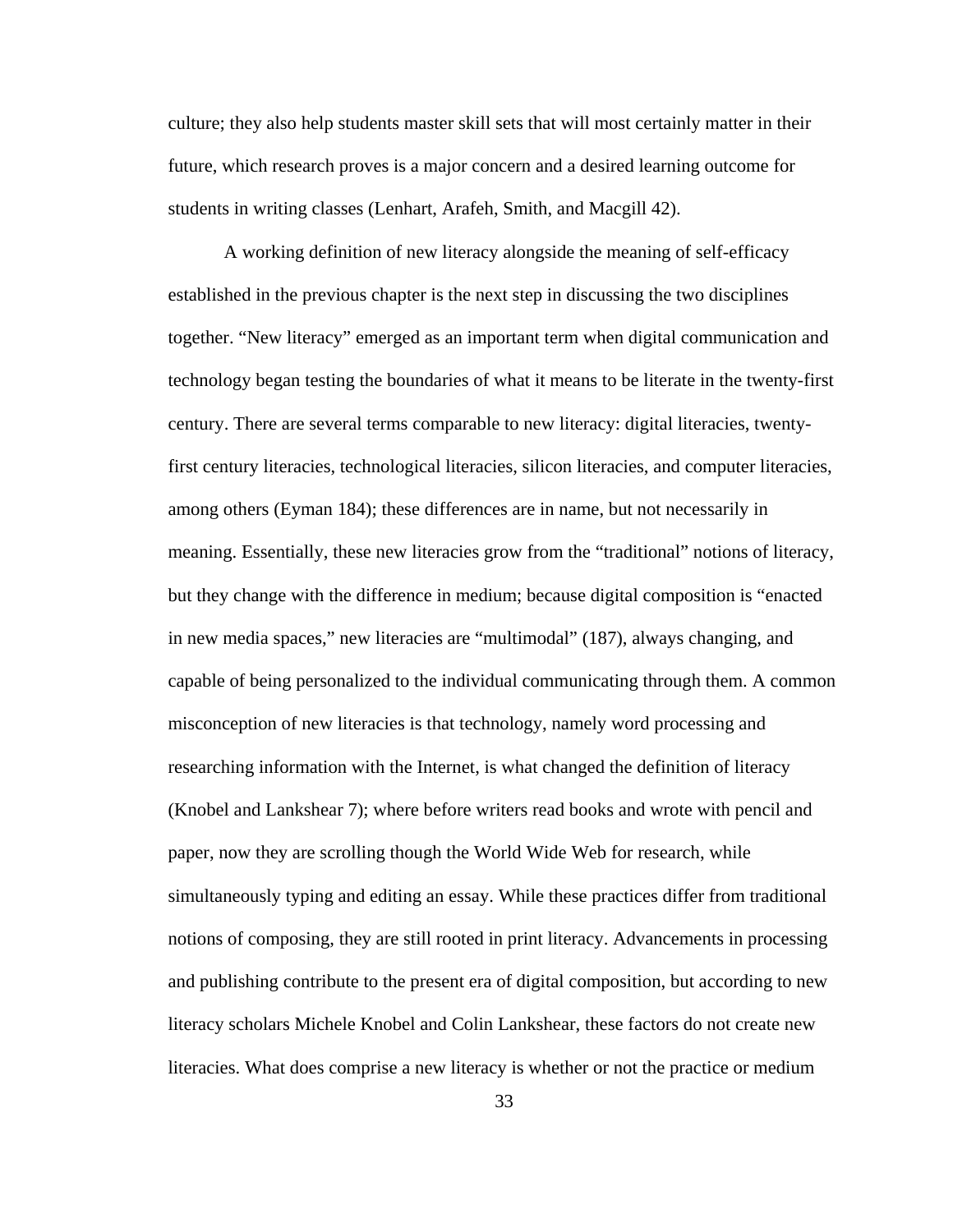"enables people to build and participate in literacy practices that involve different kinds of values, sensibilities and procedures" than traditional print literacies (7). In short, a new literacy must have a different *ethos*; these literacies are intrinsically collaborative, resist having a central author, tend to have a level of social awareness, and require active participation from multiple contributors (Knobel and Lankshear 9, Lankshear and Knobel 27). Composing on a computer does not always change the nature of the literate practice, but it can, and what Lankshear and Knobel are proposing is the need for evaluating the purpose and process behind composing with technology. If an individual composes with a word processor in a digital space that allows for instant response from multiple readers around the globe—a blog post is an excellent example of this practice—then that act involves new literacy skills. The accelerated communication and response alter the literate practice altogether, and the innumerable audiences and outlets for acquiring information through readers' responses give new literacies a feeling of constant transformation. However, the same individual could use a word processor to compose using more traditional print literacy skills. The way technology helps shape the *ethos* of a literacy task is a formative characteristic when defining new literacy.

Even though the "new" in new literacy implies an absolute break from "old," perhaps outdated definitions of literacy, there is still an undeniable connection between print and digital literacy that should not be ignored, especially when discussing writing efficacy and how individuals view their ability to write. Students spend the majority of their writing classes working with print literacies, yet outside of the classroom they compose, abundantly and with confidence, in new literacies. Writing teachers must understand the differences between print and new, if only to bridge the gap between what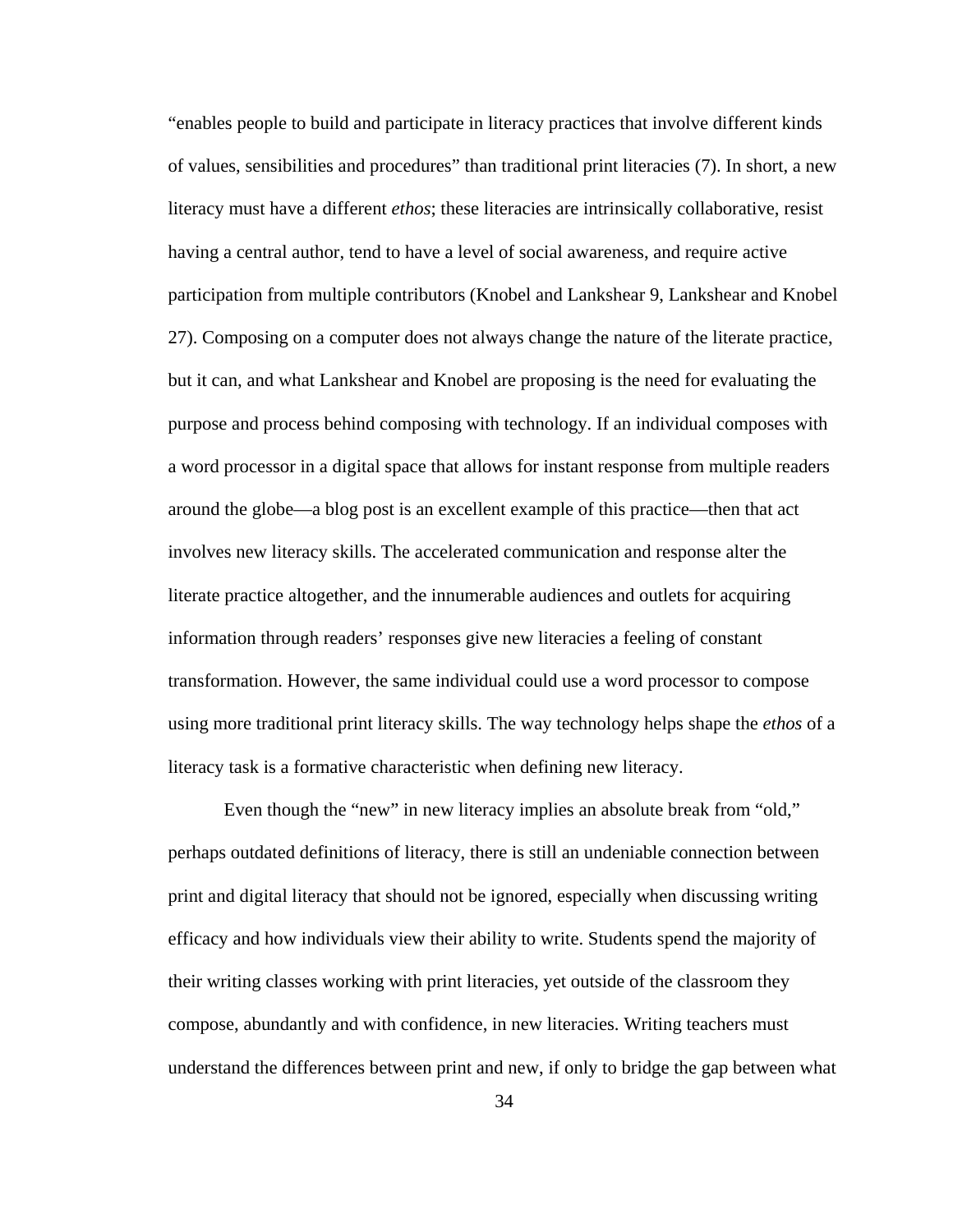students expect and believe about writing, and how the beliefs they bring into the classroom alter their perceived efficacy when participating in writing activities and assignments.

 Thus, the gap between literacy and writing efficacy exists in part because of the changing definition of being "literate"—the different sets of skills and values that construct new literacy. Students can be print literate, but struggle with new literacies. At the same time, students may feel capable writing in digital forums, while print literacy appears tired and outdated to them. Historically, the general definition of literacy was being able to read and write; literacy was a term almost exclusively associated with what Deborah Brandt describes in her book *Literacy in American Lives* as "discrete linguistic and scribal skills such as sounding out, spelling, or semantic fluency" (3). Brandt describes how categorizing literacy as "a decontextualized skill, neutral, self-contained, portable, a skill that can be acquired once and for all and used and measured transparently without regard to contextual conditions" (3-4) represents a "narrow, technical approach" (4), which drastically downplays the importance of an individual's social, economic, cultural, and intellectual circumstances. The new century has changed the way people view literacy: it has evolved into a whole set of different abilities contingent upon context. With this evolution, a tidal wave of new literacies that transcend the onedimensional, "narrow" span of print literacy emerge as important foci for teachers of writing and reading. In *New Literacies*, Lankshear and Knobel discuss the shift from print to digital literacy and how that alters what comprises a literate person: "'literacy' has extended its semantic reach from meaning 'the ability to read and write' to now meaning 'the ability to understand information however presented'" (21). Lankshear and Knobel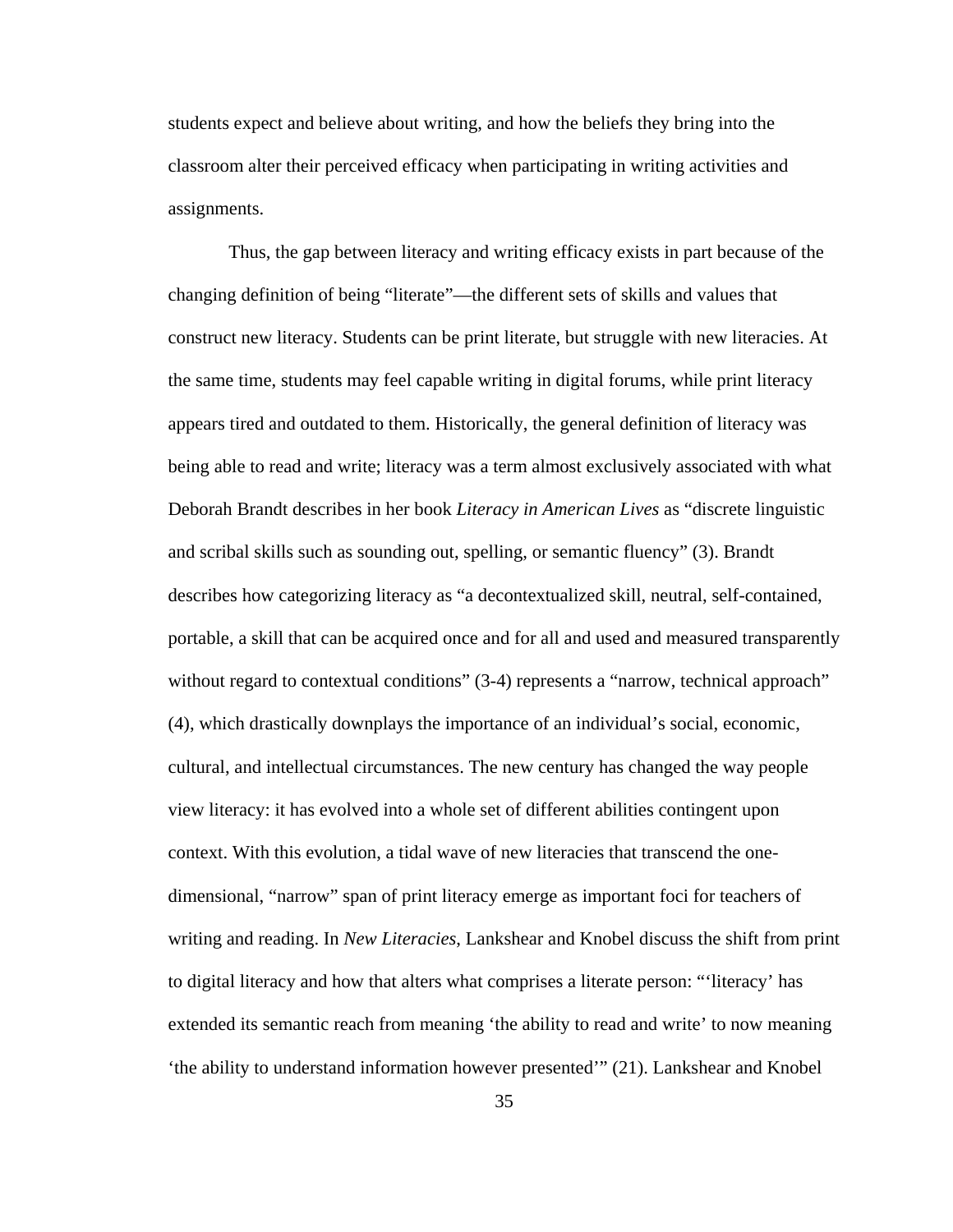agree with Brandt that being literate comprises more than reading and writing; a literate person is capable of deducing meaning from multiple forms of communication, is able to participate in focused conversations, and transforms herself and her world through language (21). Literacy in the twenty-first century requires that individuals go beyond printed texts and long-established modes of composition to master new mechanisms for communicating that incorporate collaboration and the impact of social issues and pressures. At present, literacy is undergoing constant fluctuation and metamorphosis. Print literacies are of value to the twenty-first century student, but they are not the only paths to reading, writing, and learning with proficiency. New literacy involves reading print texts and writing academic essays, but one must read culture, society, and technology, too.

## **Expectations**

Understanding the differences between print and new literacies and establishing the definition and values of new literacy are key goals for teachers, but even more important is learning how student-writers see their literacy practices. After all, their perceptions of how composing works in digital spaces dictate what writing challenges they pursue, what they value, and ultimately what gets written in the rising "Age of Composition" (Yancey 5), in which writing and creating are more prevalent than ever beyond the boundaries of the classroom. Students' expectations of what it takes to master new literacies are at the heart of this exploration. An excellent example of student views on new literacy comes from Douglas Eyman's survey of a college writing and technology course, in which he asks his class to define digital literacy (185), which is another term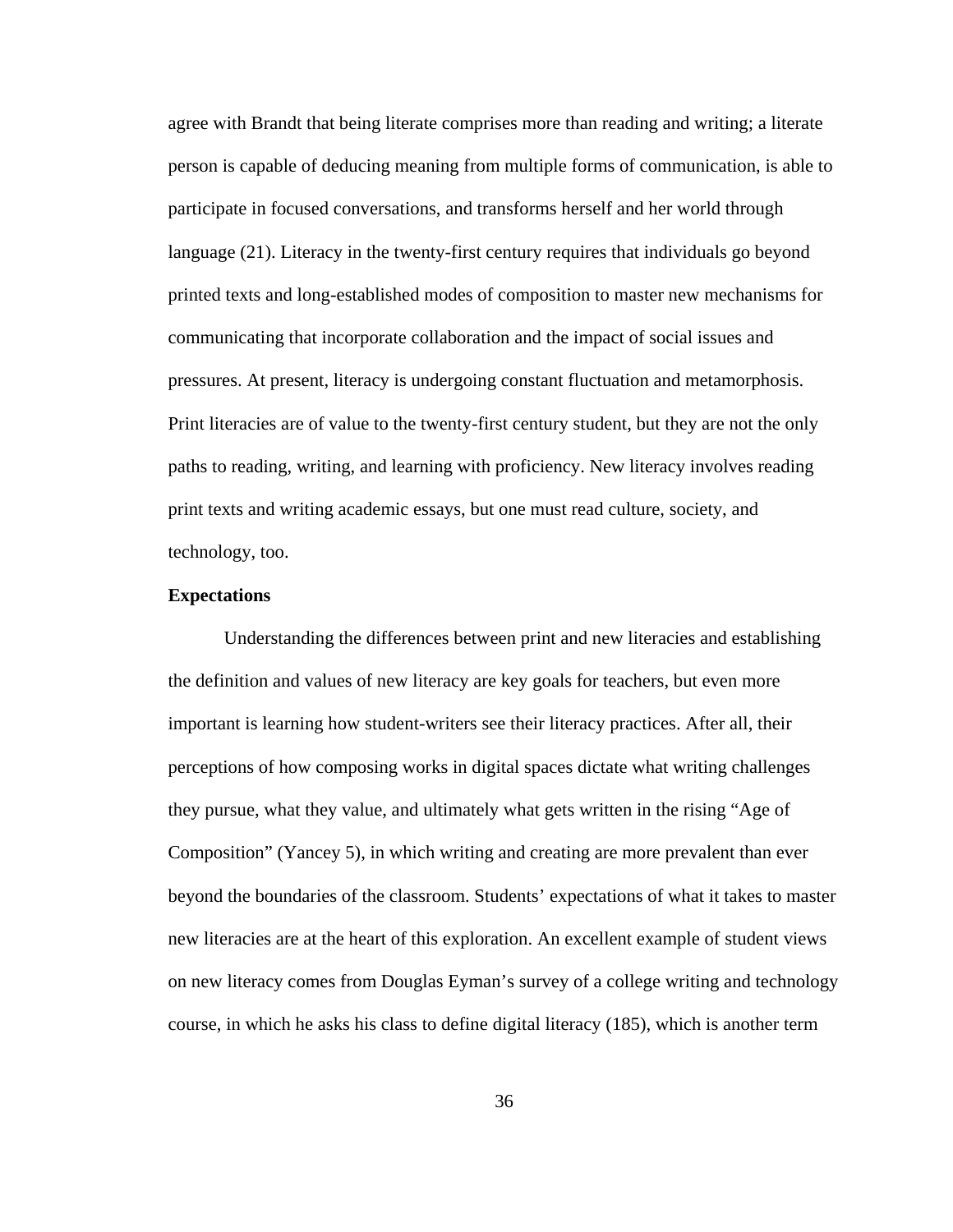synonymous with new literacy. The responses conclude that students generally see digital literacy as the

> transference of traditional literacy practices (reading and writing), to new media [. . .] digital literacy is ineluctably tied to text-based literacy practices. However, digital literacy goes beyond the textual, and includes the effective use of symbolic systems, visual representations of language, and digital object manipulation. (186)

While this list is not exhaustive, new literacies include spaces like social networking and social media, blogging, micro-blogging (sites like Twitter), digital communication (text messaging and email), as well as interactive video games and online communities among innumerable other literacies that are materializing at this moment (Knobel and Lankshear 6). Simply put, any mechanism or forum existing to construct meaning in a digital space for a specific audience can be categorized as a new literate practice. This definition, created and agreed upon by Eyman's college writing students, shows how composing in digital spaces grows from the traditional reading and writing valued in the composition course, yet also takes a step out of academia and into society. The expectations of what it means to write, and write well, are different for students writing in new literacies, and expectations of what it takes to master a task and fulfill the requirements for successful writing practices create a cross-section between digital literacy and writing efficacy.

 Self-efficacy depends almost entirely on people's perception of their ability; some people with a high self-efficacy believe themselves far more proficient at a task than their actual skill level, while others may have all the ability needed to complete a challenge, yet their low sense of efficacy inhibits their drive to pursue goals and meet recognized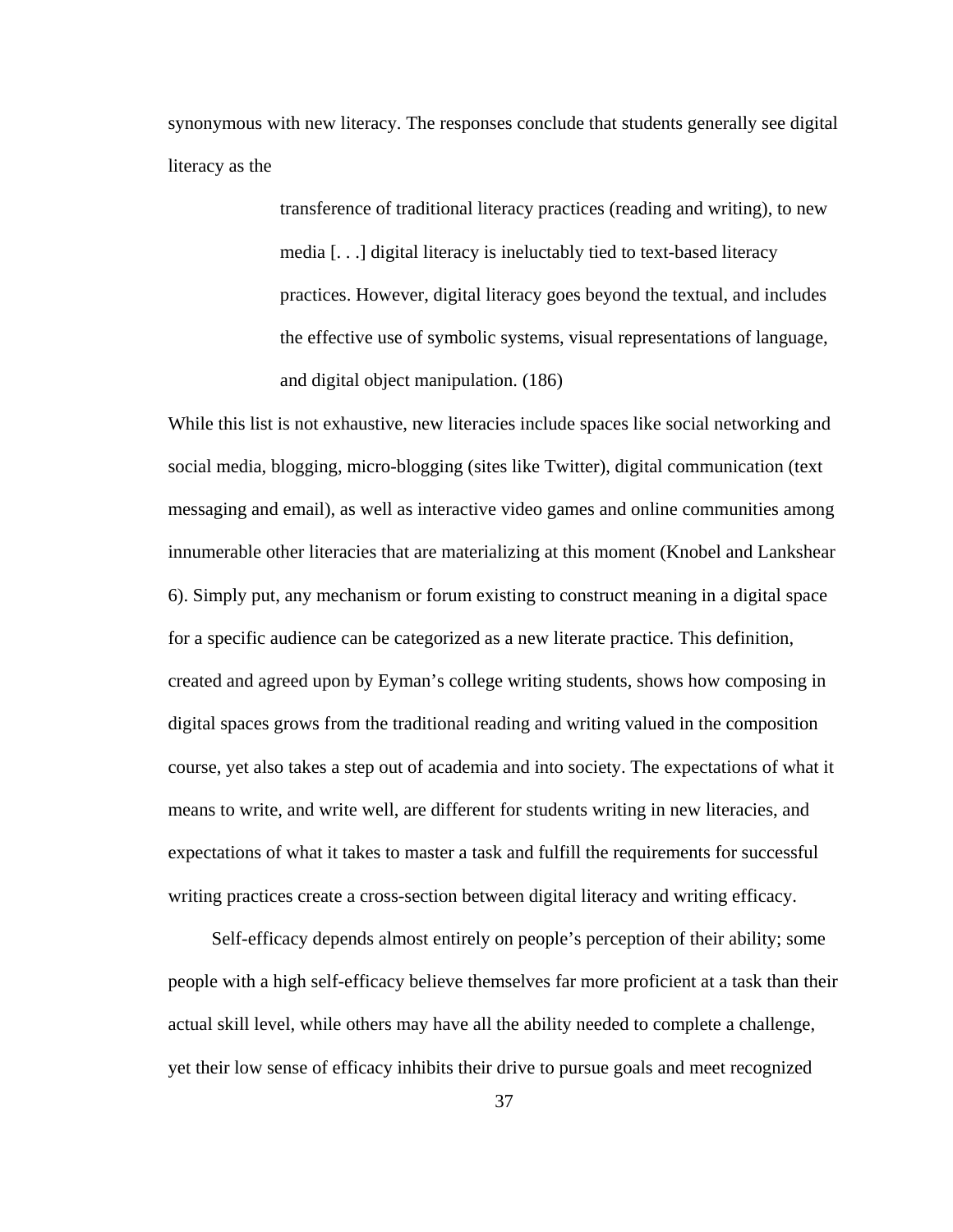expectations. These "misjudgments of self-efficacy" (Bandura *Social Foundations of Thought and Action* 398) contribute to the way people view what they are capable of accomplishing, which in turn helps determine the expectations they accept for a task. Expectations can come from personal goals, paradigms established by a teacher, or peers for whom a level of mastery at certain tasks will prompt acceptance into "the group." Gary A. Troia, Rebecca K. Shankland, and Kimberly A. Wolbers reemphasize Bandura's belief that a person's expectations of what comprises good writing can matter as much as the assignment itself; this set of expectations is a foundation of self-efficacy theory. Once again, the holistic nature of self-efficacy complicates the human inclination to pick one scapegoat cause, while pushing other factors to the margins.

 Outcome expectations affect efficacy, but they also function amidst several other contributing causes, particularly personal beliefs about what it means to be "able," as well as past performance (Pajares *Self-Efficacy Beliefs in Academic Settings* 558-60). Efficacy is grounded in the expectations that come with a task, and the beliefs regarding one's ability to meet those expectations: an individual is typically "concerned not with the skills one has but with judgments of what one can do with whatever skills one possesses" (Bandura 391). Troia, Shankland, and Wolbers expand on the importance of expectations by narrowing what kinds of preconceived notions affect efficacy: "selfefficacy beliefs comprise both outcome expectations, which are beliefs that particular actions will lead to desired outcomes, and efficacy expectations, which are beliefs that one is capable of performing those actions to achieve goals" (72). The notion of expectations is key, particularly when marrying new literacies and self-efficacy: new literacies come with a different set of expectations for what constitutes mastery of writing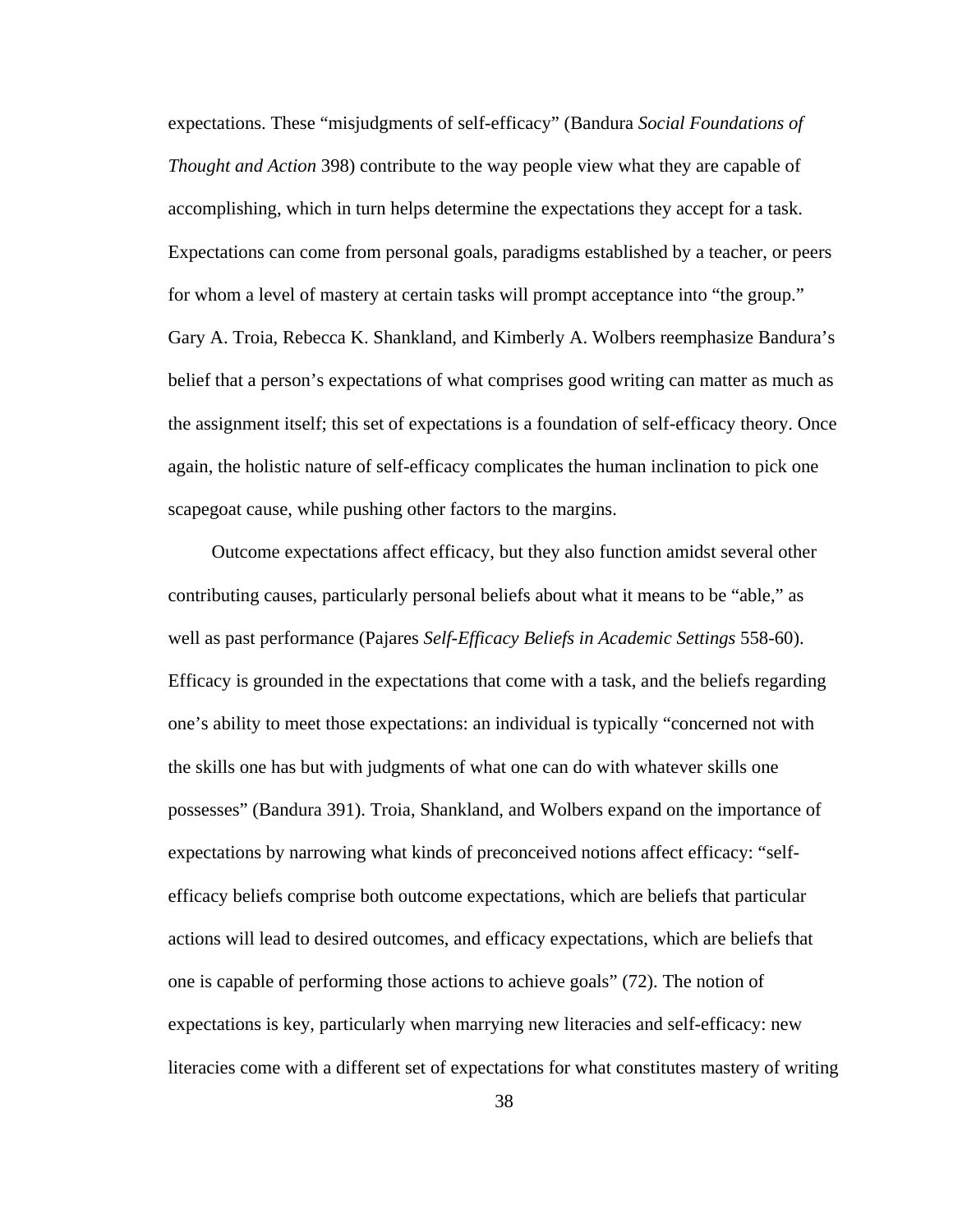skills, how assessment works, and for what purpose and audience students are composing. Individuals with low writing efficacy sense a divide between their actual ability and the belief that they can meet established expectations associated with an assignment.

 How can new literacies help alleviate the strain of expectations on students who struggle with writing? The implications for using technology to enhance writing instruction and foster positive efficacy are broad, mainly due to the dynamic nature of new literacies. The field is constantly changing, which makes pinpointing definitive solutions to contemporary problems difficult. Research, scholarship, and experience all say the same thing, though: students are generally familiar with a vast array of digital composition, even if they do not personally write in digital spaces. Some students blossom in digital settings, while others are only minimally accustomed to writing in this fashion, so teachers should first get to know the level of mastery students have with new literacies. Once instructors come to understand the importance of students' competency in digital settings, they can use prior experiences to help facilitate positive writing practices. Instead of setting writing expectations and asking students to meet them, teachers should consider using technology as a common ground, if students feel confident in that pursuit. Ideally, instructor and pupil together would generate and discuss ideas about what it means to write as a twenty-first century college student. As teacher and writer Catherine A. Civello suggests, "we are teaching a 'wired' generation" and teachers should essentially "'move over' and learn from and with young people in a mutual quest for knowledge" (93). We should share the reins and create new expectations of writing assignments that build from new literacies, bridging academic writing with "the rich,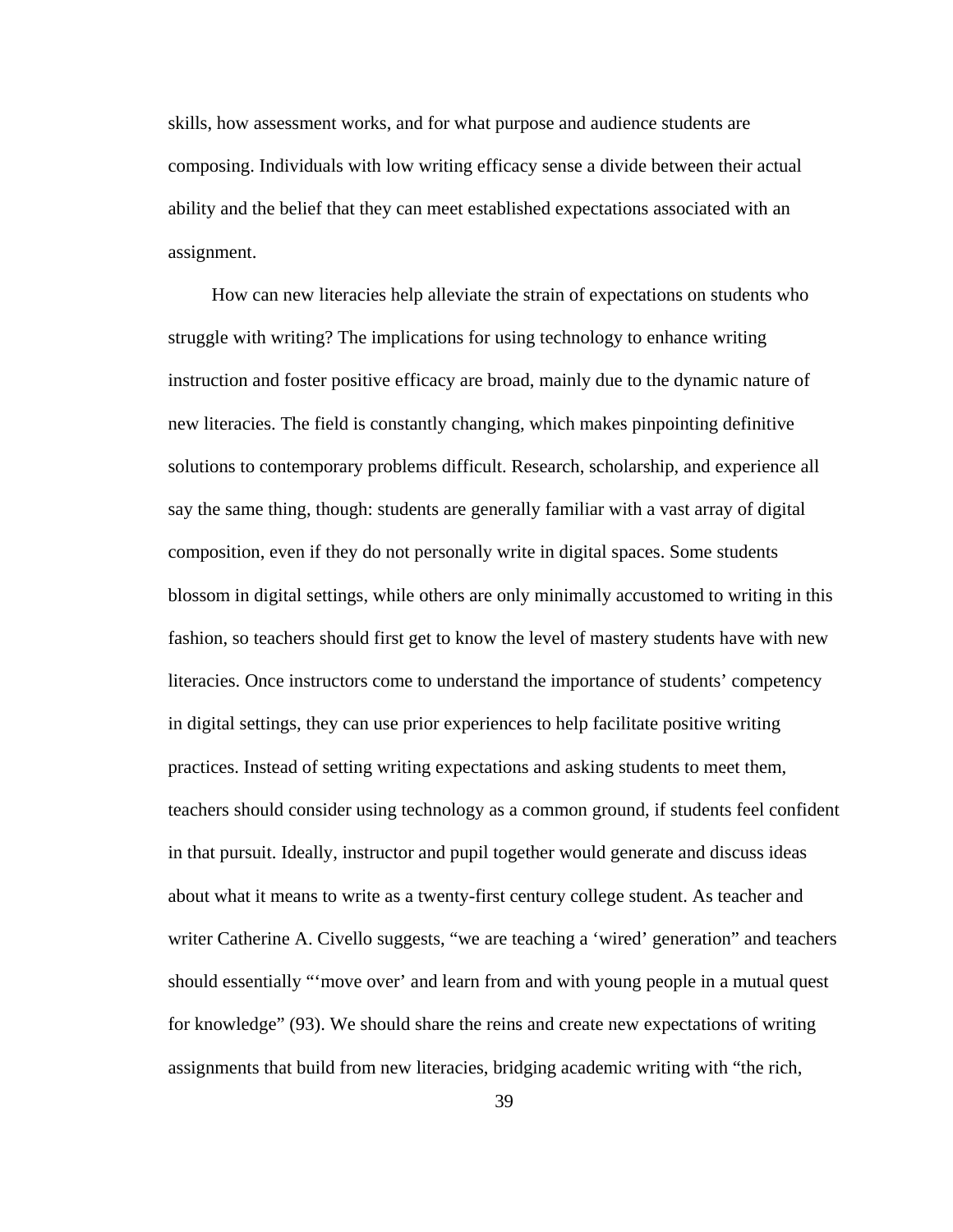multi-mediate environments of the home and neighborhood in which [students] have become interactively 'literate' with their world" (91). Suggestions include using new literacies for examples of rhetorical devices, supplementing readings from digital media as a part of a nonfiction, print-based assigned reading, or having an online discussion forum serve as a means of modeling the caliber of thought and preparation expected of students during class interactions. Students may see these activities as an instructor's attempt to include their interests and proficiencies in the learning process, which gives them a level of control and participation in the writing class. No longer passive writers pursuing writing goals that are divorced from their world, students can understand and meet their own outcome expectations, because they helped establish the effort, knowledge, and skill required to create and discuss a competent piece of writing.

#### **Prior Knowledge and Experience**

 Another crucial tie between new literacy and self-efficacy is the prior knowledge college students have with digital composition, and how these past experiences can increase their writing efficacy when attempting new challenges. Scholarship shows teenagers and college students are writing for social networks, blogs, and digital settings more than ever, yet they do not see these acts as "writing" (Lenhart, Arafeh, Smith, and MacGill 44). Strikingly similar is students' view of academic writing: 73% of students believe that their technological communications have no effect on the caliber of their writing in the classroom (44). According to Lenhart, Arafeh, Smith, and Macgill's PEW Internet Report, writing students believe that knowing how to write well is an important skill to master (42), yet the same teenagers do not see electronic communication, like text messaging and social media, as writing (ii). Ultimately, teens and scholars do agree that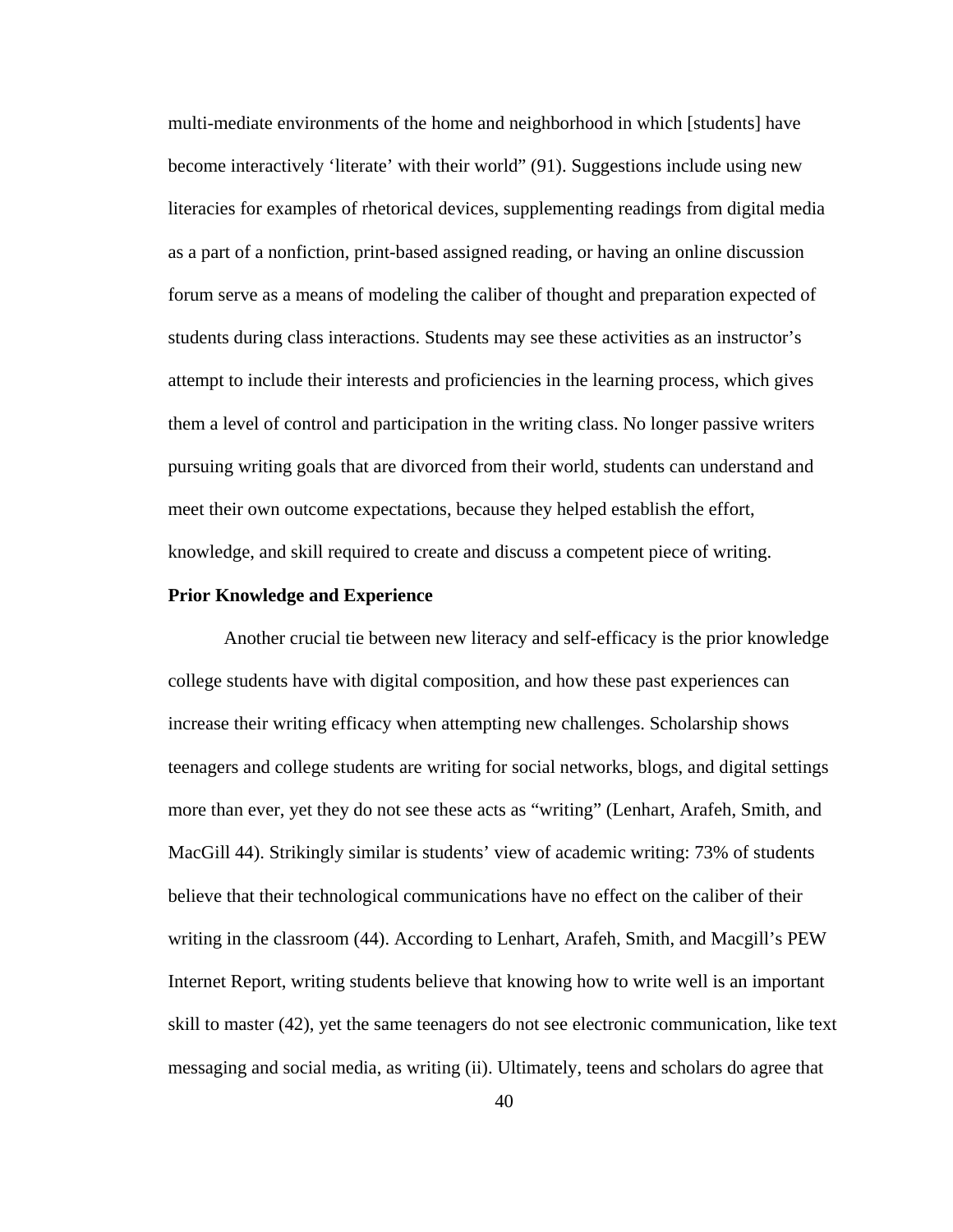"[t]he impact of technology on writing is hardly a frivolous issue because most believe that good writing is important to  $[...]$  future success" (ii), but the fragmentation of print and new literacies undoubtedly alters students' writing efficacy; the distance between the two hinders their ability to see technological communication as writing practices they have mastered. Even though students compose with purpose and for an audience (regardless of the "academic" nature of the writing) many of these students see themselves as incapable of producing writing of value, because the writing they practice every day is not done in an academic environment yet. Prior mastery experiences—or moments when students felt like they were successful at meeting a challenge or task—are valuable in fostering positive self-efficacy, and college students are certainly masters of digital communication.

Writing teachers should work toward pursuing self-efficacy growth for their students by connecting "new" literacies with established pedagogy to create curriculum that intentionally builds on previous experience. This is not an easy task, and as Stuart Selber states, writing teachers have the unique job of helping students "negotiate the multiple and contradictory discourses in which they will be implicated as writers and communicators" (485). What Selber advocates is a writing class with students' interests and experiences at its core—a form of scaffolding that allows college writers to start with what they know, and build from that knowledge base. Academic writing, with a mixture of print and new literacies, will create assignments students perceive as practical uses of their intellect and purposeful applications of their writing skills, because most of them will write in these digital media every day, for school, work, and personal communication. Perhaps students who experience a negative sense of writing efficacy in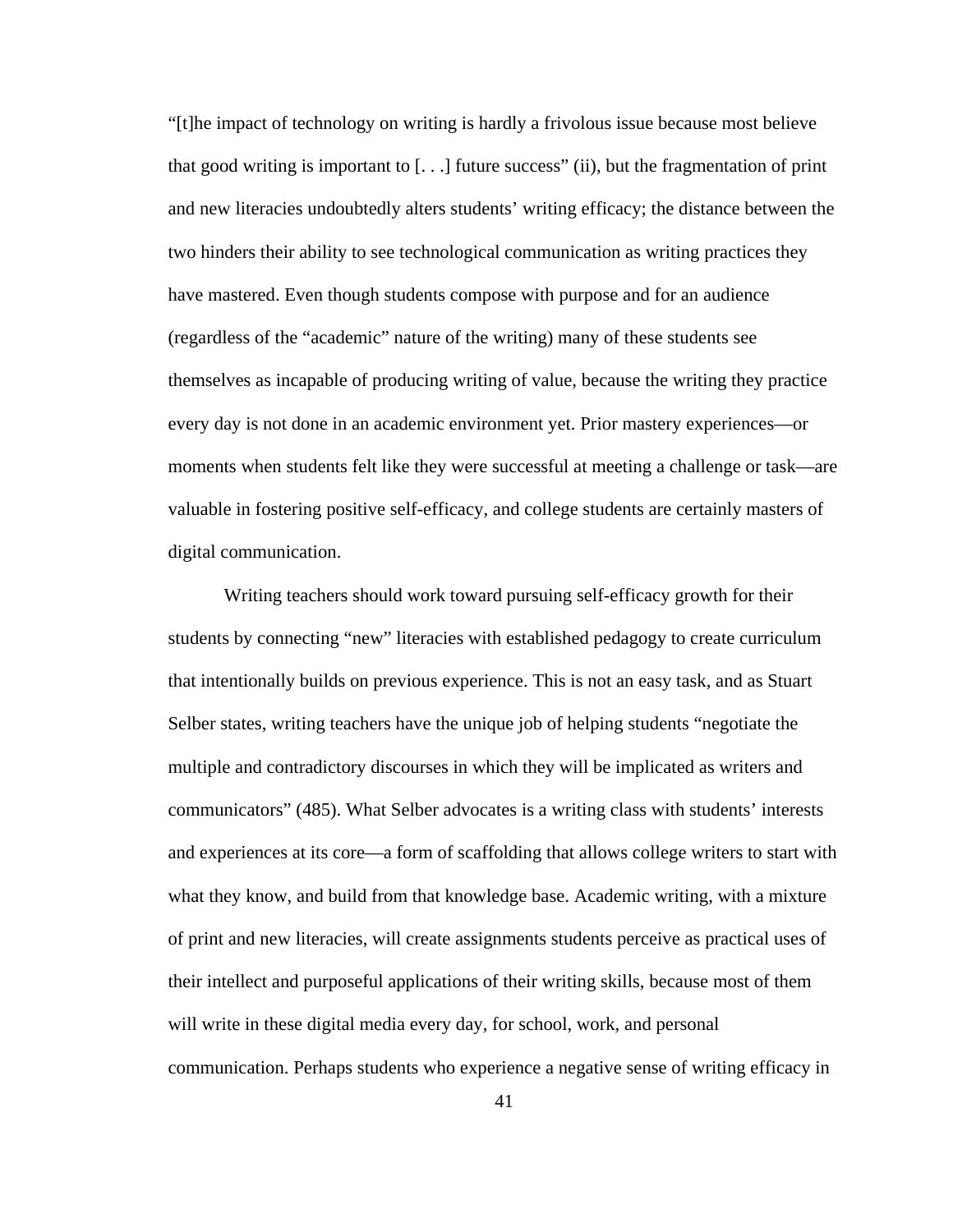classes that focus purely on print literacy would welcome an upswing of positive efficacy if new literacies were incorporated into their first-year composition course?

An excellent example of utilizing students' prior writing experiences to build efficacy are digital composition forums meant for personal opinion and argument throughout the course. Venues like blogs, Tumblr, Facebook, or Twitter could function as relevant, familiar examples used alongside traditional writing instruction to teach students abstract rhetorical concepts like purpose, audience, *ethos/pathos/logos*, as well as voice and stance. These concepts are best taught alongside actual writing—writing that students understand and identify with. Smith expresses the need for new literacies in teaching these abstract concepts when she says, "[s]tudents are using internet forums and tools in their personal lives and often understand the dynamics of online writing space better than academic ones," which makes them more inclined to benefit from learning new, abstract concepts when their learning is "grounded in their own experiences" (46- 47). This method of using prior experience goes beyond concepts: students should write and create in these media, too. Teachers can assign students to create their own blog or message board, initially for class purposes, where they could respond to their thoughts on readings and discussions; these informal writings would provide inspiration for longer, more formal pieces of writing done for a final grade. The difference between writing a short response essay by hand or with a word processor and using one of these digital composing settings is the sense of mastery and experience: even if students do not blog or use social media outside of class, they can see how writing and technology transcend both their school and private lives, which helps alleviate the feeling that the writing assignments they encounter are of little importance after instructors assign the final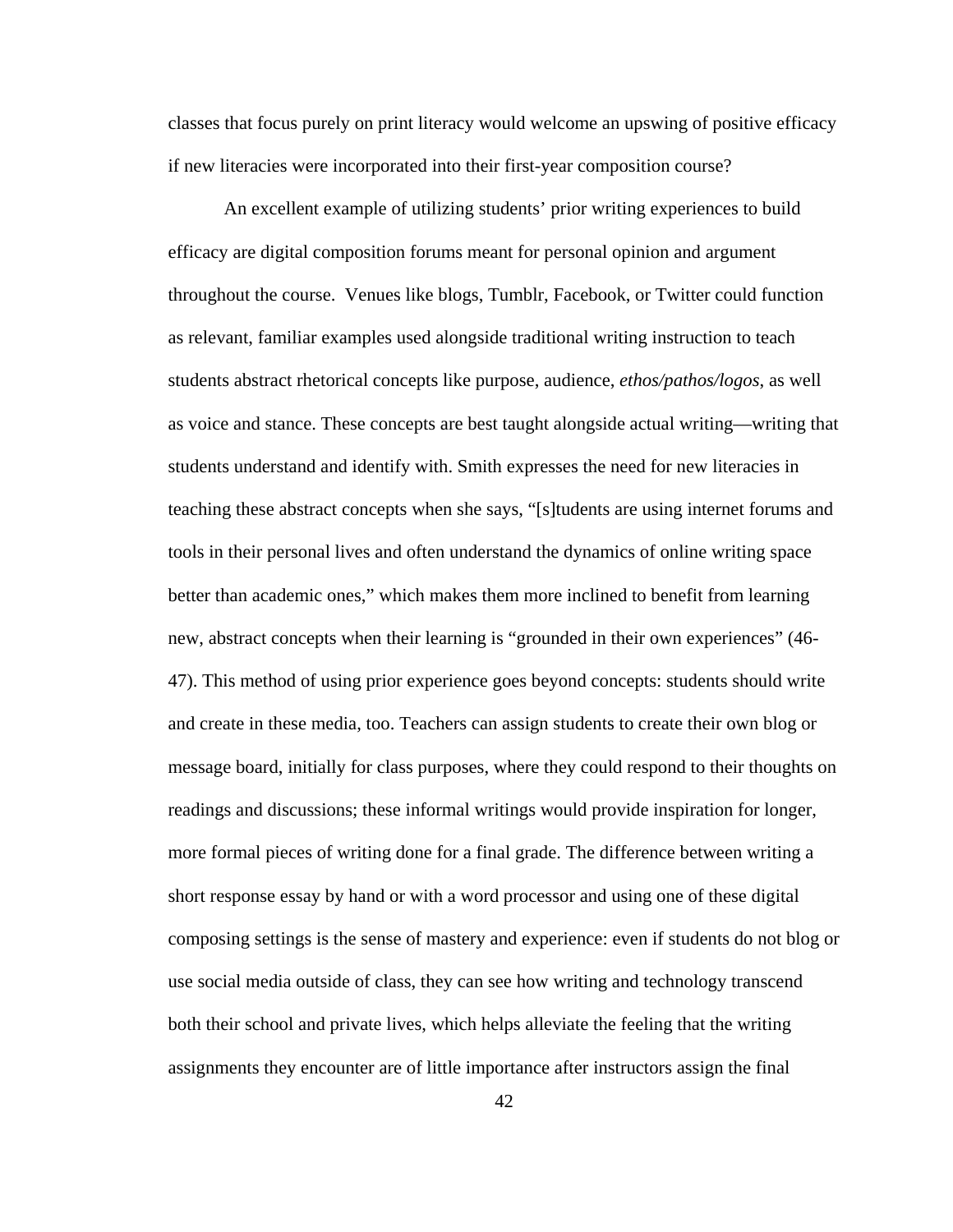grade. When students are masters of prior experiences, the positive efficacy from those tasks carries over into new writing experiences, making pursuing challenging goals more feasible and rewarding.

## **Social Collaboration**

The third way new literacies can increase writing efficacy is through the social and cultural interaction encouraged in digital writing spaces. New literacies, like blogs and social networks, exist to create dialog; these spaces would flounder without input from readers, writers, critics, and bloggers who feel passionate about and take interest in their larger world. NCTE former President Kathleen Blake Yancey, reporting on 21<sup>st</sup> century writing and methods for instruction and focusing on the changes literacy underwent through the turn of the century, notes "the social nature of writing" as a "central feature in the new models of composing emerging now" (4). New literacy forums transition away from the stereotyped image of the writer in solitude—even if the text is inherently personal or opinion-based—and emphasize the benefits of collaboration.

The common goal of the first-year writing course is preparing students to participate in the infinite conversations blossoming around them: teachers work tirelessly to empower "students as cultural critics with valued opinions," who see writing as a mechanism for discussion, debate, and change (Smith 46). High-caliber conversations cannot occur in solitude, and new literacies help alleviate the need for social interaction and feedback. Zimmerman and Bandura's theory on writing in isolation reemerges here as a key factor in new literacy and self-efficacy (846); encouraging students to see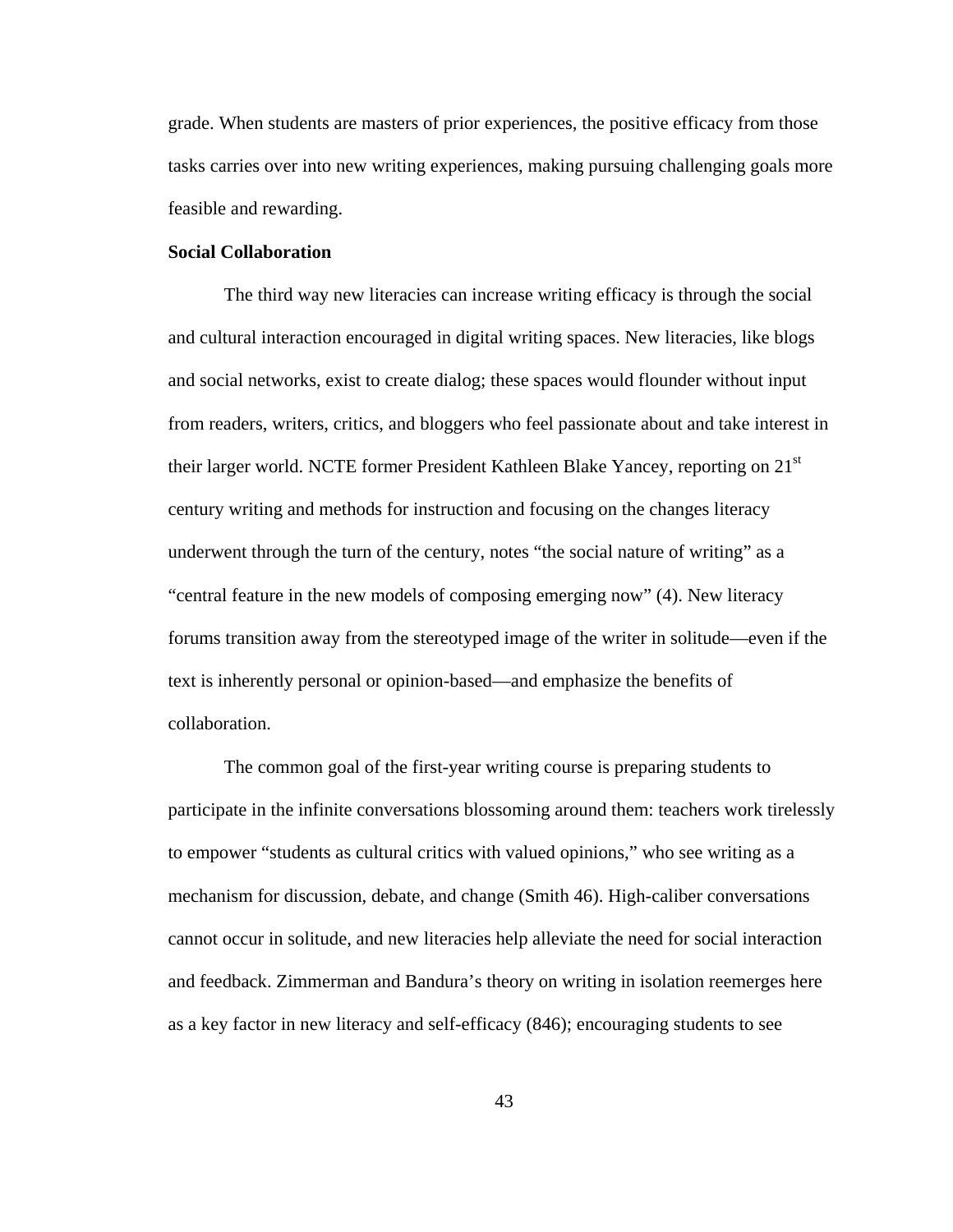writing as a social, cultural activity done in correlation with other writers, research, and multiple audiences will undoubtedly nurture positive writing efficacy.

Personal composition forums, like blogs, Wiki sites, and social networks, are relatively new forums for writing that allow students to get their thoughts and opinions down in concrete form, while also providing an audience pool that extends beyond just their teacher. For example, other students and, depending on the parameters established around the composing space, even readers beyond the classroom can look at what students have written and comment on their ideas. The inherent switch from composing in isolation—alone, pecking at a lonesome keyboard without outside influence and opinion—to a forum contingent upon social interaction is what makes new literacies such an exciting composition option for students with low writing efficacy. Cheryl Smith describes, with concision and poignancy, the reason why digital spaces like blogs can benefit students lacking writing confidence:

> First-year composition courses—small, intimate, intensive, and built around drafting and revision—are particularly well-positioned to use error as a tool for helping students come to terms with its role in writing and learning [. . .] [A]s an online arena where error, language play, and invention are not only accommodated but actively incorporated, blogs are a surprisingly straightforward way to negotiate the tensions of error. They add a new platform for writing that increases opportunities for studentdriven expression, facilitate and energize the process of collective brainstorming and peer review, stimulate creativity and class community,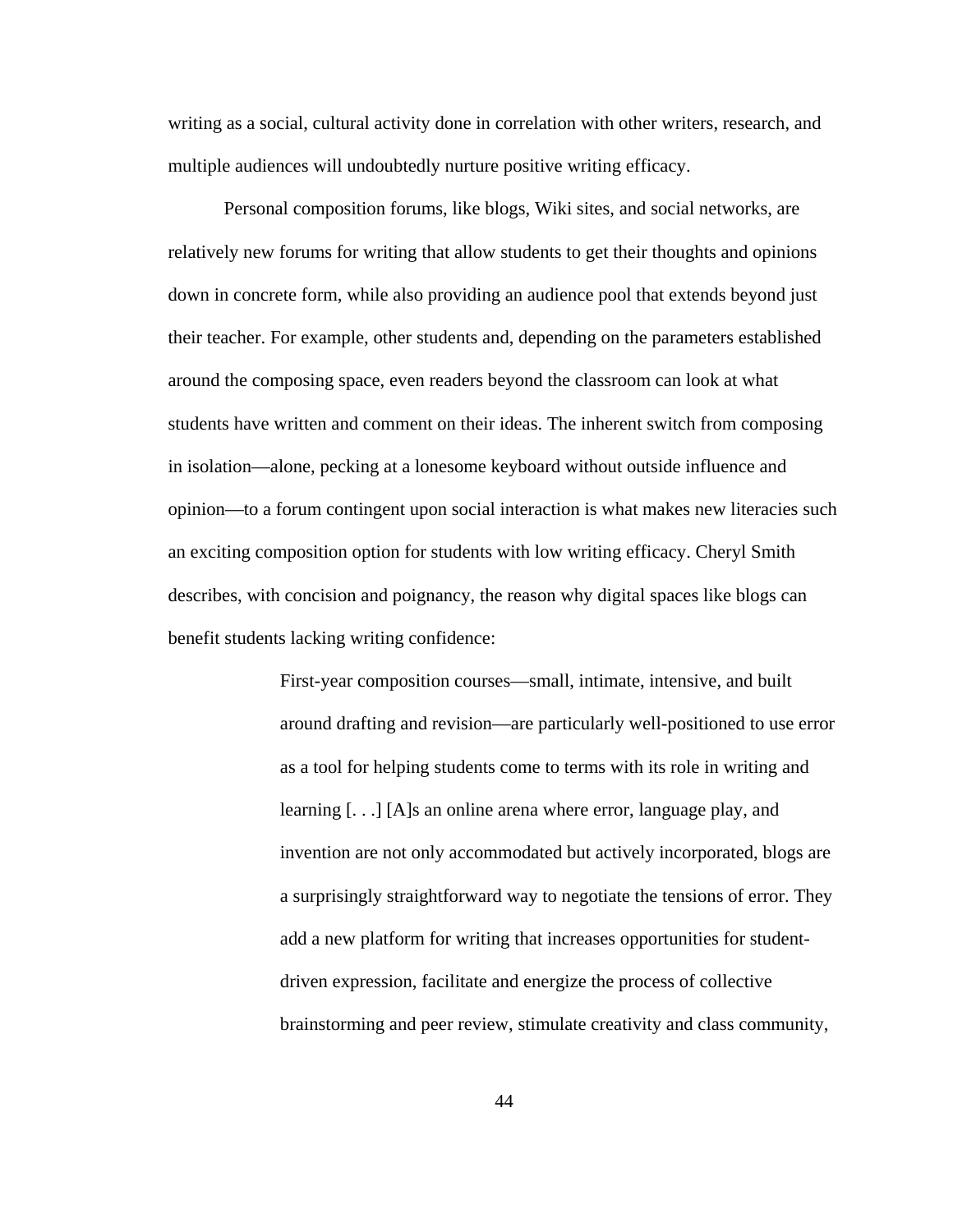and supplement more traditional platforms for writing without supplanting or detracting from them. (37)

Smith's discussion pinpoints the very reason blogs can benefit students with low writing efficacy: the forum builds off traditional writing instruction, but incorporates error and imperfection as a tool for teaching writing as a process that requires perseverance and solicits mistakes. Mistakes are part of the process—a necessary part of the process—and blogs help reiterate this key lesson. The collaboration and group influence encouraged by blogging also help students feel less alone in the process—when students can see peer writing and discuss assignments and ideas with one another, they can demystify academic writing and compose with more ease and fluency.

Much of what composition instructors want to teach their students to "do" when writing is to construct meaning from the surrounding world and to see writing as an act steeped in collaboration, questioning, and exploring. Composing with new literacies, like blogs and digital forums for discussion or debate, can be flawed and fragmented, but they can also be "interactive, powerfully creative, mentally challenging, and intellectually transformative" (Smith 37). Difficulty is not the goal; however, challenges are at the heart of efficacy. We want to set sizeable goals for our students and give them the tools to see those goals to fruition. Whether students are inspired by an essay, article, video clip, class discussion, or lecture, teachers want their students to create meaning from these social experiences. Students should not fear trying something new or innovative—they should see that as the desired outcome. New literacies provide this outlet, and give students the opportunity to join a community of writers working toward similar goals.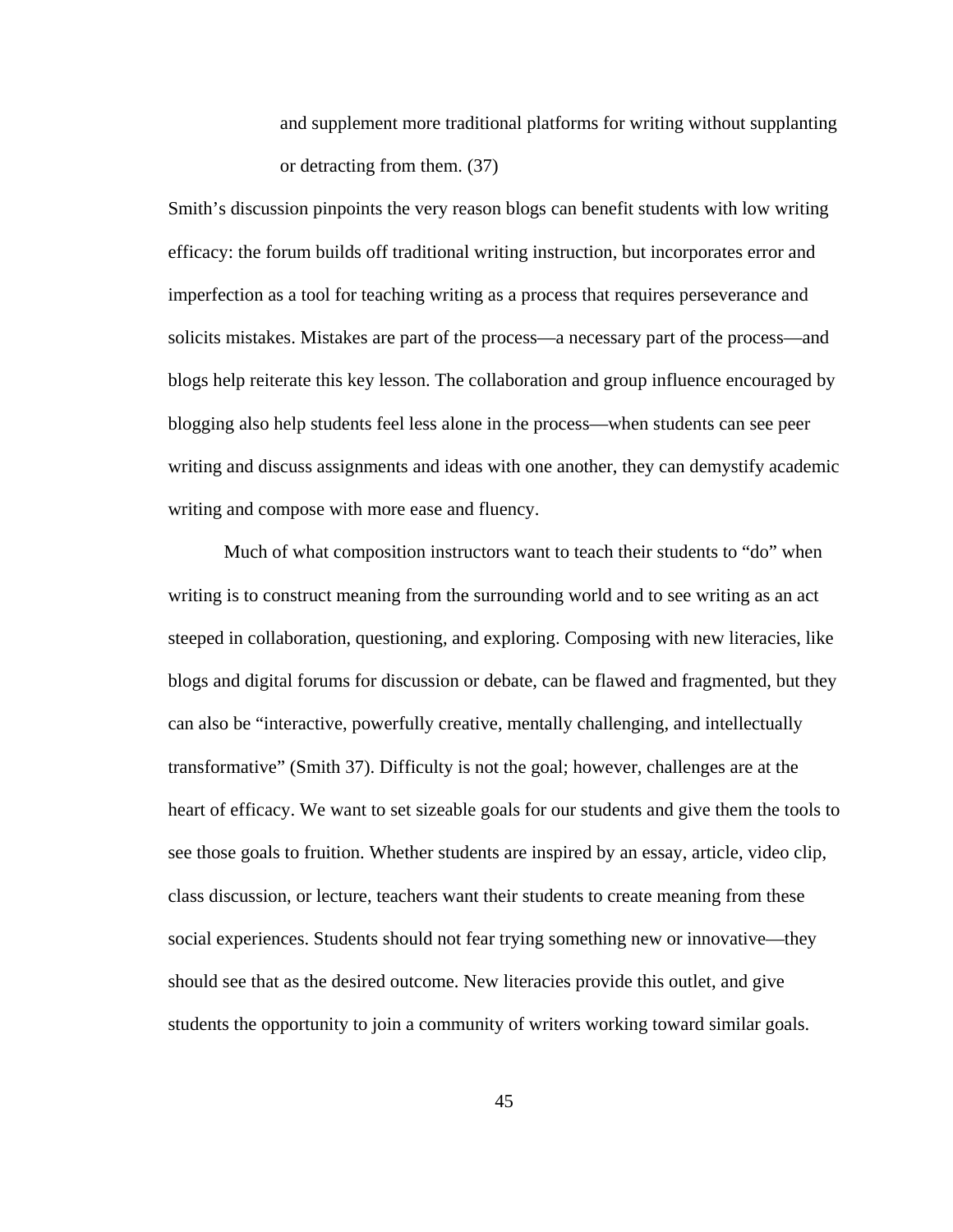Promoting collaboration and conversation increases input, timely feedback, and ultimately, a positive perception of writing on the part of students.

# **Potential Challenges**

Theories of new literacy and self-efficacy are not without their problems and need for further research. There are perpetual dead-ends in terms of concrete findings and it is difficult to get a panoramic view of the historical present, though that is essentially what digital literacy scholars are attempting to do—they hope to gain reflective, critical understanding of a moment happening in real time. The nature of new literacy studies is foundationally difficult; by the time an article or study can go through the process of publication, new forms of technological communication and composition have already outdated the "cutting edge" scholarship. Thus, the goal with this analysis is not to make new, breakthrough conclusions, but rather to forge connections between what scholars are saying about new literacies, what students say about their experiences with digital literacies, and reasons instructors who may be considering using these literacy practices to improve the writing efficacy of composition students.

A second concern is a lack of research that makes concrete connections between digital literacy and self-efficacy. There is hardly any discussion of ways to improve writing efficacy by utilizing new literacies. However, sizeable scholarship does exist in relation to traditional print literacy and self-efficacy, (Bandura "Perceived Self-Efficacy" 137), and with the ever-changing status of literacy and composition, it is reasonable to conclude that new literacies can have the same effect on self-efficacy as print literacies. Thus, the apparent void of conclusive research on digital literacies, paired with the lack of new self-efficacy scholarship in recent years, could answer why so few composition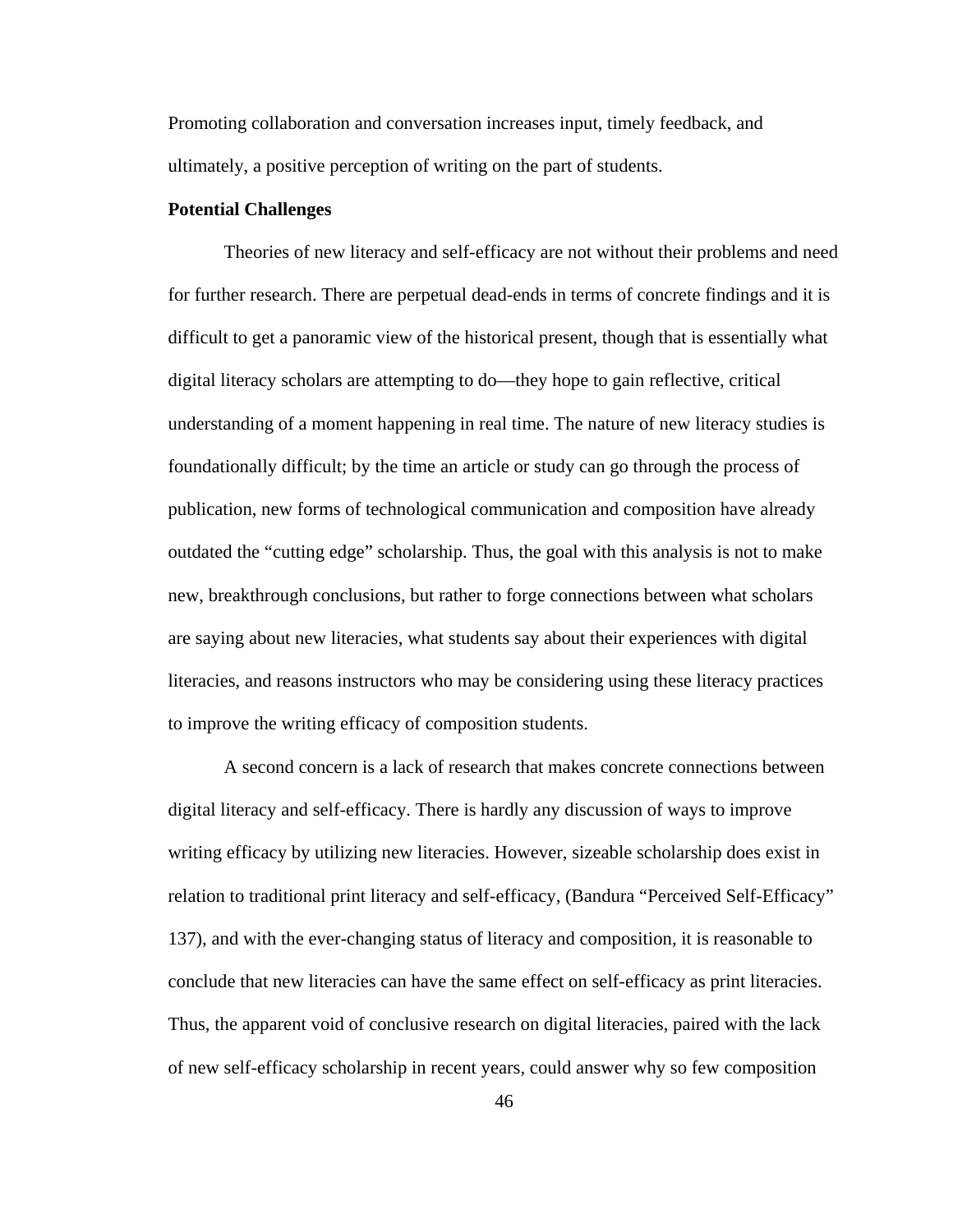scholars are talking about the issue. The small sample of conclusions made by scholars are relevant and reliable, but more research and some historical distance from the moment is needed to make objective conclusions on just what new literacies can mean, and will continue to mean, to people occupying these technological spaces. Finally, and this claim grows less from research and more from reflecting on diverse experiences in multiple classrooms, which makes it mere observation and opinion: using technology as a novel means of watering down curriculum to get students interested, but not educated, is not a productive way of incorporating new literacy. For students to buy into new literacies as meaningful writing experiences, technology and digital spaces should be introduced only after clear learning objectives and a definite purpose for using the approach are established in the minds of both teacher and student.

One thing is certain: new literacies occupy an evolving, exciting place in composition studies. Students write everyday: They text message, email, use social media, blog, and participate in interactive video games; yet many college writing students experience crippling moments of low self-efficacy in their academic writing. For instructors and English departments that value positive writing efficacy in the classroom, weaving new literacy in with print literacies is a prospective way to combat the longlasting negative effects of low writing efficacy on students. Teachers can set students on a different trajectory by building from their strengths and interests, and future research should continue on how new literacies might affect efficacy, and in the meantime teachers can build off their students' prior knowledge, experiences, and comfort level with technology and digital communication to create writing assignments that value collaboration and social interaction. Research projects like Andrea Lunsford's Stanford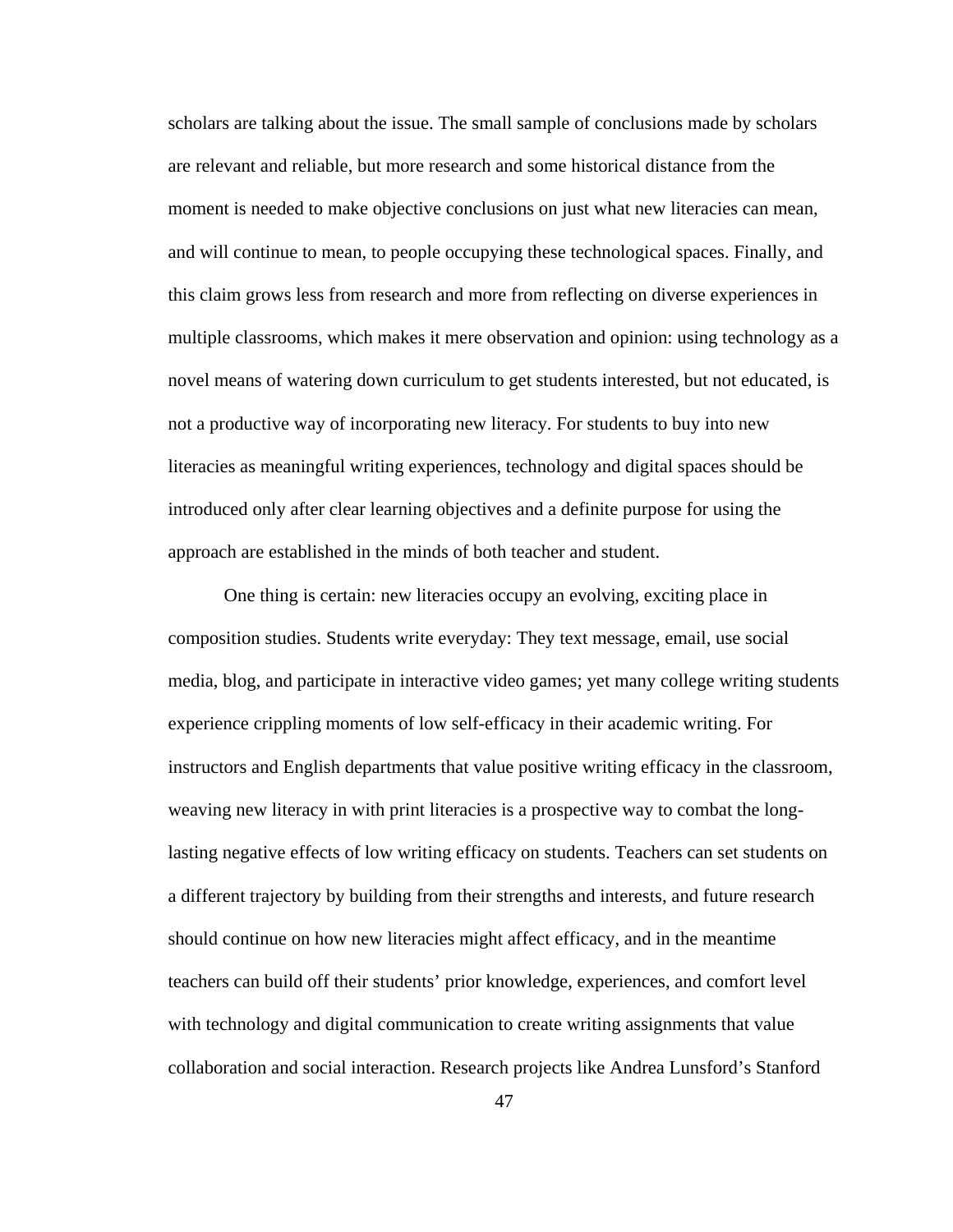Study of Writing, which looks at over 15,000 submissions of college writing over the course of the past fifteen years, are excellent examples of scholarship that show how digital literacies are not detrimental to students' mastery of print literacies; in fact, studies increasingly show that any writing, regardless of media or message, can be good writing if it helps students establish their rhetorical situation and understand how to convey meaning clearly.

Teachers can also instruct their classes on the different forms of literacy, as well as appropriate ways to compose in different forums. After all, composition is based on defining an audience and purpose—two rhetorical devices needed for writers to understand the expectations of the assignment. Incorporating blogging, social media, and digital composition, along with the theories that define what these things are and why they matter, can give students a sense of clarity that demystifies academic writing. There is no fault in giving students practical skills that are translatable across academic disciplines and writing settings, but most importantly, students need a solid sense of writing efficacy in their lives, both in and outside of the classroom. Reaching this goal requires perseverance and flexibility. Teachers may need to break the divide between academic/ nonacademic, personal/ public, and print/ digital in the twenty-first century college composition classroom—which seems like a small price to pay in exchange for a rising generation of self-assured, capable writers who pursue challenging goals and master a multitude of literacies, both "traditional" and "new."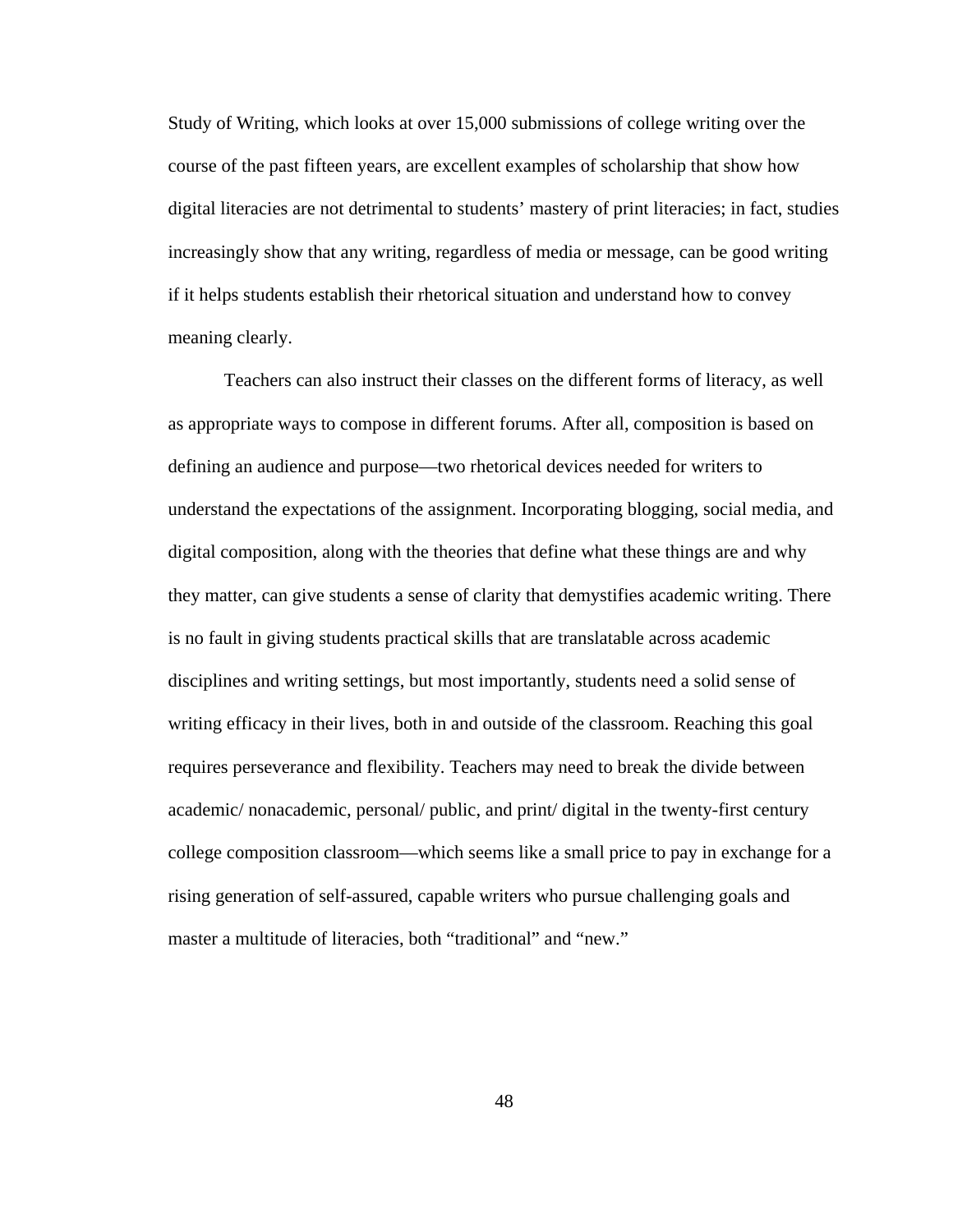# **Chapter Three: The Modernist Image of the Writer and 21st Century Composition: Students' Views on Writing**

"Our approaches to language and literacy as often as not keep us from deep understanding of differences and problems—and possibilities." Mike Rose, *Lives on the Boundary* 

I remember the first walk I took to my honors freshman composition class in 2006. The air was sticky hot and thick with moisture, the signature feel of an August morning in middle Tennessee, but the haze surrounding me felt inconsequential compared to the uncertainty rising inside my skin. I am not a writer, I thought. I am not a writer. The mantra echoed on repeat, mimicking the rhythm of my footsteps on the sidewalk. Drowning in my thoughts and grasping for composure as I crossed the street and began the ascent to the humanities building, I realized I had a choice: I could either turn around, walk back to my dorm, and drop English 1010, or, I could give it a go. The second option was risky and I knew it—intellectual challenge was not yet within even my extended realm of comfort—but something pulled me, goaded me to keep walking even though my desire for safety pleaded with my feet to stop moving. I decided to try this writing thing out, yet the tickles of insecurity still irritated and taunted me as I reached the glass door to the building. My reflection glared back at me as I pushed through the handle, my face coming to a point around my mouth—the tension concentrating there, waiting for me to say something, anything, to hush the whisper telling me I would never make it through this semester.

It's important to note that I have yet to quiet this whisper. Stifle and ignore, well, I can do that, but eradicating it altogether does not happen for me. Six years later and the whispers still poke and ridicule my confidence when I let them grab even a little hold on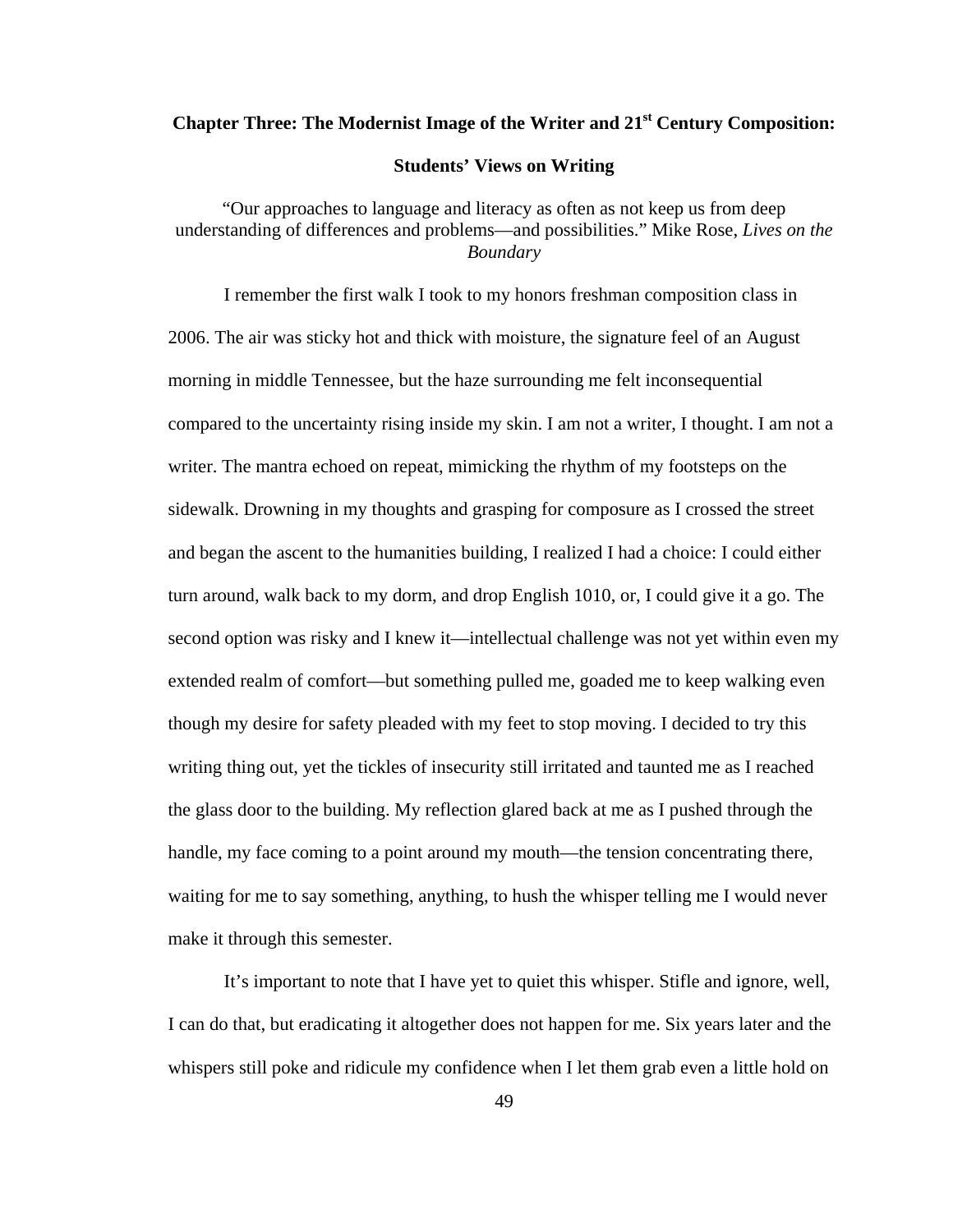my own self-efficacy. This moment, though, stands as a touchstone on my timeline as a writer: the first of many such identity crises. Self-efficacy, or low self-efficacy, reared its ugly head, and I've fought it ever since.

English 1010 was the first writing class—the first class, really—of my college years. I can remember how crisp the paper felt between my fingertips and how heavy the pen seemed as I wrote "Maggie Bracey" down on the attendance sheet the professor passed among us. Throat tight from holding my breath, I raised my hand only slightly when the professor called on me and scanned the room for the face belonging to a name on her list. Feeling lonesome at the far end of the conference table, open seats on either side, this seventeen-year-old version of me reeled from the jarring reality of leaving my family and going off to school. Waking up, opening my eyes and seeing the concrete, peeling walls of dilapidation I was supposed to call home was not what I imagined when I envisioned growing up and finding myself at a university. My passions were elsewhere, my heart broken and homesick for the familiar, and I was terrified of not meeting the expectations I imagined were standard for college writers. Before—that is, before I got here—I was the writer: the writer in my group of friends, the best writer in class, the person who gave away her assistance on English papers like chocolate candies at Halloween: tokens of my affection for those in need. I never failed at anything before, but for the first time I dreaded the work to come—the effort, the sharing, the criticism. The people around me, though, with all the different faces, clothes, hair, voices—the separate individuals creating the student body—they looked like writers. The image of the writer—the image I constructed as I waited for class to begin—emerged fully formed from my deepest insecurities and meager understanding of what goes into producing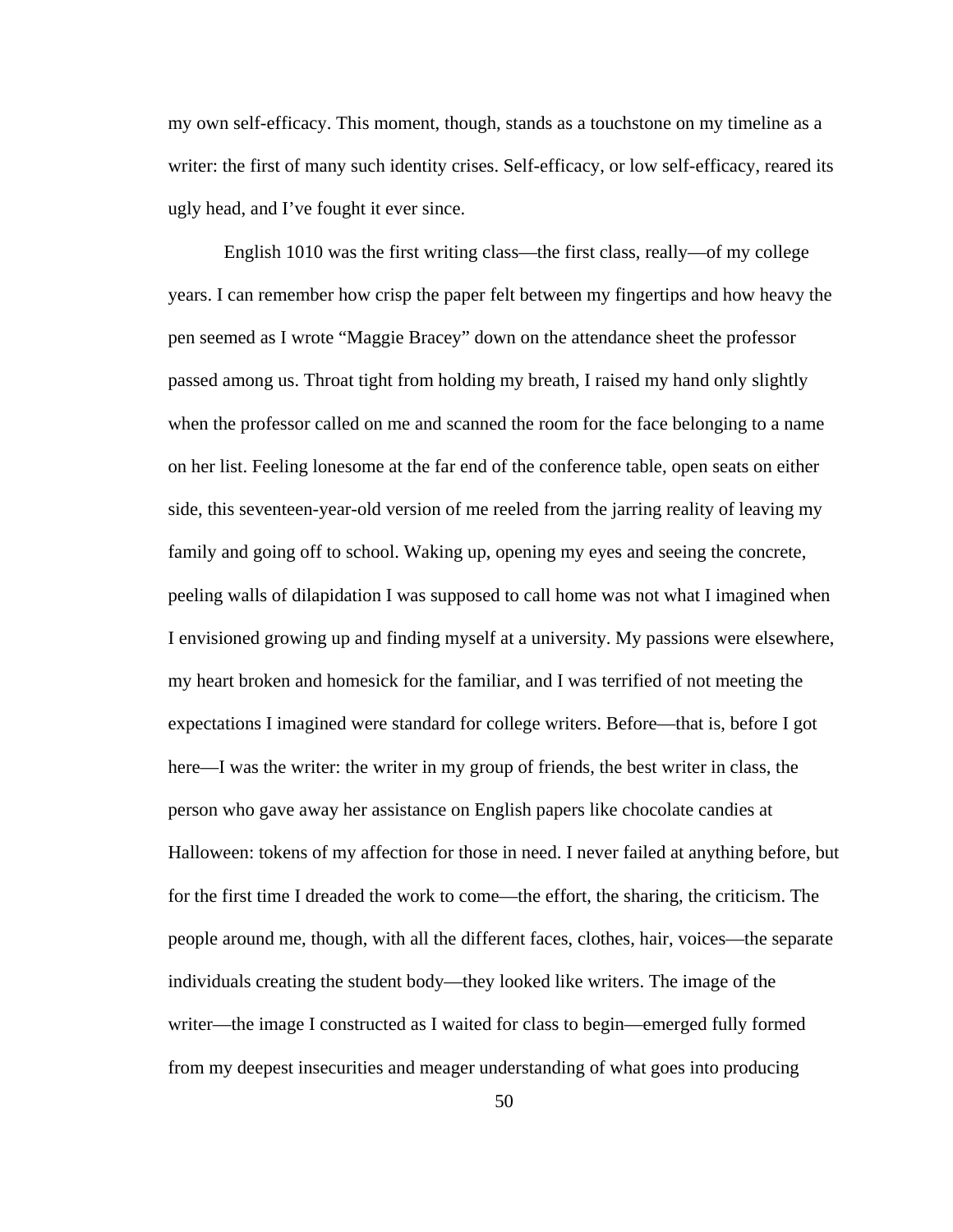works of substance. With headphones blaring music, they scribbled unconsciously in their notebooks, ignoring one another as if it were their right—how would I ever compete? Rocking awkwardly in a stiff office chair I would occupy for the next fifteen weeks, surrounded by these images, no, these epitomes of writers, I had never felt more out of place or less able to meet the challenges ahead.

I retell this memory not to highlight my own insecurities, but to show how one student's first-year composition experience highlights feelings and assumptions that are not only common, but epidemic in the college writing class. What students think and feel about writing are of equal importance, and, as I have established in the previous two chapters, the way students feel about themselves as writers—their sense of personal selfefficacy—can push skill and ability to the fringe. Feelings take over, and as McLeod states, "[o]ne does not have to watch freshmen at work to know that writing is an emotional as well as a cognitive activity—we feel as well as think when we write" (426). Composition teachers stand at an eerie crossroads in a student's education: they instruct students about a discipline steeped in skill, intellect, emotion, and self-exploration. They foster writing that challenges, hurts, heals, and frustrates—often simultaneously. Students seek guidance on how to write, revise, and edit, but they want to know, too, how they should feel about their writing. Linda Brodkey says, in "Modernism and the Scene(s) of Writing," "most students construe writing solely in terms of their teachers" (414), which means that teachers should be aware that the way they depict the image of the writer with their students and how they evaluate student writing can shape students' beliefs regarding writing. Teachers' influences are key to the importance of fostering positive self-efficacy and understanding the effort and skill needed to write well.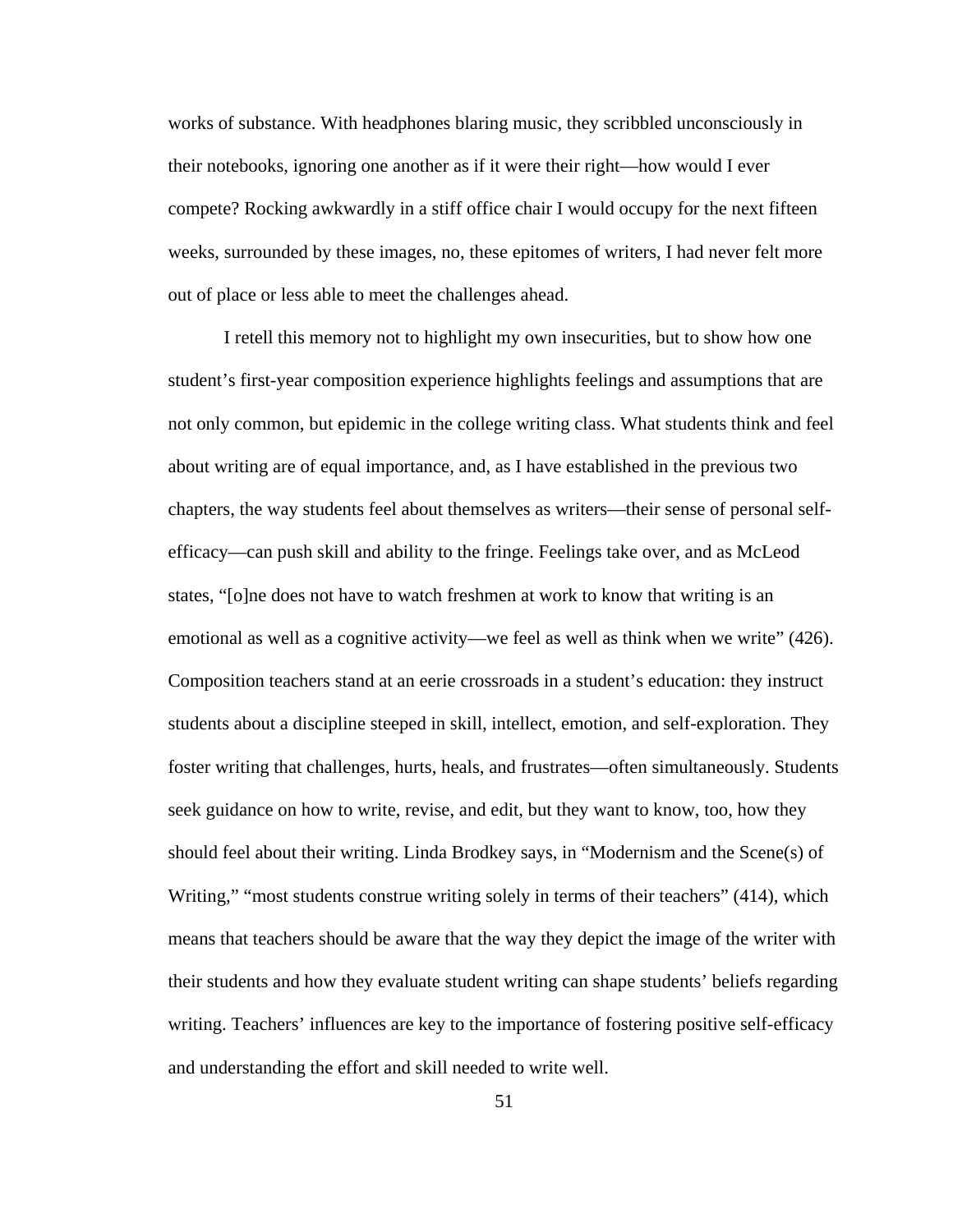This chapter has two goals: to show how students' perceptions regarding the image of the writer, or the unattainable ideal, can affect the way they see their identities as writers and their ability to write, and to explore what types of writing they participate in outside of class and how those activities help mould their perception of beneficial writing practices. The first segment examines literature focusing primarily on the modernist image of the writer (Brodkey 399), what characteristics accompany this cultural projection, and how this image not only shapes the way students see the writer, but the act of writing itself (Cooper). Spotlighted in this chapter are the student and the affective domain (McLeod 426), a shift in focus which moves away from self-efficacy theory and composition curriculum to highlight how feelings and assumptions shape student confidence—a component of self-efficacy discussed briefly in previous chapters. Students' perceptions of their ability and how they feel about themselves as writers are at the heart of my entire exploration; looking closely at the image of the writer created by decades of literary, cultural, and societal stereotypes allows for rich commentary on what kinds of effort and practices affect students learning to write, and how these assumptions either include or exclude students from feeling capable of meeting the challenges of firstyear composition.

The second portion of this study builds on the theoretical foundation established in chapters one and two, namely the prevalence of digital literacy practices in student life and the importance of confidence as a component of self-efficacy. The research emerging from these interests focuses on collecting data from students about their views on what makes good writing, as well as what out-of-class writing practices they participate in, how often, and how relevant this writing is to in-class composition. Much evidence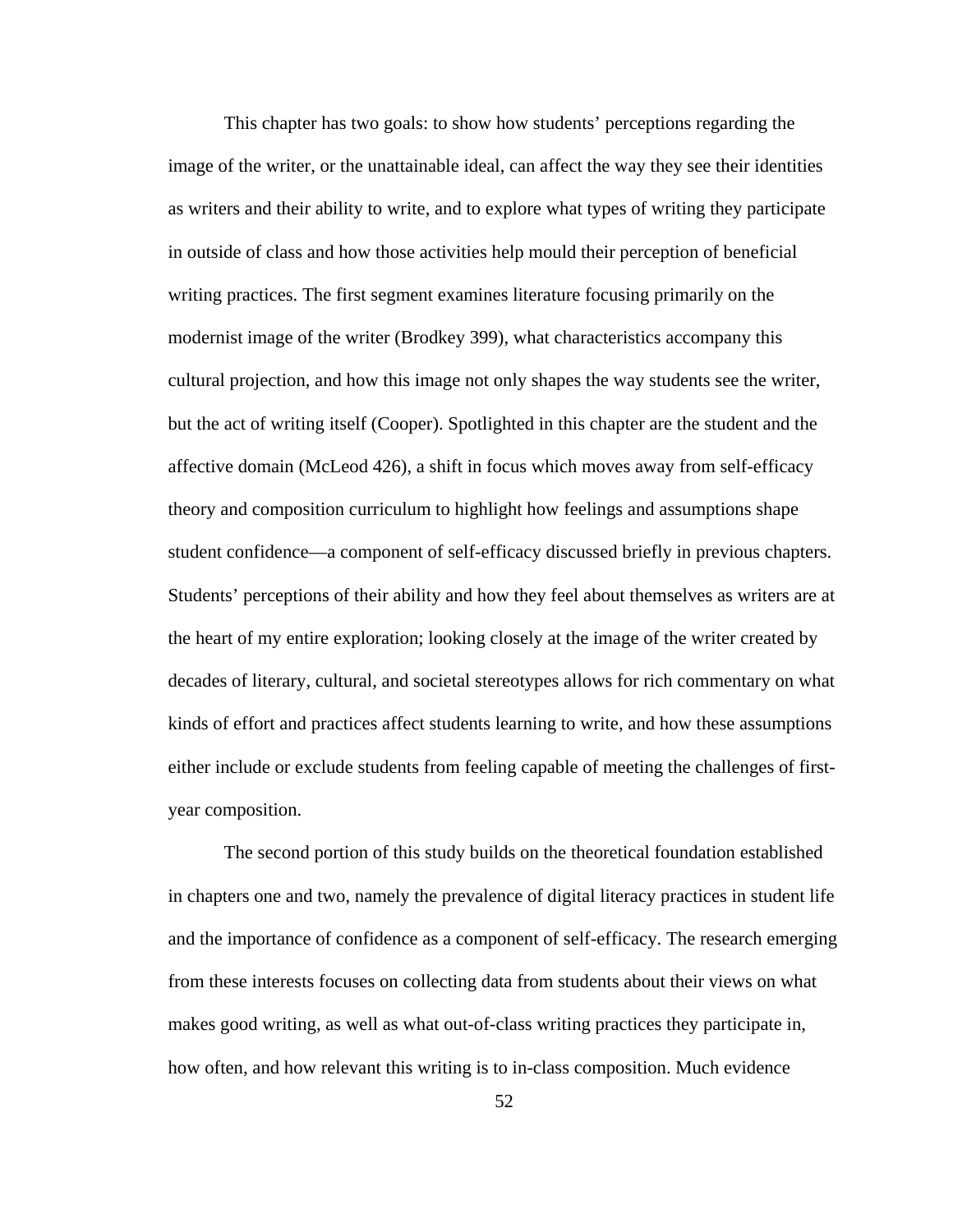supports the argument that using new literacies and digital composing forums in the composition classroom could help encourage positive writing self-efficacy, because students are familiar with these methods of composition and would feel a sense of mastery, ownership, and familiarity when writing in these spaces (Troia, Shankland, and Heintz; Lankshear and Knobel). A conclusive verdict is not yet out on the quantifiable evidence in favor of using digital literacy to foster positive writing self-efficacy; however, teachers should continue seeking insight into how students view writing and the writer. The ultimate goal is not to reach conclusions, but to participate in the current, theoretical discussion within the composition field on digital literacies, students' perceptions, and writing self-efficacy.

#### **Cultural Images of the Writer**

The writer occupies a strange role in academic culture, particularly for students: at first, the image of the writer seems more like a cultural persona that, for varying reasons, students see as alien because they cannot identify with what the writer "does" to produce words on the page. However, the writer's image may have a more profound impact on self-efficacy and writing confidence than one first assumes: the character that students envision as the "writer," Marilyn Cooper says, is "transmitted through pedagogy" and "influences our attitudes and the attitudes of our students toward writing" (365). Assumptions about the writer prototype trickle down from teacher to student and alter the way students see themselves, their ability, and ultimately, their own writing self-efficacy.

Cooper's vision of the writer is as a solitary individual "isolated from the social world" (365): an artist eho "works alone, within the privacy of his own mind" (365). Brodkey paints a similar picture, only she envisions the entire "scene of writing" (397),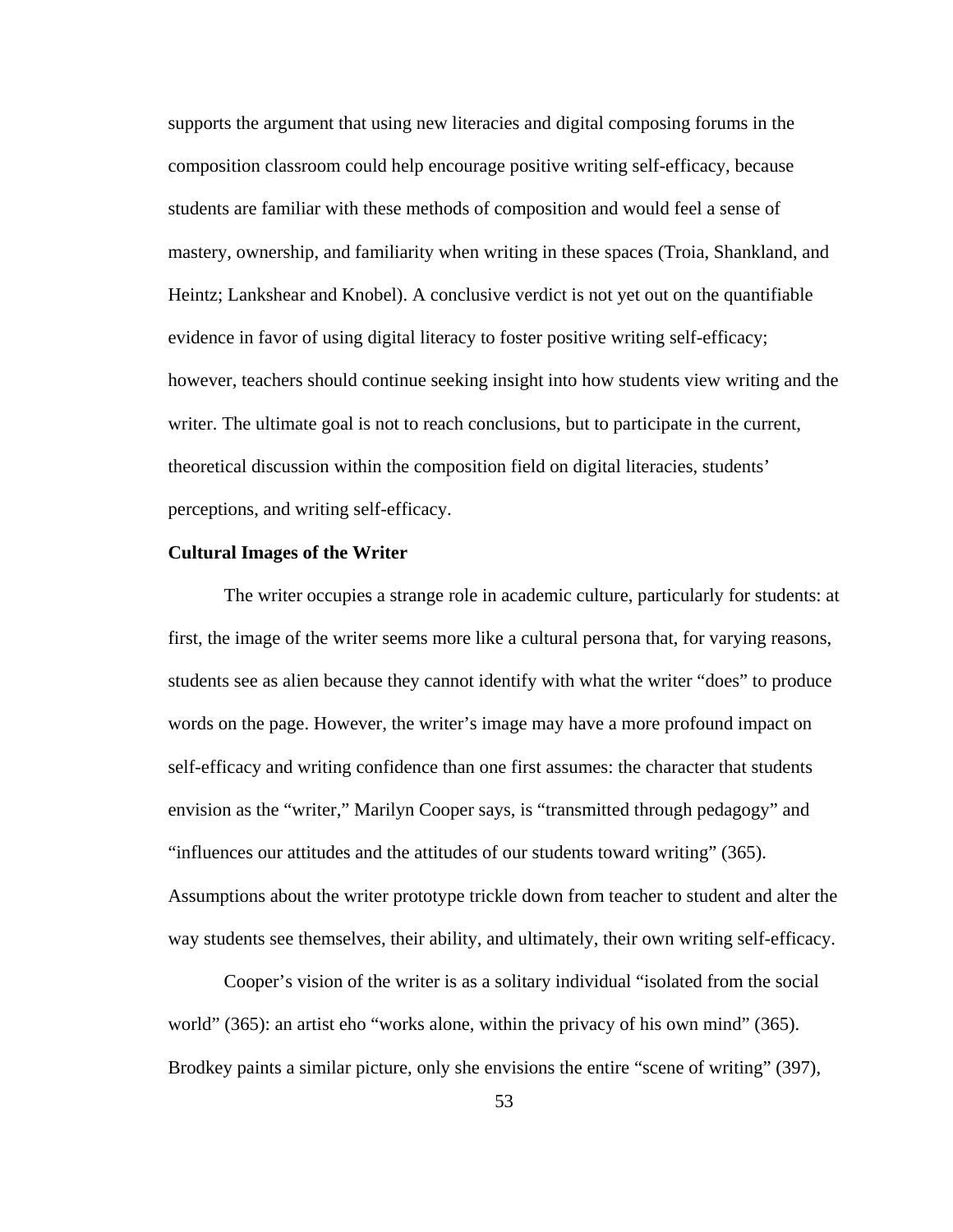saying her mental image of the writing tableau includes "a solitary writer alone in a cold garret working into the small hours of the morning by the thin light of a candle" (396). This image of the writer is pointedly an "artifact of literary modernism," a glass-cased "scene of writing" depicted "as a thoroughly modern romance" (397) that eradicates all the nuanced struggles of the real student-writer and exemplifies all the values of a literary tradition—a spot on the timeline of English literature that cherishes inspiration, the pursuit of the individual, the solitude of creative genius, and an air of elitism that drives a wedge between gifted artists and the people around them (Murfin and Ray 307). This modernist image of the writer correlates closely with Cooper's: both highlight the characteristics engrained in students' minds as the writer archetype—a historical, literary goddess who serves as an example for what constitutes a writer in the English class.

I have my own, personal image of the writer. It may have a more contemporary flair than Cooper and Brodkey's, but it captures the same sentiment: I see the writer, dressed in disheveled, wrinkled clothing because she has little time for the frivolities of fashion, sitting isolated at a lonely cubicle tucked away in the library's  $7<sup>th</sup>$  floor stacks. She pecks away at her laptop keyboard with a steaming cup of to-go coffee by her side, and the only light shines forth from the soft glow of her laptop. Wired with headphones in her ears, the writer works—undisturbed by the surrounding world.

Several common themes emerge from these three accounts of the image of the writer: isolation (Brodkey, Cooper, Rose), divine inspiration (Brodkey), and inherent talent (McLeod). These themes emerge from research within composition and English studies and are founded on the belief that writing students look to others—especially teachers and fellow students—for cues regarding what constitutes good writing practices: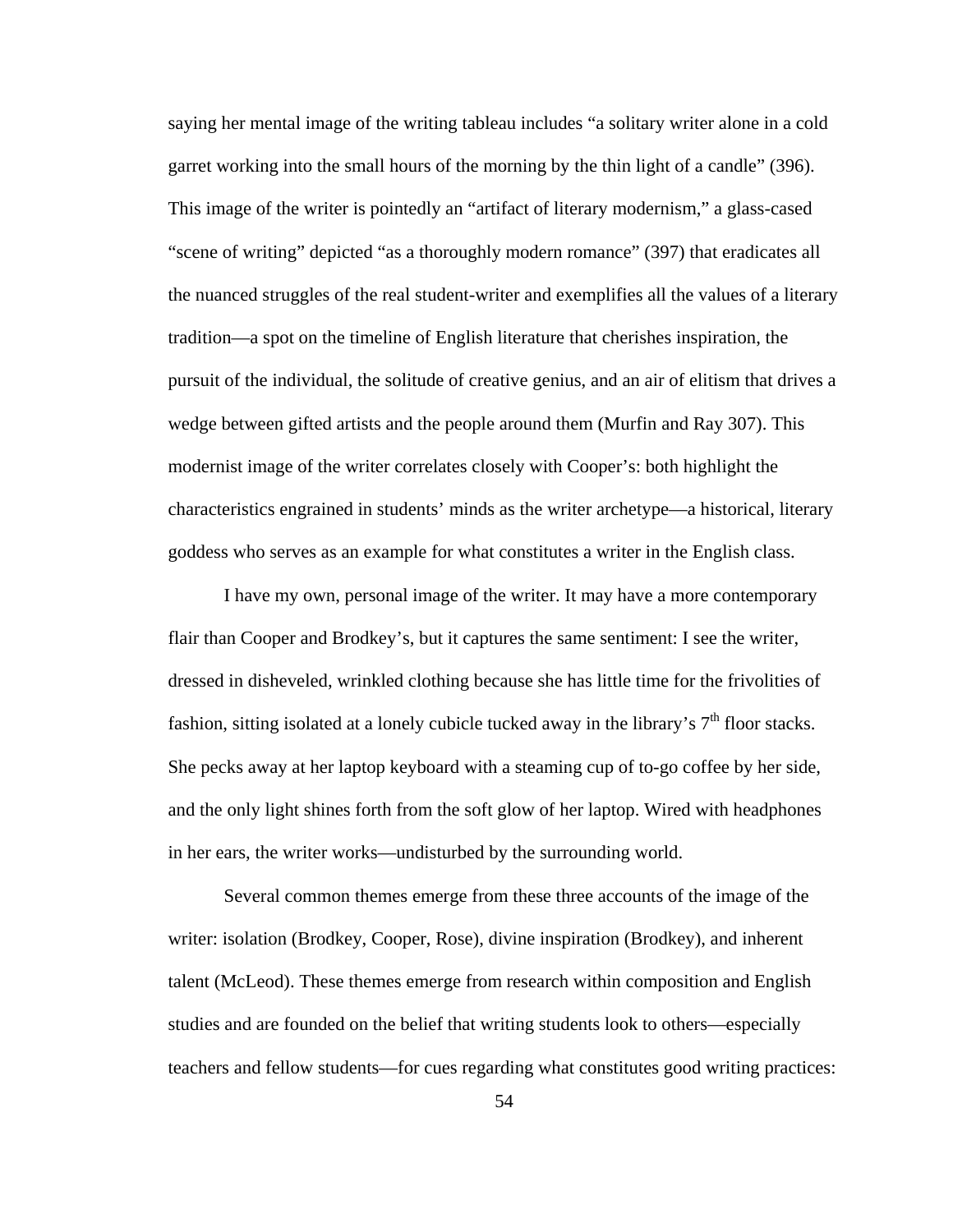developing their writing-self is an act of cultural and social synthesis. Cynthia L. Selfe and Gale E. Hawisher explore the development of literacy during the twentieth century through personal interviews, paying particular attention to the "*cultural ecology*" of writers (31). As we learned in the previous chapters, literacy and self-efficacy cannot exist in a vacuum—students' beliefs about what constitutes literacy emerge from a "complex web of social forces, historical events, economic patterns, material conditions, and cultural expectations" (31). The prevalent assumptions made about the writer grow from students' cultural ecology: how they perceive writing based on their teachers, peers, and environmental forces can have a powerful effect on the way they see themselves in comparison to the image of the writer.

## **Isolation**

The first key characteristic of the archetypal writer is isolation, or the feeling that all good writing happens without assistance or collaboration. Brodkey uses the phrase "the writer-writes-alone" (399), to evoke several important assumptions regarding the equilibrium between action and ambiance—a balance of the act itself and the surrounding scene—that a person must maintain for the writing to come. The belief that the best writing occurs in the absence of communication is one of the most debilitating assumptions made by students: it shifts the importance of collaboration and community to the back burner and spotlights those few, famous, and often fictitious artists that made the garret so famous—and so hard for students to replicate (Brodkey 399). Both Brodkey and Cooper look at how the expectations of solitude and isolation sculpt students' views on what practices produce high caliber prose. Brodkey in particular argues that all writers, regardless of mastery-level or acclaim, are "influenced by the scene of writing, namely,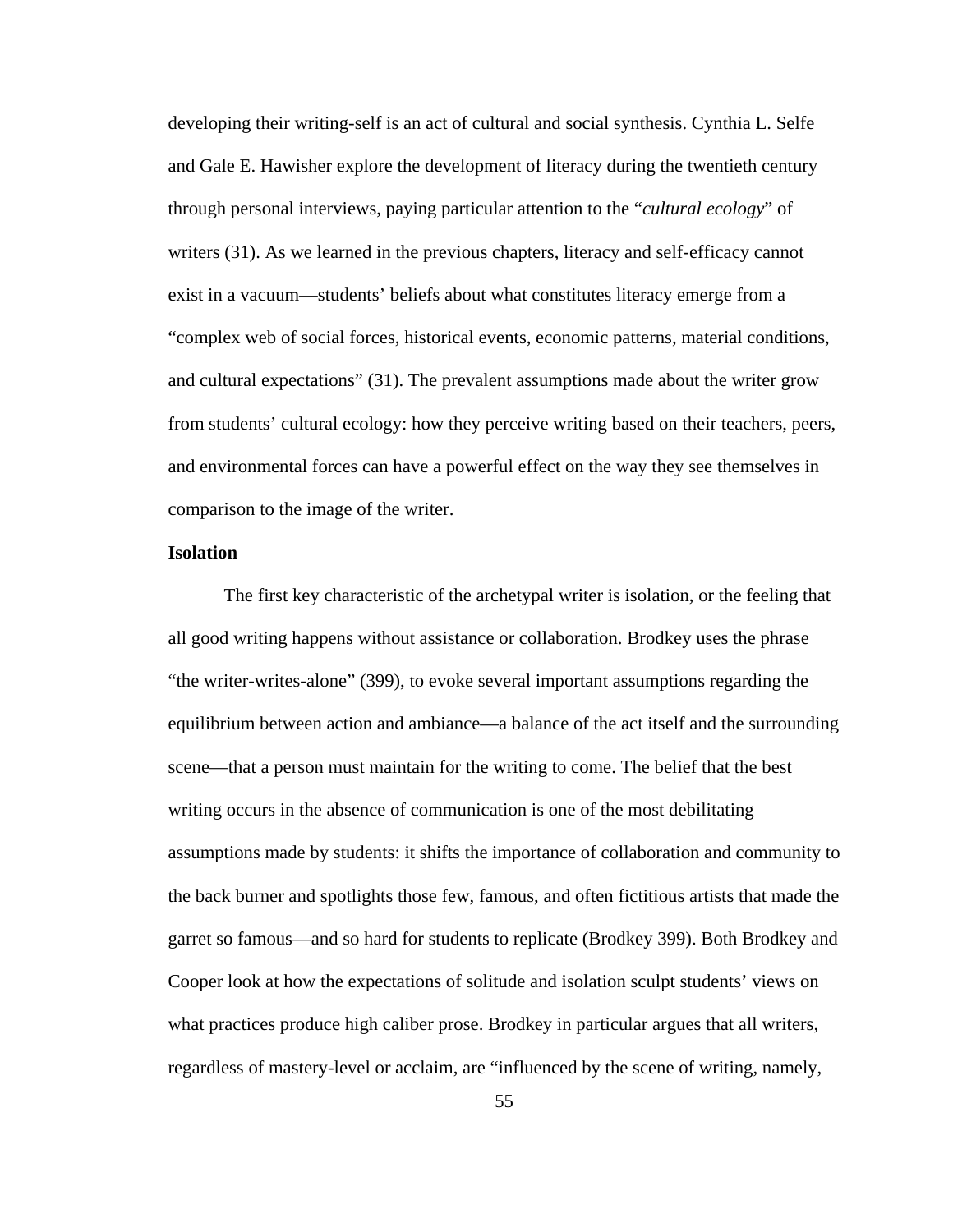that all of us try to recreate a garret and all that it portends whether we are writing in a study, a library, a classroom, or at a kitchen table, simply because we learned this lesson in writing first" (397). This re-creation of the quintessential writing scene—the lonely garret of the modernist artist—gets handed down through literature and academic culture with viral fortitude; whether or not writing teachers encourage the modernist scene of writing, its perpetuation in the minds of students reveals a deeply engrained assumption by people in general that masterful writing happens alone. In the model of the modernist writer, the other practices common to the writing class—discussion, freewriting, brainstorming—merely prepares the writer for her time in the garret: this solitude is where the real writing happens.

 It is important to note that composition and literary scholars, alike, combat the hegemony of this image of the writer and the scene of writing. In *Lives on the Boundary*, Mike Rose describes his students' inclination to keep their writing quiet and hidden from their classmates; no one wants to reveal what they wrote because the process is messy and unique. However, Rose challenges writers to revel in the process of writing and share their challenges with peers because much like fingerprints, no two writers' words reach the page through the same process: budding writers benefit from collaboration and conversations about what goes in to writing. Rose comments on his students' resistance to sharing their writing struggles, saying, "[w]riting and reading are such private acts that we forget how fundamentally social they are: We hear stories read by others and we like to tell others about the stories we read; we learn to write from others and we write for others to read us" (109). Cooper echoes Rose regarding the social nature of composition by saying that writing is not just a means of transcribing knowledge, but a mechanism for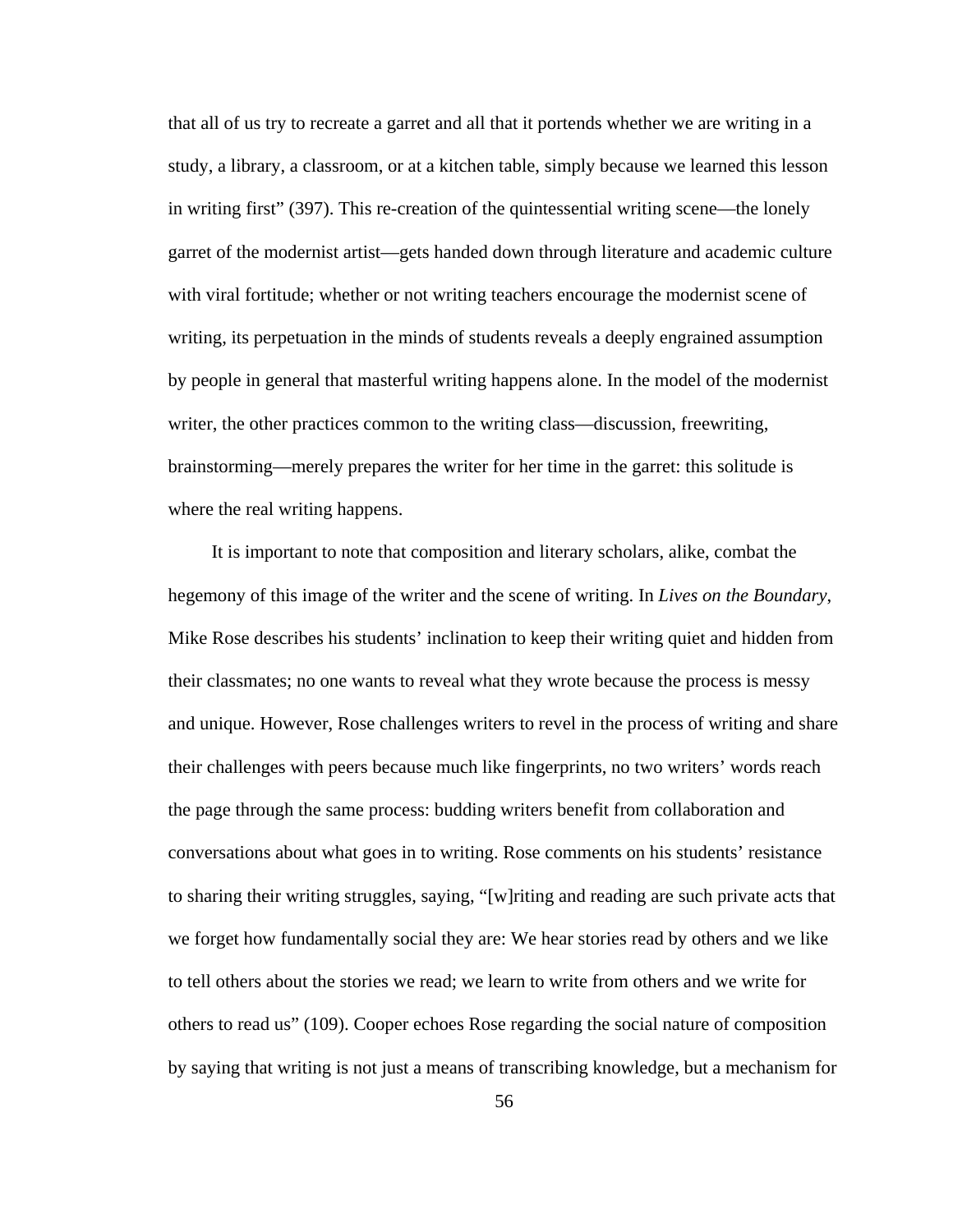learning: "language and texts are not simply the means by which individuals discover and communicate information, but are essentially social activities, dependent on social structure and processes" (366) that cannot occur in the garret. The problem with the isolated image of the writer and the scene of writing lies in its exclusivity; as Brodkey says, looking at writing from this exclusive, solitary perspective "encourages the reification of one moment in writing *as* writing, by excluding all other moments" (400).

 Whether or not all students buy into this writing hierarchy is important: the tradition within the composition class of seeing one writing process as inherently better or more fruitful than another limits what students will attempt with their own writing. Melanie Kill describes the process students go through as they integrate themselves into the rhythm of the writing course and absorb the practices privileged in their new academic environment. For the novice writer, "it is by engaging in the generic actions and interactions that are valued in particular [writing] communities that we perform and develop identities appropriate to the places and spaces we want to occupy" (217). As students learn to write, they look to their surroundings for cues regarding how to start, what to write, and where to go with what they have: they need companionship and encouragement as they sort through what "being a writer" means, whether that identity is imposed upon them by general education requirements or whether they seek out the role for personal fulfillment. Most importantly, students should learn to discern functionality from idealism. The garret and "scene of writing" described by Brodkey and Cooper is an artifact literary nostalgia that appears romantic to the outsider, until she becomes an insider, steps within the isolated cell, and feels the weight of solitude. Without companionship, the writer calls upon inspiration—the second major characteristic of the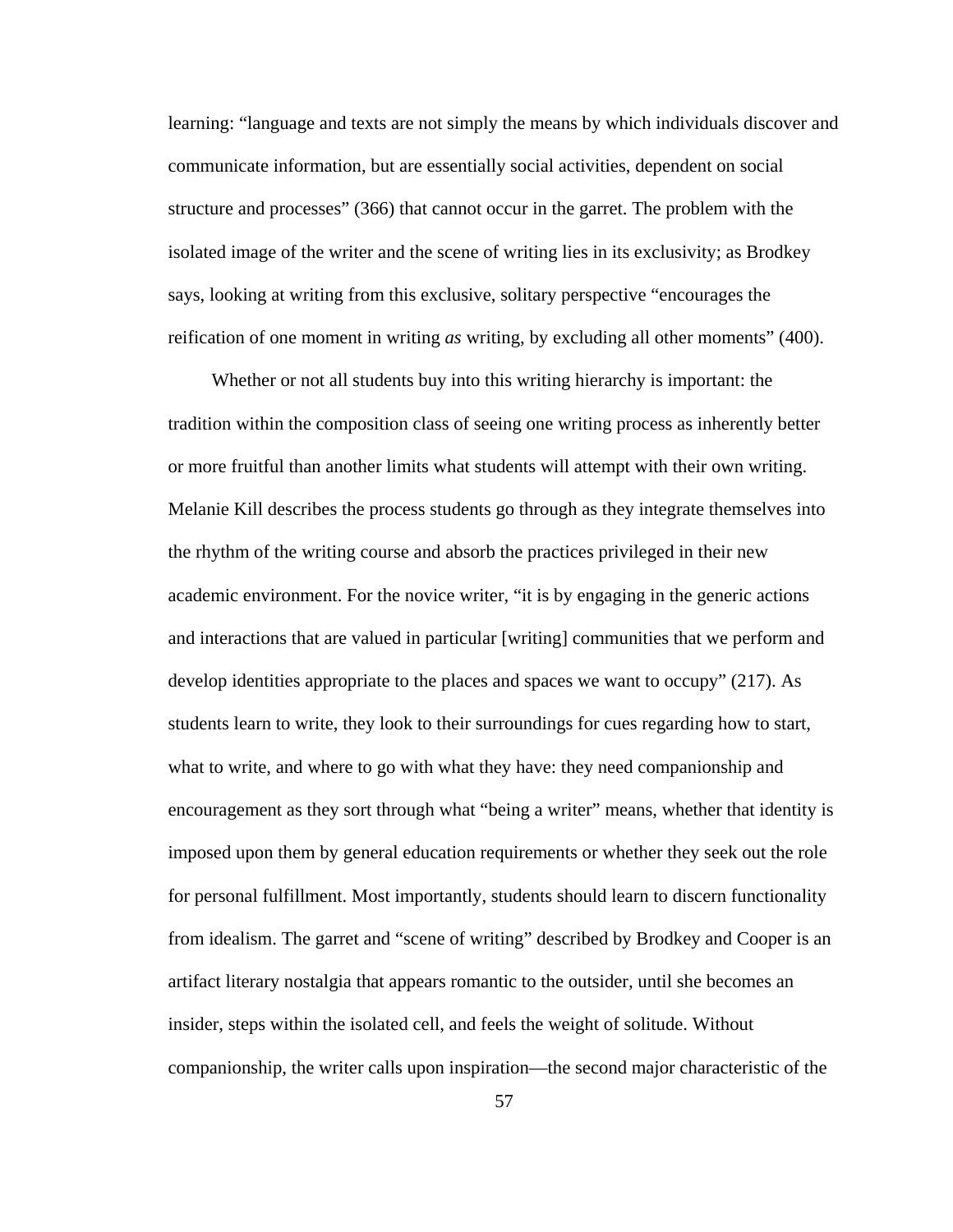image of the writer, and the attribute that devalues the effort and perseverance necessary for good writing.

#### **Divine Inspiration**

The modernist idea of the writer as " a Genius" sets up the image of an inspired being blessed with the gift of composition (Brodkey 407). This superiority, or divine inspiration, implies that those identified as "good" writers are not only singled out in the garret of composition, where they compose without interaction, but are also elevated above those who are not writers. Cooper describes the writer's gift—his power, so to speak—as "a form of parthenogenesis" in which the writer produces "propositional and pragmatic structures, Athena-like, full grown and complete, out of his brow" (366). In this scenario, "the writer is viewed not as a participant in writing, but as a recipient of written language" (Brodkey 399)—a vessel through which fully formed, masterful language flows.

Brodkey and Cooper's discussions on divine inspiration create a picture of a writer who is less a composer and more a transcriptionist, feverishly scrawling down fluent, inspired language gushing from the mind of the creative genius. This characteristic of the modernist writer is problematic because it creates unreal expectations in students' minds regarding what the process of writing should look and feel like. Real writing student writing—doesn't happen instantly, in one swift, heavenly act of transcription, but many students believe writing should work way. There are several reasons why this divine inspiration view of writing is alive in the writing classroom, but the one most pertinent to this discussion is the student's desire to write one draft—one perfect draft and ignore the revising and editing that are foundational to the process-based writing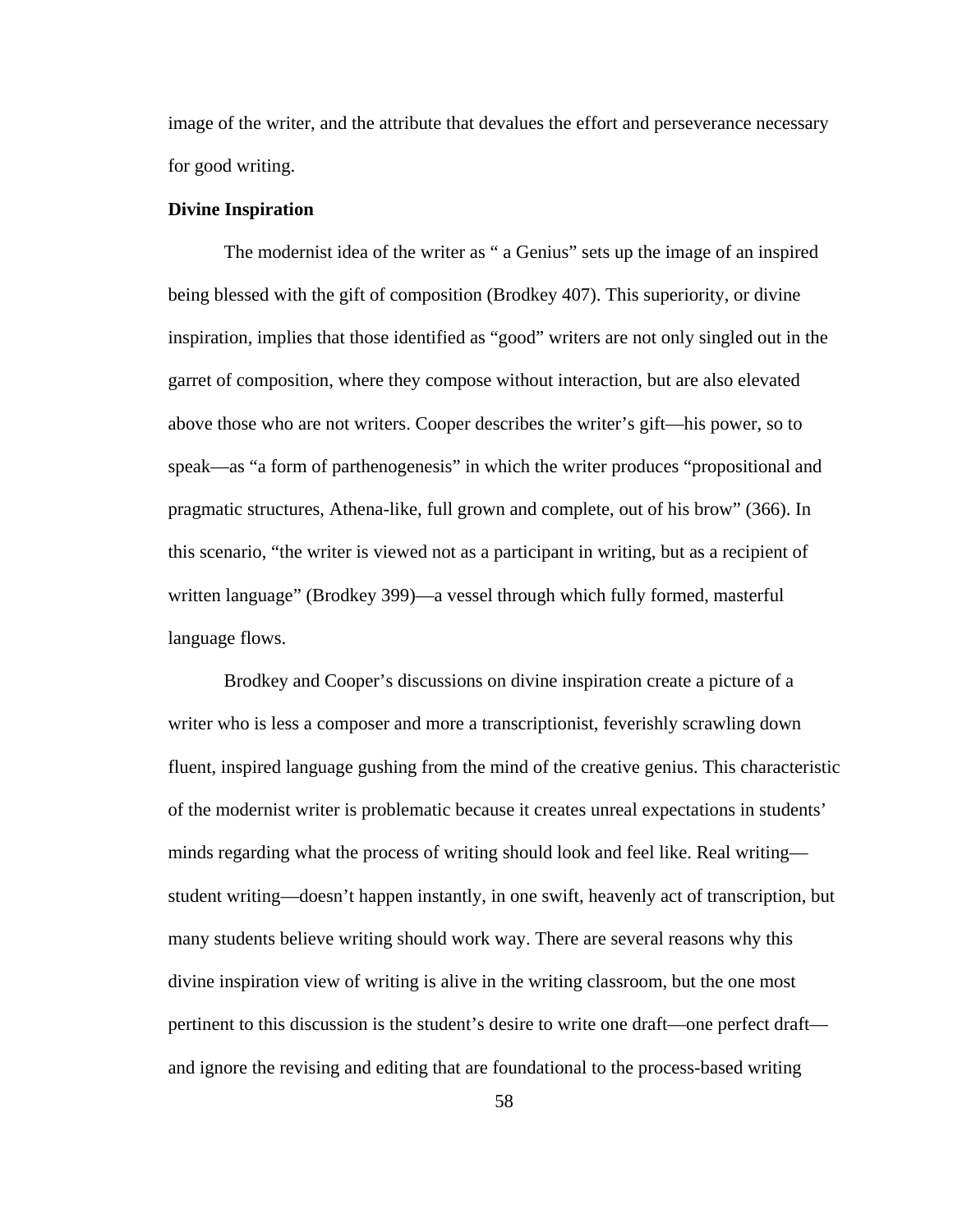instruction prevalent in composition classrooms since the 1970s (Murray). McLeod connects the preoccupation with divine inspiration to students' locus of control, an aspect of writing self-efficacy discussed extensively in chapter one. Students with an external locus of control are often reluctant to revise, and McLeod says their resistance to revision "might be related to something more fundamental—the feeling that they have little control over the results of their efforts" ("Some Thoughts About Feelings 429). A student who internalizes the assumption that good writing comes from inspiration and only the elite are gifted with the ability to write often battles an external locus of control, and consequently may experience a low sense of self-efficacy. A belief in divine inspiration as an attribute of the writer goes hand-in-hand with the final characteristic: the assumption that good writing occurs from either inherent talent or hard work.

# **Inherent Talent**

Inspiration and locus of control lead to my final point regarding the image of the writer: the pronounced polemic between talent and effort in the mind of the writing student. The idea of privileging talent over effort dates as far back as classical Greek and Roman theories in rhetoric; philosophers and educators like Isocrates, Aristotle, and Cicero believed "natural ability" (Bizzel and Herzberg 35) the most important attribute needed to produce a great orator and rhetorician. Contemporary scholars, like Brodkey and Cooper, explain the privileging of natural ability through the scene, or ecology, of writing. In these environments, writers either have inherent talent or they put forth much effort to make up for the lack thereof: composing becomes a game of "all or nothing" for the writing student. Composition and English scholars have much to say on the talent versus effort debate and its effect on writing instruction and teachers' perceptions of the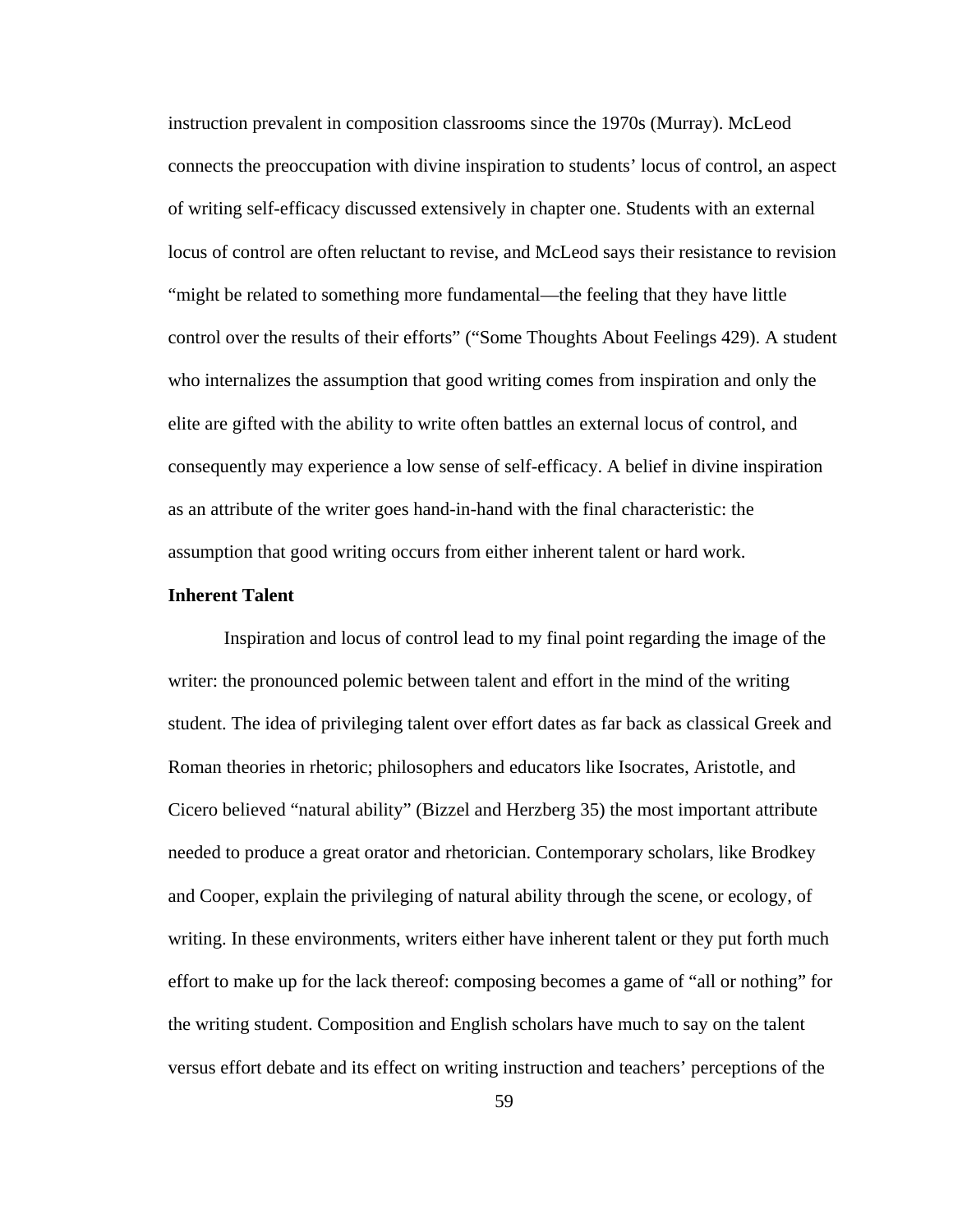ideal writer. One interesting way of dealing with the issue surfaces in Susan McLeod's article "Pygmalion or Golem? Teacher Affect and Efficacy." McLeod's scholarship intersects with the modernist image of the writer when she says, "the popular understanding is that writing ability is not something one can improve but is a stable entity—you either have it or you don't" (379-80). This innate ability, or talent, is perhaps the most parasitic characteristic associated with the cultural image of the writer, because it incorporates both of the previous characteristics—isolation and divine inspiration while also turning a student's critical eye inward. While the other characteristics involve a students' environment, the battle between talent versus effort requires students to look within themselves and their sense of self-efficacy to evaluate their most basic motivation for writing: do I have it, or not? This divide leads to exciting topics for research when scholars and teachers pose these questions: what percentage of students see writing as an act of talent or effort, and how do these beliefs reinforce the cultural image of the writer, the expectations of teachers and peers, and, most importantly, the image students envision of themselves as writers? Exploring these inquiries into students' beliefs could provide teachers with ways to build curricula and establish a class ethos that encourages effort, confidence, collaboration, and positive self-efficacy.

## **What's Next?**

Each of these characteristics—isolation, divine inspiration, inherent talent stands out as an important figure in the cultural ecology of the writer (Brodkey; Cooper; Self and Hawisher). However, without contemporary input regarding how these images and assumptions affect real student self-efficacy and beliefs, the image of the writer remains abstract—not grounded in the individual perceptions of students struggling to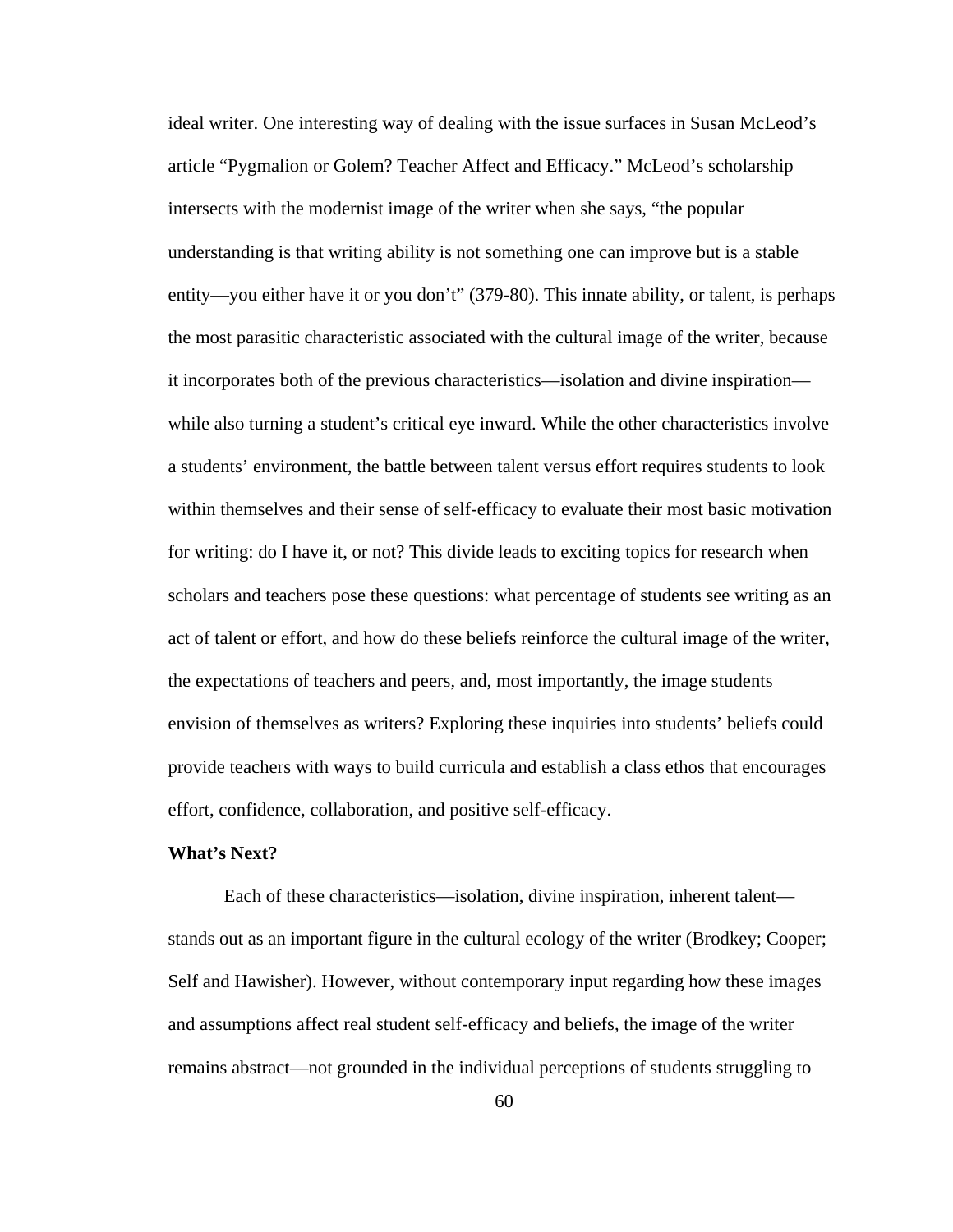find their identity in the writing class. The possibility of using new literacies as mechanisms for both writing instruction and improved self-efficacy is the premise of the previous chapter, "Writing Self-Efficacy and Digital Literacies," and the overlap between that discussion and the present one suggests that by looking at *both* students' beliefs about the image of the writer *and* how they compose in digital venues, teachers can learn more about their students' views of themselves in particular and literacy in general. This knowledge is crucial for instructors seeking to improve student confidence in various writing environments. Selfe and Hawisher comment prolifically on the relevance of research concerning perceptions of new literacy and beliefs about writing. They believe, as I do, that "everyday literacy experiences [. . .] can help educators, parents, policymakers, and writing teachers respond to today's students in more informed ways" (24); these are the most important outlets for teachers to exert their time, energy, and enthusiasm. What I am proposing, then, is a re-examination of students' beliefs regarding the image of the writer and out-of-class, digital literacy practices. These different topics are brought together because the most beneficial composition research analyzes specific writing practices within the wider cultural moment they inhabit. As Brandt says, to gain helpful insight into students' writing beliefs, teachers must pursue:

> fine-grained explorations of out-of-school literacy practices [because these inquiries] provide educators with conceptual tools for bridging between the resources students bring to school and the different literacy practices they must learn to control [. . .] By expanding the perspective on literacy, by treating it fundamentally as cultural and contextualized, these studies democratize the worth and importance of all literacy practices. (8)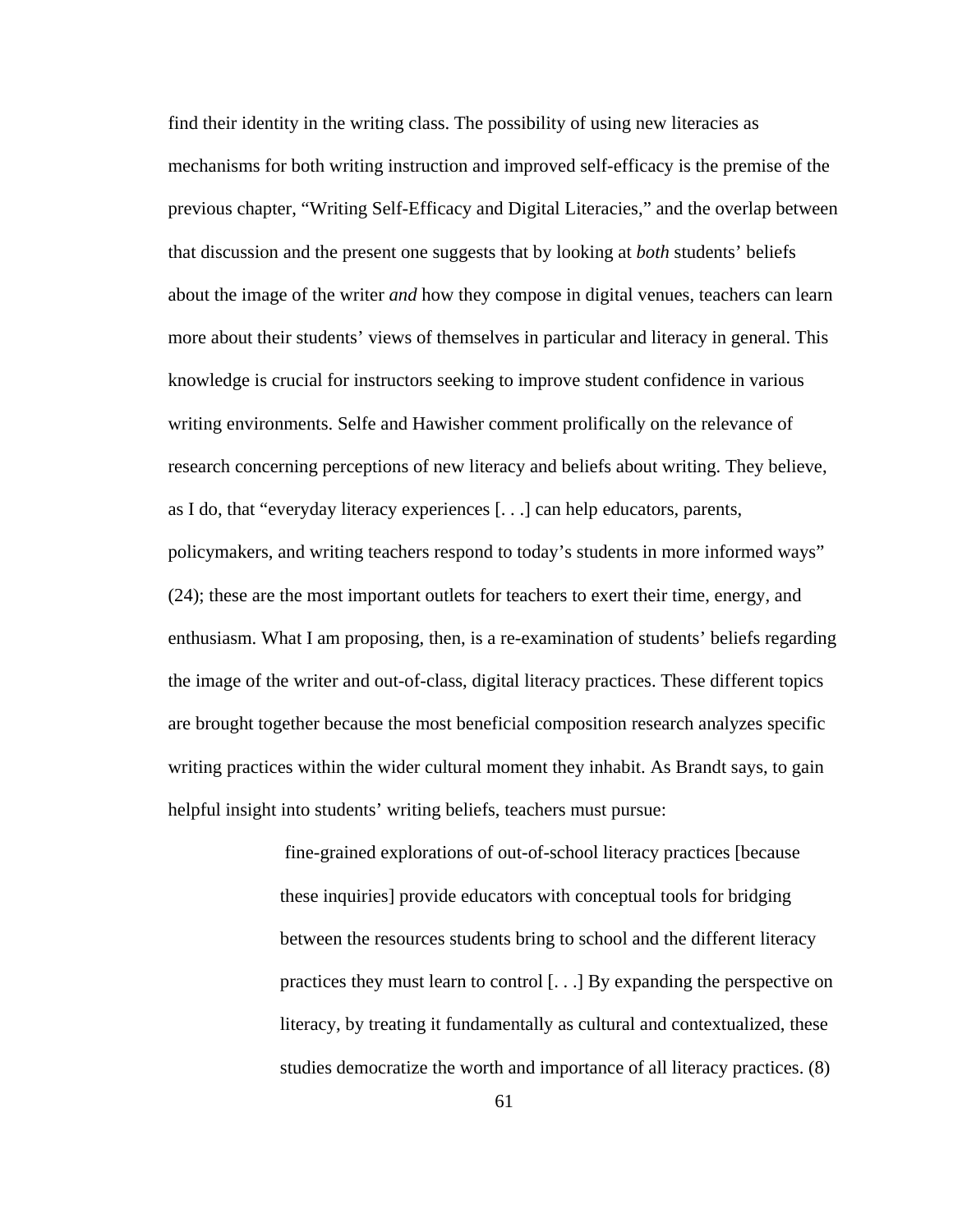Our students live in a digital age—writing happens faster and reaches infinitely more people: writing teachers must keep up with the pace of their students and the landscapes of the present cultural ecology. Brodkey's writing encapsulates this need for constant exploration and inquiry regarding writing. She says:

> [t]o see writing anew, to look at it from yet other vantage points, we must re-read an image that we have come to think of as the reality of writing. It is not enough to say that it is only a picture, for such pictures provide us with a vocabulary for thinking about and explaining writing to ourselves and one another. (399)

The next step, then, in this perpetual re-evaluation of the image of the writer is to learn, first-hand, what students believe about their own writing—in-class, out-of-class, in print, and within twenty-first century composition forums.

# **Background and Rationale for the Study**

Up to this point, self-efficacy, digital literacies, and the image of the writer have functioned to move my study toward an ultimate goal: to understand what predispositions and emotions students bring into the writing class and how those feelings shape the way they view their ability to write. A multitude factors contribute to this perception, and each environmental and cultural stimulus, however inconsequential it may seem, can influence the perceived self-efficacy of the writing student. The development of self-efficacy, confidence, and literacy hinge on perception and feeling; often composition theory focuses heavily on the cognitive implications of student writers and how their minds work through the process of learning to write. However, another facet to writing development carries equal weight in the discussion of writing-efficacy: the affective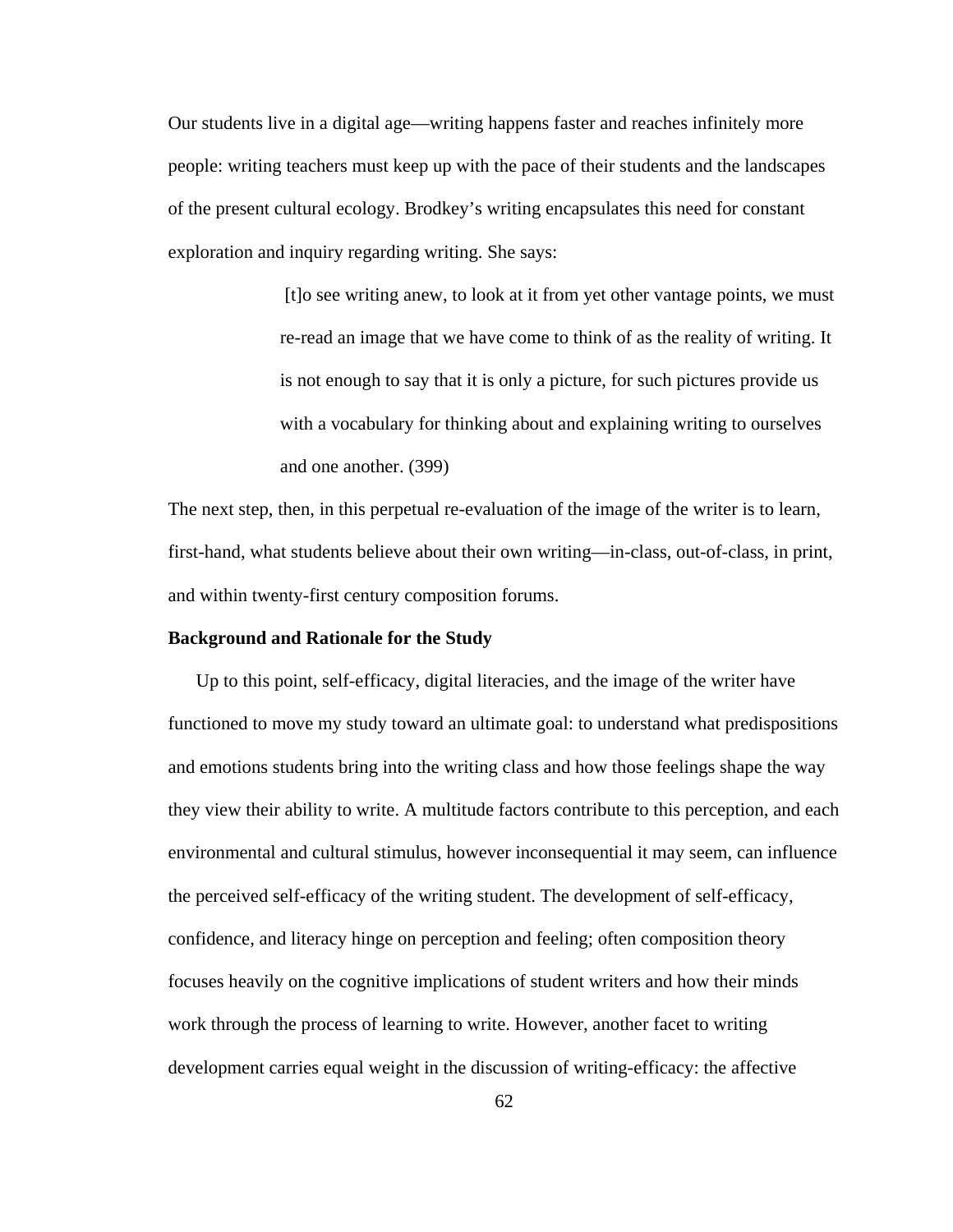domain, or the emotional realm within composition (McLeod; Brand). Susan McLeod explores in detail this domain and its impact on both student and teacher efficacy ("Pygmalion or Golem?" 380), while also highlighting the anxiety, motivation, and beliefs most commonly discussed in tandem with the writing class ("Some Thoughts About Feelings"). The aspects of the affective domain I am most interested in are students' beliefs, because, as McLeod says, students bring to the classroom "a great many beliefs about writing which diminish their perception of their own skills as writers" (429), and I am convinced that these beliefs—about ability, the image of the writer, writing practices, and what factors create good writing—are the most important place for teachers to start when trying to improve the self-efficacy and confidence of their students.

A major problem arises when looking at students' beliefs: abstraction. It is difficult to quantify the nuances of belief and feeling, and I have felt the weight of that issue from the project's beginning. To combat this uneasiness I limited the amount of information I sought to gain: instead of looking at students' entire perception of the writer and writing, I focused on the information essential to the global issues of confidence, self-efficacy, and digital literacy. I asked five questions—three required short answers and two asked students to choose the option that best fits their viewpoint—that I hoped would elicit information regarding what students value in terms of their writing experiences and the cultural moment they inhabit. I was most curious to see what beliefs students hold about what comprises good writing—does it come from talent, effort, or both, and how do students' perceptions of talent versus effort alter the way they see themselves as writers? In my research I am only marginally what percentage of students see writing as an act driven by talent or effort. More important to me is the connection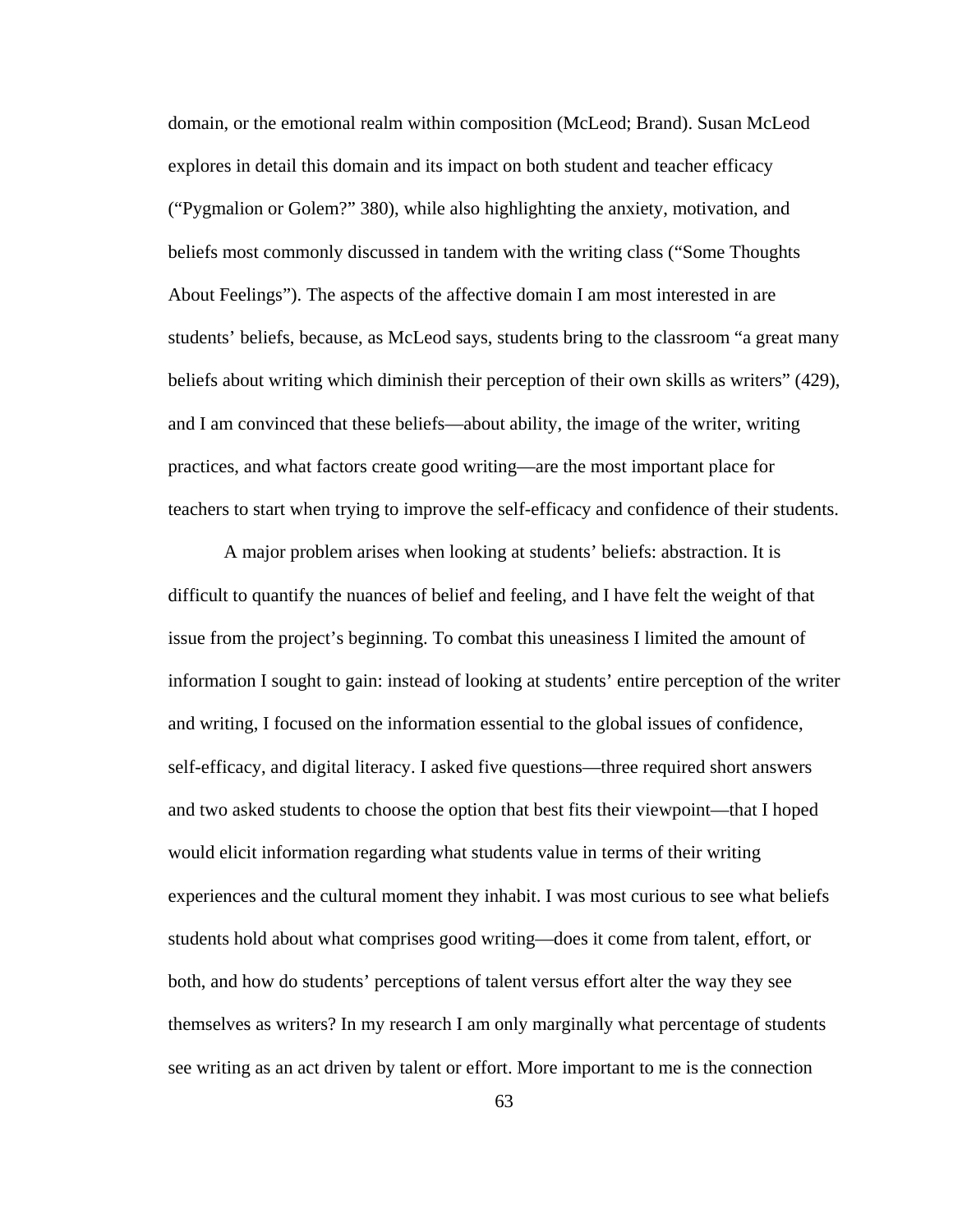between the question of effort versus talent and the ways students see themselves as writers: good, bad, or average.

With that specific interest in mind, I established two explicit goals from the study's beginning. The first one grows from my overarching interest: self-efficacy. This main topic, particularly writing self-efficacy and the affective domain (McLeod), ignited my curiosity regarding how students see themselves as writers and how that vision either bolsters or stifles the level of confidence they bring to the university classroom. My second goal grew from a discovery I made while researching digital literacies as tools for college-level writing instruction. I became increasingly aware of the minimal scholarship devoted to ways digital literacies could benefit students within the fields of composition, writing studies, and literacy studies. As stated earlier, I am excited by the potential advantages of incorporating technological literacy into composition curricula, particularly for teachers looking to improve the confidence and self-efficacy of students who feel less adept using print literacies but have some knowledge of digital writing forums. Thus, I saw a need within the field that demanded attention, and I agree with Selfe and Hawisher that:

> we really know very little about how and why people have acquired and developed, or failed to acquire and develop, the literacies of technology during the past 25 years or so. Nor do we know how historical, cultural, economic, political, or ideological factors have affected, or been affected by, peoples' acquisition and development of these technological literacies. (2)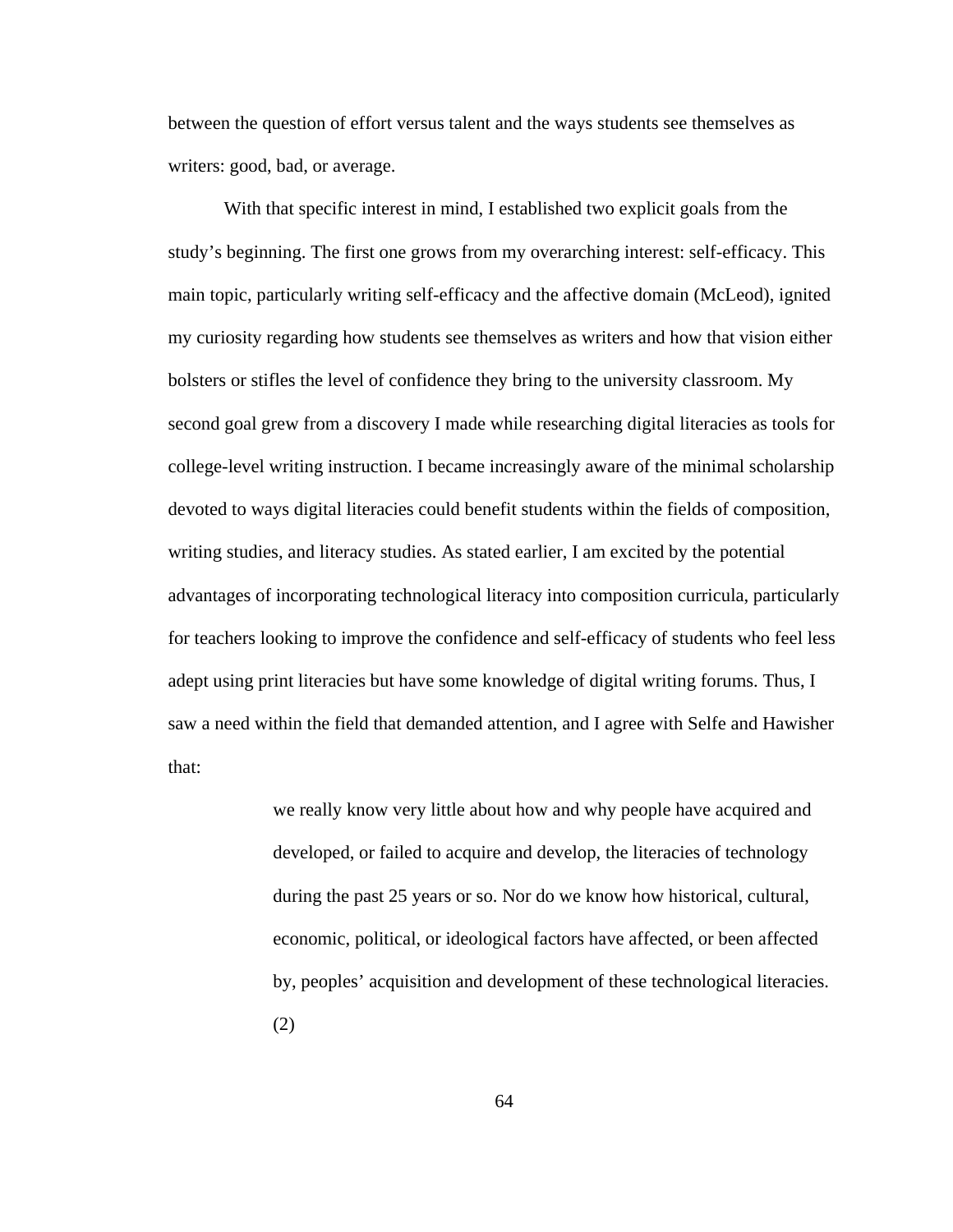Writers like Brandt and Selfe and Hawisher highlight the importance of placing literacy research within the context of the cultural moment, and that is the goal, on a much smaller scale, of my research.

Following McLeod's assertion that students bring a multitude of feelings, assumptions, and prior experiences to the writing class, I ask students to identify their beliefs regarding what makes good writing. The three major questions—"does writing stem from effort or talent," "do you consider yourself a good writer," and "what characteristics do you assign to the image of the good writer"—comprise the questionnaire's first section. The second portion of the study asks students to report how frequently they participate in a list of out-of-class writing practices, as well as how important they see these practices to developing in-class writing. This portion of the study is founded in the possibility that new literacy forums and practices have potential to bridge the gap between students' prior knowledge (Bandura; Smith) and new information taught in the writing class. In exploring digital literacy and the image of writer, I accept the challenge of navigating through a topic that is developing moment-to-moment—the task at hand requires flexibility and willingness to ask questions knowing the answers may not yet be attainable. Brandt's words from "Accumulating Literacy: Writing and Learning in the  $21<sup>st</sup>$  century" reverberate as I sort through the knowledge gained over the course of this project: "while at one time literacy might have been best achieved by attending to traditional knowledge and tight locuses of meaning, literacy in an advanced literate period requires an ability to work the borders between tradition and change, an ability to adapt and improvise and amalgamate" (660). Writing teachers, most of all, need these tools of adaptation when they face their students. The best way to prepare for the

65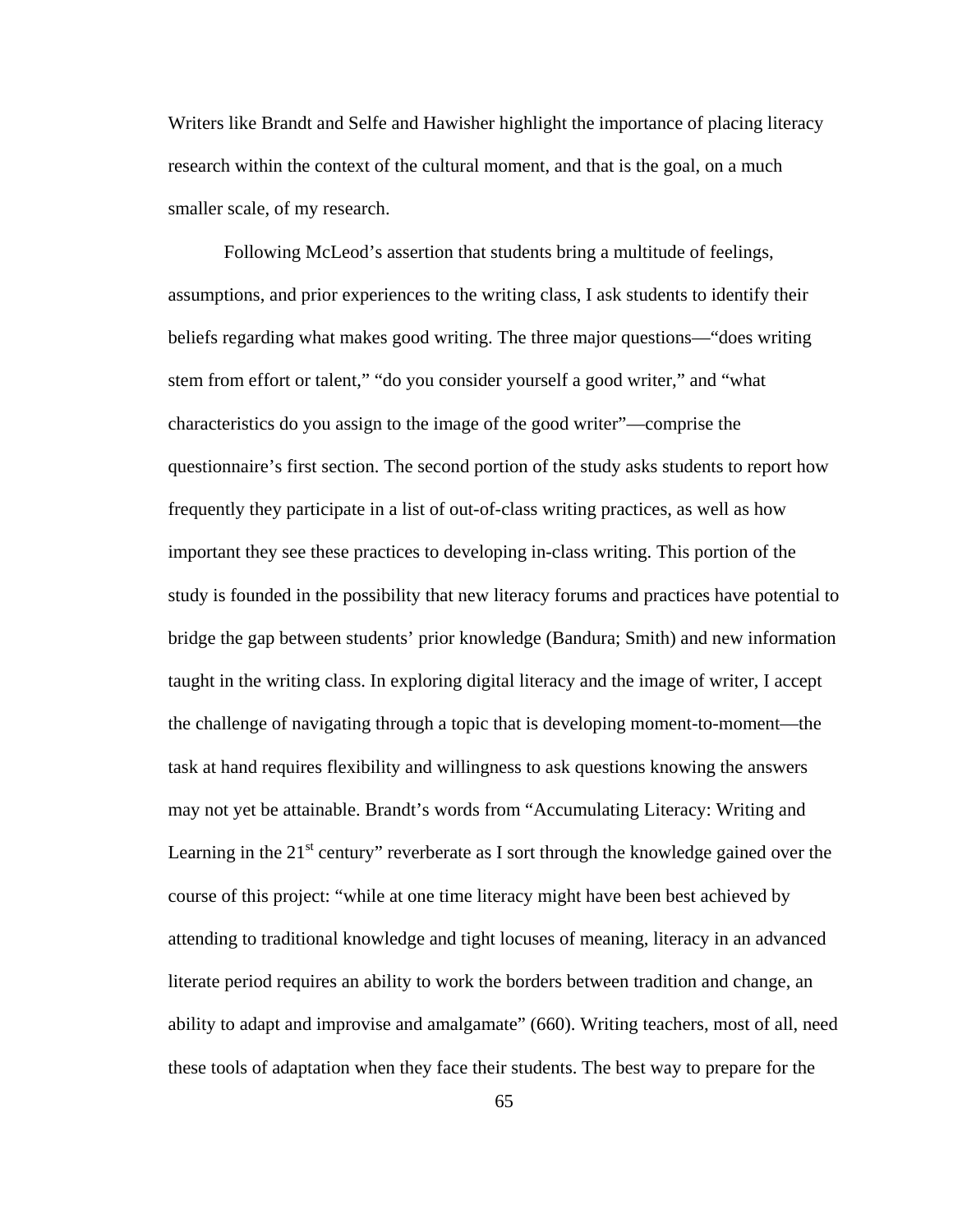uncertainty of twenty-first century literacy and composition is to learn as much as we can about our students: the ultimate objective is to know what individuals think about writing and how their own practices affect the composing they do in the classroom.

When preparing the questionnaire used in my research, two main sources contributed to the study's overall design and execution: Lenhart, Arafeh, Smith, and Macgill's study conducted for the PEW Internet Research titled, "Writing, Technology, and Teens," and Selfe and Hawisher's longitudinal study of twenty individuals and their life experiences with digital literacy in *Literate Lives in the Information Age*. Both of these texts have been introduced and discussed already, but their value to my study is immeasurable and merits further explanation regarding why these studies were so pivotal to my project.

For the second portion of the questionnaire, the PEW research project was the best example of the different digital literacies I wanted to pinpoint in my final two questions. Lenhart, Arafeh, Smith, and Macgill collected data by asking students to identify, from a list of writing practices, which forms of writing they participate in and how often (11-12). I built my questions about digital literacy around the foundations established in this report and drafted eight literacy practices most pertinent to students' beliefs regarding writing: posting statuses to Facebook, writing on a blog, writing in a journal (either electronic or paper), sending and responding to text messages, creating computer programs, posting updates and comments to Twitter, communicating through email, and creative writing. I also devised a number scale for students to indicate how often they used and how useful they saw digital composition practices.

66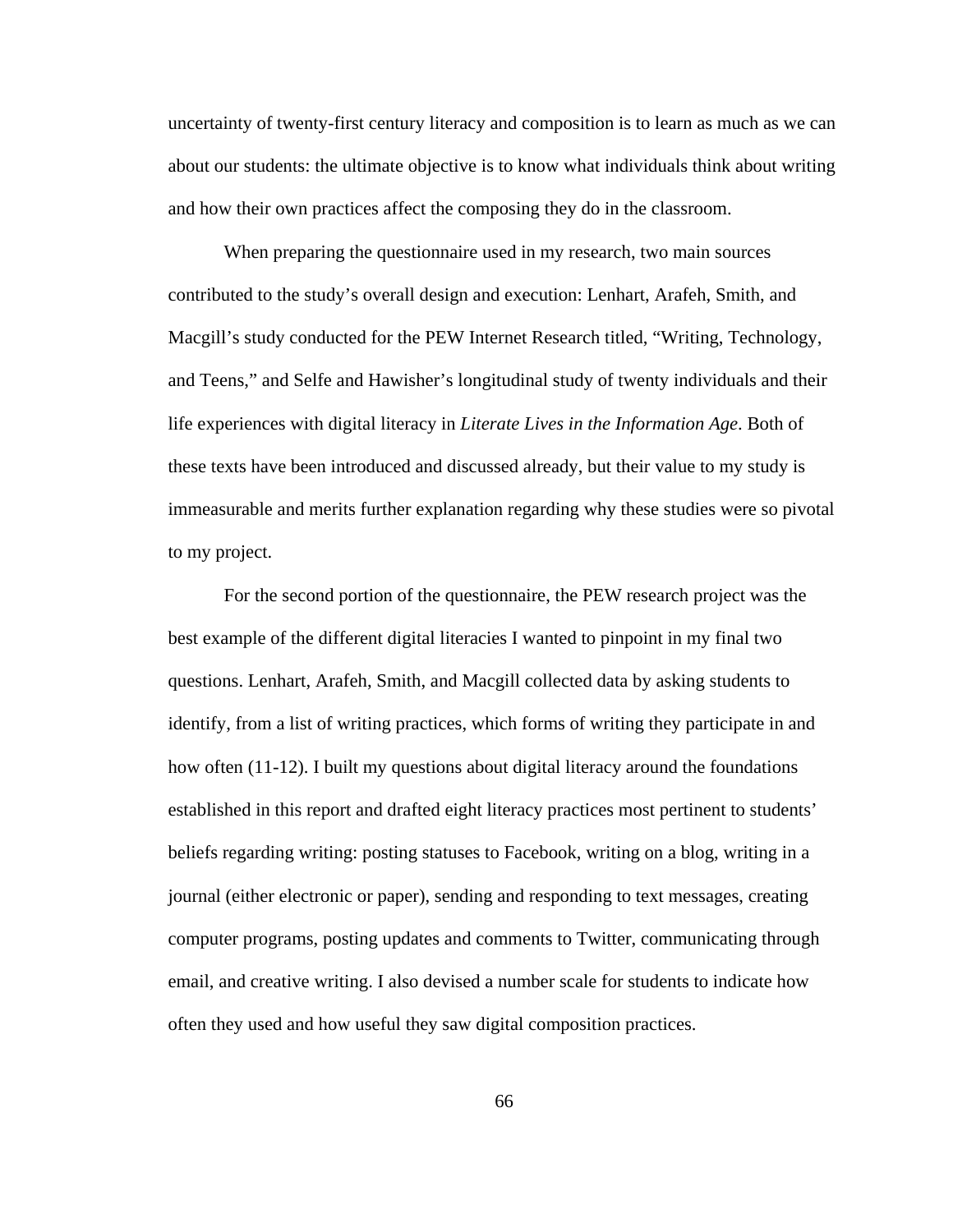While the PEW report contributed to the framework of the questionnaire itself, the *ethos* of my study relied on Selfe and Hawisher's text. In the spirit of Brandt's *Literacy in American Lives*, Selfe and Hawisher seek snapshots of twenty individuals' paths to digital literacy to paint a landscape of the cultural moment. I too look at students' environment—what their culture signifies as good writing and what kind of writing they attempt based off social and academic conditions—to understand how they participate in the discourses around them and how those conversations form their view of themselves within their world.

Finally, a scientific hypothesis did not seem appropriate for this type of research; instead of testing a theory, I shed all assumptions and take students' perceptions and beliefs at their base value, in hopes of gathering raw information for teachers who want to build their curricula around improving the confidence and self-efficacy of their writing students.

## **Methods**

Data were collected at Western Kentucky University over the course of six separate procedures. To obtain a sizeable pool of participants, I contacted all English faculty, part-time instructors, and graduate assistants currently teaching a section of English 100 and asked any of them interested in assisting me in my research to contact me through email. Following an encouraging response from the department, I scheduled class times with each instructor and began administering the questionnaire to each of the six English 100 classes participating in the study. The survey, titled "Confidence, the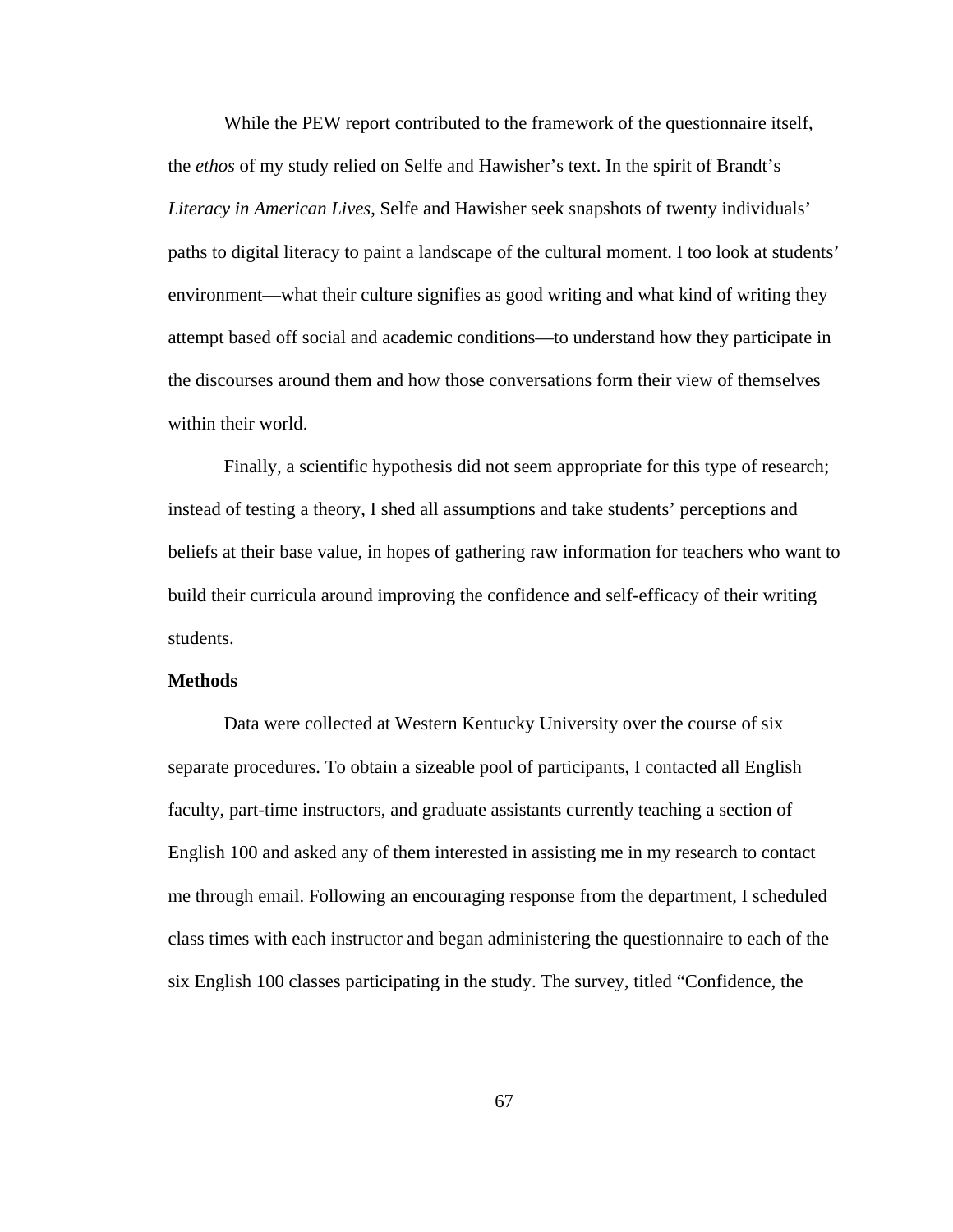Image of the Writer, and Digital Literacies"\* took approximately ten minutes to introduce, administer, and collect, and each procedure took place within the first fifteen minutes of class. Of the 109 participants in the study, sixty-four were female (59%), and forty-five were male (41%), and all were over the age of eighteen. Most students answered every question, though some participants were unsure of their ACT scores or GPA and left those questions blank. Additionally, some students did not give a definitive answer to question two, which asks the student to explain whether or not she beliefs herself a good writer. However, the majority of the participants completed the survey in its entirety.

## **Results**

 $\overline{a}$ 

The data gathered from the questionnaire prove both fascinating and messy. This project set out to make connections between different beliefs—about the writer, good writing, out-of-class writing practices, and new literacies. However, I learned much more about how students see their entire identity within writing as opposed to compartmentalized views on each of these separate subjects: students have a clear vision of how they see themselves as writers, and that perception seems most influenced by the way they feel about the writing they produce, whether the writing is assigned for class or created outside of school.

Perhaps the most surprising result of the study was students' "talent vs. effort" belief. I mentioned earlier I was most interested in the connection between students' perceptions of themselves as writers and whether they viewed good writing as a result of talent or effort. Based on the characteristics of the image of the writer as described

<sup>\*</sup> To see the questionnaire in its entirety, refer to Appendix A.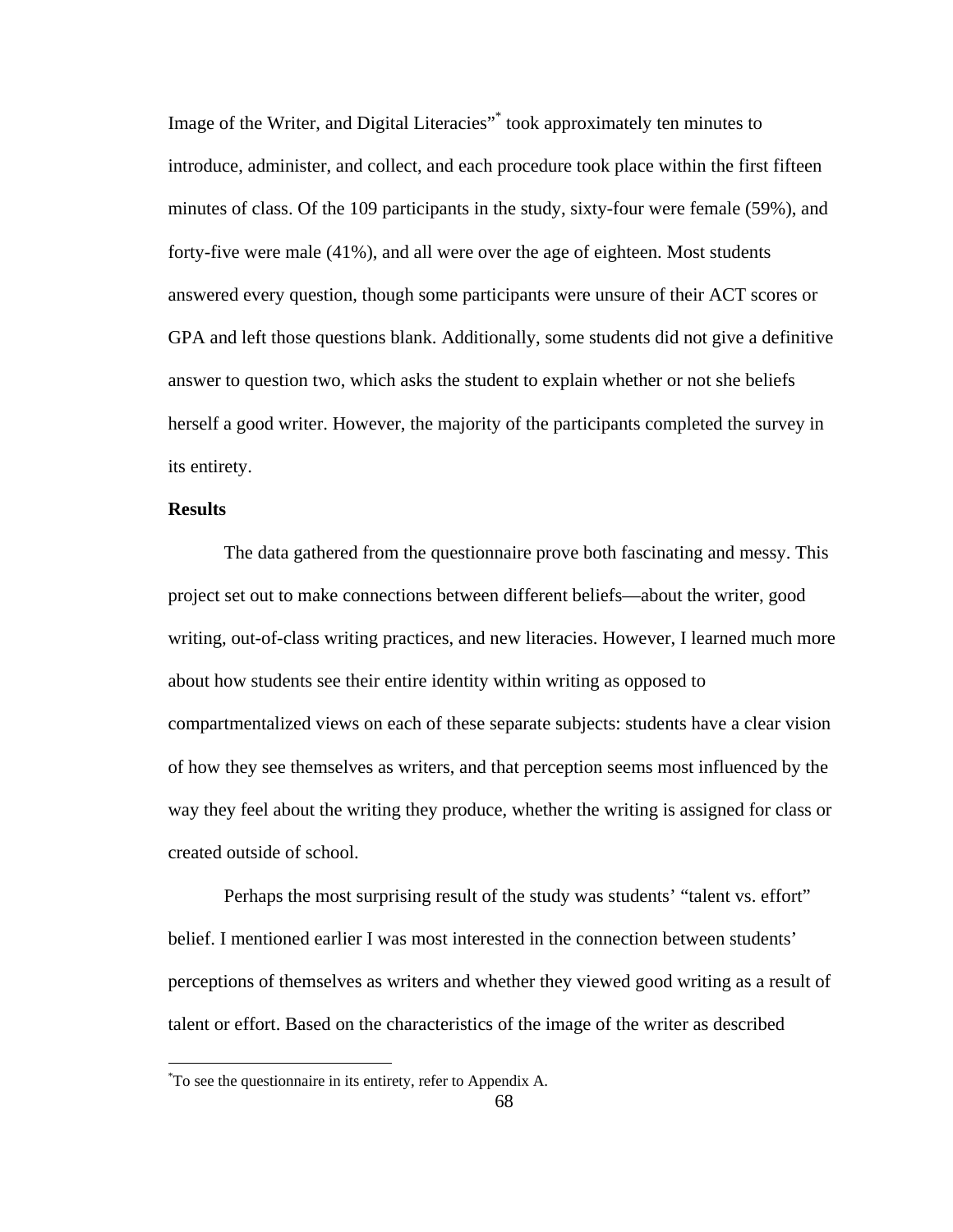earlier, I suspected that a sizeable percentage of students would believe writing grew from talent—an assumption that the research negated. The questionnaire's results show that fifty-six participants (51.3%) believe good writing is the product of effort; only eighteen students (16.5%) see writing as a product of talent, and thirty-four (31.2%) believe good writing stems from a combination of both.

Even more fascinating is the connection between the "talent vs. effort" belief and participants' perceptions of their personal identities as writers. Question two asks students to tell whether or not they see themselves as good writers. Of the 107 students who answered both questions, fifty of the students (46.7%) responded yes, they saw themselves as good writers; thirty-four (31.7%) answered no, and twenty-three (21.5%) believed themselves average writers. This result is encouraging, but poses questions for further inquiry. Teachers want their students to feel confident writing, and numbers that show a high level of confidence is exciting for teachers; however, it also brings up the problem of having a false view of self-efficacy: if students are unclear on the expectations and responsibilities established for an assignment, they may feel a sense of confidence that overstretches their capability to complete the assignment. Though this is not always the case, future research could look specifically at false senses of efficacy in students by comparing their views of themselves as writers against previous performances in academic settings.

The next interesting finding comes from combining the results of questions one and two: the research shows that out of sixty-eight participants (63.6% of the study's participants) who answered either yes or no for question two, thirty-four (50%) answered "effort" for the first question and "yes" for the second, which represents the majority of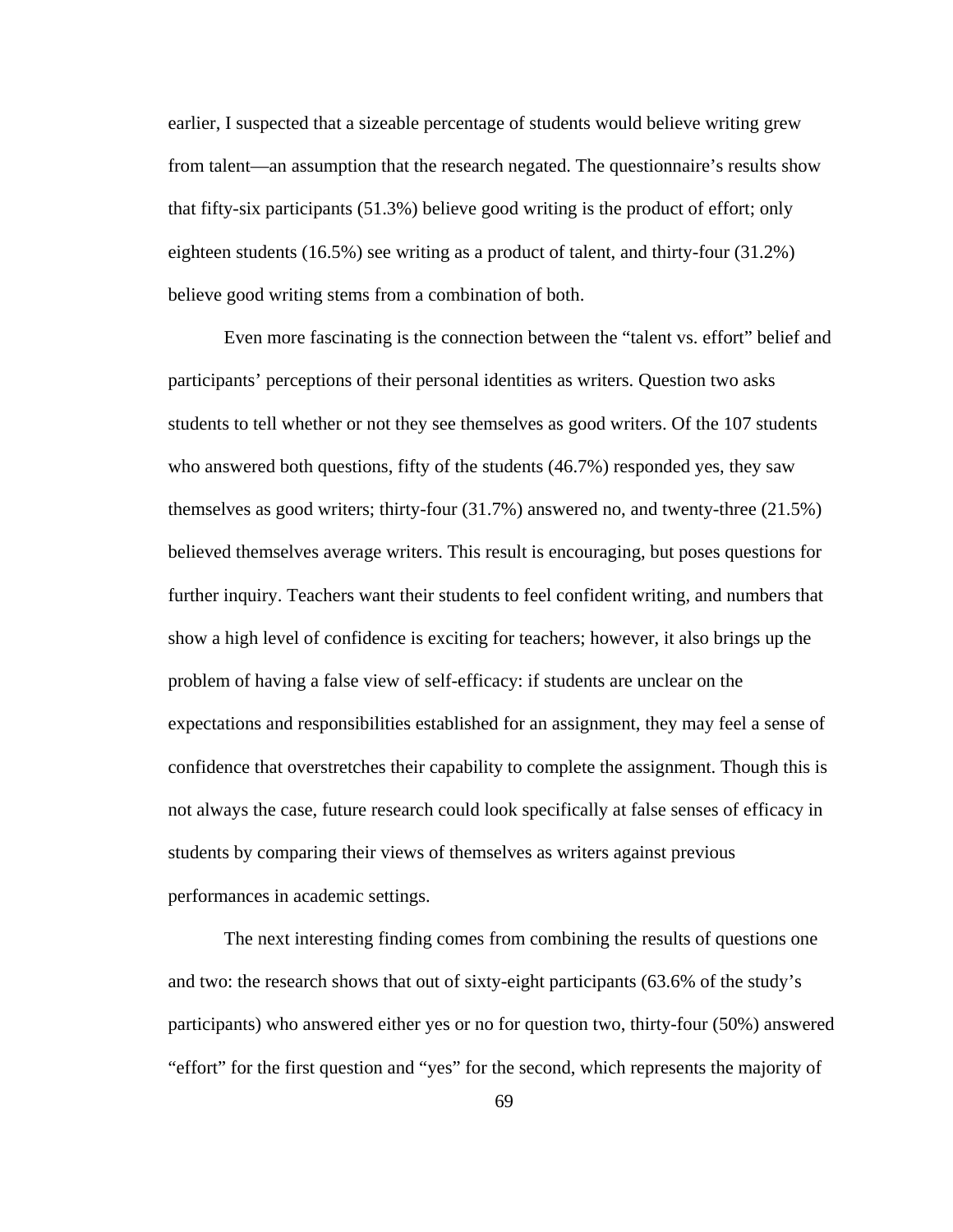the study's student participants who clearly identified themselves as either "good" or "bad" at writing. Sixteen students (23.5%) answered "effort" and "no," ten (14.7%) answered "talent" and "yes," and four (5.8%) answered "talent" and "no." These findings were quite surprising. I felt certain that students would give a more ambiguous answer regarding whether or not they saw themselves as good writers: this was not the case. The majority (63.6%) answered this question with a concise "yes" or "no." The remaining thirty-nine participants (36.4% of the study's participants) identified themselves as average writers. These students are the ones I became most interested in studying, because they are the students in flux: the ones most easily swayed by their sense of efficacy. Students who answered "average" were overwhelmingly more likely to see writing as a result of both effort and talent, which suggests that students with a less polemic view of the image of the writer also take a neutral stance when evaluating their own ability. This level of flexibility is promising for teachers, because students who have a more fluid definition of "good writing" and a less concrete image of themselves as writers are more likely to change the way they see their own self-efficacy based on the instruction they receive. For example, students who answered "average" usually qualified their answer with some stipulation regarding an assignment or the class they were currently taking: many said they felt like good writers in high school, but writing in college shook their confidence. Their self-efficacy is malleable because they are still forming their identities as writers; these students most in need of instruction can develop a positive self-efficacy, because, unlike the other sixty-eight who had a concrete perception of themselves as writers, these students are unsure—which leaves them open to try new challenges and to change the way they see their capability to write well.

70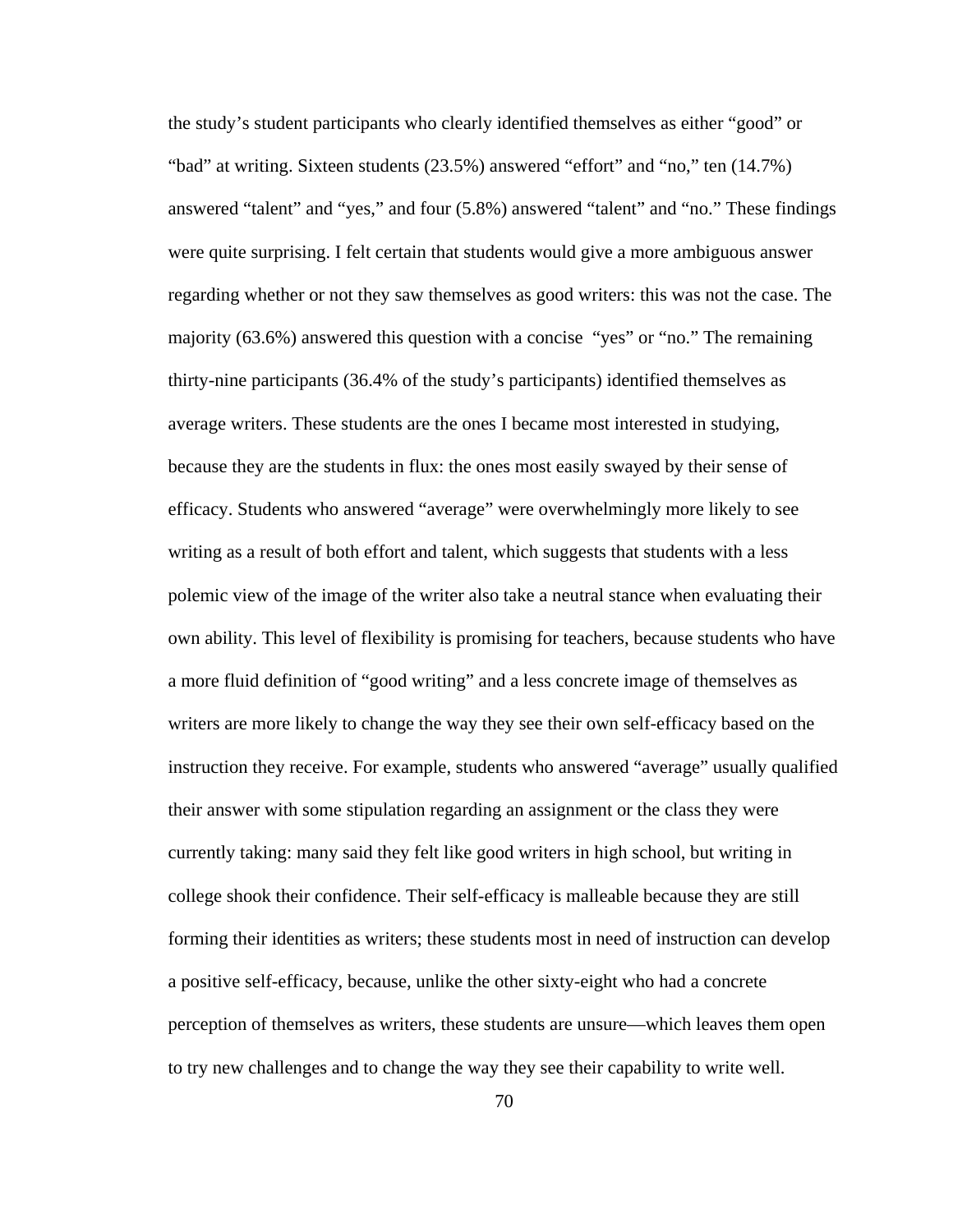Regardless of the high percentage of students who reported effort as the source of good writing, when participants were asked what attributes they ascribe to the "good" writer, thirty-five students, or 33.6% of the entire study, listed imagination and creativity as characteristics they associate with good writers. This number is intriguing: only ten students (28.7% of the students who listed creativity and imagination as attributes of good writing) of the thirty-five identified talent as the foundation of good writing. Nine of the students (25.6%) identified effort as the foundation and creativity/imagination as the key attributes, and the remaining sixteen (45.7%) who identified creativity and imagination as attributes also believed writing stemmed from effort and talent. What's fascinating about these results is the high percentage of students who saw good writing as a product of effort and talent: these students were more likely to list several attributes alongside creativity and imagination, which mirrors their belief that natural ability and effort form the good writer. As for the students who identified either effort or talent, the results are split almost evenly, which is perplexing because one might expect that students who see writing as a product of effort would negate the importance of creativity and imagination: this is not the case. Maybe this is an example of the image of the writer influencing students' perceptions of what makes good writing—even if they believe writing comes from effort, they still hold on to the modernist image of the writer. In addition to creativity and imagination, grammar/spelling/mechanics were the next highest reported attributes (twenty students, or 18.7%), followed by effort (twenty students, or 18.7%), vocabulary (fifteen students, or 14%), and vivid detail (ten students, or 9.3%). These characteristics reveal a balance between talent-based and effort-based attributes.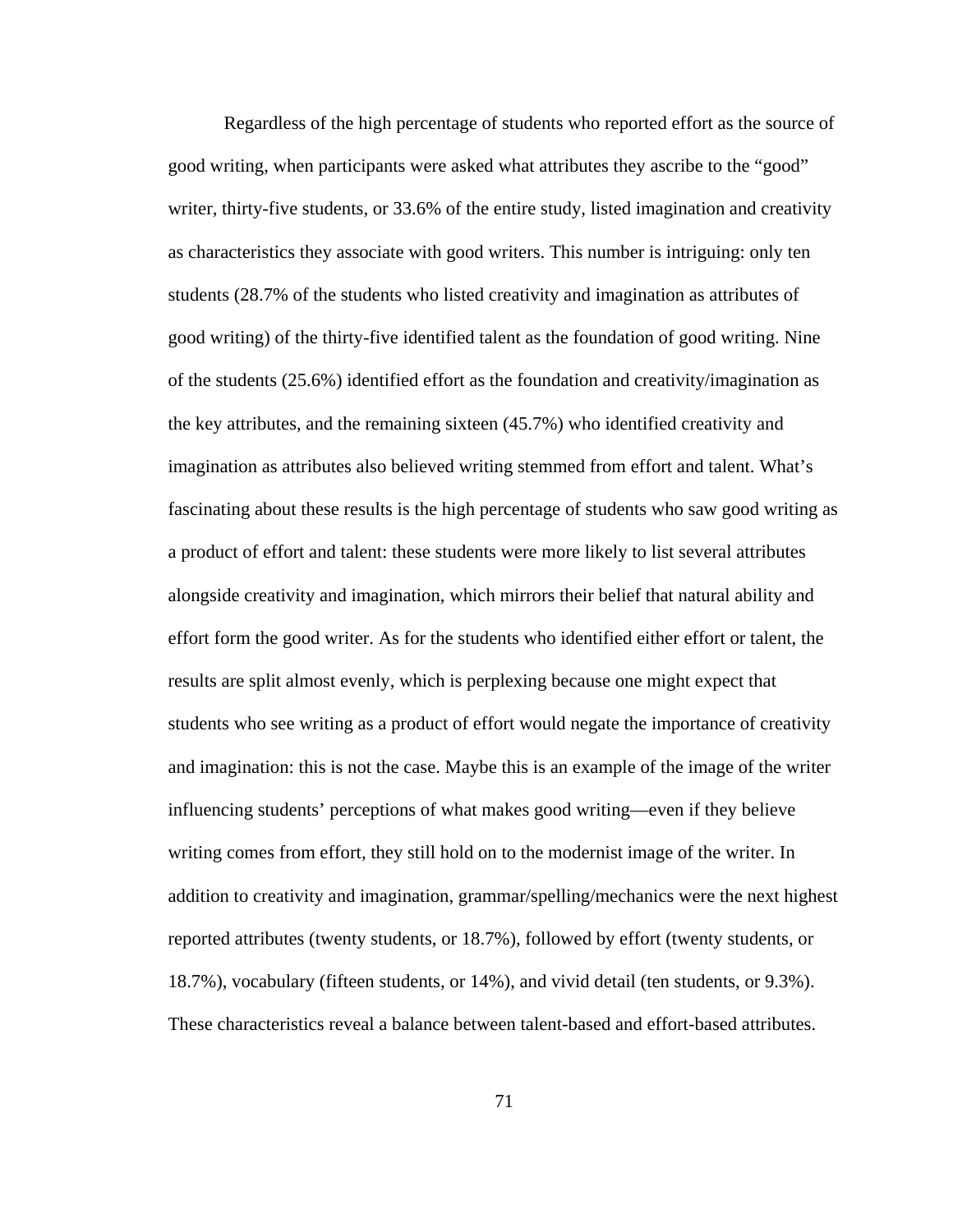The second section (questions four and five) asks students to circle the answer that best represents their views on out-of-class writing and digital literacy practices. For question four, the participants rated, on a scale of one to five (one being least helpful and five being most helpful), the usefulness of out-of-class writing practices on in-class composition. Of the options given, "creative writing" received the highest rating: of the 106 students who answered this question, seventy-four (69.8%) ranked creative writing as a five on the scale, twenty-seven (25.5%) circled four out of five, and only five students (4.7%) ranked creative writings as a three or below on the scale. The out-of-class writing practice with the next highest ranking was "writing in a journal," with eightyeight participants (82.2%) rating this practice as a four or five on the scale. "Sending and receiving emails" emerged as the third highest ranked practice, with sixty-one answers (57.5%) of four or five on the scale.

The data for question four shows students' strong and seemingly collective idea of which out-of-class writing benefits school composition. With this result in mind, teachers might assume that students who believe that practices like creative writing and writing in a journal can benefit academic writing would participate in those practices to improve their in-class writing skills. However, this assumption does not prove true in the answers students gave about their actual out-of-class writing practices. Only thirty-nine students (36.8%) reported writing creatively daily or weekly; the majority—sixty-seven participants (63.2%)—said they practice creative writing one or two times a month, rarely, or never. The same trend holds with writing in a journal: ninety-nine students (92.5%) reported they wrote in a journal one to two times a month, rarely, or never, leaving only six (5.6%) who journal regularly.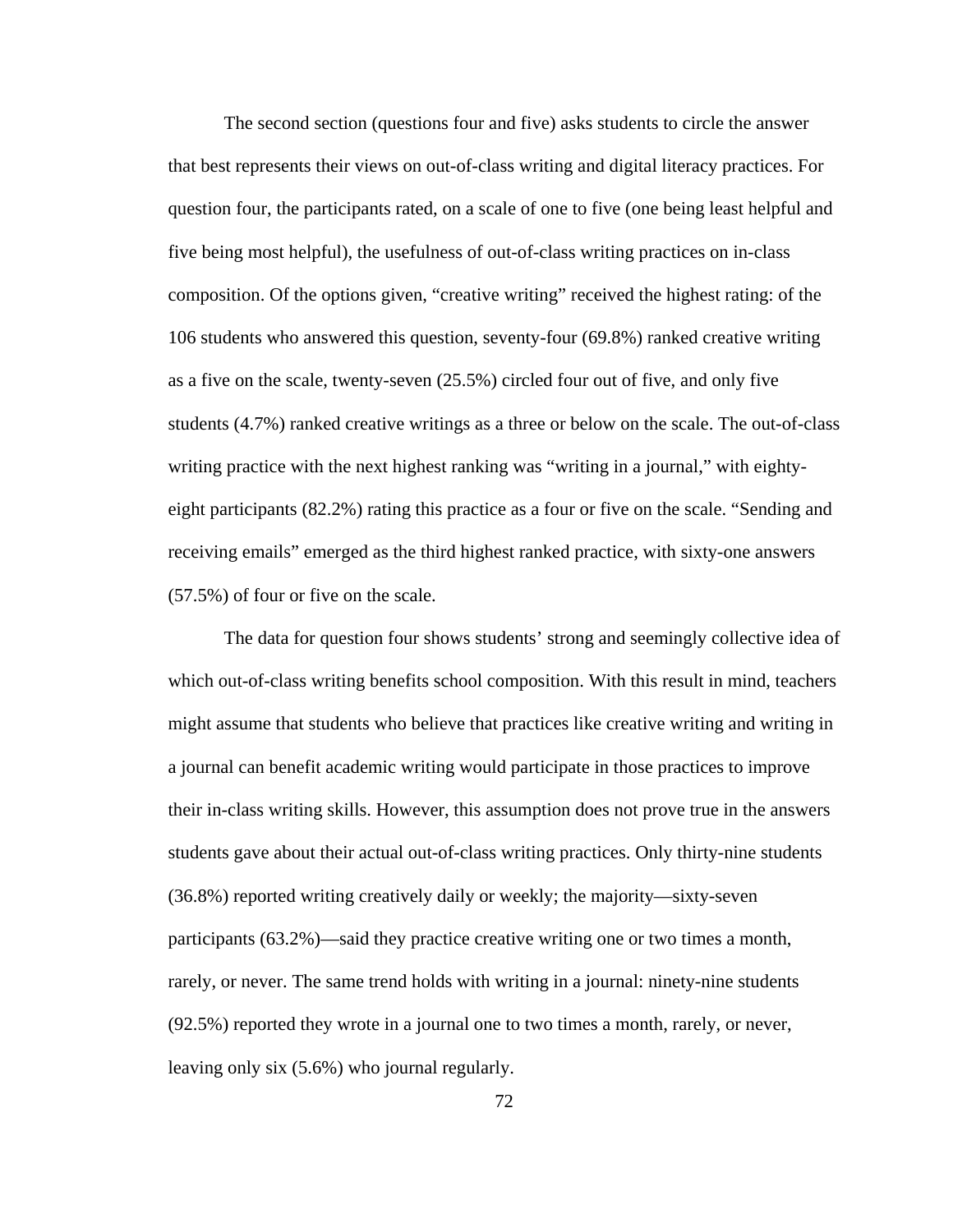The only practice that emerged as both a beneficial and routine out-of-class writing practice for participants was sending and receiving emails: ninety-six students (90.6%) reported using email either daily or weekly, ten students (9.4%) said they communicated through email once or twice a month, and no students reported rarely or never using email. This is undoubtedly due to the necessity of checking email for messages from professors regarding coursework, class meetings, and student-specific issues and inquiries. However, what proves interesting is students' belief that email, a digital literacy practice, helps improve the more traditional, academic writing required in the college composition class: email is the one digital forum students saw as beneficial to improving print literacy. Other practices that the majority of participants reported using daily or weekly were updating statuses on Facebook, text messaging, and posting to Twitter, but most students ranked these practices as either a one or two on the "beneficial to in-class writing" scale, which makes these practices less striking for the teacher looking for ways to bridge helpful out-of-class writing with in-class instruction. One final point: texting was the one component of the questionnaire that produced a unanimous response. All 106 students who responded to the question of how often they send and receive text messages reported that they communicate through text messaging daily, which is an astounding observation considering that the population of students I surveyed were wildly split on most other questions regarding both the image of the writer and out-of-school writing practices. Nevertheless, seventy-seven of those participants (72%) said text messaging rated a one or two in terms of being beneficial to in-class writing, which suggests they see little usefulness for texting as a tool for college instruction.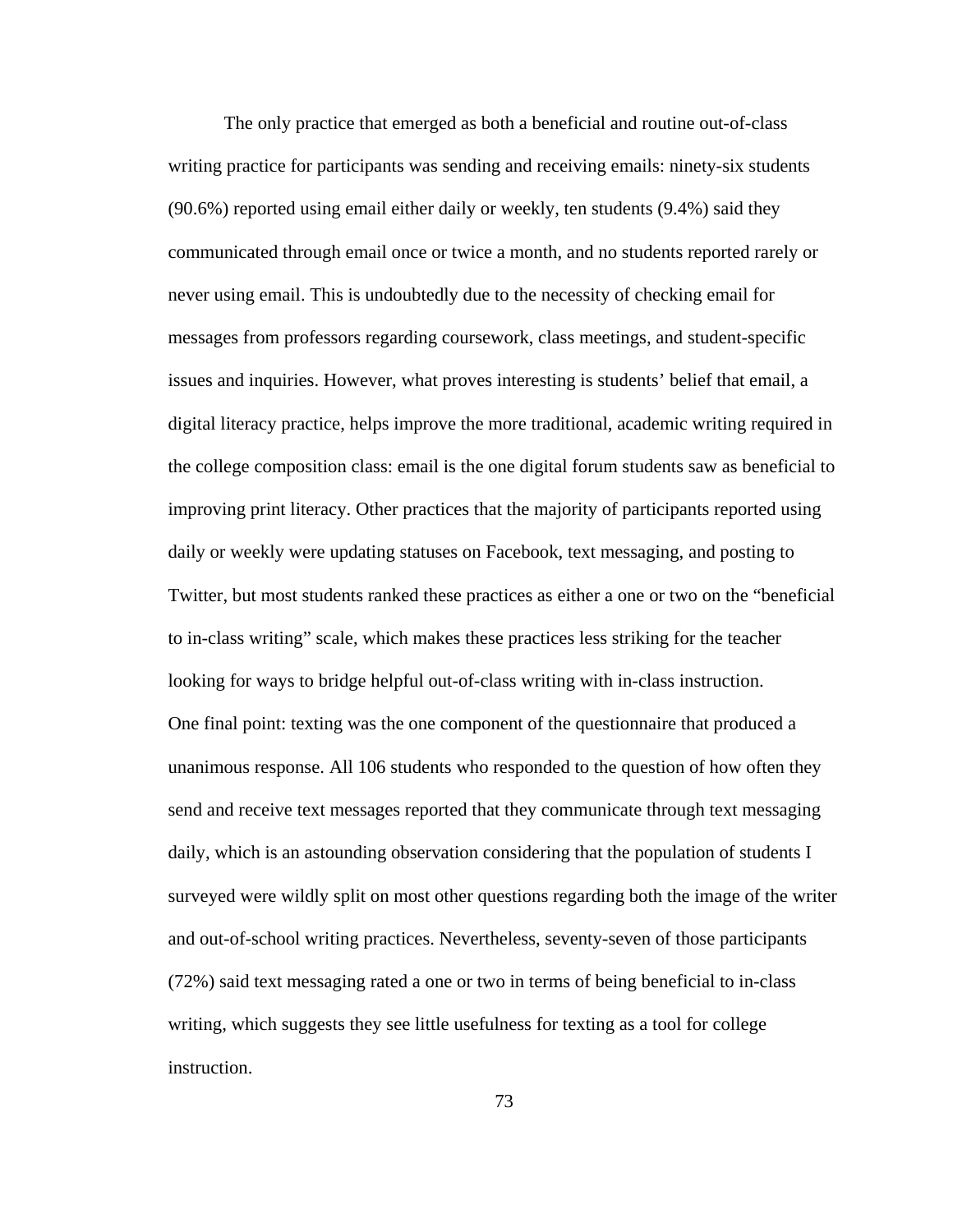The time has come to consider incorporating text messaging specifically into composition instruction as a model for teaching the traditional rhetorical situation and abstract ideas like identifying audience, thinking about purpose, and constructing an argument. This type of project could benefit from scholarship like Lunsford's work with the Stanford Study of Writing, which has archived over 15,000 pieces of digital writing since 2001 and provides fascinating insight into the effect of digital writing practices on print literacy—an effort that Clive Thompson cites in a 2009 article for *Wired* magazine as both positive and astounding. Thompson says, "the proliferation of new forms of online pop-cultural exegesis [. . .] has given [students] a chance to write enormously long and complex pieces of prose, often while working collaboratively with others." Additionally, Thompson notes that out of all the pieces of student writing Lunsford collected, not one used "texting speak" in an academic essay, which shows that students are keen to the nuances of rhetorical situations—a skill some teachers underestimate in their students because too often teachers' definitions of writing differ from the definitions students create for themselves. Lunsford's study, and any future projects that may grow from this interest, should encourage teachers to think about ways to use new literacies (even text messaging!) as tools for composition instruction. Seeing digital writing as the death of print literacy is an inaccurate and shortsighted way of looking at the future of writing instruction.

# **Discussion**

Based on the literature exploring the image of the writer (Brodkey; Cooper), I had assumed that students would have their own concrete perception of what characteristics good writers possess. More pointedly, I believed students saw good writing as a result of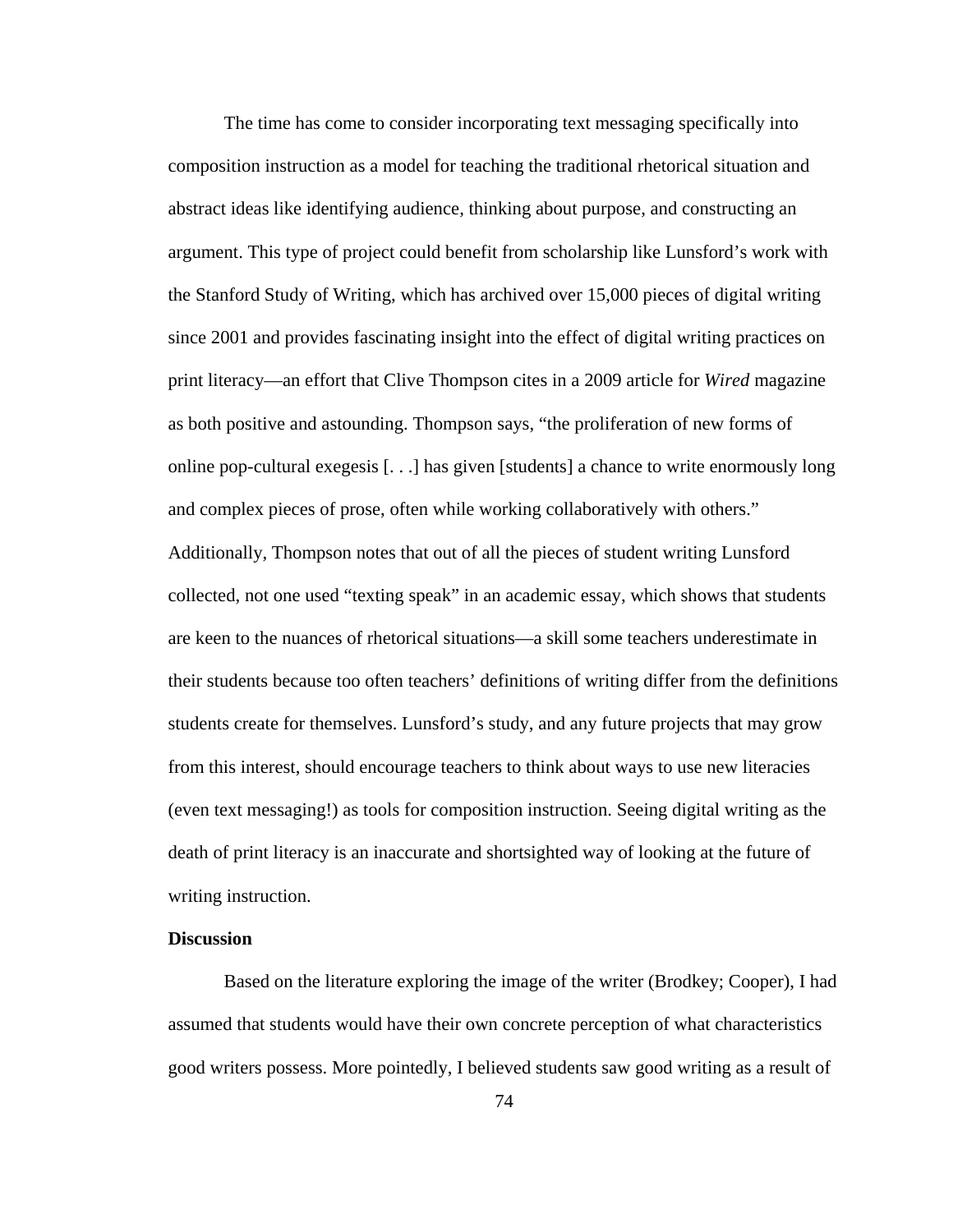talent, not effort. This belief emerged from my personal experience, as both student and teacher, as well as research conducted for this entire study. It seemed feasible that the study's participants would possess a similar set of views. My assumption was incorrect: the vast majority of students negated the idea that good writing grows from talent, which is an encouraging discovery for writing teachers. If students believe in the value of effort, then they are more inclined to possess an internal locus of control (McLeod), and thus understand that learning to write well demands personal responsibility and energy. The participants, however, did show signs of possessing at least some residual beliefs mirroring the modernist image of the writer, specifically when they noted creativity and imagination as the two most powerful attributes of a good writer. However, this answer could be the result of students imagining one genre of writer—perhaps the fiction writer—and privileging that form above other, more academic images of the scene of writing (Brodkey). To get at the heart of what freshmen composition students believe about multiple types of writing, further research must delineate the different forms of composition and understand how students believe proficiency is gained in these different genres.

The results of questions four and five suggest a promising symbiotic relationship between using email and the improvement of in-class writing skills as reported by participants. Teachers should pay attention to their students' views about what is beneficial *and* relevant to their lives both in and out of the classroom; by making writing instruction practical and building on students' prior knowledge and mastery (even using those writing practices students noted as prevalent parts of their lives, but seemingly not beneficial to their school writing), teachers can use new literacies to improve their

75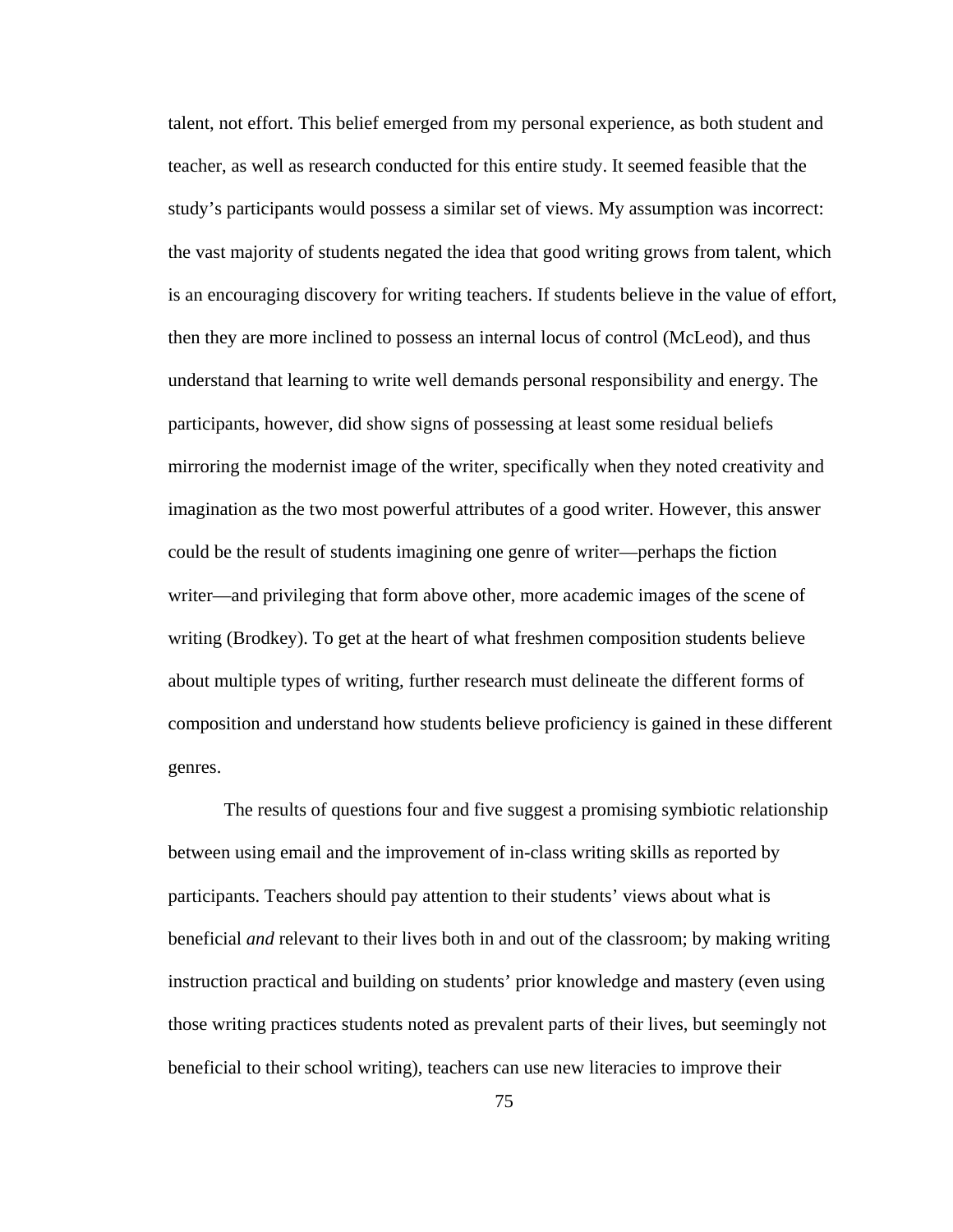students' writing skills and foster a positive sense of self-efficacy. Writing instruction and literacy are components of larger social contexts and cultural ecologies; when teachers should their curricula to give students confidence and feelings of capability when writing, they create a mindset that benefits their students both immediately and in future composing situations.

Finally, this study gives no definitive conclusions on the relevance of digital literacies for writing instruction, or the effect of modernist images of the writer on students' confidence and self-efficacy. Further research, with more participants and extensive methods for gathering information, is necessary before an exhaustive critical conversation can occur on these topics. Instead, this study serves as a jumping-off point—a theoretical inquiry that poses a topic in want of further discussion. New ways of incorporating students' strengths and relevant interests into composition curricula should help teachers of writing toward the goal of forming life-long learners who value the importance of writing well and feel capable of pursuing challenging, unfamiliar writing tasks—whether for school, work, community, or their own personal interests.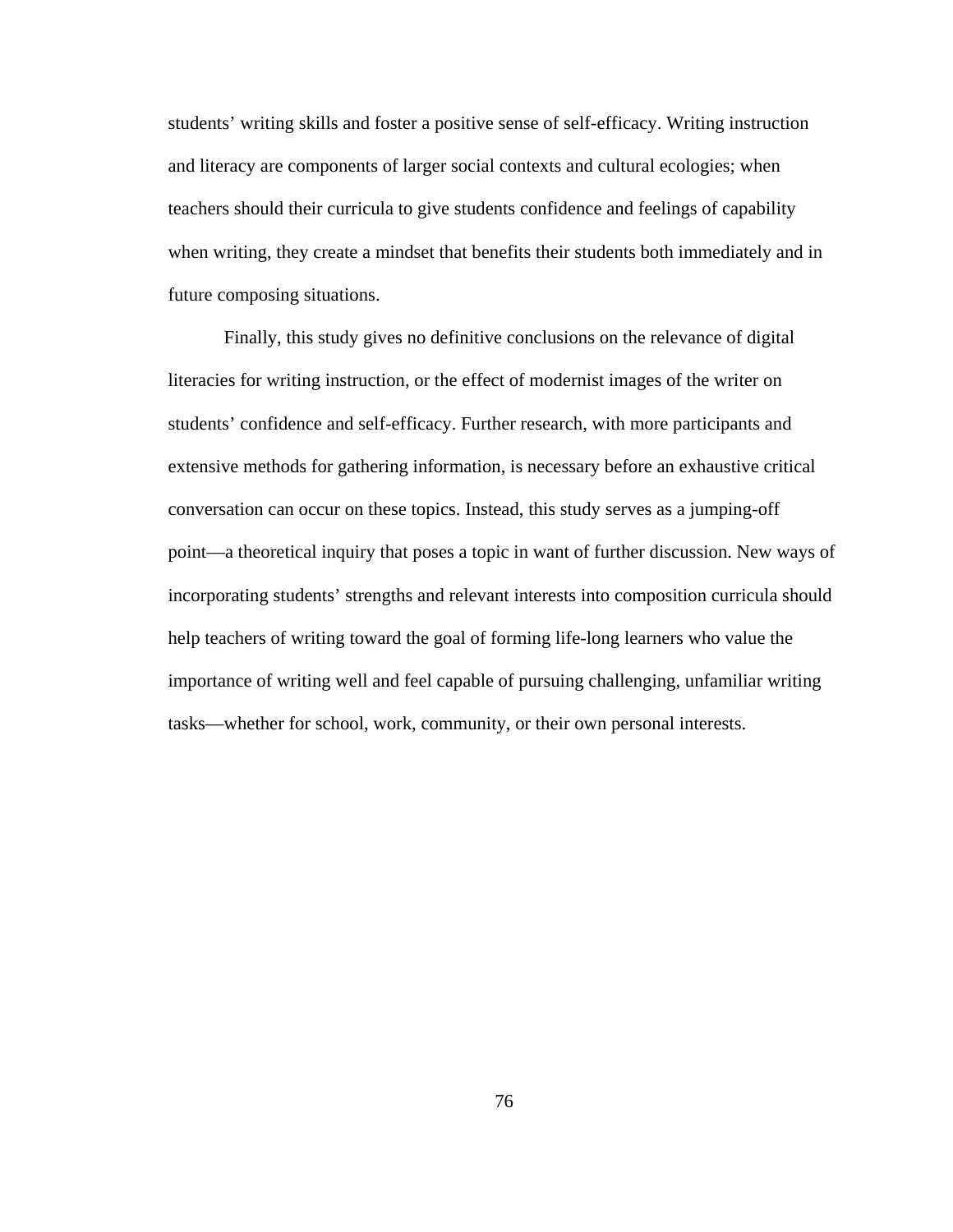### **Conclusion**

This thesis highlights the importance of fostering positive self-efficacy within writing instruction; it also suggests that teachers view their students' writing self-efficacy as a key factor in how they approach designing curricula and establishing a class *ethos*. Each chapter focuses on students' perceptions of writing and themselves as writers, but this study has a second, implicit goal: to improve teaching self-efficacy by bringing the topic to the forefront of composition discourse. I have paid much attention to the writing student, but self-efficacy and confidence matters for the teacher, too: instructors feel the strain of low self-efficacy, whether they experience it themselves or they see its effect on their students. Writing can burden teachers with the same insecurities and questions that plague many students.

The best way, then, to conclude this broad, theoretical conversation on writing self-efficacy and the ways it affects teachers *and* students is to remember that everyone, regardless of talent, effort, perseverance, or confidence develops a distinct sense of writing self-efficacy. While efficacy changes from one person to the next, developing a solid understanding of what factors most often affect a person's perception of their ability can benefit individuals in whatever pursuits they attempt. A sense of efficacy is not only specific and contingent upon a person's sense of self—the task at hand is equally as important in determining self-efficacy. To improve self-efficacy and make others aware of its importance within composition instruction, we must remember that it is best determined on an individual basis. Instead of looking at a classroom full of confused students or a faculty meeting full of disillusioned instructors, Megan Tschannen-Moran, Anita Woolfolk Hoy, and Wayne K. Hoy remind us that each person has a distinct sense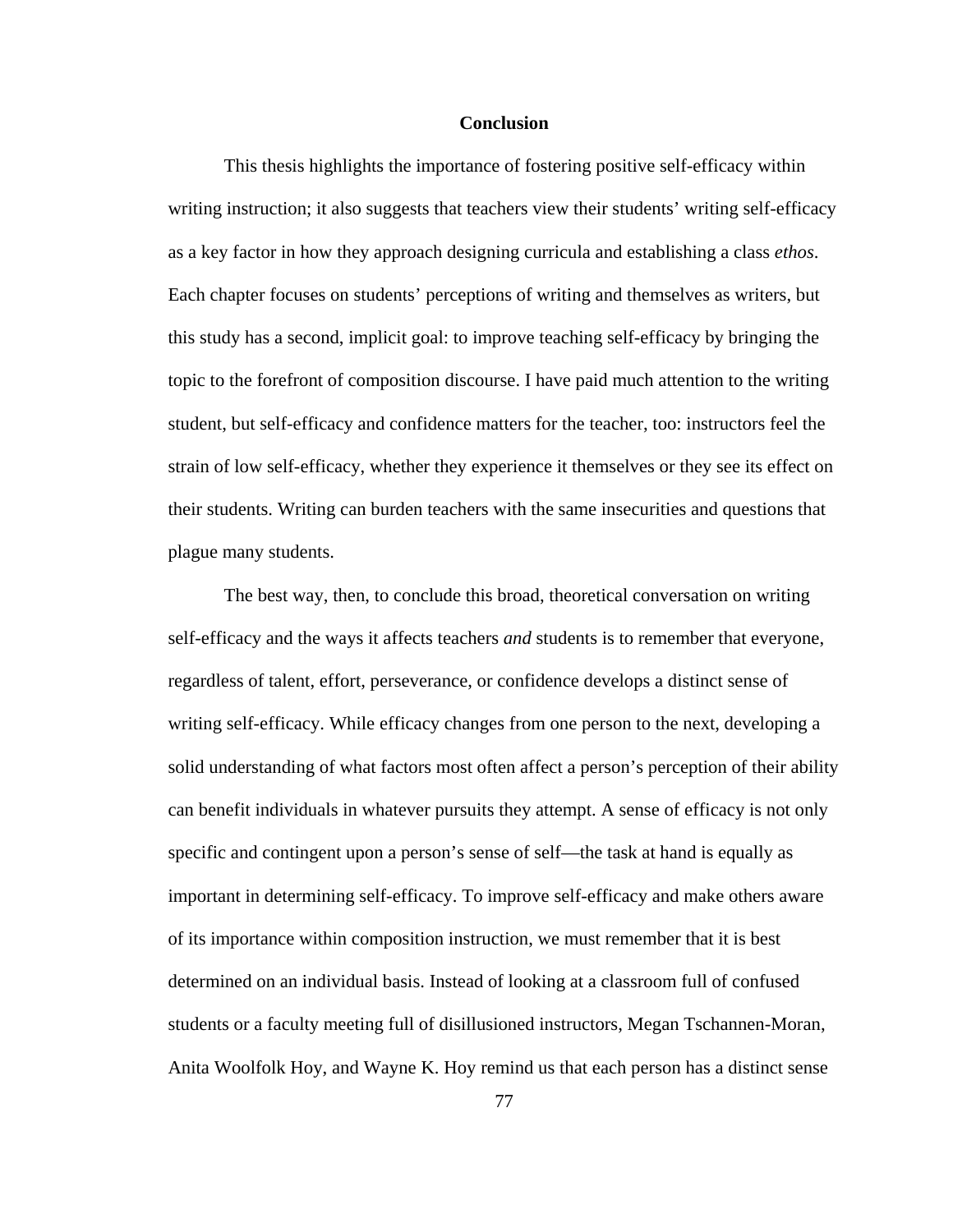of self-efficacy, and, depending on the task at hand, an individual's sense of efficacy can vary wildly from one skill to the next. Writing is the focus here, and therefore we cannot divorce composition from a general discussion on efficacy because "[s]elf-efficacy is distinct from other conceptions of self, such as self-concept, self-worth, and self-esteem, in that it is specific to a particular task" (210). The more aware that teachers become of their students' perceptions of themselves as writers, the better equipped they are to create an environment that encourages pursuing new goals and trying challenging things. The teacher sets the tone of the classroom. But self-efficacy scholarship, particularly Bandura's work, encourages teachers to evaluate and nurture their teaching self-efficacy in tandem with their students' writing self-efficacy. While Bandura suggests that people analyze self-efficacy by looking at clear-cut tasks performed by specific individuals, we should also see the writing class holistically: by focusing on the task of writing and working toward improving students' self-efficacy for that skill, teachers can boost their own teaching efficacy by remaining in touch with their students' feelings about assignment expectations, their perceptions of what makes good writing, and their understanding of how much effort and energy writing well requires. This thesis provides encouragement to teachers who may not see any benefit from gathering information on their students' views: with that knowledge, teachers can not only improve their craft they can feel more capable and confident as leaders in the classroom.

 The writing class can stimulate intellectual prowess, but it can also confuse and discourage students from attempting new pursuits if they see writing well as a skill out of their reach. An instructor's role in instruction is not only to establish an assignment—we must also foster an environment and build relationships with our students that show them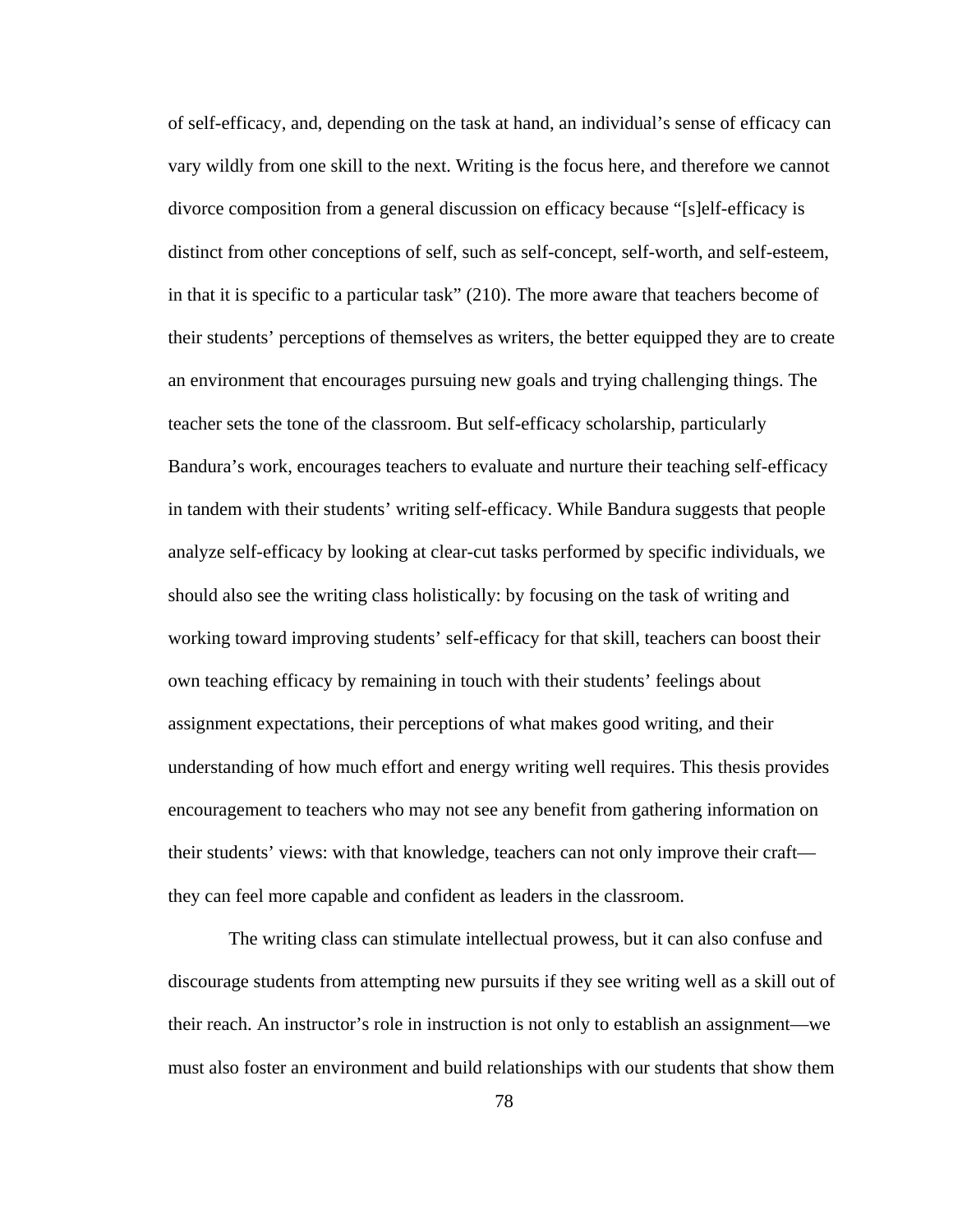we are on their side. How students perceive themselves in the writing class merits serious thought and research from the composition field. This project provides strong arguments for recognizing writing self-efficacy as a dynamic facet of a student's overall development and experience in the college writing class. Writing is a skill that spills over disciplinary and career boundaries: in a twenty-first century world requiring multiple kinds of literacy to excel in most fields, feeling capable communicating through writing—whether in print or digital form— and learning even newer forms of composing is an attribute college students need.

I pursue self-efficacy research because I still wake up every morning and feel like I am unqualified to hang the sign saying "writer" around my neck and walk into a classroom of students who feel some of the same emotions I experience (often): uncertainty, confusion, lack of confidence. These feelings are human, universal, and transcend disciplines, classrooms, and individuals: we all develop a sense of self-efficacy for each skill we practice. Writing self-efficacy is no different: in fact, writing selfefficacy helps shape overall academic success—or failure. By improving the confidence and capability of writing students, teachers also mutually benefit from the improved ethos and positive environment that emerges when they value students' perceptions of their identities as writers and the caliber of writing they create.

## **Further Research**

 I mention throughout this thesis the need for further research on self-efficacy, and that suggestion remains strong in light of the ever-changing composition field. With countless new ways to communicate, and a fluid definition of literacy, scholars in the twenty-first century should seek connections between writing self-efficacy and new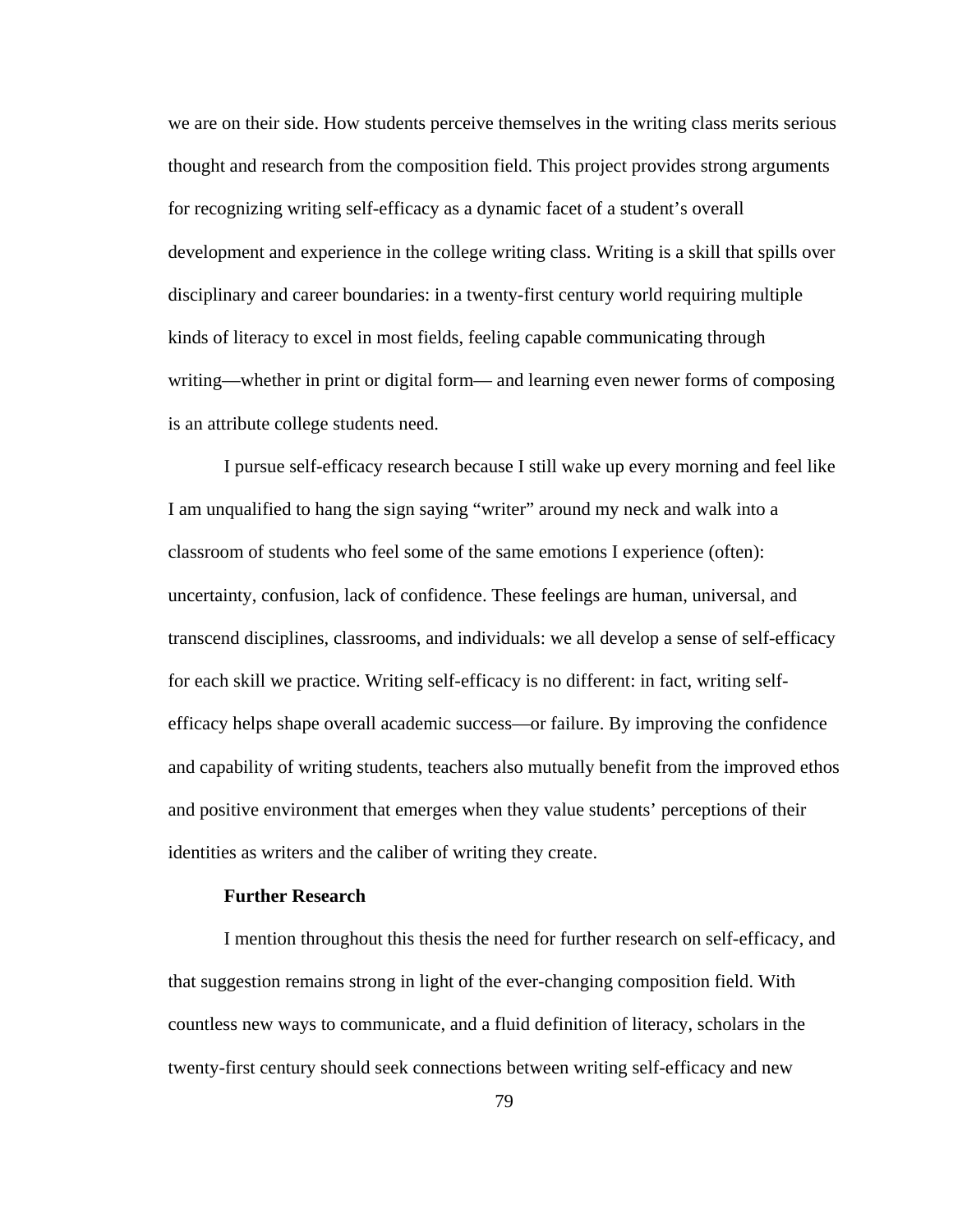literacies if only to educate themselves as much as possible on ways to use digital composition and technology as a tool for improving a student's ability to compose in multiple media—and feel confident in that practice. Additionally, exploring how the image of the writer affects students' mindsets and expectations could present fascinating scholarship. The benefits to teachers could be impressive as well; by plotting the image of the writer along a cultural timeline, researchers could learn what factors contributed to the stereotype tied to this image, and thus find ways to disassemble the construct of the writer—the benchmark for comparison that oftentimes keeps students from feeling capable of writing well—and to encourage positive self-perception among students.

 Possibilities for future research sprout organically and involuntarily from this project, and I encourage anyone interested in self-efficacy, digital literacy, and the perception of the writer to explore and experiment with new ways to understand this topic—and then share it with us.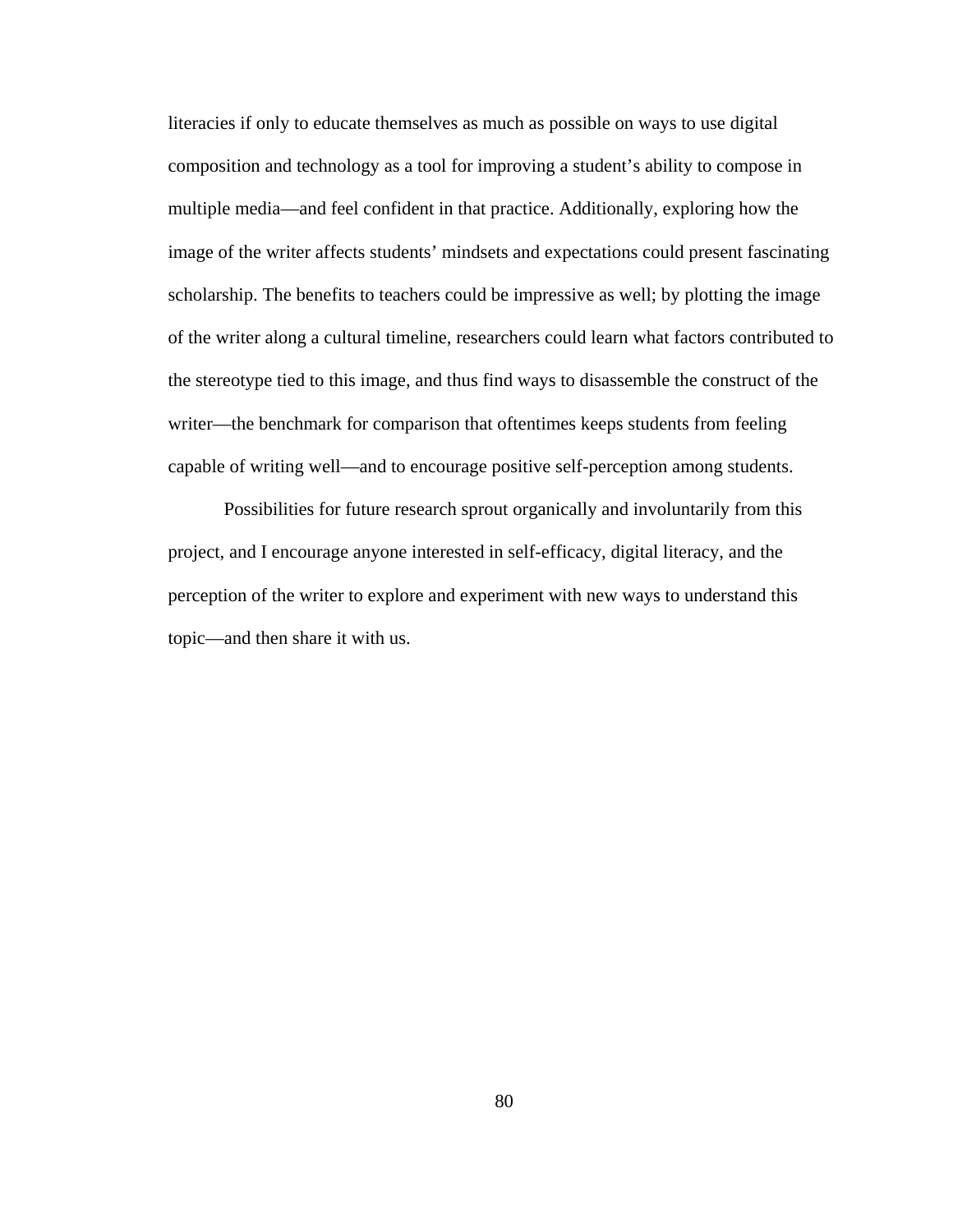# APPENDIX A

# **Image of the Writer/ The Effects of Out-of-School Writing on School Tasks Questionnaire**

The following questionnaire asks you to provide some information about yourself, as well as your thoughts regarding the image of the writer and out-of-school writing practices. Please, do not write your name down at any point during the questionnaire to ensure your anonymity.

Gender

**High School GPA\_\_\_\_\_\_\_\_\_\_\_\_\_\_\_\_\_\_**

**ACT Composite Score\_\_\_\_\_\_\_\_\_\_\_\_\_\_** 

**ACT English Score\_\_\_\_\_\_\_\_\_\_\_\_\_\_\_\_\_** 

1. Do you think good writing comes from effort or talent? Explain your choice.

2. Do you consider yourself a good writer? Why or why not?

3. In your opinion, what attributes make a good writer?

4. Do you see any of the following out-of-school writing practices as helpful in your school writing tasks? Rate how helpful you see each task, with 1 being the least helpful, and 5 being the most helpful, by circling the number that best represents your answer.

| <b>Out-of-School Writing Practices</b> |  |
|----------------------------------------|--|
| Helpful                                |  |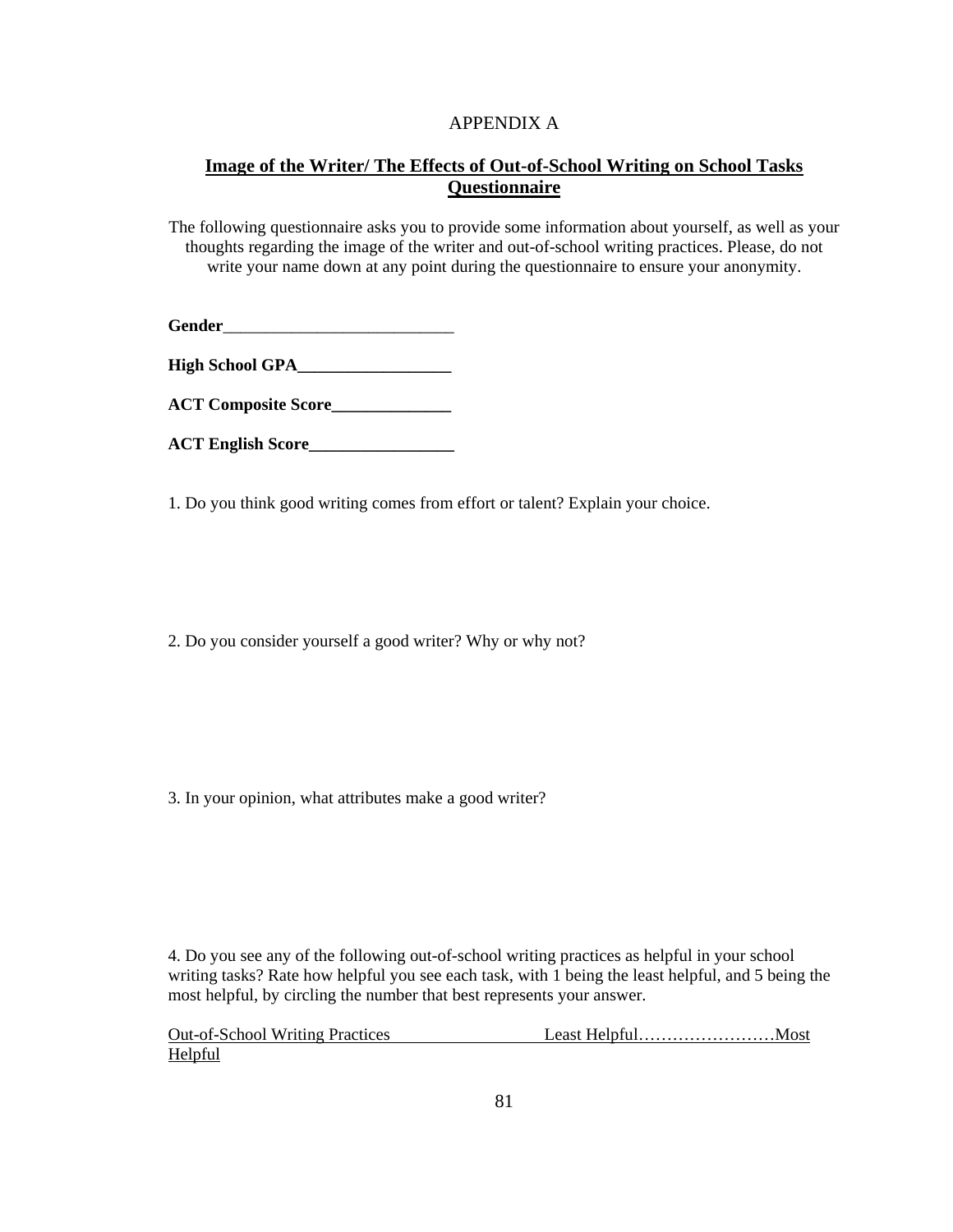| Posting status updates to Facebook               | $\mathbf{1}$ |                |                | $2 \quad 3 \quad 4 \quad 5$ |   |
|--------------------------------------------------|--------------|----------------|----------------|-----------------------------|---|
| Writing on a blog                                | $1 -$        | 2              |                | $3 \t 4 \t 5$               |   |
| Writing in a journal, either electronic or paper | $1 \quad$    | 2              |                | $3 \t 4 \t 5$               |   |
| Sending and responding to text messages          | 1            | 2              |                | $3 \t 4 \t 5$               |   |
| Creating computer programs                       | $1 \quad$    | $\overline{2}$ | 3 <sup>7</sup> | $4\quad 5$                  |   |
| Posting updates and comments to Twitter          | $\mathbf{1}$ | $\overline{2}$ | 3 <sup>7</sup> | $4\quad 5$                  |   |
| Communicating through email                      |              | $\overline{2}$ | 3 <sup>7</sup> | $4\quad 5$                  |   |
| Creative writing                                 |              | 2              | $\overline{3}$ | $\overline{4}$              | 5 |

5. In which of these practices do you participate? Circle the answer that best represents how often you participate in each writing practice.

| <b>Out-of-School Writing Practices</b>                                                | Frequency of Participation in Writing |  |                                               |  |
|---------------------------------------------------------------------------------------|---------------------------------------|--|-----------------------------------------------|--|
| Practices                                                                             |                                       |  |                                               |  |
| Posting status updates to Facebook                                                    |                                       |  | Daily Weekly 1-2 Times Per Month Rarely/Never |  |
| Writing on a blog                                                                     |                                       |  | Daily Weekly 1-2 Times Per Month Rarely/Never |  |
| Writing in a journal                                                                  |                                       |  | Daily Weekly 1-2 Times Per Month Rarely/Never |  |
| Sending and responding to text messages Daily Weekly 1-2 Times Per Month Rarely/Never |                                       |  |                                               |  |
| Creating computer programs                                                            |                                       |  | Daily Weekly 1-2 Times Per Month Rarely/Never |  |
| Posting updates and comments to Twitter Daily Weekly 1-2 Times Per Month Rarely/Never |                                       |  |                                               |  |
| Communicating through email                                                           |                                       |  | Daily Weekly 1-2 Times Per Month Rarely/Never |  |
| Creative writing                                                                      |                                       |  | Daily Weekly 1-2 Times Per Month Rarely/Never |  |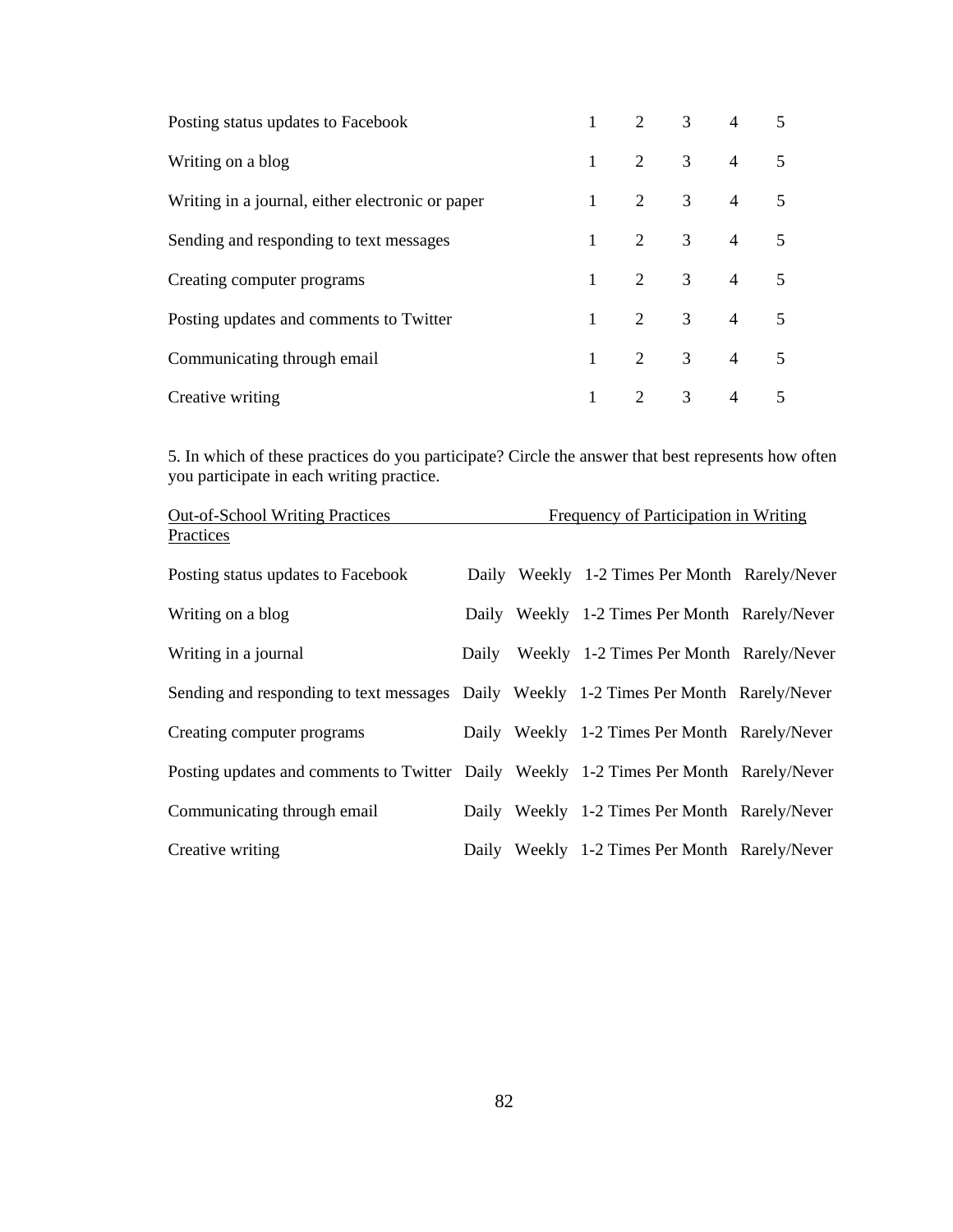## APPENDIX B

#### Intermed Consent Dacument

Posset Tate: Confidence, like Idea of the Writer, and Digital Liberacies

Investigator: Maggia Gracey, Ospartment of English, Weslern Kentucky University, 1936 College Halgits, #11388, Booting Green, KY USA: Phone: 276-745-8886; maggia brace(2228) tapper or clears

You are being asked to participate in a study conducted though Western Kentucky Canyemity. You must be 18. years old to participate. The Cauversity cognises you give consent to participate in this study. A basic explanation et this study is described below. Flense read the explanation in its entirely and discuss and questions you may have with the administrator. Your completion of this survey implies your consent, it you have any later questions regarding that study, you may contact the atvestigator. Magyre Bracey, at 270-745-60% or magne.bracey2.23g tepper.wkr.edu.

1. Nature and Puraces of the Project: Genelits of the Study: The curriconaure is developed to look at your thoughts about what attachates and practices clausicientee a writer and good writing. It also looks at what ethed ent-of-school womey tasks (Faochook pests, blogging, Twitter updates, journaling, coentive writing, amaling, text messaging, coesting computer programs; has a on school writing tasks and how you think your over out of class writing practices attect your school writing tasks. Knowing this information can belp teachers and costruction gain knowledge about students' perceptuans at wind attaics a good writer, especially regarding whether talent or effort is more unpottent to good writing, and helps teachers understand how students see outet-class writing gractices in relation to school writing tasks. Additionally, instructors can use the knowledge samed from the study to adrest their teaching methods to incorporate lessons and activities that encourage inglaer confinience levels an wratage students.

2. Propositore Explanations: There is one document included below. The questionizing dease of the Writes! The Effects of Out-of-School Wr ting on School Tacks asis along your slees on what dictacters has a consistent with the amage of a writer and what attributes contribute to good writing. You will also be telept to cate the helptulness of a selected poel of out-et-class writing practices on school writing tasks on a scale from 1-3. The final question will ask you to circle the answer that best represents how obten you participate in the selected out-of-school writing practices. You will cent each question and respond by enfact answering, with a short, written response or circling the appropriate answer. No other notes or intermation will be required of you. After you have completed the questionnume, please return it to the person administering the question rane.

3. O acomitari or Alses: Conitions ality: There are no decombats of coles associated with this questormane. It merely asks you about your oleas on writers, good writing, and out-of-school writing practices. No identifying atternations will willingly be given to a second or than guity individual. Additionally, your name is not cognested at any point dering the questionnaire as a way of ensuring your anonymity.

4. Refusal Withdrawal: Reburd to participate in this study will larve no alloct on any luture services you may be entitled to through Western Kentucky University. If you encounter a cuestion you would rather not anomar. you may leave it black. At any point damp this study, you are tooe to withdraw your participation with no peasity.

You and potent afor that it is not possible to be seen all potential cloice in an ownerimental procedure, and you believe that reconsider protections have been employeeded to relinquest both the linears and potential loat mekanzası risks.

Your contemed comparation with the research amplies your consent.

Η ΑΜΗΡΑΤΙΚΆ ΜΟΥ ΔΙΑΚΑΘΥ ΜΙΑΘΗ ΒΙΣΤΥΩΝ ΗΛ. HE CENTRAL BY AN ANEX, JANE YMPALDIN<br>HE WE TEXNALLY AVENUE INTY WITH THIS TEXNIFOND Vano, SmarPets on Marsons (11980), 176-76-76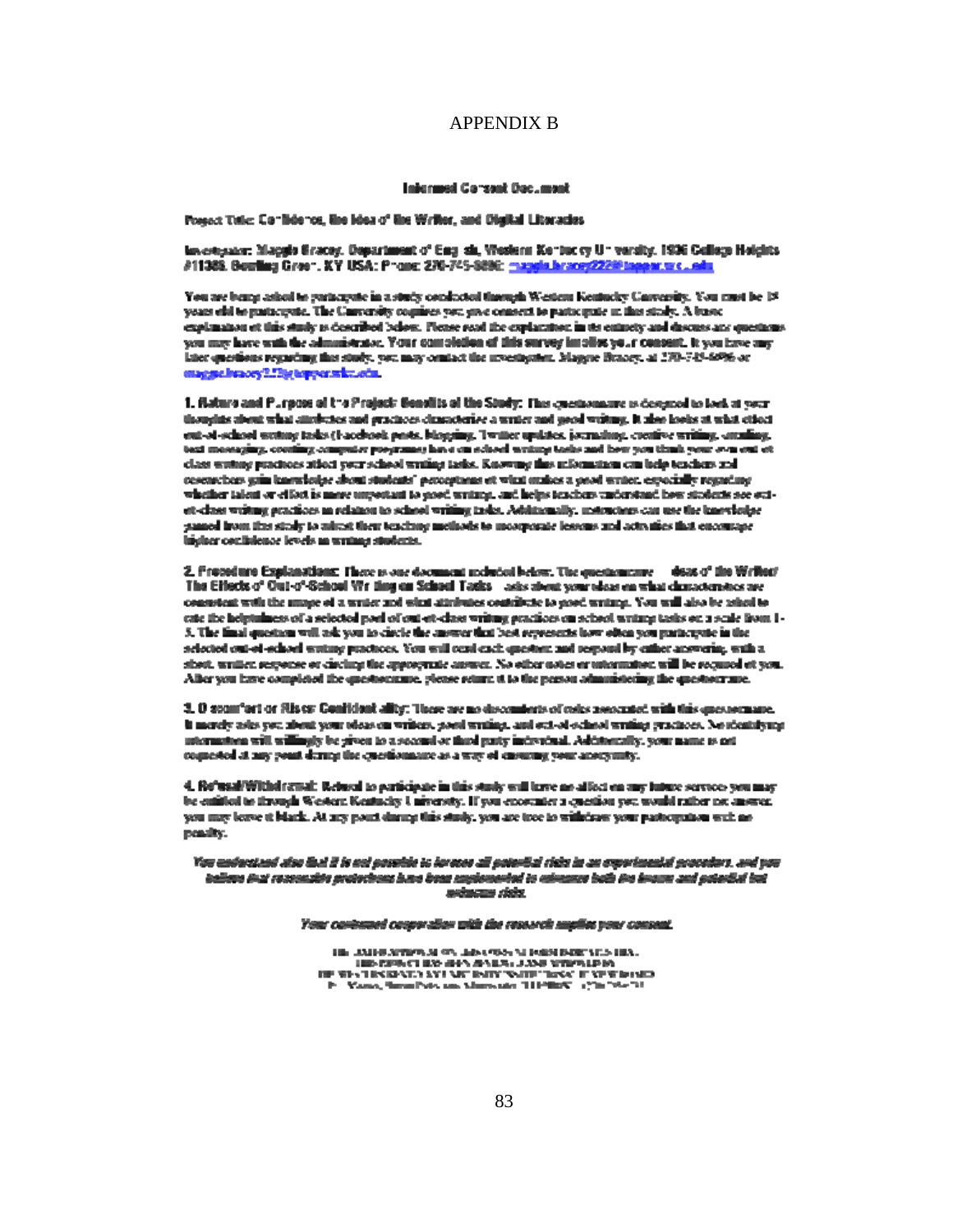#### Works Cited

- Allington, Richard L. "Effective Teachers, Effective Instruction." Kylene Beers, Robert E. Probst, and Linda Rief, eds. *Adolescent Literacy: Turning Promise into Practice*. Portsmouth: Heinemann, 2007. 273-87. Print.
- Bandura, Albert. "Perceived Self-Efficacy in Cognitive Development and Functioning." *Educational Psychologist* 28.2 (1993): 117-148. *JSTOR*. Web. 5 Oct. 2011.
- --*Social Foundations of Thought and Action*. Englewood Cliffs: Prentice-Hall, 1986. Print.
- --*Self-Efficacy: The Exercise of Control*. New York: W.H. Freeman & Co., 1997. Print.
- Bizzel, Patricia and Bruce Herzberg, eds. *The Rhetorical Tradition*. 2nd ed. Boston: Bedford/St. Martin's, 2001. Print.
- Brandt, Deborah. "Accumulating Literacy: Writing and Learning to Write in the 21<sup>st</sup> Century." *College English* 57.6 (1995): 649-68. *JSTOR*. Web. 28 Feb. 2012.

--*Literacy in American Lives*. New York: Cambridge UP, 2001. Print.

- Brand, Alice*.* "Writing and Feelings: Checking our Vital Signs." *Rhetoric Review* 8.2 (1990): 290-308. *JSTOR*. Web. 7 Feb. 2012.
- Brodkey, Linda. "Modernism and the Scene(s) of Writing." *College English* 49 (1987): 396-418. Print.
- Civello, Catherine A. "'Move over, Please': The Decentralization of the Teacher in the Computer-Based Classroom." *The English Journal* 88.4 (1999): 89-94. *JSTOR*. Web. 2 Jan. 2012.
- Collins, James L. *Strategies for Struggling Writers.* New York: Guilford Press, 1998. Print.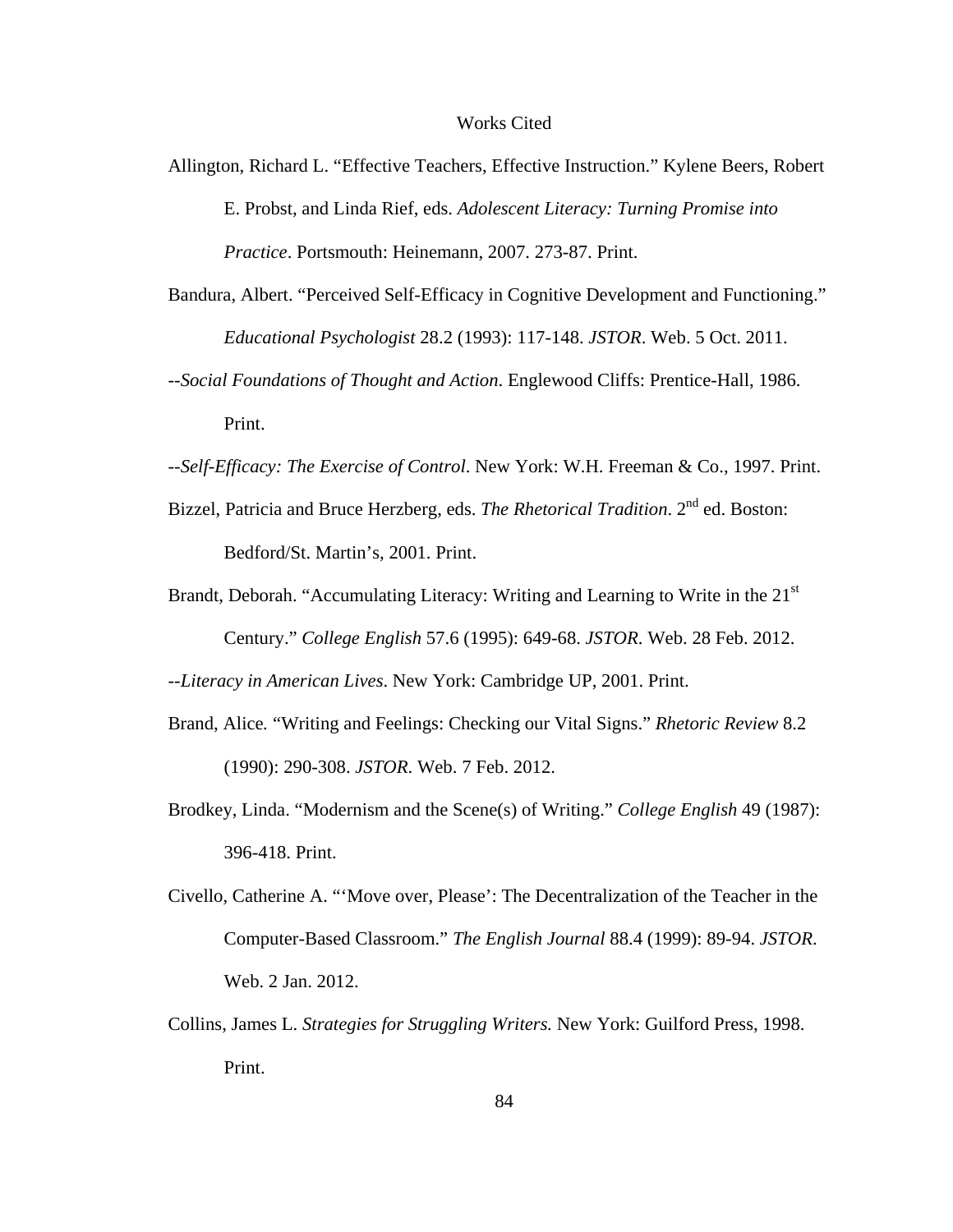Cooper, Marilyn. "The Ecology of Writing." *College English* 48 (1986): 364-75. Print.

- Curtis, Marcia and Anne Herrington. "Writing Development in the College Years: By Whose Definition?" *CCC* 55.1 (2003): 69-90. *JSTOR*. Web. 13 Feb. 2012.
- Downs, Douglas and Elizabeth Wardle. "Teaching about Writing, Righting Misconceptions: (Re)envisioning 'First-Year Composition' as 'Introduction to Writing Studies.'" *CCC* 58.4 (2007): 552-84. *JSTOR*. Web. 3 Jan. 2012.
- Dweck, Carol S. *Mindset: The New Psychology of Success*. New York: Ballantine, 2006. Print.
- Eyman, Douglas. "Digital Literac(ies), Digital Discourses, and Communities of Practice: Literacy Practices in Virtual Environments." *Cultural Practices of Literacy*. Victoria Purcell-Gates, Ed. Mahwah: Erlbaum, 2007. Print.
- Flower, Linda and John R. Hayes. "A Cognitive Process Theory of Writing." *CCC* 32.4 (1981): 365-87. *JSTOR*. Web. 8 Dec. 2011.
- Kill, Melanie. "Acknowledging the Rough Edge of Resistance: Negotiation of Identities of First-Year Composition." *CCC* 58.2 (2006): 213-35. *JSTOR*. Web. 13 Feb. 2012.
- Knobel, Michele, and Colin Lankshear. "Sampling the 'New' in New Literacies." *A New Literacies Sampler*. Michele Knobel and Colin Lankshear, eds. New York: Peter Lang, 2007. Print.
- Lankshear, Colin, James Paul Gee, Michele Kobel, and Chris Searle. *Changing Literacies*. Buckingham: Open UP, 1997. Print.
- Lankshear, Colin and Michele Knobel*. New Literacies: Everyday Practices & Classroom Learning*. New York: McGraw-Hill, 2006. Print.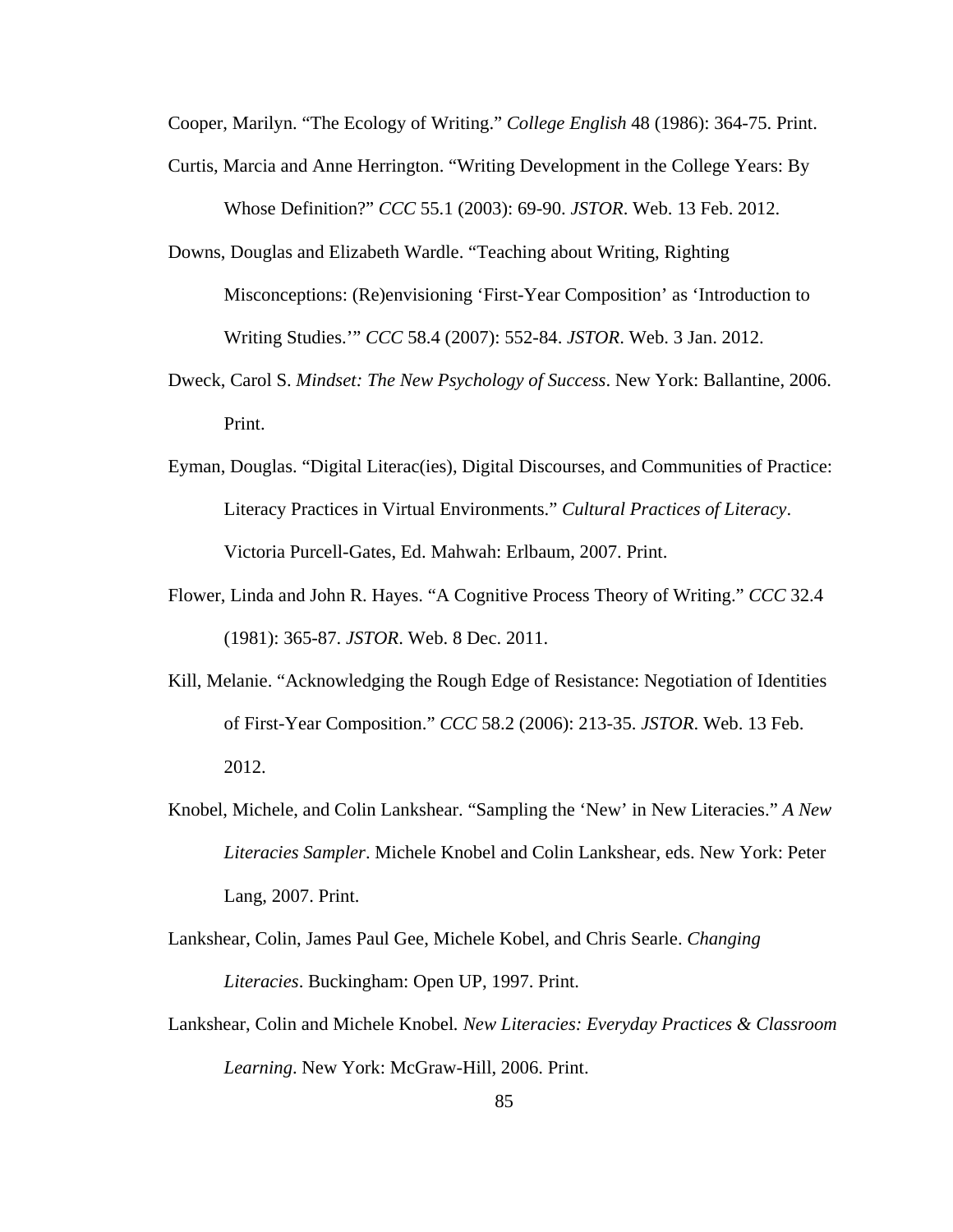- Lenhart, Amanda, Susan Arafeh, Aaron Smith, and Alexandra Macgill. "Writing, Technology, and Teens." *Pew Internet and American Life Project Report*. 28 Apr. 2008. 3 Jan. 2012, http://www.pewinternet.org/PPF/r/247/report\_display.asp.
- Martinez, Christy Teranishi, Ned Kock, and Jeffrey Cass. "Pain and Pleasure in Short Essay Writing: Factors Predicting University Students' Writing Anxiety and Writing Self-Efficacy. *Journal of Adolescent & Adult Literacy* 54.5 (2011): 351- 60. Web. 26 Sept. 2011.
- McCarthy, Patricia, Scott Meier, and Regina Rinderer. "Self-Efficacy and Writing: A Different View of Self-Evaluation." *CCC* 36.4 (1985): 465-71. *JSTOR.* Web. 5 Oct. 2011.
- McLeod, Susan. "Pygmalion or Golem? Teacher Affect and Efficacy." *CCC* 46.3 (1995): 369-86. *JSTOR*. Web. 7 Oct. 2011.
- --"Some Thoughts About Feelings: The Affective Domain and the Writing Process." *CCC* 38.4 (1987): 426-35. *JSTOR*. Web. 8 Oct. 2011.
- Murfin, Ross and Supryia M. Ray. *The Bedford Glossary of Critical and Literary Terms*. 3rd ed. Boston: Bedford/St. Martin's, 2009. Print.
- Murphy, James J. *A Short History of Writing Instruction*. 2<sup>nd</sup> ed. Mahwah: Erlbaum, 2001. Print.

Murray, Donald M. *A Writer Teaches Writing*. 2<sup>nd</sup> ed. Boston: Heinle, 2004. Print.

Pajares, Frank and Margaret T. Johnson. "Confidence and Competence in Writing: The Role of Self-Efficacy, Outcome Expectancy, and Apprehension." *Research in the Teaching of English* 28.3 (1994): 313-31. *JSTOR*. Web. 10 Dec. 2011.

Pajares, Frank. "Self-Efficacy Beliefs in Academic Settings." *Review of Educational*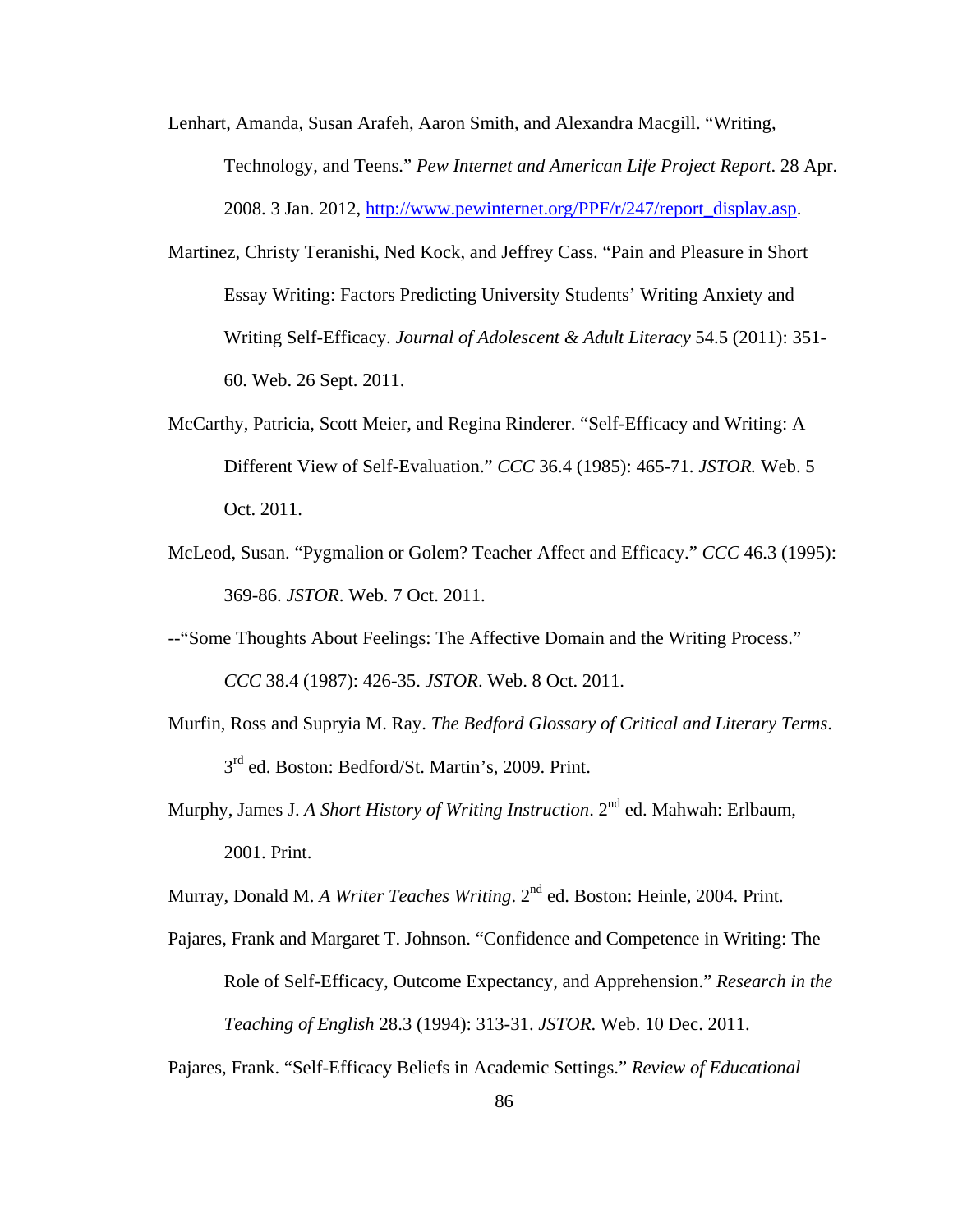*Research* 66.4 (1996): 543-78. *JSTOR*. Web. 10 Dec. 2011.

Rose, Mike. *Lives on the Boundary*. New York: Penguin, 1989. Print.

Selber, Stuart. "Reimagining the Functional Side of Computer Literacy." *CCC* 55.3

(2004): 470-503. *JSTOR*. Web. 2 Jan. 2012.

- Selfe, Cynthia L. and Gail E. Hawisher. *Literate Lives in the Information Age: Narratives of Literacy from the United States*. Mahwah: Erlbaum, 2004*.* Print.
- Smith, Cheryl C. "Technologies for Transcending a Focus on Error: Blogs and Democratic Aspirations in First-Year Composition." *Journal of Basic Writing*  27.1 (2008): 35-60. Print.
- "Stanford Study of Writing." *Stanford University*. Stanford Study of Writing, 2008. Web. 18 Mar. 2012.
- Thompson, Clive. "Clive Thompson on the New Literacy." *Wired*. Wired Mag., 24 Aug. 2009. Web. 18 Mar. 2012.
- Tschannen-Moran, Megan, Anita Woolfolk Hoy, and Wayne K. Hoy. "Teacher Efficacy: Its Meaning and Measure." *Review of Educational Research* 68.2 (1998): 202-48. *JSTOR*. Web. 1 Feb. 2012.
- Troia, Gary A., Rebecca K. Shankland, and Kimberly A. Wolbers. "Reluctant Writers and Their Teachers: Changing Self-Efficacy Beliefs Through Lesson Study." *Putting Writing Research into Practice: Applications for Teacher Professional Development*. Gary A. Troia, Rebecca K. Shankland, and Anne Heintz, eds. New York: Guilford, 2010. Print.
- Williams, J. D., & S. Takaku. "Help Seeking, Self-Efficacy, and Writing Performance Among College Students." *Journal of Writing Research* 3.1 (2010): 1-18. Print.